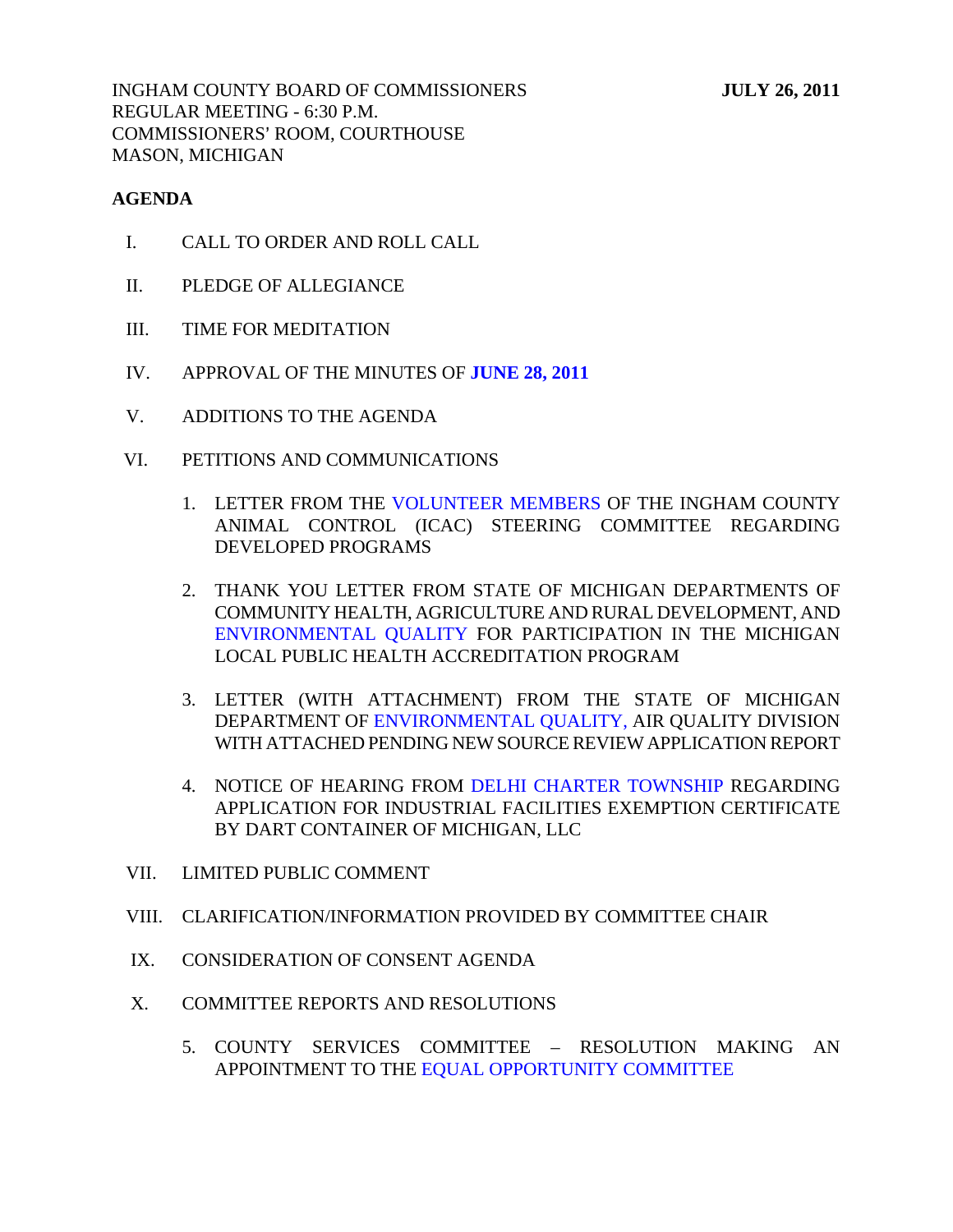## BOARD OF COMMISSIONERS **PAGE TWO** JULY 26, 2011

- 6. COUNTY SERVICES AND FINANCE [COMMITTEES RESOLUTION](#page-39-0) CERTIFYING REPRESENTATIVES FOR THE MERS ANNUAL MEETING
- 7. COUNTY SERVICES AND FINANCE COMMITTEES RESOLUTION AUTHORIZING AN AGREEMENT BETWEEN THE CITY OF LANSING AND THE COUNTY OF INGHAM FO[R MAINTENANCE OF CERTAIN CITY PARKS](#page-40-0)
- 8. COUNTY SERVICES AND FINANCE COMMITTEES RESOLUTION TO AUTHORIZE A CONTRACT [FOR LEGAL SERVICES WITH](#page-42-0) COHL, STOKER & TOSKEY, P.C.
- 9. COUNTY SERVICES AND FINANCE COMMITTEES RESOLUTION AUTHORIZING AN INCREASE IN [THE PARKS DEPARTMENT IMPR](#page-43-0)EST (PETTY) CASH FUND BY SEVEN HUNDRED FIFTY DOLLARS (\$750)
- 10. COUNTY SERVICES AND FINANCE COMMITTEES RESOLUTION AUTHORIZING A [MICHIGAN COMMUNITY SERVICE COMMISSION](#page-44-0) AMERICORPS GRANT POSITION PLACEMENT FOR THE PARKS DEPARTMENT
- 11. COUNTY SERVICES AND FINANCE COMMITTEES RESOLUTION AUTHORIZIN[G PAYMENT TO PLANNED M](#page-45-0)IGRATION AND ED NOVAK FOR THE SHIPPING OF RHINOS FROM SEDGWICK ZOO AND MIAMI ZOO TO POTTER PARK ZOO
- 12. COUNTY SERVICES AND FINANCE COMMITTEES RESOLUTION AUTHORIZING A BUDGET ADJUSTMENT TO THE LAKE LANSING PARK-[SOUTH BEACH HOUSE ROOFING PROJECT](#page-46-0)
- 13. COUNTY SERVICES AND FINANCE COMMITTEES RESOLUTION AUTHORIZING A BUDGET ADJUSTMENT TO THE HAWK ISLAND PARK TUBING AN[D SNOWBOARD HILL PROJECTS](#page-48-0)
- 14. COUNTY SERVICES AND FINANCE COMMITTEES RESOLUTION AUTHORIZING THE PURCHASE [OF SNOW MAKING EQUIPMENT FO](#page-50-0)R HAWK ISLAND
- 15. COUNTY SERVICES AND FINANCE COMMITTEES RESOLUTION AUTHORIZING THE PURCHASE [OF SNOW TUBING AND SNOW BOARDING](#page-51-0) LIFTS FOR HAWK ISLAND
- 16. COUNTY SERVICES AND FINANCE COMMITTEES RESOLUTION AUTHOR[IZING A ONE YEAR COLLECTIVE BARGAINING A](#page-52-0)GREEMENT WITH THE MICHIGAN ASSOCIATION OF POLICE-LAW ENFORCEMENT UNIT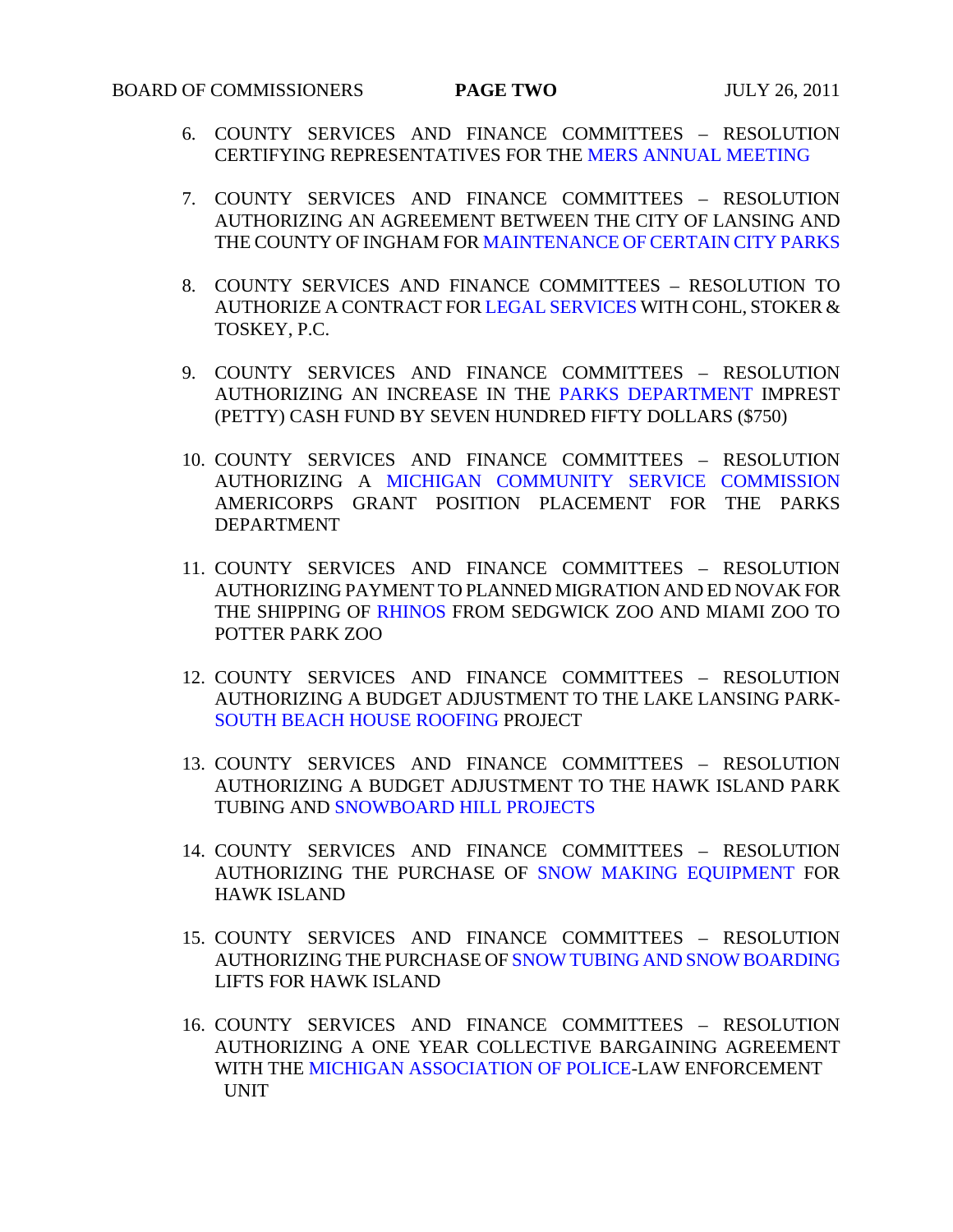- 17. COUNTY SERVICES COMMITTEE RESOLUTION AUTHORIZING A QUIT [CLAIM DEED FOR PURPOSES O](#page-53-0)F RELEASING AN EASEMENT FOR DRAINAGE PURPOSES
- 18. FINANCE COMMITTEE RESOLUTION TO AUTHORIZE FINANCIAL [ADJUSTMENTS FOR 2011](#page-54-0)
- 19. HUMAN SERVICES COMMITTEE RESOLUTION APPROVING TRI-COUNTY OFFICE OF AGING'[S ANNUAL IMPLEMENTATION PLAN FOR FISC](#page-55-0)AL YEAR 2012
- 20. HUMAN SERVICES COMMITTEE RESOLUTION HONORING CHARLES [ROSS](#page-56-0)
- 21. HUMAN SERVICES AND FINANCE COMMITTEES RESOLUTION AUTH[ORIZING A LINE ITEM SHIFT IN THE D](#page-57-0)EPARTMENT OF HUMAN SERVICES CHILD CARE FUND BUDGET
- 22. [HUMAN SERVICE](#page-58-0)S COMMITTEE RESOLUTION HONORING MARK BANGHART
- 23. HUMAN SERVICES COMMITTEE RESOLUTION HONORING DIANE **GORCH**
- 24. HUMAN SERVICES COMMITTEE RESOLUTION HONORING PAULA [SCHULTZ](#page-61-0)
- 25. HUMAN SERVICES COMMITTEE RESOLUTION TO AUTHORIZE AN AMENDMENT TO TH[E MEMORANDUM OF UNDERSTANDING FOR THE](#page-62-0) "EARLY ON" PROGRAM
- 26. HUMAN SERVICES AND FINANCE COMMITTEES RESOLUTION ACCEPTING A MONETARY DONATION FROM [MACK PHELPS FO](#page-63-0)R EMERGENCY ASSISTANCE FOR INGHAM COUNTY VETERANS AND THEIR FAMILIES
- 27. HUMAN SERVICES AND FINANCE COMMITTEES RESOLUTION ACCEPTING A MONETARY DONATION FRO[M REGENCY BEAUTY SALON](#page-64-0) FOR EMERGENCY ASSISTANCE FOR INGHAM COUNTY VETERANS AND THEIR FAMILIES
- 28. HUMAN SERVICES AND FINANCE COMMITTEES RESOLUTION TO AUTHORIZE A CONTRACT AMENDMENT WITH THE MICHIGAN DEPARTMENT OF HUMAN SERVICES TO PROVIDE ADMINISTRATIVE SUPPORT FOR DEVELOPMENT OF THE [STRONG FAMILIES/SAFE](#page-65-0)  CHILDREN PROGRAM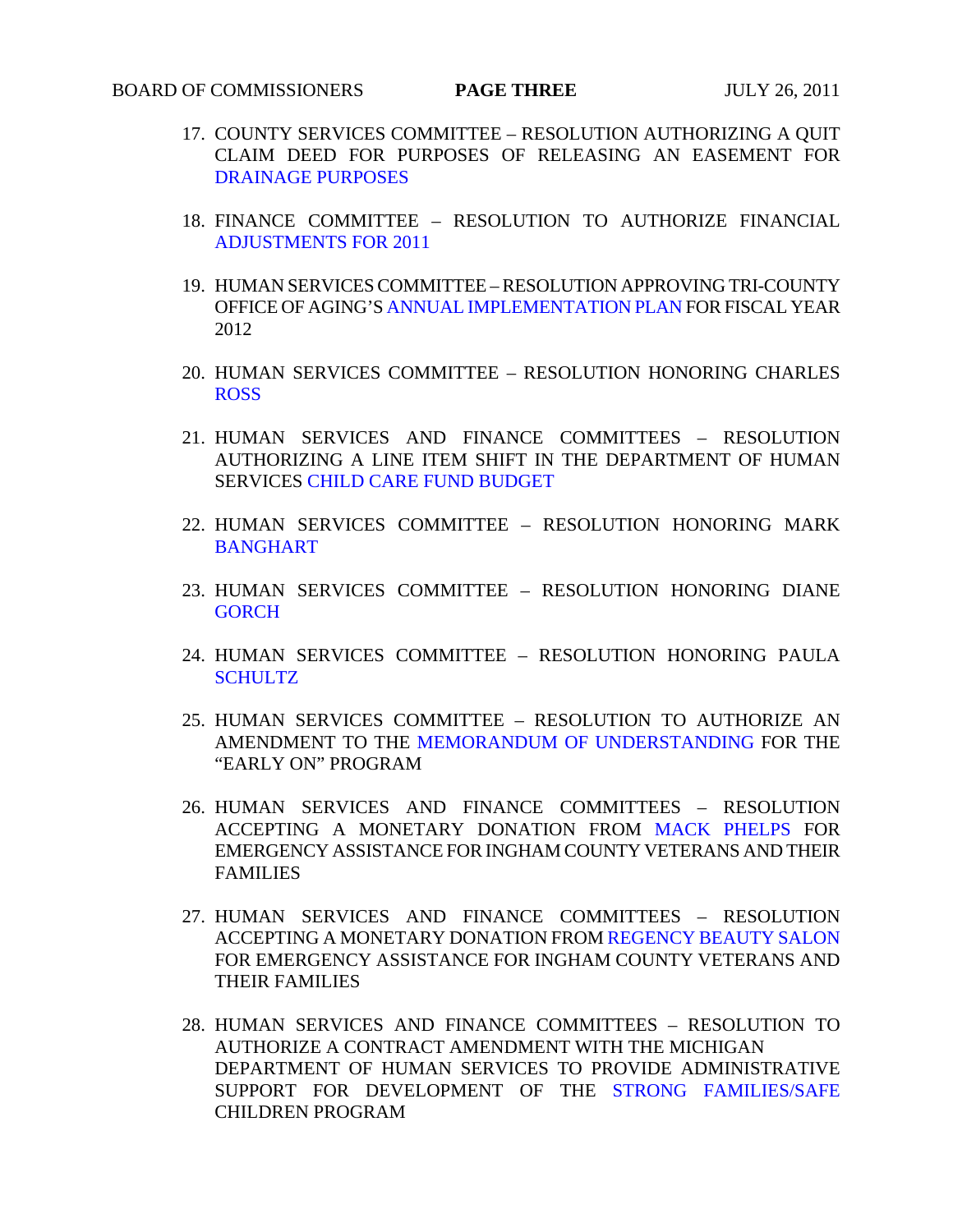#### BOARD OF COMMISSIONERS **PAGE FOUR** JULY 26, 2011

- 29. HUMAN SERVICES AND FINANCE COMMITTEES RESOLUTION TO AUTHORIZE AN AMENDMENT TO THE [LEASE AGREEMENT WITH](#page-66-0) SPARROW HEALTH SYSTEM
- 30. HUMAN SERVICES AND FINANCE COMMITTEES RESOLUTION TO EXTEND THE CONTRACT WIT[H TEMPLE SMITH TO SU](#page-68-0)PPORT THE SOCIAL JUSTICE PROJECT
- 31. HUMAN SERVICES AND FINANCE COMMITTEES RESOLUTION TO EXTEND CONTRACTS WI[TH ONE LOVE GLOBAL, INC., AND](#page-69-0) THE SCHOOL HEALTH COMMUNITY ALLIANCE OF MICHIGAN TO SUPPORT THE HEALTH EQUITY YOUTH ACADEMY
- 32. HUMAN SERVICES, COUNTY SERVICES AND FINANCE COMMITTEES RESOLUTION TO AUTHORIZE ACCEPTANCE OF THE CHILD AND [ADOLESCENT HEALTH CENTER AWARDS](#page-71-0) FROM THE MICHIGAN DEPARTMENT OF COMMUNITY HEALTH
- 33. HUMAN SERVICES, COUNTY SERVICES AND FINANCE COMMITTEES RESOLUTION TO RE-ESTABLISH THE POSITION O[F HEALTH OFFICER](#page-73-0) WITHIN THE HEALTH DEPARTMENT
- 34. JUDICIARY AND FINANCE COMMITTEES RESOLUTION TO RENEW AGREEMENT WITH [CREDIT BUREAU COLLECT](#page-74-0)ION SERVICES, INC. (CBCS) FOR COLLECTION OF DELINQUENT DEBT HELD BY THE CIRCUIT COURT
- 35. JUDICIARY AND FINANCE COMMITTEES RESOLUTION TO APPROVE THE PURCHASE OF THE DESIGN AND IMPLEMENTATION OF CISCO PHONES AND CONTACT CENTER EXPRESS FOR THE INGHAM COUNTY [DISTRICT COURT NETARX, INC.](#page-75-0)
- 36. LAW ENFORCEMENT, COUNTY SERVICES AND FINANCE COMMITTEES RESOLUTION AUTHORIZING A REVISED PROJECT DESIGN FOR THE [CONSOLIDATED 911 DISPATCH CENTER](#page-76-0)
- 37. LAW ENFORCEMENT AND FINANCE COMMITTEES RESOLUTION TO ENTER INTO AN AGREEMENT WITH THE CITY OF LANSING TO ACCEPT THE [2011 LOCAL JAG GRANT FROM T](#page-78-0)HE DEPARTMENT OF JUSTICE
- 38. LAW ENFORCEMENT AND FINANCE COMMITTEES RESOLUTION TO AMEND TH[E DELHI TOWNSHIP POLICE SER](#page-79-0)VICES CONTRACT BY ADDING A SCHOOL RESOURCE OFFICER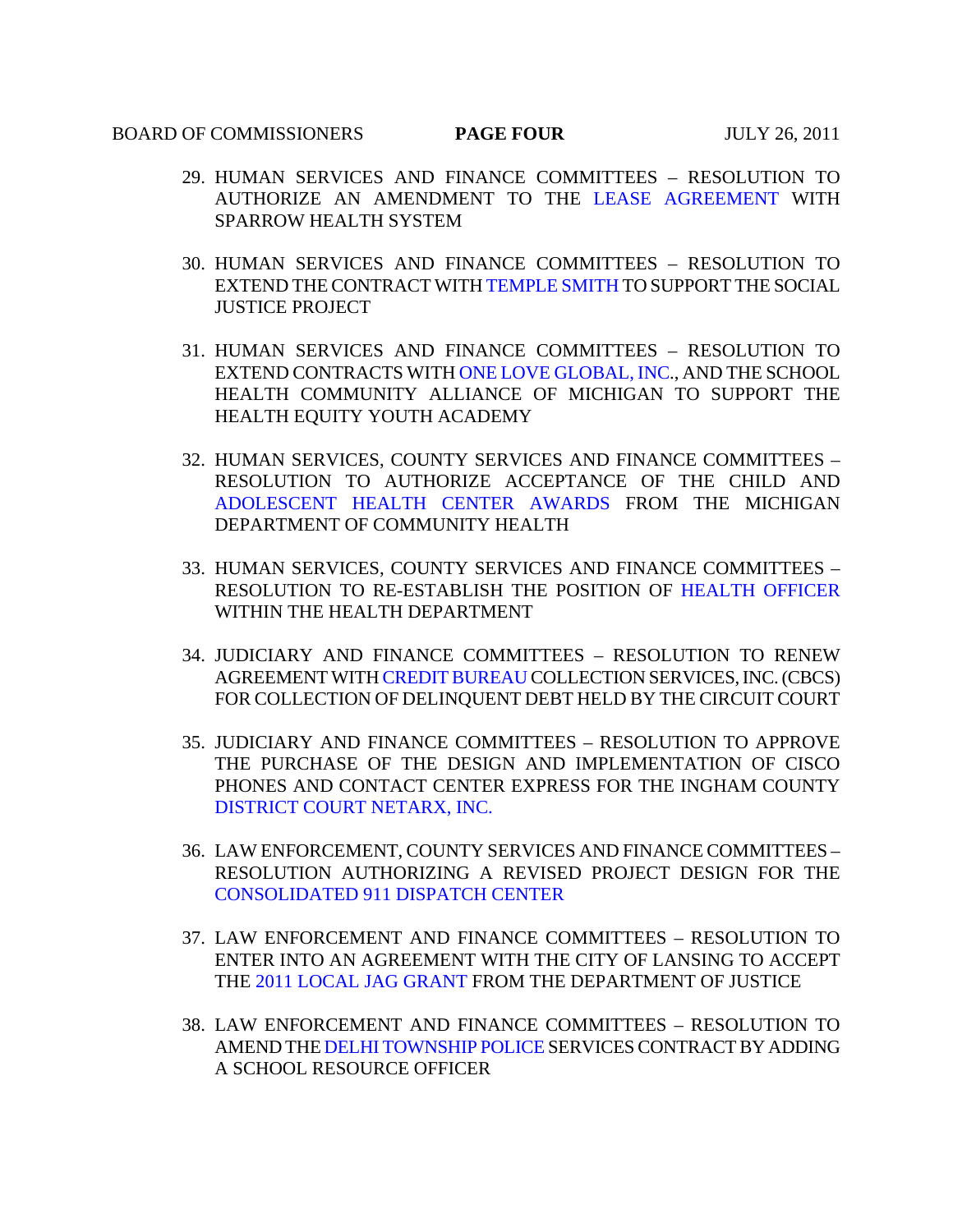#### BOARD OF COMMISSIONERS **PAGE FIVE** JULY 26, 2011

- 39. LAW ENFORCEMENT AND FINANCE COMMITTEES RESOLUTION AUTHORIZING ENTERING INTO A CONTRACT WITH THE CITY OF LANSING FOR AN ALLOCATION OF FUNDS TO INGHAM COUNTY/CITY OF [LANSING COMMUNITY CORRECTIONS FO](#page-80-0)R THE CITY 2011-2012 FISCAL YEAR
- XI. SPECIAL ORDERS OF THE DAY
- XII. PUBLIC COMMENT
- XIII. COMMISSIONER ANNOUNCEMENTS
- XIV. CONSIDERATION AND ALLOWANCE OF CLAIMS
- XV. ADJOURNMENT

THE COUNTY OF INGHAM WILL PROVIDE NECESSARY REASONABLE AUXILIARY AIDS AND SERVICES, SUCH AS INTERPRETERS FOR THE HEARING IMPAIRED AND AUDIO TAPES OF PRINTED MATERIALS BEING CONSIDERED AT THE MEETING FOR THE VISUALLY IMPAIRED, FOR INDIVIDUALS WITH DISABILITIES AT THE MEETING UPON FIVE (5) WORKING DAYS NOTICE TO THE COUNTY OF INGHAM. INDIVIDUALS WITH DISABILITIES REQUIRING AUXILIARY AIDS OR SERVICES SHOULD CONTACT THE COUNTY OF INGHAM IN WRITING OR BY CALLING THE FOLLOWING: INGHAM COUNTY BOARD OF COMMISSIONERS, P.O. BOX 319, MASON, MI 48854, 517-676-7200.

# **PLEASE TURN OFF CELL PHONES AND OTHER ELECTRONIC DEVICES OR SET TO MUTE OR VIBRATE TO AVOID DISRUPTION DURING THE MEETING**

#### **FULL BOARD PACKETS ARE AVAILABLE AT: www.ingham.org**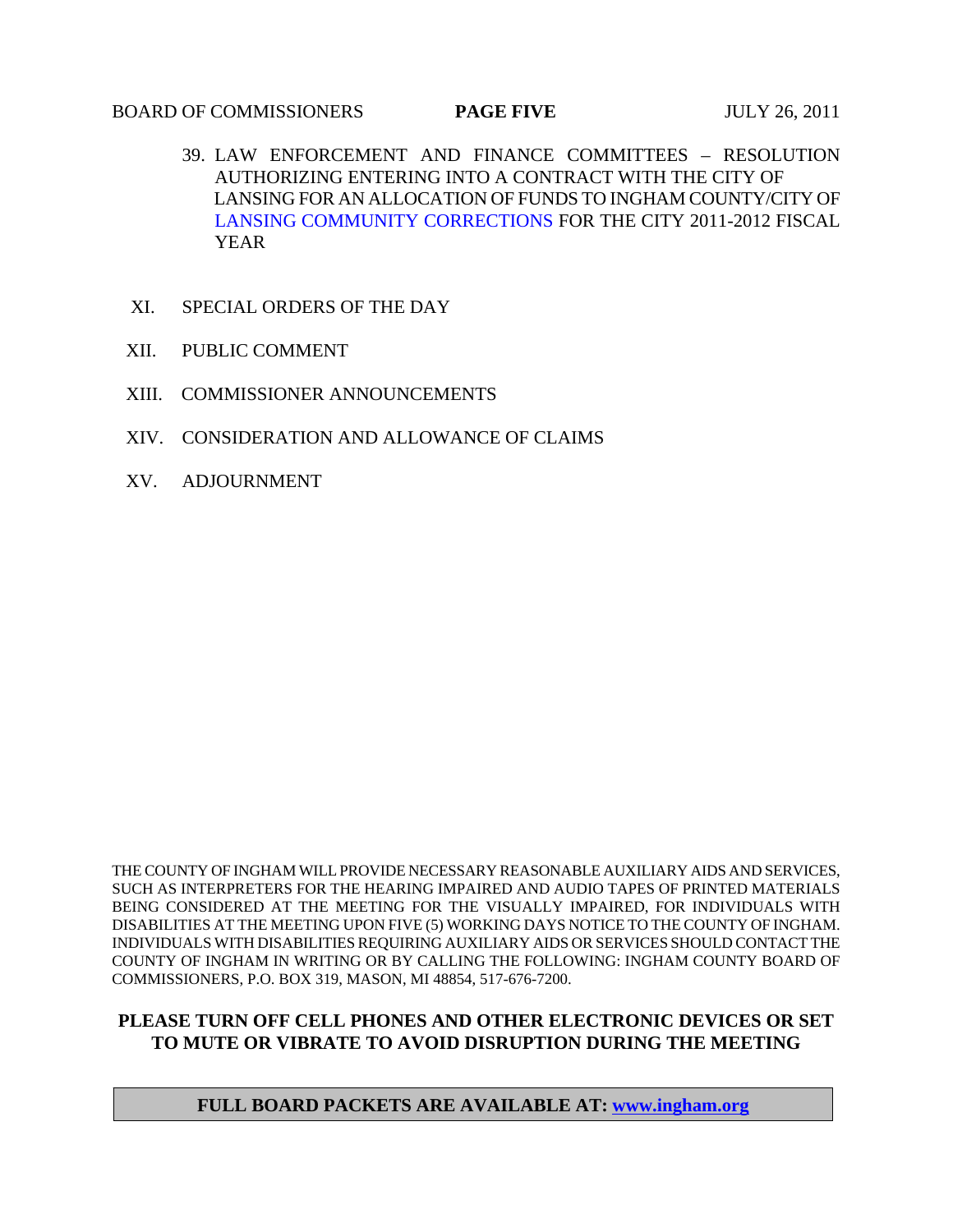Board of Commissioners Room - Courthouse Mason, Michigan - 6:30 p.m. June 28, 2011

# <span id="page-5-0"></span>**CALL TO ORDER:**

Chairperson Grebner called the June 28, 2011, regular meeting of the Ingham County Board of Commissioners to order at 6:32 p.m. Roll was called and all Commissioners were present.

## **PLEDGE OF ALLEGIANCE:**

Chairperson Grebner led the Board in the Pledge of Allegiance and a few moments of silence were observed for meditation.

## **APPROVAL OF THE MINUTES:**

Moved by Commissioner Dougan, supported by Commissioner Celentino, to approve the minutes of the June 14, 2011, meeting as amended. Motion carried unanimously.

## **ADDITIONS TO THE AGENDA:**

Late resolution authorizing funding for two temporary Animal Control positions.

Late resolution approving Cooperative Agreement no. 73-5D21-11-31 between United States and Ingham County to accept approximately \$305,913.00.

#### **PETITIONS AND COMMUNICATIONS:**

Letter from Christina E. Jordan-Foreman resigning from the Farmland and Open Space Preservation Board. Received and placed on file.

Letter from Tri-County Office on Aging's Area Plan Fiscal Year 2012. Received and placed on file.

Late - Letter from City of East Lansing regarding the Final Non-Motorized Transportation Plan. Received and placed on file.

Late - Ingham County Comprehensive Annual Financial Report for the Fiscal Year Ending December 31, 2010. (distributed at the meeting). Referred to Finance.

# **LIMITED PUBLIC COMMENT:**

Nicholas DeWolf addressed the Board regarding budgeting for the Fiscal Year 2012.

Ken Smith addressed the Board regarding Real Estate Transfer Tax and Uncapping Property Tax.

Curtis Hertel Jr., Ingham County Register of Deeds, addressed the Board regarding the foreclosure crises issues in Ingham County.

Eric Schertzing, Ingham County Treasurer, announced to the Board the Ingham County Land Bank Authority was awarded the Urban Land Bank of the Year award.

Stacy Byers, Director of Farmland & Open Space Preservation, addressed the Board regarding the Cooperative Agreement excepting the \$305,913 grant.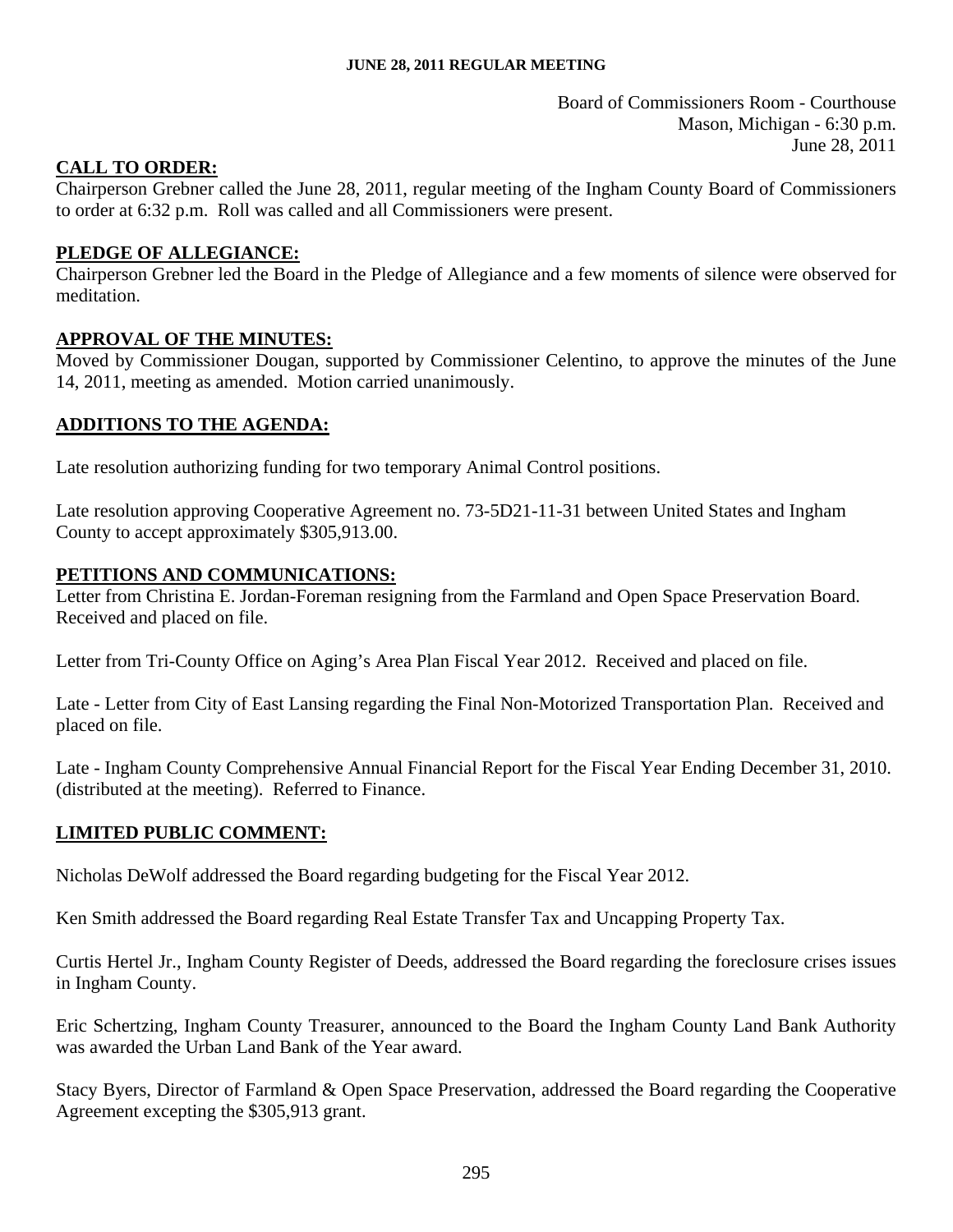#### **CLARIFICATION/INFORMATION PROVIDED BY COMMITTEE CHAIR:** None

## **CONSIDERATION OF CONSENT AGENDA:**

Moved by Commissioner Vickers, supported by Commissioner Schafer, to adopt a consent agenda consisting of all items, except agenda items 4, 17 and 20. Motion to adopt a consent agenda carried unanimously. Items on the consent agenda were adopted by a unanimous roll call vote. Items voted on separately are so noted in the minutes.

#### **COMMITTEE REPORTS AND RESOLUTIONS:**

The following resolution was introduced by the County Services Committee:

## **RESOLUTION MAKING AN APPOINTMENT TO THE EQUAL OPPORTUNITY COMMITTEE**

#### **RESOLUTION #11-190**

WHEREAS, several vacancies exist on the Equal Opportunity Committee; and

WHEREAS, the County Services Committee has interviewed those interested in serving on this Committee.

THEREFORE BE IT RESOLVED, that the Ingham County Board of Commissioners hereby appoint:

Stefan Fletcher, 900 Long Boulevard, #648, Lansing, 48911

to the Equal Opportunity Committee to a term expiring September 30, 2011.

## **COUNTY SERVICES: Yeas:** De Leon, Copedge, Celentino, Schor, Vickers, Dragonetti **Nays:** None **Absent:** None **Approved 6/21/11**

Adopted as part of the consent agenda.

The following resolution was introduced by the County Services and Finance Committees:

## **RESOLUTION TO UTILIZE THE COUNTY'S OPTION TO ACQUIRE TAX FORECLOSED PROPERTY**

#### **RESOLUTION #11-191**

WHEREAS, the Ingham County Treasurer is acting as the foreclosing governmental unit under P.A. 123 of 1999; and

WHEREAS, the General Property Tax Act (PA123 of 1999), allows a county, under MCL 211.78m(1), to purchase tax foreclosed property for the minimum bid which is defined in statute; and

WHEREAS, the County Board of Commissioners wish to utilize their local option to acquire tax foreclosed property not otherwise optioned by the State of Michigan or other local units of government; and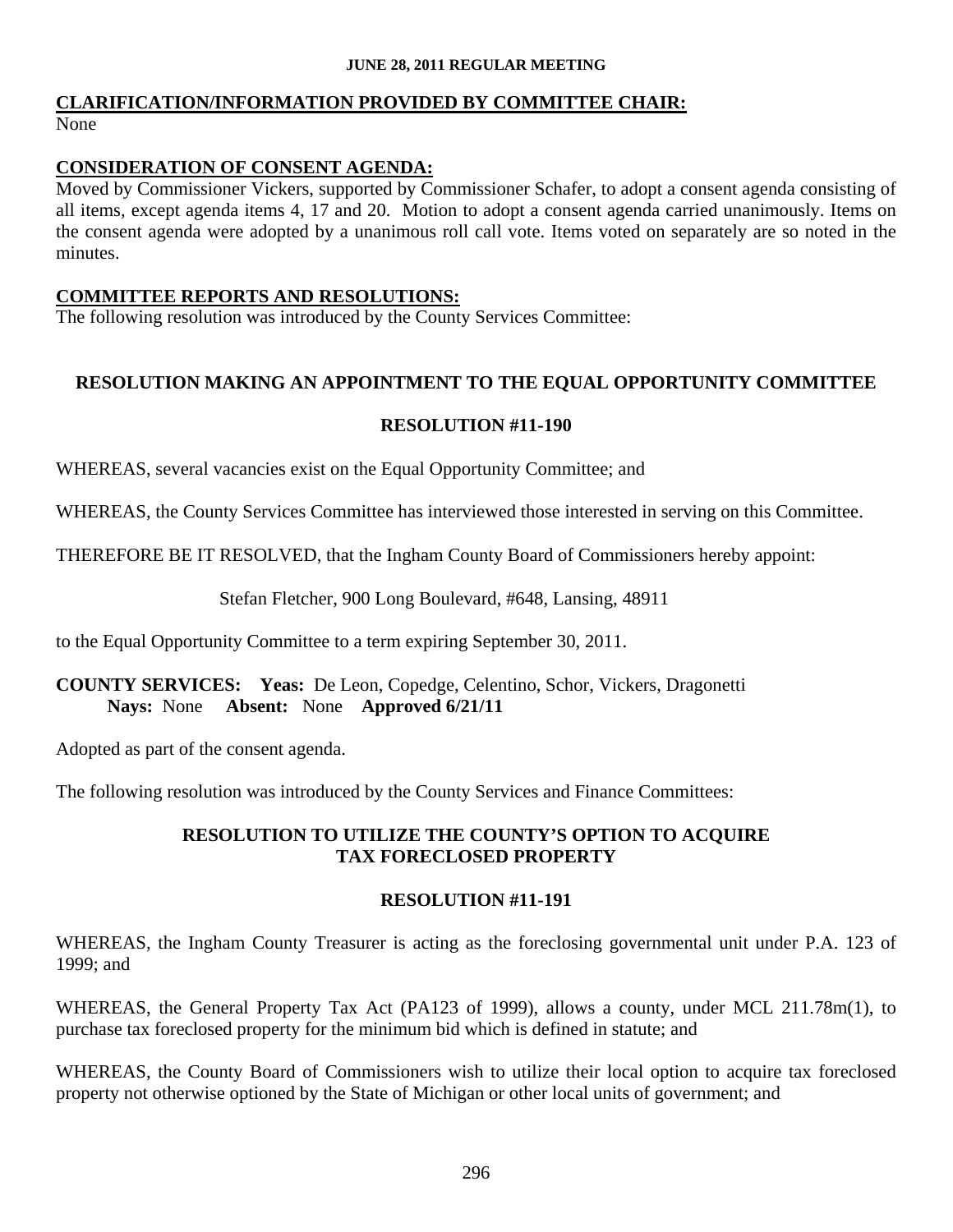WHEREAS, the Ingham County Land Bank Fast Track Authority (the "Authority") on June 13, 2011 passed a resolution requesting the County to acquire certain properties that meet the criteria outlined in the Authority's Priorities, Policies and Procedures.

THEREFORE BE IT RESOLVED, that the Board of Commissioners requests the County Treasurer, acting as the Foreclosing Governmental Unit, to accept the minimum bid in the name of Ingham County for the properties identified in the attached list, subject to local and state option and other deletions as required by statute and Land Bank Priorities, Policies and Procedures.

BE IT FURTHER RESOLVED, that acquisition costs shall be covered by the Ingham County Land Bank Authority.

BE IT FURTHER RESOLVED, that the Board Chairperson and County Clerk are authorized to sign any necessary documents as approved to form by the County Attorney to convey said properties to the Authority.

# **COUNTY SERVICES: Yeas:** De Leon, Copedge, Celentino, Schor **Nays:** Vickers, Dragonetti **Absent:** None **Approved 6/21/11**

**FINANCE: Yeas:** Schor, Tsernoglou, Nolan, Bahar-Cook, McGrain, Dougan **Nays:** None **Absent:** None **Approved 6/22/11** 

Moved by Commissioner De Leon, supported by Commissioner Bahar-Cook, to adopt the resolution. Motion carried with Commissioners Dougan, Dragonetti, Schafer and Vickers voting no, all others voting yes.

| <b>Parcel Number</b> | <b>Address</b>        | Cost      |
|----------------------|-----------------------|-----------|
| 33-01-01-03-302-141  | 927 Bates St          | 7,231.68  |
| 33-01-01-03-353-181  | 716 Vance St          | 11,455.70 |
| 33-01-01-03-377-041  | <b>Rheamount Ave</b>  | 1,084.52  |
| 33-01-01-03-378-002  | 1335 Lake Lansing Rd  | 27,083.05 |
| 33-01-01-03-378-032  | 2330 Commonwealth Ave | 10,716.53 |
| 33-01-01-03-378-092  | Lake Lansing Rd       | 3,645.01  |
| 33-01-01-03-378-122  | 1329 Lake Lansing Rd  | 6,855.86  |
| 33-01-01-04-102-151  | 404 Hylewood Ave      | 9,454.69  |
| 33-01-01-04-109-121  | 3209 Felt St          | 6,857.53  |
| 33-01-01-04-126-450  | W Sheridan Rd         | 795.99    |
| 33-01-01-04-152-011  | 3126 Felt St          | 14,053.96 |
| 33-01-01-04-154-121  | 423 W Paulson St      | 10,749.68 |
| 33-01-01-04-327-491  | 415 Filley St         | 12,428.62 |
| 33-01-01-04-328-131  | 236 W Gier            | 10,975.31 |
| 33-01-01-04-328-351  | 333 W Randolph St     | 8,766.23  |
| 33-01-01-04-328-361  | W Randolph St         | 944.27    |
| 33-01-01-04-406-011  | Gary Ave              | 4,339.97  |
| 33-01-01-04-457-141  | 314 Mosely Ave        | 9,916.77  |
| 33-01-01-04-457-151  | Mosely Ave            | 921.63    |
| 33-01-01-05-252-081  | 1402 Marquette St     | 15,999.04 |
| 33-01-01-05-276-091  | <b>Terminal Rd</b>    | 2,427.24  |
| 33-01-01-05-351-071  | 2110 Melvin Ct        | 5,415.27  |
| 33-01-01-06-477-141  | 2209 Westbury Rd      | 6,329.43  |
| 33-01-01-08-176-391  | 1417 N Jenison Ave    | 8,682.47  |
| 33-01-01-08-203-061  | Redwood St            | 2,079.59  |

2011 Tax Foreclosure Purchase List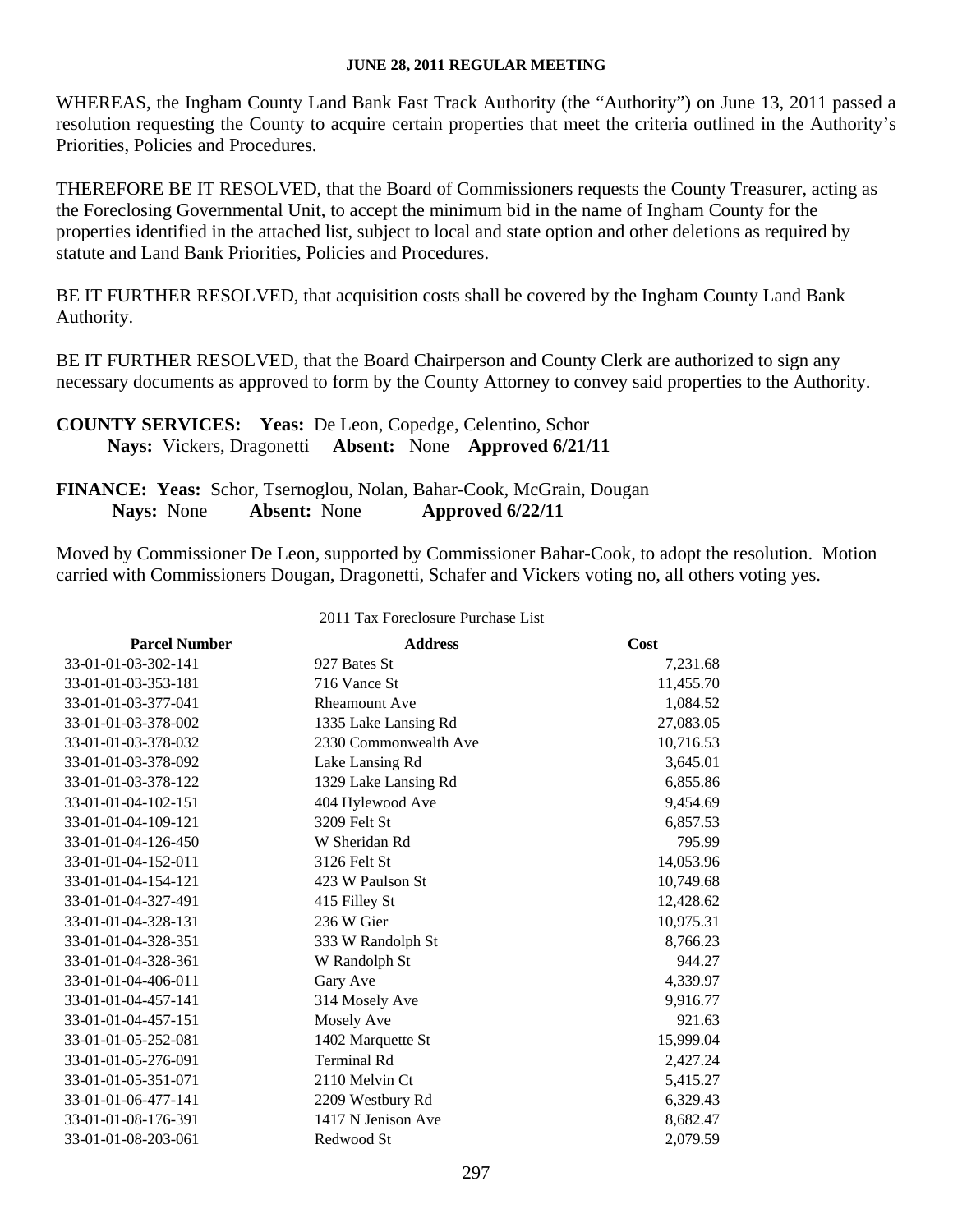| 33-01-01-08-204-001 | 1311 Greenwood Ave     | 8,213.74  |
|---------------------|------------------------|-----------|
| 33-01-01-08-228-101 | 1530 Lansing Ave       | 18,017.06 |
| 33-01-01-08-228-211 | 1420 Lansing Ave       | 6,099.37  |
| 33-01-01-08-228-451 | 1505 Roosevelt Ave     | 5,187.59  |
| 33-01-01-08-228-591 | 1561 Roosevelt         | 11,632.51 |
| 33-01-01-08-229-261 | 1523 Knollwood Ave     | 6,641.16  |
| 33-01-01-08-229-281 | 1533 Knollwood Ave     | 14,385.44 |
| 33-01-01-08-230-061 | 1526 Knollwood Ave     | 5,042.60  |
| 33-01-01-08-230-112 | 1508 Knollwood Ave     | 10,095.11 |
| 33-01-01-08-232-091 | 1016 Queen St          | 13,622.48 |
| 33-01-01-08-278-231 | 1431 Knollwood Ave     | 18,740.49 |
| 33-01-01-08-352-051 | 906 Stanley St         | 12,474.43 |
| 33-01-01-08-405-151 | 1207 Theodore St       | 9,963.85  |
| 33-01-01-08-406-011 | 1134 Glenn St          | 23,180.07 |
| 33-01-01-08-408-021 | N Jenison Ave          | 3,947.33  |
| 33-01-01-08-409-341 | W Maple St             | 967.44    |
| 33-01-01-08-409-351 | 1139 W Maple           | 8,506.94  |
| 33-01-01-08-476-001 | 926 N M L King Jr Blvd | 11,033.89 |
| 33-01-01-08-482-081 | 728 Princeton Ave      | 24,345.73 |
| 33-01-01-08-482-261 | 909 W Oakland Ave      | 10,967.05 |
| 33-01-01-08-483-201 | 749 Wisconsin Ave      | 13,351.12 |
| 33-01-01-08-486-011 | 826 W Saginaw St       | 9,447.93  |
| 33-01-01-09-181-031 | 1326 N Chestnut St     | 6,493.17  |
| 33-01-01-09-226-091 | 1917 Polly Ave         | 7,397.83  |
| 33-01-01-09-277-121 | 431 Pearl St           | 7,507.23  |
| 33-01-01-09-277-131 | 435 Pearl St           | 22,236.60 |
| 33-01-01-09-303-221 | 419 W Willow St        | 20,539.64 |
| 33-01-01-09-306-101 | 612 Brook St           | 7,204.66  |
| 33-01-01-09-307-031 | 1022 N Pine St         | 11,226.39 |
| 33-01-01-09-326-091 | 316 W Grand River Ave  | 15,708.30 |
| 33-01-01-09-353-231 | Lawler Ct              | 3,479.50  |
| 33-01-01-09-356-181 | 611 Bluff St           | 5,688.05  |
| 33-01-01-09-361-211 | 409 W Oakland          | 17,085.07 |
| 33-01-01-09-364-021 | 722 N Chestnut St      | 17,306.68 |
| 33-01-01-09-364-141 | 705 N Walnut St        | 12,645.47 |
| 33-01-01-09-383-161 | 217 W Madison St       | 12,921.75 |
| 33-01-01-09-383-171 | 219 W Madison St       | 12,508.53 |
| 33-01-01-09-476-031 | 810 Center St          | 7,467.83  |
| 33-01-01-09-477-091 | 806 N Cedar St         | 15,693.57 |
| 33-01-01-10-129-101 | 1806 Vermont Ave       | 4,829.61  |
| 33-01-01-10-132-241 | 1635 Vermont Ave       | 7,612.17  |
| 33-01-01-10-152-302 | 1561 Ballard St        | 5,898.75  |
| 33-01-01-10-153-061 | 1546 Ballard St        | 3,694.29  |
| 33-01-01-10-154-041 | 1542 N High St         | 6,736.17  |
| 33-01-01-10-154-151 | 1420 N High St         | 5,585.07  |
| 33-01-01-10-157-092 | 1222 Ballard St        | 9,413.82  |
| 33-01-01-10-176-141 | 1441 New York Ave      | 13,605.83 |
| 33-01-01-10-176-401 | 1027 E Grand River Ave | 7,924.64  |
| 33-01-01-10-181-081 | 1412 Massachusetts Ave | 5,588.84  |
| 33-01-01-10-181-181 | 1224 Massachusetts Ave | 15,523.00 |
| 33-01-01-10-183-111 | 107 Fernhill Ct        | 6,532.34  |
| 33-01-01-10-205-041 | Illinois Ave           | 1,362.93  |
| 33-01-01-10-205-181 | 1617 Ohio Ave          | 3,316.46  |
|                     |                        |           |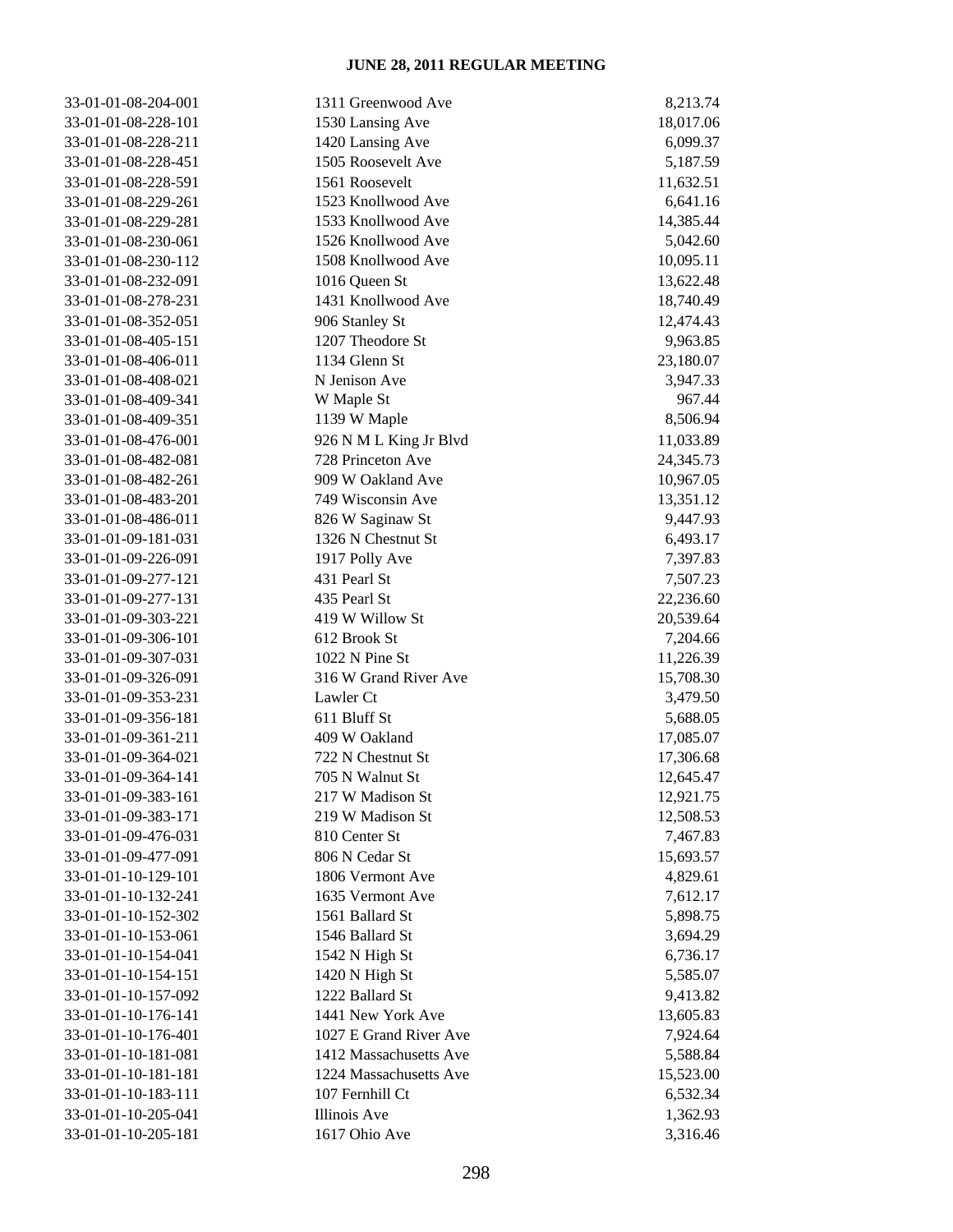| 33-01-01-10-205-221 | 1631 Ohio Ave           | 9,778.41  |
|---------------------|-------------------------|-----------|
| 33-01-01-10-252-091 | 1504 Ohio Ave           | 3,759.80  |
| 33-01-01-10-306-201 | 1005 N Pennsylvania Ave | 12,231.38 |
| 33-01-01-10-326-491 | 1113 Person Ct          | 7,418.91  |
| 33-01-01-10-327-021 | 1142 Camp St            | 19,960.64 |
| 33-01-01-10-328-011 | 1142 Farrand            | 7,952.20  |
| 33-01-01-10-328-131 | 1211 Porter St          | 10,801.12 |
| 33-01-01-10-330-171 | 1115 E Oakland Ave      | 4,539.57  |
| 33-01-01-10-330-261 | 929 Farrand St          | 14,070.06 |
| 33-01-01-10-354-241 | 721 N Pennsylvania Ave  | 16,664.89 |
| 33-01-01-10-379-101 | 1101 E Saginaw St       | 6,203.60  |
| 33-01-01-10-401-171 | 1231 Clark St           | 6,647.59  |
| 33-01-01-10-401-211 | 1243 Clark St           | 8,988.63  |
| 33-01-01-10-482-041 | 714 Mahlon St           | 8,472.25  |
| 33-01-01-14-105-051 | 622 N Hayford Ave       | 14,967.92 |
| 33-01-01-14-304-031 | 129 S Magnolia Ave      | 5,282.76  |
| 33-01-01-14-304-131 | 221 S Magnolia          | 7,645.21  |
|                     |                         |           |
| 33-01-01-14-327-052 | 127 S Francis Ave       | 5,019.66  |
| 33-01-01-14-352-061 | 419 S Clemens Ave       | 4,564.12  |
| 33-01-01-14-352-221 | 400 S Fairview Ave      | 6,477.58  |
| 33-01-01-14-353-161 | 422 S Magnolia Ave      | 5,996.41  |
| 33-01-01-14-358-321 | 648 S Magnolia Ave      | 5,198.66  |
| 33-01-01-14-359-513 | 504 S Hayford Ave       | 11,031.30 |
| 33-01-01-14-378-082 | S Francis               | 1,699.73  |
| 33-01-01-14-379-071 | 525 S Francis Ave       | 6,712.91  |
| 33-01-01-14-380-251 | 600 S Francis Ave       | 7,399.68  |
| 33-01-01-15-104-041 | Dorrance Place          | 1,550.29  |
| 33-01-01-15-104-221 | 405 N Pennsylvania Ave  | 16,172.02 |
| 33-01-01-15-104-391 | 510 Lesher Place        | 11,116.50 |
| 33-01-01-15-302-131 | Hill St                 | 1,241.37  |
| 33-01-01-15-302-221 | 214 S Hosmer St         | 9,171.78  |
| 33-01-01-15-303-131 | 112 S Eighth St         | 8,357.32  |
| 33-01-01-15-353-041 | 812 Heald Place         | 20,595.66 |
| 33-01-01-15-355-064 | <b>Euclid Place</b>     | 1,750.40  |
| 33-01-01-15-356-011 | 607 S Hosmer            | 7,499.38  |
| 33-01-01-15-358-031 | 805 E St Joseph St      | 16,504.47 |
| 33-01-01-15-358-341 | 806 Larned St           | 5,452.37  |
| 33-01-01-15-432-231 | 1715 E Kalamazoo        | 11,032.91 |
| 33-01-01-15-451-191 | 610 Clifford St         | 11,914.60 |
| 33-01-01-15-451-251 | 1417 Elizabeth St       | 4,411.49  |
| 33-01-01-15-454-101 | 622 Lathrop St          | 4,693.86  |
| 33-01-01-15-482-121 | 534 Shepard St          | 2,837.38  |
| 33-01-01-15-483-071 | 623 Lathrop St          | 4,662.36  |
| 33-01-01-16-101-021 | 623 N Sycamore St       |           |
|                     | 708 W Genesee St        | 16,356.52 |
| 33-01-01-16-105-111 |                         | 6,491.79  |
| 33-01-01-16-106-232 | 609 W Lapeer St         | 5,615.71  |
| 33-01-01-16-108-171 | 521 N Walnut St         | 12,925.87 |
| 33-01-01-16-108-181 | 523 N Walnut St         | 14,854.87 |
| 33-01-01-16-108-241 | 417 W Lapeer St         | 20,397.68 |
| 33-01-01-16-358-141 | 5 Savoy Ct              | 6,851.91  |
| 33-01-01-16-428-081 | 600 E Michigan Ave      | 50,226.31 |
| 33-01-01-16-479-150 | S East St               | 2,278.09  |
| 33-01-01-17-228-171 | 916 W Genesee St        | 4,854.05  |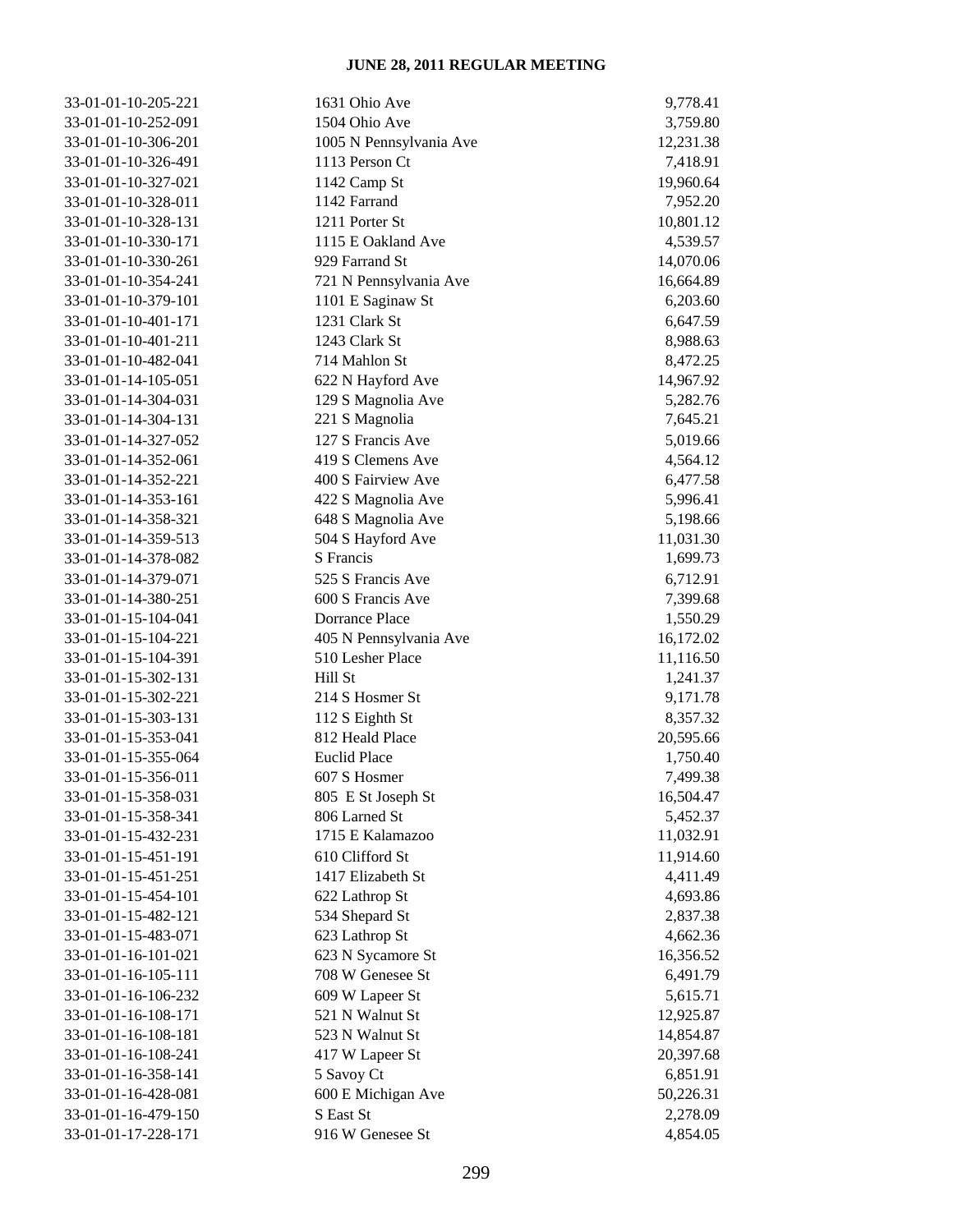| 33-01-01-17-231-041 | 420 N M L King Jr Blvd  | 17,219.21 |
|---------------------|-------------------------|-----------|
| 33-01-01-17-231-251 | 419 N Butler Blvd       | 23,526.14 |
| 33-01-01-17-257-071 | 1310 W Ottawa           | 16,162.84 |
| 33-01-01-17-330-181 | 200 Huron St            | 15,564.73 |
| 33-01-01-17-401-111 | 1232 W Allegan St       | 21,244.34 |
| 33-01-01-17-401-121 | 1230 W Allegan St       | 4,432.75  |
| 33-01-01-17-401-461 | 1217 W Michigan Ave     | 7,669.50  |
| 33-01-01-17-405-301 | S M L King Jr Blvd      | 4,026.18  |
| 33-01-01-17-451-111 | 1234 W Lenawee St       | 17,003.66 |
| 33-01-01-17-451-131 | 1226 W Lenawee St       | 11,842.97 |
| 33-01-01-17-453-562 | 1209 W Lenawee St       | 6,261.79  |
| 33-01-01-20-105-012 | 2221 William St         | 20,452.89 |
| 33-01-01-20-107-311 | 2015 William St         | 18,726.55 |
| 33-01-01-20-108-002 | Olds Ave                | 943.32    |
| 33-01-01-20-130-091 | 818 Riverview Ave       | 4,869.29  |
| 33-01-01-20-133-061 | Olds Ave                | 1,438.25  |
| 33-01-01-20-136-021 | Olds Ave                | 1,887.86  |
|                     | 1012 W Barnes Ave       |           |
| 33-01-01-20-477-021 |                         | 9,949.44  |
| 33-01-01-21-253-075 | 1016 Clear St           | 14,235.74 |
| 33-01-01-21-258-020 | 1117 S Grand Ave        | 21,902.83 |
| 33-01-01-21-377-111 | 1616 Coleman Ave        | 11,048.27 |
| 33-01-01-21-379-181 | 321 W Barnes Ave        | 14,679.98 |
| 33-01-01-21-429-015 | 1517 Herbert St         | 9,723.30  |
| 33-01-01-21-430-155 | 1536 Linval St          | 13,353.16 |
| 33-01-01-21-453-025 | 120 E Barnes Ave        | 12,007.71 |
| 33-01-01-21-456-021 | 1710 Maplewood Ave      | 9,902.81  |
| 33-01-01-21-457-019 | 217 E Mt Hope Ave       | 11,744.93 |
| 33-01-01-21-462-043 | 1729 Herbert St         | 7,532.66  |
| 33-01-01-21-463-064 | 1813 Herbert St         | 1,057.99  |
| 33-01-01-21-476-080 | 1620 S Cedar St         | 8,353.48  |
| 33-01-01-21-477-090 | 541 Isbell St           | 13,989.67 |
| 33-01-01-21-478-080 | 1604 Bailey St          | 24,887.61 |
| 33-01-01-21-480-055 | 535 Norman              | 7,090.67  |
| 33-01-01-21-483-130 | 548 Norman St           | 6,497.23  |
| 33-01-01-22-107-022 | 921 Raider St           | 5,161.01  |
| 33-01-01-22-107-191 | 1014 S Pennsylvania Ave | 15,087.88 |
| 33-01-01-22-207-151 | 1032 McCullough St      | 20,529.60 |
| 33-01-01-22-231-131 | Regent St               | 5,782.07  |
| 33-01-01-22-251-231 | 1112 Bensch St          | 13,448.25 |
| 33-01-01-22-253-131 | 1140 McCullough St      | 3,921.17  |
| 33-01-01-22-277-071 | 1135 Shepard            | 8,158.00  |
| 33-01-01-22-279-062 | Regent St               | 641.49    |
| 33-01-01-22-279-081 | Regent St               | 762.81    |
| 33-01-01-22-281-061 | 1225 Allen St           | 5,119.48  |
| 33-01-01-22-301-041 | 715 Beulah St           | 3,051.69  |
| 33-01-01-22-301-151 | 823 Beulah St           | 15,721.00 |
| 33-01-01-22-353-171 | 1725 Donora St          | 7,793.47  |
| 33-01-01-22-354-051 | 1715 Bailey             | 14,035.05 |
| 33-01-01-23-105-052 | 725 S Hayford Ave       | 6,793.51  |
| 33-01-01-23-105-061 | 729 S Hayford Ave       | 4,614.60  |
| 33-01-01-27-137-141 | 2112 Clifton Ave        | 8,640.97  |
| 33-01-01-27-153-001 | 904 Pacific Ave         | 3,737.95  |
| 33-01-01-27-155-158 | 842 Edison Ave          | 11,057.25 |
|                     |                         |           |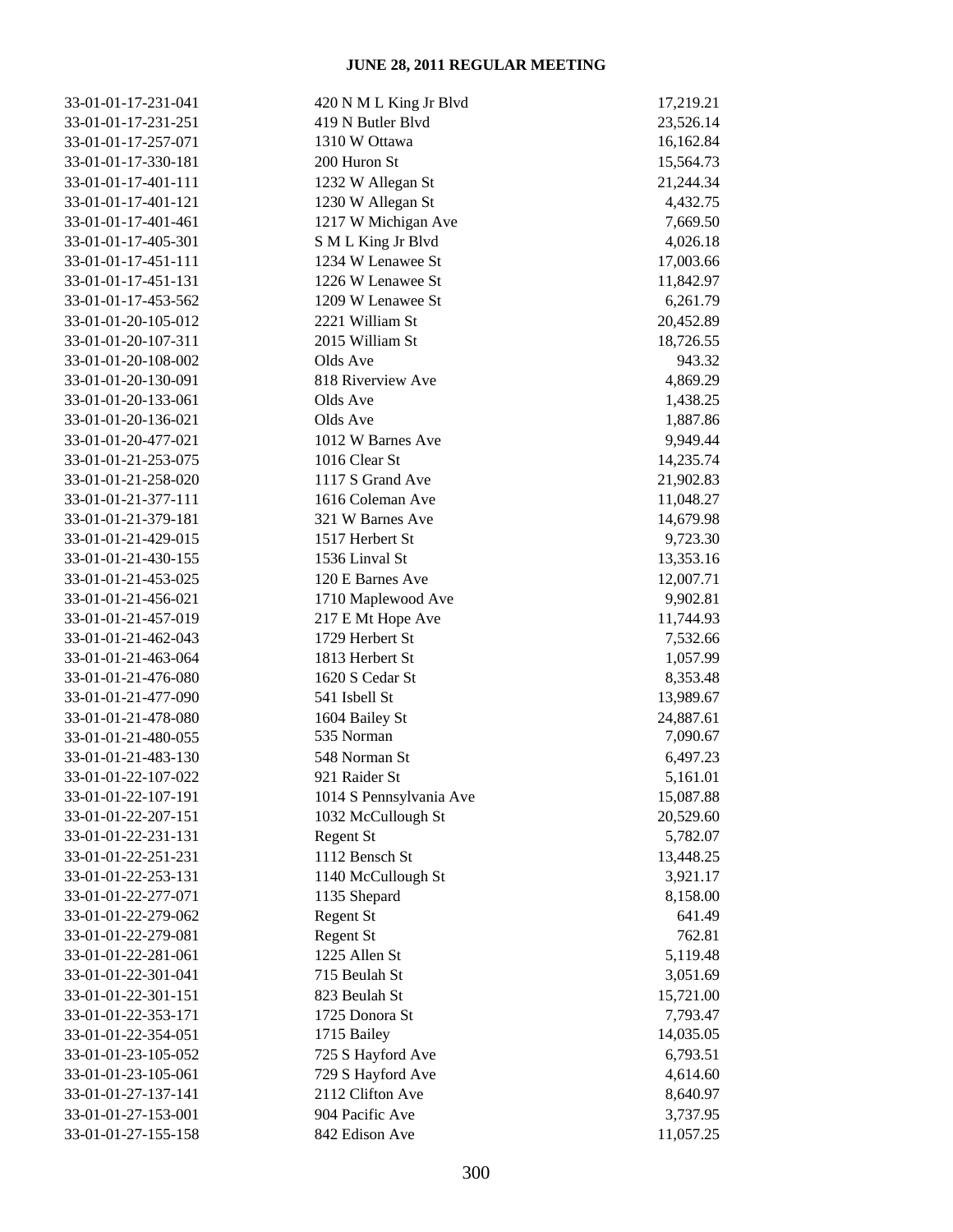| 33-01-01-27-155-211 | 816 Edison Ave          | 4,484.00           |
|---------------------|-------------------------|--------------------|
| 33-01-01-28-101-131 | 713 W Mt Hope Ave       | 8,893.62           |
| 33-01-01-28-109-031 | 2211 Beal               | 9,871.82           |
| 33-01-01-28-254-001 | 110 Lincoln Ave         | 11,340.66          |
| 33-01-01-28-280-171 | 530 Pacific Ave         | 6,370.58           |
| 33-01-01-28-334-031 | 218 Astor Ave           | 11,098.33          |
| 33-01-01-28-335-131 | 320 W Hodge Ave         | 3,939.28           |
| 33-01-01-28-377-211 | 109 W Hodge Ave         | 11,799.23          |
| 33-01-01-28-405-061 | 205 Paris Ave           | 3,505.42           |
| 33-01-01-28-405-441 | 210 Denver Ave          | 7,405.29           |
| 33-01-01-28-431-032 | 533 Denver Ave          | 15,211.11          |
| 33-01-01-28-435-211 | Paris Ave               | 1,174.55           |
| 33-01-01-29-201-251 | 1409 W Mt Hope Ave      | 13,384.76          |
| 33-01-01-29-232-141 | 2212 Stirling Ave       | 12,559.16          |
| 33-01-01-29-232-181 | 1005 Poxson Ave         | 12,902.71          |
| 33-01-01-29-426-071 | 1008 Dunlap St          | 2,810.12           |
| 33-01-01-30-401-101 | 3000 Fauna Ave          | 12,637.24          |
| 33-01-01-32-151-171 | 1930 Hillcrest St       | 9,895.51           |
| 33-01-01-32-201-223 | 3512 S M L King Jr Blvd | 234,354.27         |
| 33-01-01-32-303-051 | Reo Rd                  | 1,610.89           |
| 33-01-01-32-353-041 | Hughes Rd               | 2,013.07           |
| 33-01-01-32-376-211 | 4915 Christiansen Rd    | 3,387.45           |
| 33-01-01-32-402-101 | 1206 Reo Rd             | 8,008.67           |
| 33-01-01-32-477-091 | 1012 Belaire Ave        | 8,750.24           |
| 33-01-01-33-103-201 | 3504 Harold             | 12,700.19          |
| 33-01-01-33-151-181 | 3712 Lowcraft Ave       | 5,364.68           |
| 33-01-01-33-202-021 | 207 Rita Ave            | 7,034.37           |
| 33-01-01-33-404-051 | 111 E Potter Ave        | 8,816.23           |
| 33-01-01-33-428-121 | 543 Samantha St         | 3,530.35           |
| 33-01-01-34-227-241 | 3516 Aurelius Rd        | 8,594.64           |
| 33-01-05-05-151-045 | No Street Frontage      | 1,706.66           |
| 33-01-05-05-151-068 | No Street Frontage      | 1,167.22           |
| 33-01-05-05-151-094 | Moffitt St              | 3,002.19           |
| 33-01-05-05-151-128 | Pleasant Grove Rd       | 10,868.01          |
| 33-01-05-05-151-140 | Hughes Rd               | 5,678.38           |
| 33-01-05-05-151-149 | Hughes Rd               | 5,592.72           |
| 33-01-05-05-377-171 | 6042 Valencia Blvd      | 6,833.19           |
| 33-01-05-05-427-131 | 900 Brad St             | 8,851.31           |
| 33-01-05-05-431-131 | 936 W Miller Rd         | 6,299.06           |
| 33-01-05-06-379-022 | W Miller Rd             | 1,459.01           |
| 33-01-05-06-379-050 | No Street Frontage      | 969.64             |
| 33-01-05-06-379-059 | W Miller Rd             | 994.57             |
| 33-01-05-08-204-121 | 6240 Shreve St          | 7,326.37           |
| 33-01-05-08-208-014 | Daft St                 |                    |
| 33-01-05-08-208-017 |                         | 3,221.13<br>656.77 |
|                     | No Street Frontage      |                    |
| 33-01-05-08-226-031 | Southfield Ave          | 747.13             |
| 33-01-05-09-326-285 | Sawyer Rd<br>6286 Towar | 1,963.66           |
| 33-02-02-06-177-010 |                         | 4,073.83           |
| 33-02-02-21-104-001 | <b>Small Acres</b>      | 4,883.76           |
| 33-02-02-25-229-006 | <b>Grand River Ave</b>  | 13,106.89          |
| 33-02-02-33-251-033 | Okemos                  | 3,450.95           |
| 33-03-03-01-200-002 | 2264 Milton Rd          | 6,114.25           |
| 33-04-04-13-300-012 | 5123 Bell Oak Rd        | 4,529.81           |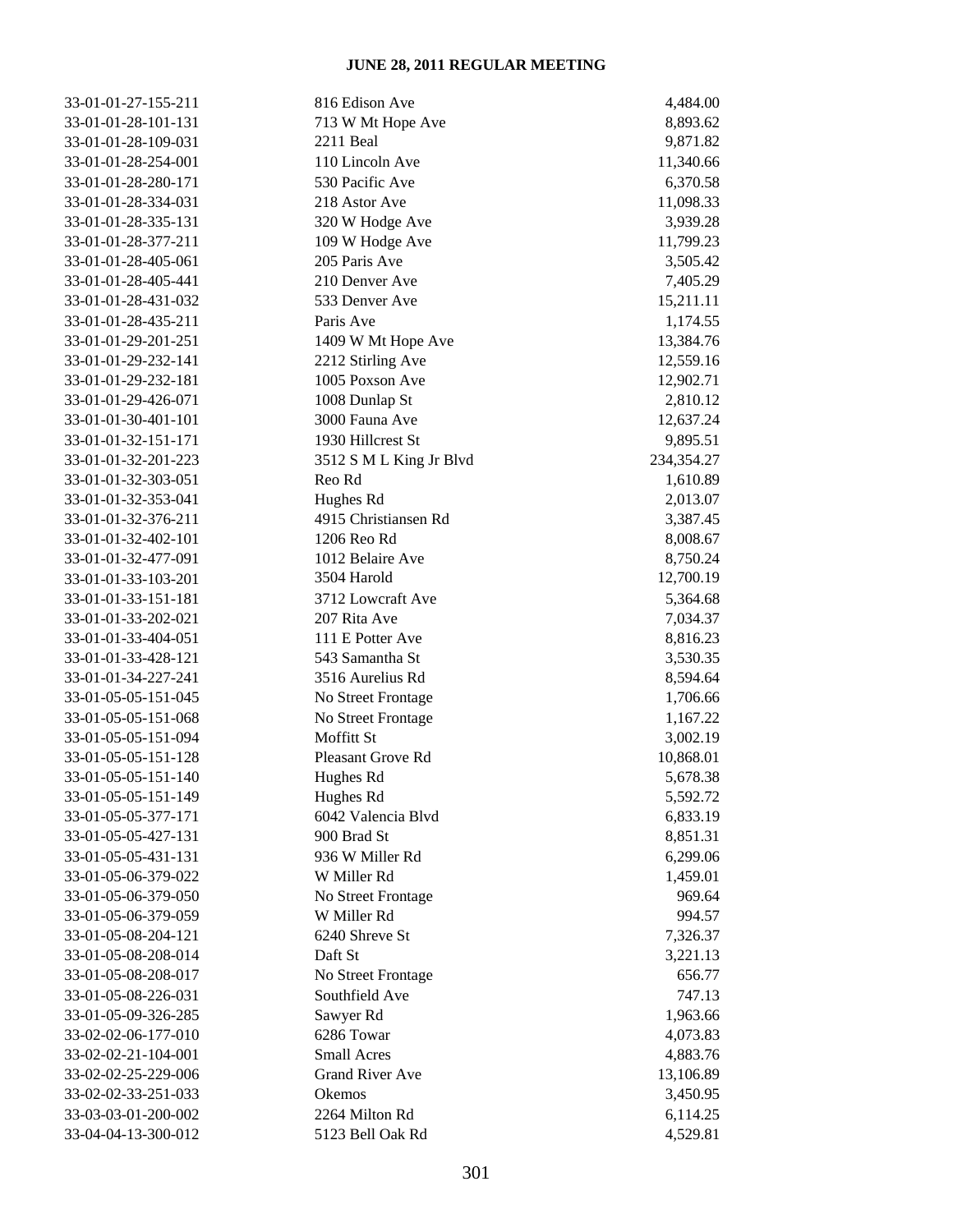| 33-06-06-31-101-003 | 960 N College Rd       | 3,799.90     |
|---------------------|------------------------|--------------|
| 33-08-08-06-176-003 | 2480 E Grand River Ave | 4,068.50     |
| 33-09-09-26-351-005 | 1963 S Aurelius Rd     | 6,100.12     |
| 33-09-09-32-200-014 | W Barnes Rd            | 967.33       |
| 33-11-11-12-300-002 | Osborne Rd             | 2,948.04     |
| 33-13-13-17-378-002 | 5770 Wall St           | 3,820.56     |
| 33-14-14-20-300-012 | 2864 Bellevue          | 13,444.42    |
| 33-15-15-10-400-032 | Haynes Rd              | 1,981.85     |
| 33-16-16-12-200-011 | Kane Rd                | 2,731.51     |
| 33-16-16-36-100-009 | Shepper Rd             | 889.14       |
| 33-17-14-21-452-008 | 208 E Race             | 6,835.20     |
| 33-17-14-28-102-008 | 110 S Sherman          | 11,230.56    |
| 33-17-14-28-132-004 | 207 Elm                | 8,897.66     |
| 33-18-03-35-376-026 | 708 Williams           | 11,007.14    |
| 33-18-03-35-476-031 | 122 W Grand River Ave  | 15,048.77    |
| 33-19-10-05-458-001 | N Lansing              | 1,248.35     |
| 33-19-10-08-352-210 | Carom Garage 10        | 906.47       |
| 33-19-10-08-428-004 | 848 S Jefferson        | 12,572.13    |
| 33-19-10-09-400-006 | E Ash St               | 188,668.88   |
| 33-19-10-09-400-009 | E Ash St               | 292,845.28   |
| 33-20-01-01-404-009 | 603 W Lake Lansing Rd  | 8,512.64     |
| 33-20-01-12-112-018 | 1208 Wolf Ct           | 11,797.51    |
| 33-20-01-12-310-010 | W Saginaw St           | 1,091.23     |
| 33-20-02-18-218-022 | Stoddard Ave           | 741.15       |
| 33-21-01-18-127-034 | 503 N Deerfield        | 3,947.93     |
| 33-21-01-18-202-021 | 527 N Catherine St     | 3,866.71     |
| 33-21-01-18-202-022 | 527 N Catherine St     | 1,059.30     |
| 33-21-01-18-202-026 | 511 N Catherine St     | 1,001.32     |
| 33-21-01-18-203-022 | 609 N Grace St         | 6,445.13     |
| 33-21-01-18-203-025 | 529 N Grace St         | 6,725.07     |
| 33-21-01-18-206-008 | 320 Brynford St        | 5,353.95     |
| 33-21-01-18-427-024 | 2516 W Washtenaw St    | 5,880.60     |
| 33-21-01-18-429-011 | 215 Hungerford St      | 1,386.04     |
| 33-21-01-18-429-013 | 215 Hungerford St      | 1,386.04     |
| 33-21-01-18-476-008 | 417 S Alger St         | 2,004.64     |
| 33-21-01-18-479-003 | 2400 W St Joseph St    | 157,799.57   |
| 33-21-01-18-479-004 | 2400 W St Joseph St    | 39,100.34    |
| 33-21-01-19-201-006 | 2907 W St Joseph St    | 53,390.99    |
| 33-21-01-19-228-006 | 2547 W Main St         | 44,546.70    |
| 33-25-05-11-358-018 | Beryl St               | 1,036.07     |
| 33-25-05-11-376-010 | Willoughby Rd          | 664.46       |
| 33-25-05-15-377-002 | 2034 Wyndham Hills Dr  | 3,967.29     |
| 33-25-05-15-377-003 | 2036 Wyndham Hills Dr  | 3,967.29     |
| 33-25-05-23-101-029 | Elm St                 | 771.76       |
|                     |                        | 3,313,797.00 |

The following resolution was introduced by the County Services and Finance Committee:

# **RESOLUTION AUTHORIZING REGISTER OF DEEDS TO ENTER INTO A CONTRACT FOR LEGAL SERVICES WITH THE HOME DEFENSE LEAGUE TO RECOVER LOST TRANSFER TAX**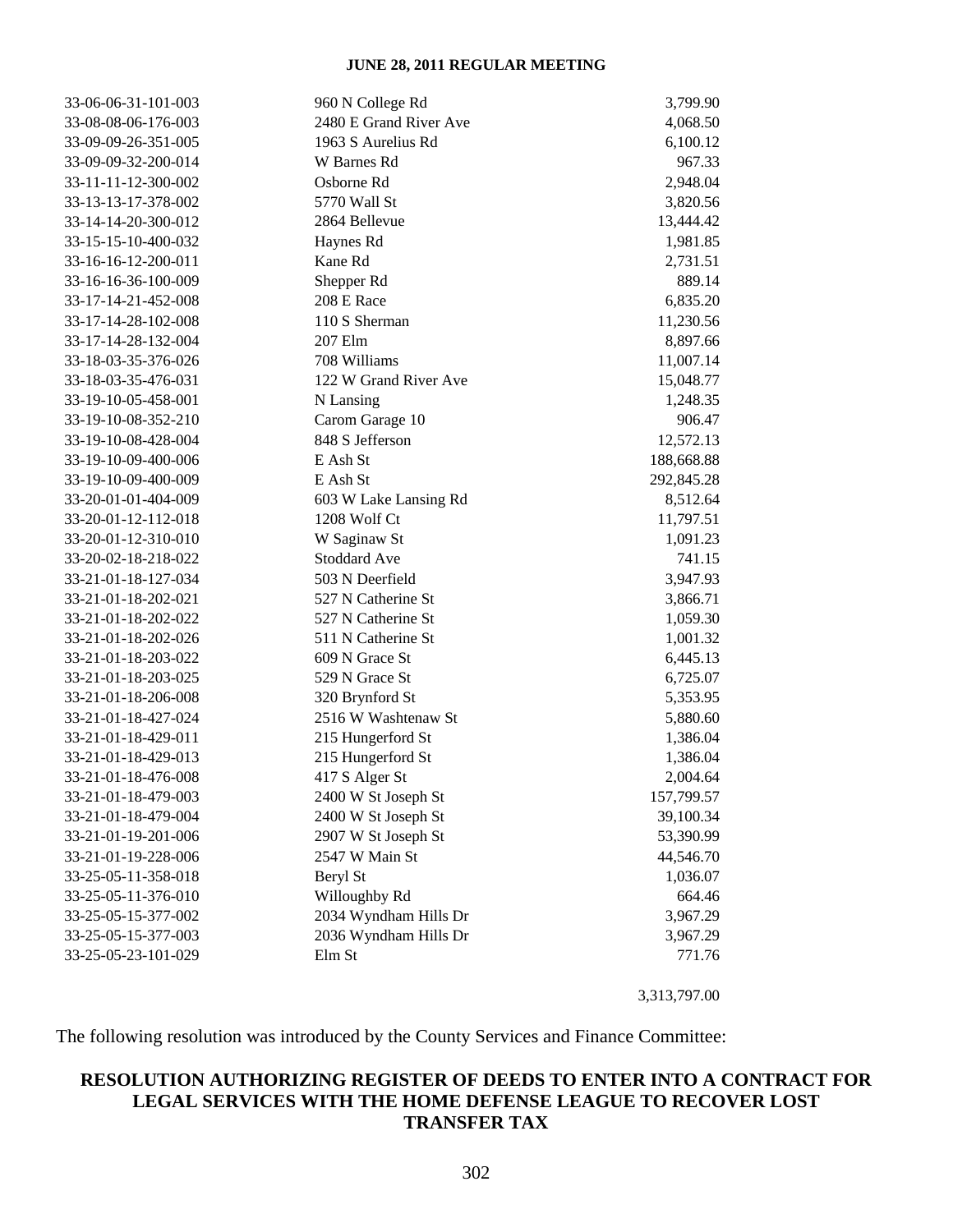#### **RESOLUTION #11-192**

WHEREAS, the Register of Deeds is responsible for collecting property tax payments of property transfers in the county, including but not limited to Sheriff deeds and other deeds or documents transferring property rights; and

WHEREAS, any person seeking to record transfers of interests in land, must remit payment of specific fees and taxes to the Register of Deeds at the time the recording is made. MCL 600.2567; MCL 207.523; and

WHEREAS, Fannie Mae and Freddie Mac have recorded numerous deeds in Ingham County transferring property interests for which Real Estate Transfer Taxes have not been paid as required by law; and

WHEREAS, Fannie Mae and Freddie Mac have used a tax exemption that they should not have qualified for in order to avoid said tax; and

WHEREAS, numerous banks and foreclosure firms have assigned mortgages to Fannie Mae and Freddie Mac to avoid their own transfer tax.

THEREFORE BE IT RESOLVED, the Ingham County Board of Commissioners authorizes the Register of Deeds to enter into an agreement with Home Defense League to represent the County to file suit for Real Estate Transfer Fees contingent on sign off of the County Attorney and the County Controller/Administrator, on a 15% contingency of the recovery, plus costs, as authorized by the agreement. The 15% contingency shall include all attorney fees on appeal.

**COUNTY SERVICES: Yeas:** De Leon, Copedge, Celentino, Schor, Vickers, Dragonetti **Nays:** None **Absent:** None **Approved 6/21/11** 

**FINANCE: Yeas:** Schor, Tsernoglou, Nolan, Bahar-Cook, McGrain, Dougan **Nays:** None **Absent:** None **Approved 6/22/11** 

Adopted as part of the consent agenda

The following resolution was introduced by the County Services Committee:

## **RESOLUTION TO DONATE FOUNDATION FROM CIVIL WAR CANNON TO MAPLE GROVE CEMETERY**

#### **RESOLUTION #11-193**

WHEREAS, the cannon in front of the Courthouse was donated to the Steel Brothers Grand Army of the Republic Post 441 in Mason; and

WHEREAS, during the Civil War this gun, with its higher projectile weight, was used primarily as a siege weapon in both a fixed and mobile position and was used by both the Union Army and Navy; and

WHEREAS, this particular cannon was cast at the West Point Foundry in New York in March of 1865, of the 391 cannons of this type produced between 1861 and 1865, only 198 survive today; and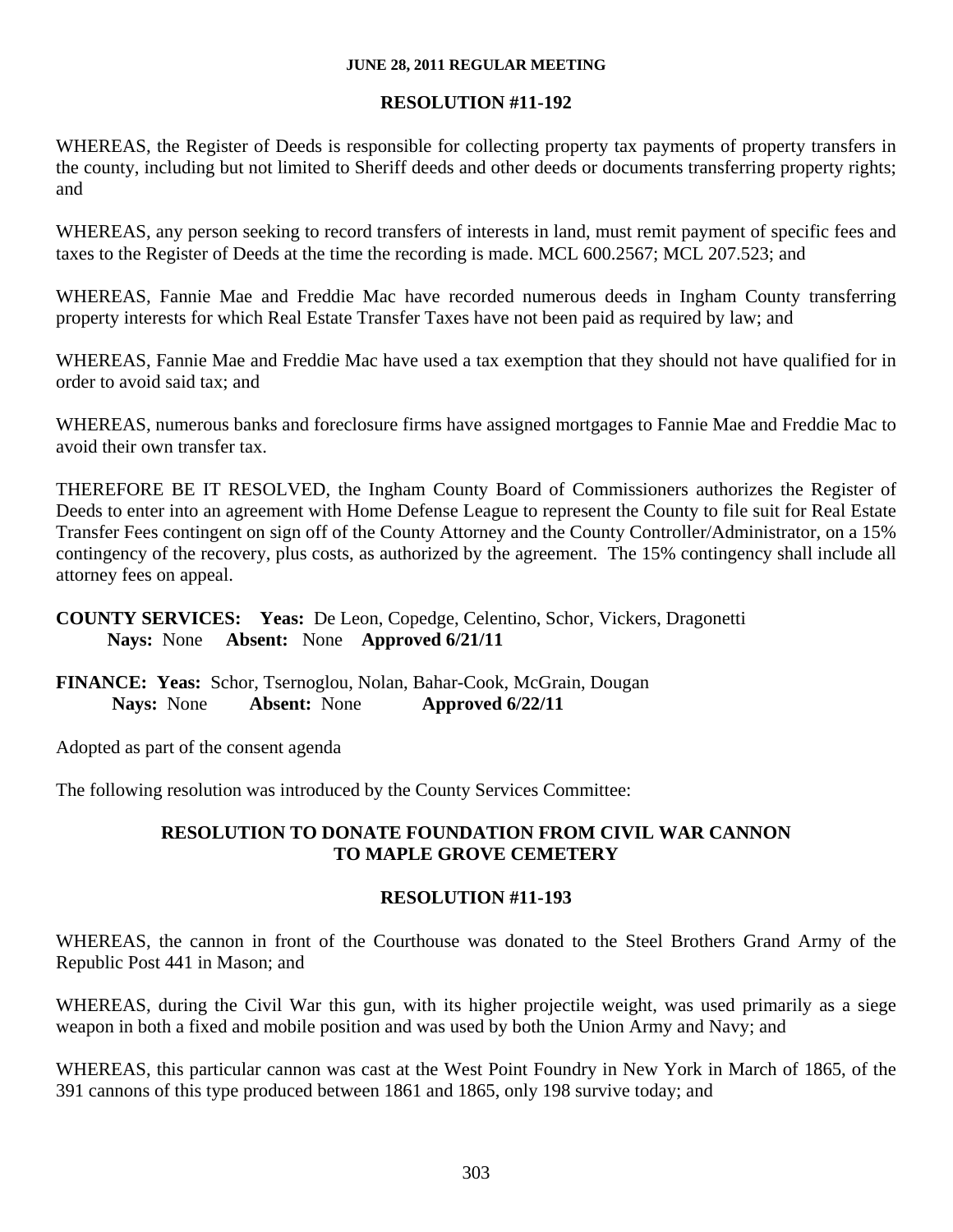WHEREAS, this cannon is one of 22 that were donated by the U.S. Government to veteran and patriotic organizations across Michigan in the late 1800's and early 1900's; and

WHEREAS, in 2007 the cannon was restored and the foundation was replaced to make the cannon safer and more secure, with the old foundation being placed in storage; and

WHEREAS, the officials with the Maple Grove Cemetery located within the City of Mason has expressed an interest in placing the cannon's previous foundation in the Maple Grove Cemetery near their Veterans Memorial; and

WHEREAS, this Historical Commission recommends donating the foundation to the Maple Grove Cemetery.

THEREFORE BE IT RESOLVED, that the Ingham County Board of Commissioners hereby approves donating the previous foundation from the Civil War cannon, which consists of two stones constructed of cut field granite and Bedford stone, to the Maple Grove Cemetery located in the City of Mason with the stipulation that it be displayed near their Veterans Memorial.

# **COUNTY SERVICES: Yeas:** De Leon, Copedge, Celentino, Schor, Vickers, Dragonetti **Nays:** None **Absent:** None **Approved 6/21/11**

Adopted as part of the consent agenda

The following resolution was introduced by the County Services Committee of the:

# **RESOLUTION IN SUPPORT OF THE DRAFT CLEAN WATER GUIDANCE ISSUED BY THE ENVIRONMENTAL PROTECTION AGENCY AND CORPS OF ENGINEERS**

# **RESOLUTION #11-194**

WHEREAS, in 1972, Congress passed the Clean Water Act to protect all "waters of the United States" for almost 30 years, both the courts and the agencies responsible for administering the Act interpreted it to broadly protect our Nation's waters; and

WHEREAS, the central role the 1972 Clean Water Act has played in maintaining and restoring clean water and healthy watersheds, essential to the Act's success is the fact that, for nearly 30 years, virtually all natural surface waters were recognized as "waters of the United States" and protected from pollution and destruction; and

WHEREAS, unfortunately, the effectiveness of the Act was threatened by Supreme Court decisions in 2001 (*SWANCC*) and 2006 (*Rapanos*) and subsequent agency guidance that have removed or jeopardized Clean Water Act protections for over 20 million wetland acres and an estimated 59% of the stream miles on which our communities depend; and

WHEREAS, the Clean Water Act (CWA) is the cornerstone of surface water quality protection in the United States, due to lost protections, drinking water sources for 117 million Americans is at risk of additional pollution; and

WHEREAS, the Obama Administration has taken an important first step to restore and clarify Clean Water Act protections by releasing Clean Water guidance, which outlines the "waters of the United States" covered by the Act; and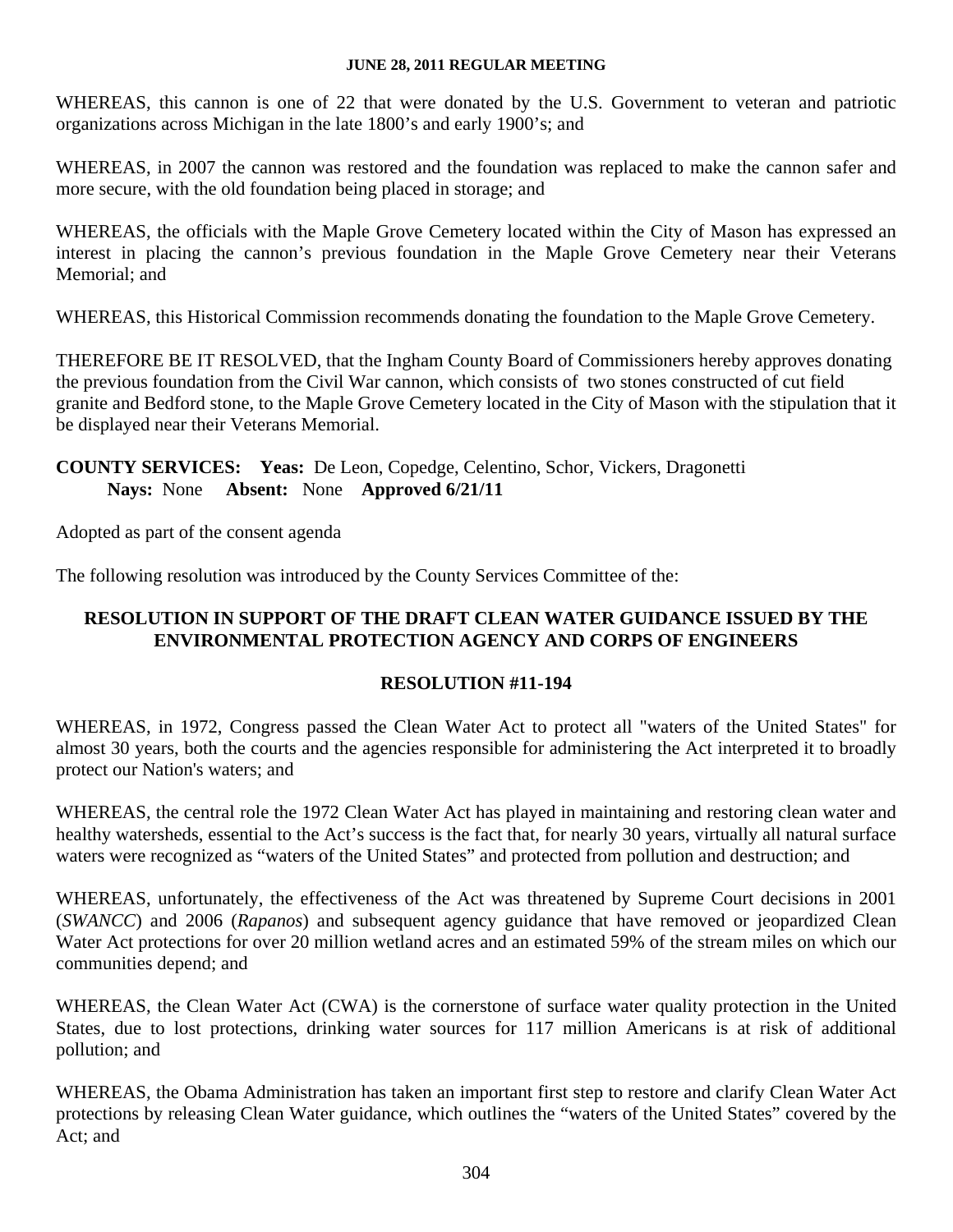WHEREAS, agency clarification of the "waters of the United States" could resolve many of the problems caused by the Supreme Court decisions, returning America to most of the longstanding protections of the Clean Water Act and restoring clarity and certainty to Clean Water Act implementation, in a manner consistent with current law and longstanding precedent; and

WHEREAS, the Board of Commissioners believes it is vital to protect the health, safety, and welfare of the citizens of Ingham County, and see the importance of protecting clean water and healthy watersheds to ensure clean and safe drinking water supplies and outdoor recreation, and to protect bridges, roads, hospitals, treatment plants, and other critical infrastructure.

THEREFORE BE IT RESOLVED, that the Ingham County Board of Commissioners hereby supports the draft clean water guidance issued by the Environmental Protection Agency and the Corps of Engineers on April 27, 2011 and urge the EPA and the Corps of Engineers to promptly finalize the guidance and follow through with all available steps to strengthen the Clean Water Act's legal and scientific foundation in a manner that will provide greater long-term certainty for landowners and protection for streams, wetlands, and other waters.

BE IT FURTHER RESOLVED, that the County Clerk's Office will forward a copy of this resolution to the Environmental Protection Agency.

# **COUNTY SERVICES: Yeas:** De Leon, Copedge, Celentino, Schor, Dragonetti **Nays:** Vickers **Absent:** None **Approved 6/21/11**

Adopted as part of the consent agenda

The following resolution was introduced by the County Services and Finance Committees:

# **RESOLUTION TO REBUILD THE TWO SOUTH END HORSE SHOW ARENAS AT THE INGHAM COUNTY FAIRGROUNDS**

#### **RESOLUTION #11-195**

WHEREAS, the existing surface at the two south end horse show arenas at the Ingham County Fairgrounds needs to be removed and new product needs to be purchased to refill the existing space; and

WHEREAS, the Horse Show Committee gathered cost estimates for the project; and

WHEREAS, the Ingham County Fair Board passed a resolution to rebuild the two south end horse show arenas, commonly known as the 4-H show arenas; and

WHEREAS, it is estimated the excavating and finishing work will be completed at a cost not to exceed \$6,000; and

WHEREAS, it is estimated that the product to refill the arenas will be purchased in an amount not to exceed \$9,000; and

WHEREAS, the total cost of the project is not to exceed \$20,000 and sufficient funds exist in the Fair Budget.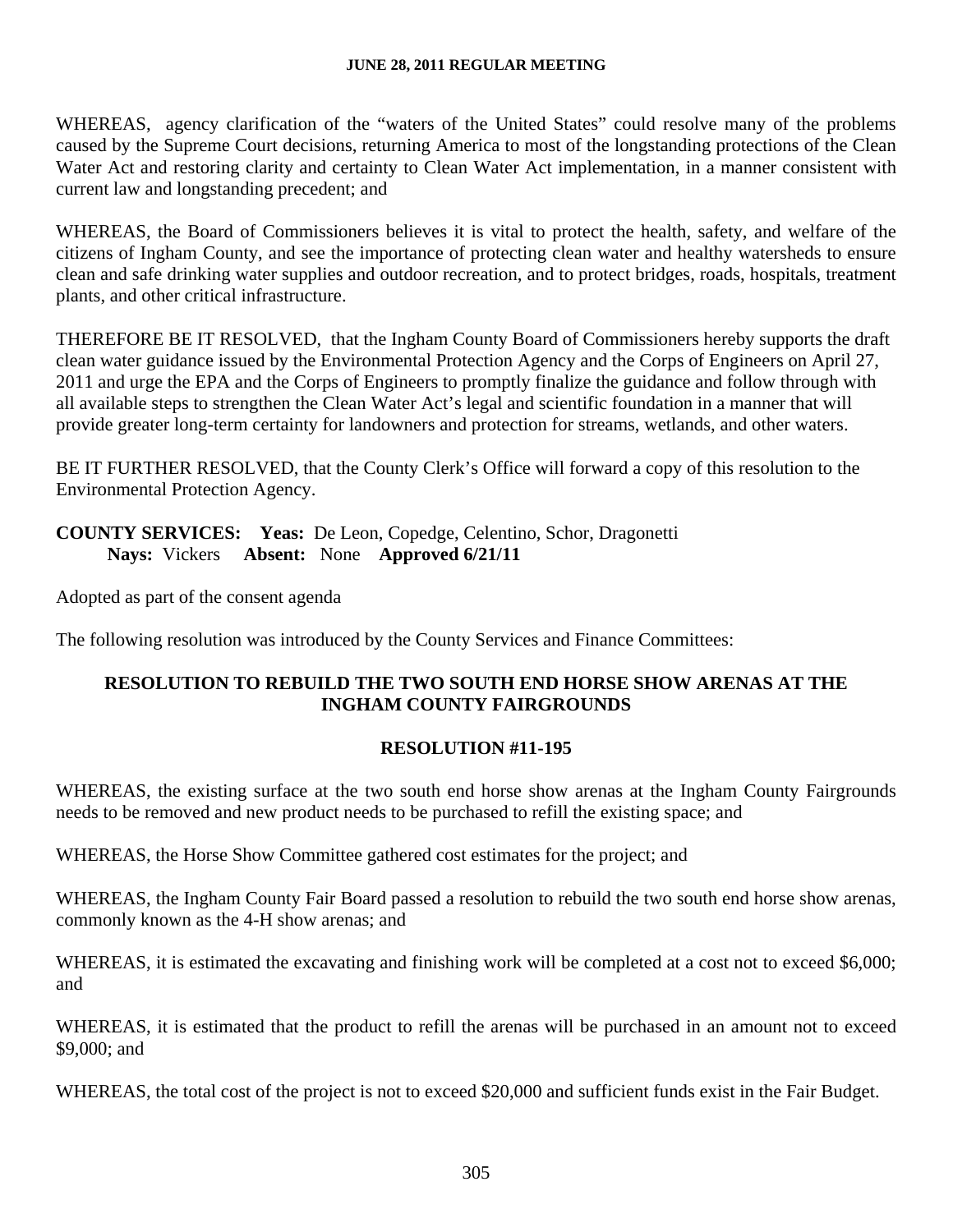THEREFORE BE IT RESOLVED, the Ingham County Board of Commissioners authorizes a project to rebuild the 4-H horse arenas for \$15,000, with a contingency amount of \$5,000, for a total cost not to exceed \$20,000.

BE IT FURTHER RESOLVED, after a proper bid process has been conducted according to County policies, contracts are authorized with the appropriate vendors as determined by the Controller/Administrator.

BE IT FURTHER RESOLVED, the Controller/Administrator is authorized to make any necessary budget adjustments.

BE IT FURTHER RESOLVED, that the County Clerk and the Chairperson of the Board of Commissioners are hereby authorized to sign the necessary contract documents on behalf of the County after approval as to form by the County Attorney.

**COUNTY SERVICES: Yeas:** De Leon, Copedge, Celentino, Schor, Vickers, Dragonetti **Nays:** None **Absent:** None **Approved 6/21/11** 

**FINANCE: Yeas:** Schor, Tsernoglou, Nolan, Bahar-Cook, McGrain, Dougan **Nays:** None **Absent:** None **Approved 6/22/11** 

Adopted as part of the consent agenda

The following resolution was introduced by the County Services and Finance Committees:

## **RESOLUTION AUTHORIZING A CONTRACT WITH Sc ENVIRONMENTAL SERVICES FOR THE DEMOLITION OF THE ROCKY MOUNTAIN BIG HORN SHEEP EXHIBIT**

#### **RESOLUTION #11-196**

WHEREAS, in 2010 C2AE conducted a structural analysis of the Rocky Mountain Big Horn Sheep Exhibit at the Potter Park Zoo that showed the Exhibit was no longer safe to be used and extensive repairs would be needed to make it safe; and

WHEREAS, because extensive repairs would be required to make the exhibit safe and the Rocky Mountain Big Horn Sheep exhibit does not fit in the Zoo's 2010 Master Plan, a recommendation to demolish the exhibit has been made by Potter Park Zoo staff; and

WHEREAS, the Ingham County Purchasing Department solicited Requests for Proposals (RFP) inviting proposals from qualified individuals and companies pursuant to County guidelines; and

WHEREAS, the bids were reviewed by the Ingham County Purchasing, Facilities, and Parks Departments, and all Departments were in agreement that the low bidder met all specifications and requirements; and

WHEREAS, the Purchasing Department recommends the proposal submitted by Sc Environmental Services of Lansing, Michigan in the amount of \$36,640 be accepted and that a contingency amount of \$3,360 be added to the total project cost to cover any unforeseen issues such as the removal of contaminated soil; and

WHEREAS, \$23,550 is available for this project in the approved Potter Park Zoo 2010 Capital Improvement Project line item 258-69900-977000-1005Z (Rocky Mountain Big Horn Sheep update) and the remaining funds,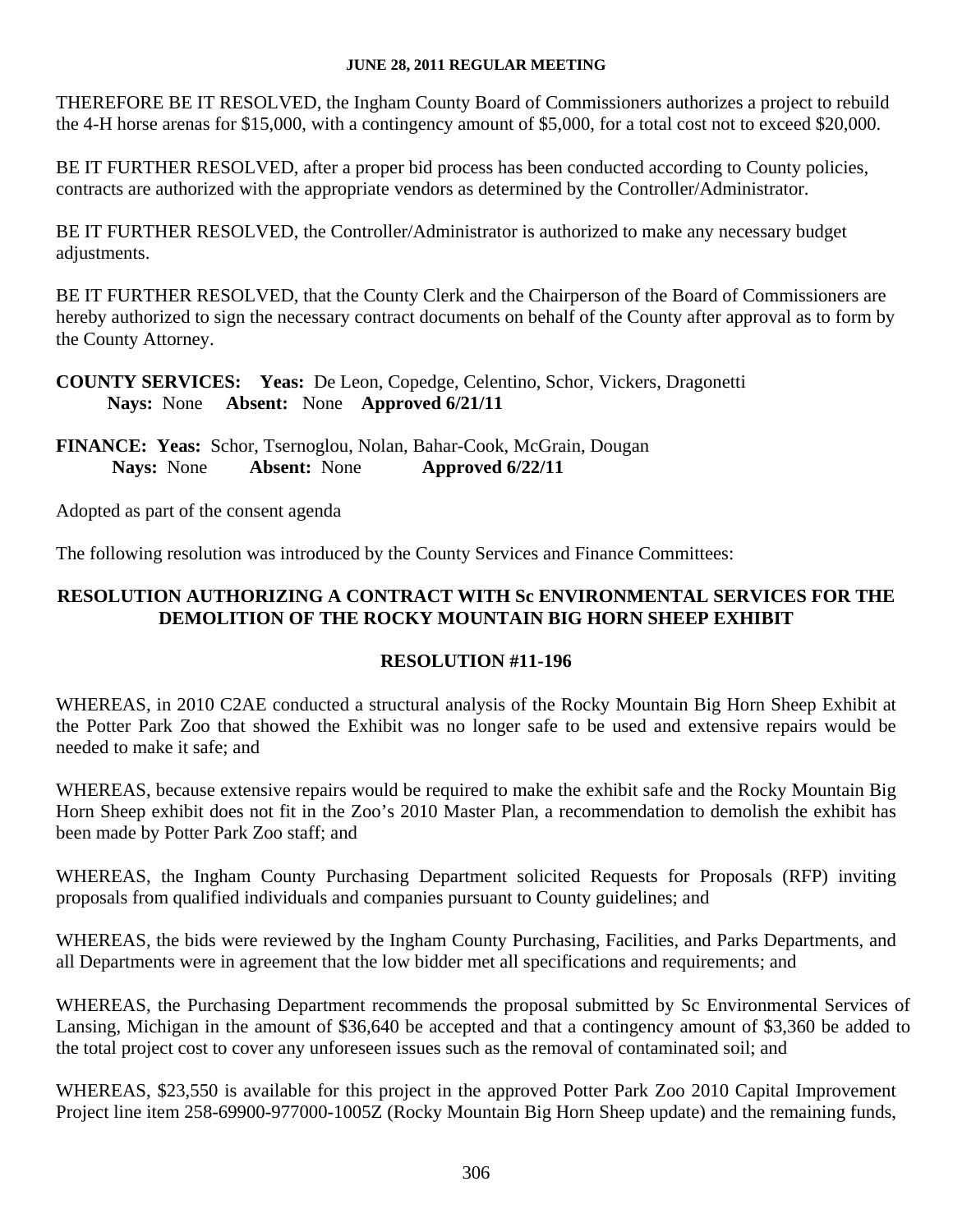\$16,450, would be transferred from the Potter Park Zoo Contingency line item 258-69200-969220 to 258- 69200-931100-1110Z, Rocky Mountain Big Horn Sheep Demo; and

WHEREAS, the Zoo Board and Parks and Recreation Commission supported this project with the passage of resolutions at their June meetings.

THEREFORE BE IT RESOLVED, that the Board of Commissioners authorizes entering into a contract for the demolition of the Rocky Mountain Big Horn Sheep Exhibit in an amount not to exceed \$40,000 with Sc Environmental Services of Lansing, Michigan.

BE IT FURTHER RESOLVED, the Board of Commissioners authorizes the transfer of \$23,550 from the Potter Park Zoo 2010 Capital Improvement Project line item 258-69900-977000-1005Z (Rocky Mountain Big Horn Sheep Update) to line item 258-69200-931100-1110Z (Rocky Mountain Big Horn Sheep Demo).

BE IT FURTHER RESOLVED, the Board of Commissioners authorizes the transfer of \$16,450 from the Potter Park Zoo Millage Contingency line item 258-69200-969220 to 258-69200-931100-1110Z Rocky Mountain Big Horn Sheep Demo.

BE IT FURTHER RESOLVED, that the Controller/Administrator be authorized to make the necessary transfer of funds within the Potter Park Zoo Budget. BE IT FURTHER RESOLVED, that the Ingham County Board of Commissioners authorizes the County

Attorney to prepare the necessary documents.

BE IT FURTHER RESOLVED, that the Ingham County Board Chairperson and County Clerk are authorized to sign any contract documents consistent with the Resolution after approval as to form by the County Attorney.

**COUNTY SERVICES: Yeas:** De Leon, Copedge, Celentino, Schor, Vickers, Dragonetti **Nays:** None **Absent:** None **Approved 6/21/11** 

**FINANCE: Yeas:** Schor, Tsernoglou, Nolan, Bahar-Cook, McGrain, Dougan **Nays:** None **Absent:** None **Approved 6/22/11** 

Adopted as part of the consent agenda

The following resolution was introduced by the Human Services and Finance Committees:

## **RESOLUTION TO AUTHORIZE AN AGREEMENT FOR CHILDBIRTH EDUCATION AND TRAINING WITH THE EXPECTANT PARENTS ORGANIZATION**

# **RESOLUTION #11-197**

WHEREAS, the Ingham County Health Department provides services to pregnant women and has contracted with the Expectant Parents Organization (EPO) for many years to provide education and training on childbirth, pregnancy, and the care of newborns to pregnant women served by the Department; and

WHEREAS, the current agreement, authorized in Resolution #10-234, will expire on July 31, 2011; and

WHEREAS, the Health Officer recommends that the Ingham County Board of Commissioners authorize a new agreement; and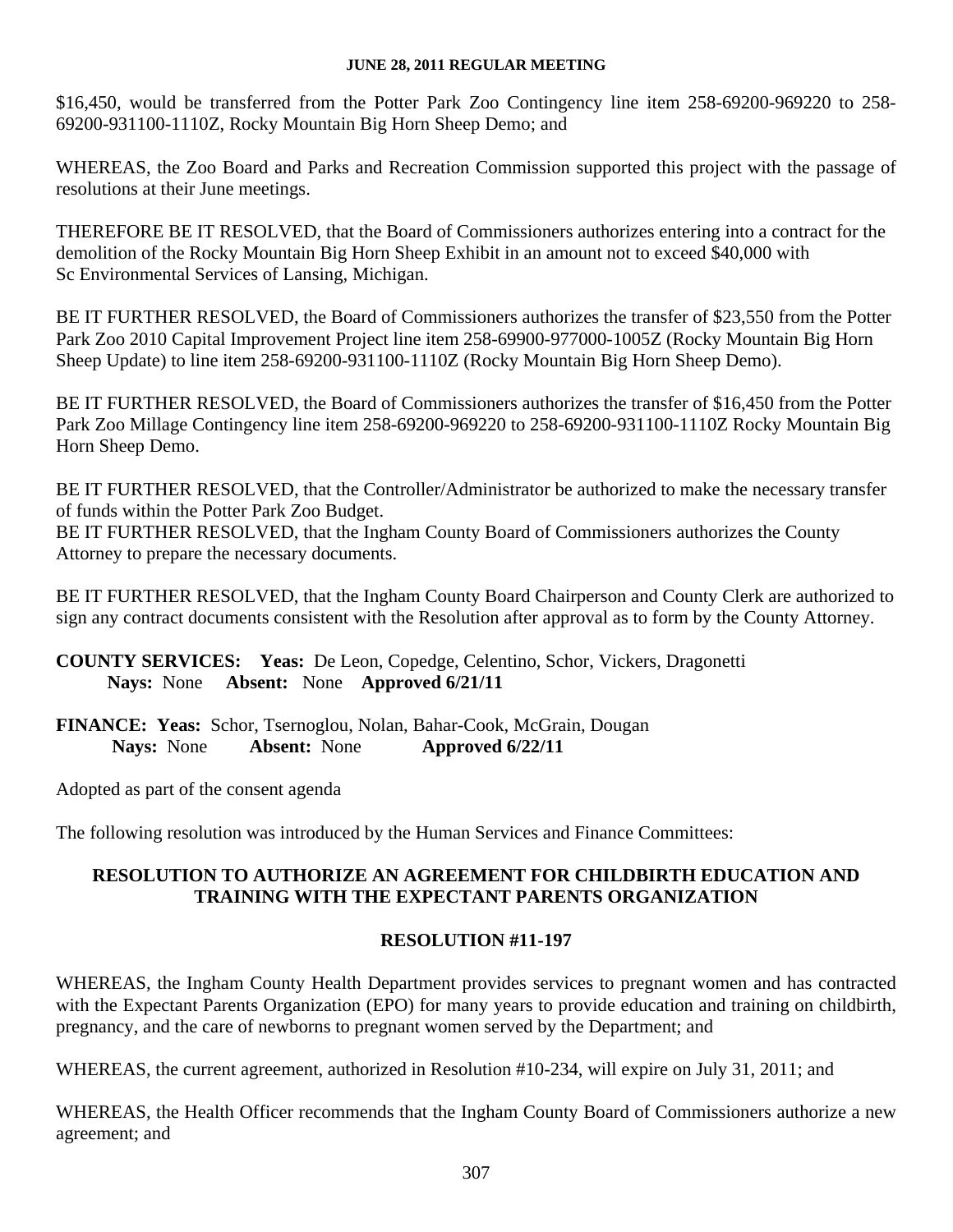WHEREAS, the Health Officer has advised that this is an anticipated and budgeted service.

THEREFORE BE IT RESOLVED, that the Ingham County Board of Commissioners authorizes a contract for services with the Expectant Parents Organization, a Michigan not-for-profit corporation, located at 271 Woodland Pass, Suite 214 East Lansing, Michigan 48823, to provide education and training on childbirth, pregnancy, and the care of newborns to pregnant women served by the Department.

BE IT FURTHER RESOLVED, that the period of the agreement shall be August 1, 2011, and shall continue from year to year unless terminated as set forth in the agreement.

BE IT FURTHER RESOLVED, that Ingham County shall compensate the EPO no more than \$11,536 per year for these services.

BE IT FURTHER RESOLVED, that the County Clerk and the Chairperson of the Board of Commissioners are hereby authorized to sign the necessary contract documents on behalf of the County after approval as to form by the County Attorney.

**HUMAN SERVICES: Yeas:** Tennis, McGrain, Nolan, Vickers, Dougan **Nays:** None **Absent:** Koenig **Approved 6/20/11** 

**FINANCE: Yeas:** Schor, Tsernoglou, Nolan, Bahar-Cook, McGrain, Dougan **Nays:** None **Absent:** None **Approved 6/22/11** 

Adopted as part of the consent agenda

Introduced by the Human Services and Finance Committees of the:

#### **RESOLUTION TO AUTHORIZE AN AMENDMENT TO THE LEASE AGREEMENT WITH SPARROW HEALTH SYSTEM**

#### **RESOLUTION #11-**

WHEREAS, Ingham County leases 4,115 square feet of space in a Sparrow Health System building located at 901 E. Mount Hope Avenue, Lansing, Michigan; and

WHEREAS, this space currently houses the Health Department's Well Child Health Center operations; and

WHEREAS, the Health Department has a current lease agreement, per Resolution #08-130 and that current lease agreement expires June 12, 2011; and

WHEREAS, the Health Department has requested that this lease agreement be renewed for a three year period, until June 12, 2014; and

WHEREAS, Sparrow Health System is in agreement and has proposed a lease agreement with a per rentable square foot rate of \$16.50 per year, to be paid in advance, on the first day of each month during the term of the lease; and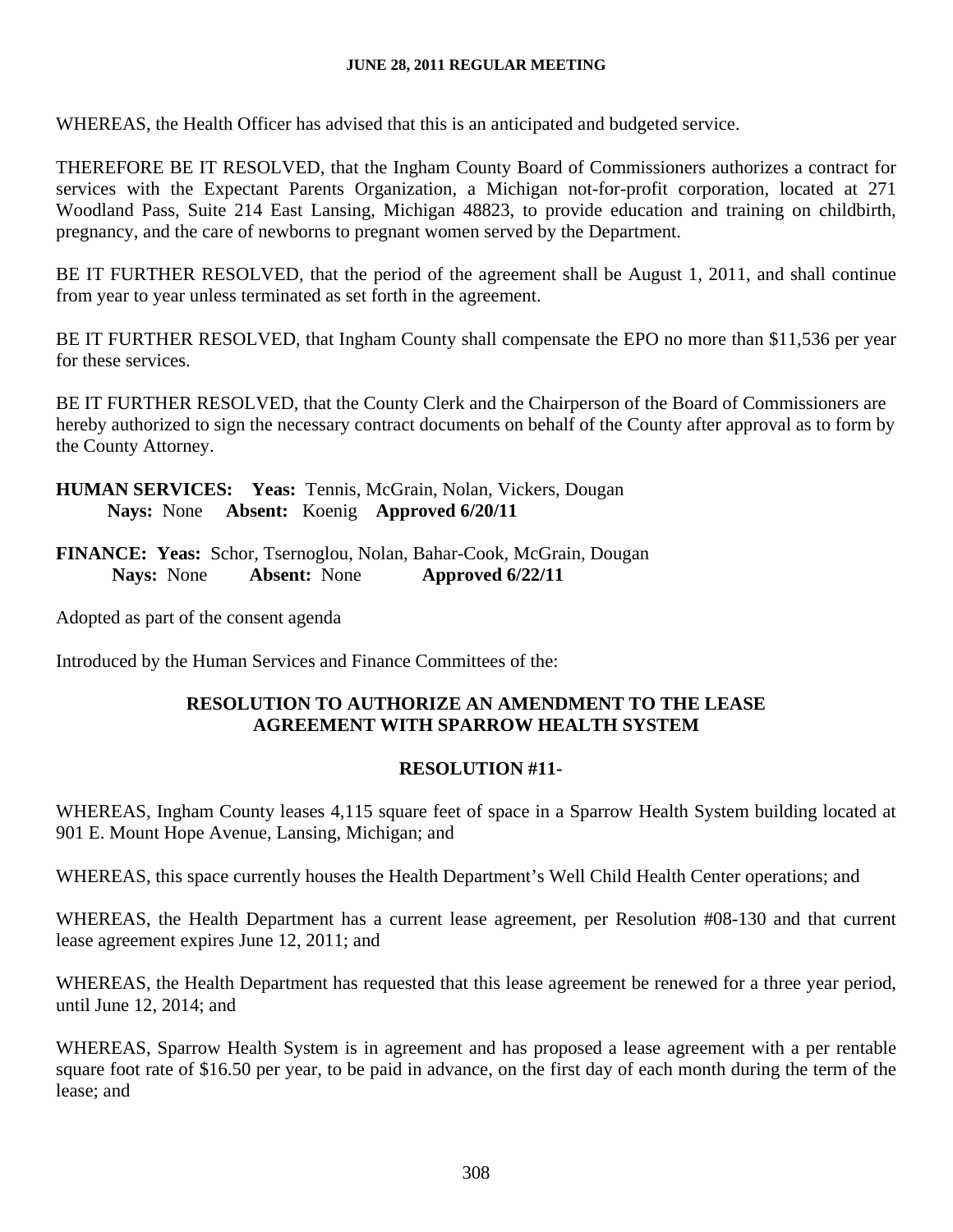WHEREAS, the Health Department has requested and Sparrow Health System agreed to add language into the lease so that if the Health Department at any time ceases to have the necessary funding available to continue operation of the services and programs provided on the premises as a result of actions taken by Physicians Health Plan or the Ingham Health Plan, it may terminate the lease upon not less than 90 days prior written notice; and

WHEREAS, the Health Department has requested and Sparrow Health System agreed to add language into the lease agreement that if the Health Department ceases to have the necessary funding available to continue operation of the services and programs provided on the premises as a result of public vote by the Ingham County Board of Commissioners, it may terminate the lease upon not less than one hundred twenty days written notice; and

WHEREAS, the Ingham County Community Health Center Board has reviewed the operations of the County's Well Child Health Center and is recommending that the Ingham County Board of Commissioners authorize a lease agreement that maintains pediatric medical services through the 901 E. Mount Hope, Lansing, Michigan delivery site; and

WHEREAS, the Health Officer has recommended that the Ingham County Board of Commissioners authorize a lease agreement for 4,115 square feet of clinical space located on the second floor of 901 E. Mount Hope, Lansing, Michigan with Sparrow Health System space through June 12, 2014.

THEREFORE BE IT RESOLVED, that the Ingham County Board of Commissioners authorizes execution of an Office Lease Agreement with Sparrow Health System for 4,115 square feet of space at 901 East Mount Hope, Lansing, Michigan at the rate of \$16.50 per square foot.

BE IT FURTHER RESOLVED, that the agreement for the lease shall be June 13, 2011 through June 12, 2014.

BE IT FURTHER RESOLVED, that the addition of language regarding the termination of the lease due to loss of funding by either certain health plans or by the Ingham County Board of Commissioners is approved.

BE IT FURTHER RESOLVED, that the Controller/Administrator is authorized to make the necessary budget adjustments, as needed.

BE IT FURTHER RESOLVED, that the County Clerk and the Chairperson of the Board of Commissioners are hereby authorized to sign the necessary contract documents on behalf of the County after approval as to form by the County Attorney.

- **HUMAN SERVICES: Yeas:** Tennis, McGrain, Nolan, Vickers, Dougan **Nays:** None **Absent:** Koenig **Approved 6/20/11**
- **FINANCE: Yeas:** Schor, Tsernoglou, Nolan, Bahar-Cook, McGrain, Dougan **Nays:** None **Absent:** None **Approved 6/22/11**

Chairperson Grebner pulled agenda item #11 and referred back to committee.

The following resolution was introduced by the Human Services Committee:

# **RESOLUTION AMENDING RESOLUTION #10-264 TO AUTHORIZE AN AGREEMENT WITH THE LANSING SCHOOL DISTRICT TO OPERATE SCHOOL-BASED HEALTH CENTERS**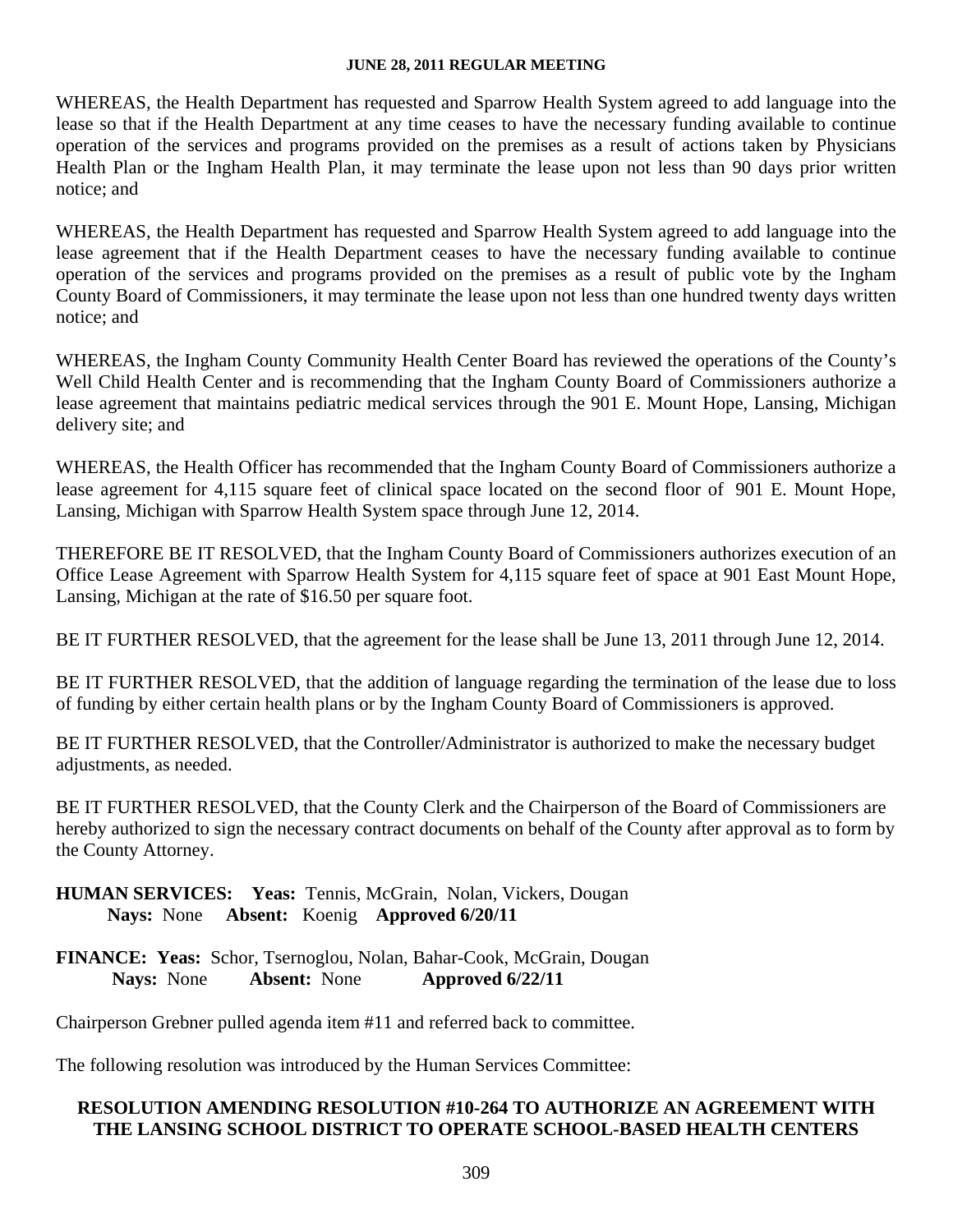# **RESOLUTION #11-198**

WHEREAS, Resolution #10-264 authorized an agreement with the Lansing School District to operate School-Based Health Centers; and

WHEREAS, the State of Michigan awarded funding to support the operation of health centers in Otto Middle School, Gardner Middle School, a Lansing School District High School and Willow Health Center; and

WHEREAS, school-based health centers are required by the Michigan Department of Community Health to have agreements between the operating agency and the school district; and

WHEREAS, the Lansing School District has agreed to have Ingham County Health Department operate schoolbased health centers in coordination with the Lansing School District; and

WHEREAS, the Health Officer recommends that the Ingham County Board of Commissioners authorize an amendment to the resolution to allow the agreements to continue from year to year unless terminated as set forth in the agreement.

THEREFORE BE IT RESOLVED, that the Ingham County Board of Commissioners authorizes an amendment to the term of the agreement so that it goes from October 1, 2010, and shall continue from year to year unless terminated as set forth in the agreement.

BE IT FURTHER RESOLVED, that the County Clerk and the Chairperson of the Board of Commissioners are hereby authorized to sign the necessary contract documents on behalf of the County after approval as to form by the County Attorney.

# **HUMAN SERVICES: Yeas:** Tennis, McGrain, Nolan, Vickers, Dougan **Nays:** None **Absent:** Koenig **Approved 6/20/11**

Adopted as part of the consent agenda

The following resolution was introduced by the Human Services and Finance Committees:

# **RESOLUTION AUTHORIZING THE 2012 COMMUNITY AGENCY FUNDING PROCESS AND APPROVING CRITERIA FOR RANKING APPLICATIONS FOR COMMUNITY AGENCY FUNDING**

# **RESOLUTION #11-199**

WHEREAS, since 1978, the Ingham County Board of Commissioners has provided financial support to various non-profit community organizations that provide a broad range of services for the purpose of advancing the County's adopted long-range objectives; and

WHEREAS, over the years the community agency process has grown to over 30 applicants requesting funding, with total requests of approximately \$300,000 annually; and

WHEREAS, the Ingham County Board of Commissioners desires to make the process of awarding community agency funding efficient and effective; and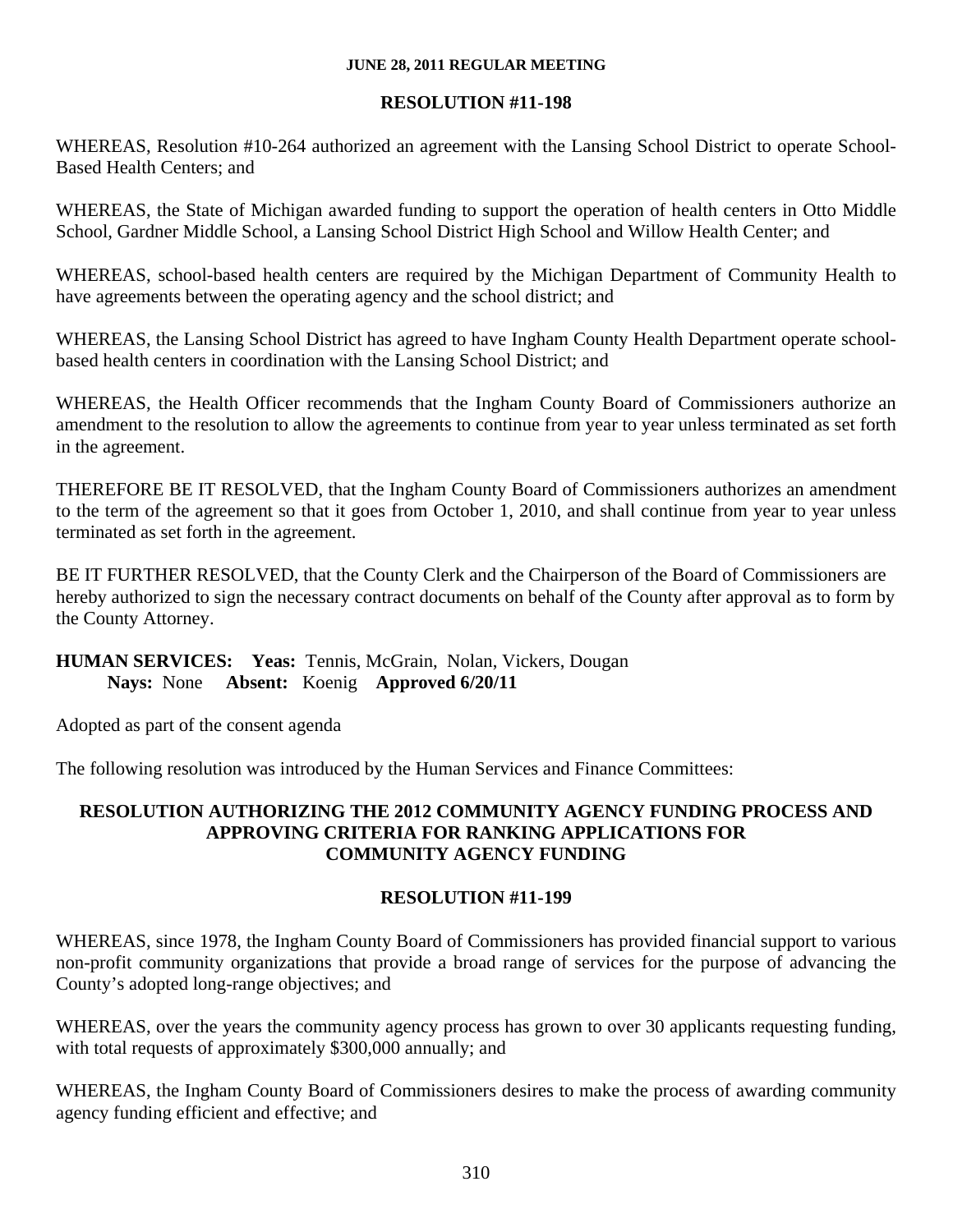WHEREAS, the Ingham County Board of Commissioners desires to continue the Community Agency application process, focusing on the long term goal of assisting Ingham County residents in meeting basic needs.

THEREFORE BE IT RESOLVED, the Ingham County Board of Commissioners authorizes the 2012 community agency funding process, with applications for community agency funding to be evaluated based on the extent to which the proposal directly contributes to addressing the County's long-term priority of "Meeting Basic Needs", such as food, clothing, and shelter, or help to provide assistance in obtaining such things as household utilities that are needed by families and individuals.

BE IT FURTHER RESOLVED, the Controller/Administrator is authorized to evaluate, rank, and determine funding levels for each applicant as a recommendation for approval by the Human Services Committee.

BE IT FURTHER RESOLVED, no agency shall receive more than 10% of the total available funding for community agencies in FY 2012.

BE IT FURTHER RESOLVED, because of economic constraints in Ingham County, the Board of Commissioners wishes for applicants to understand that solicitation of proposals is not a commitment to fund those proposals in the fiscal year 2012.

**HUMAN SERVICES: Yeas:** Tennis, McGrain, Koenig, Nolan, Vickers, Dougan **Nays:** None **Absent:** None **Approved 6/20/11** 

**FINANCE: Yeas:** Schor, Tsernoglou, Nolan, Bahar-Cook, McGrain, Dougan **Nays:** None **Absent:** None **Approved 6/22/11** 

Adopted as part of the consent agenda

The following resolution was introduced by the Judiciary and Finance Committees:

## **RESOLUTION TO ACCEPT A STATE COURT ADMINISTRATIVE OFFICE VIDEO EQUIPMENT GRANT FOR THE CIRCUIT COURT**

#### **RESOLUTION #11-200**

WHEREAS, the Circuit Court has been upgrading video conferencing equipment in its Courtrooms over the past several years; and

WHEREAS, these upgrades will allow the Court to provide better customer service by utilizing state-of-the-art technology; and

WHEREAS, the Circuit Court has a need to add new video conferencing equipment in Judge Collette's Courtroom; and

WHEREAS, the State Court Administrative Office has a portable video conferencing unit available that will meet the Court's needs.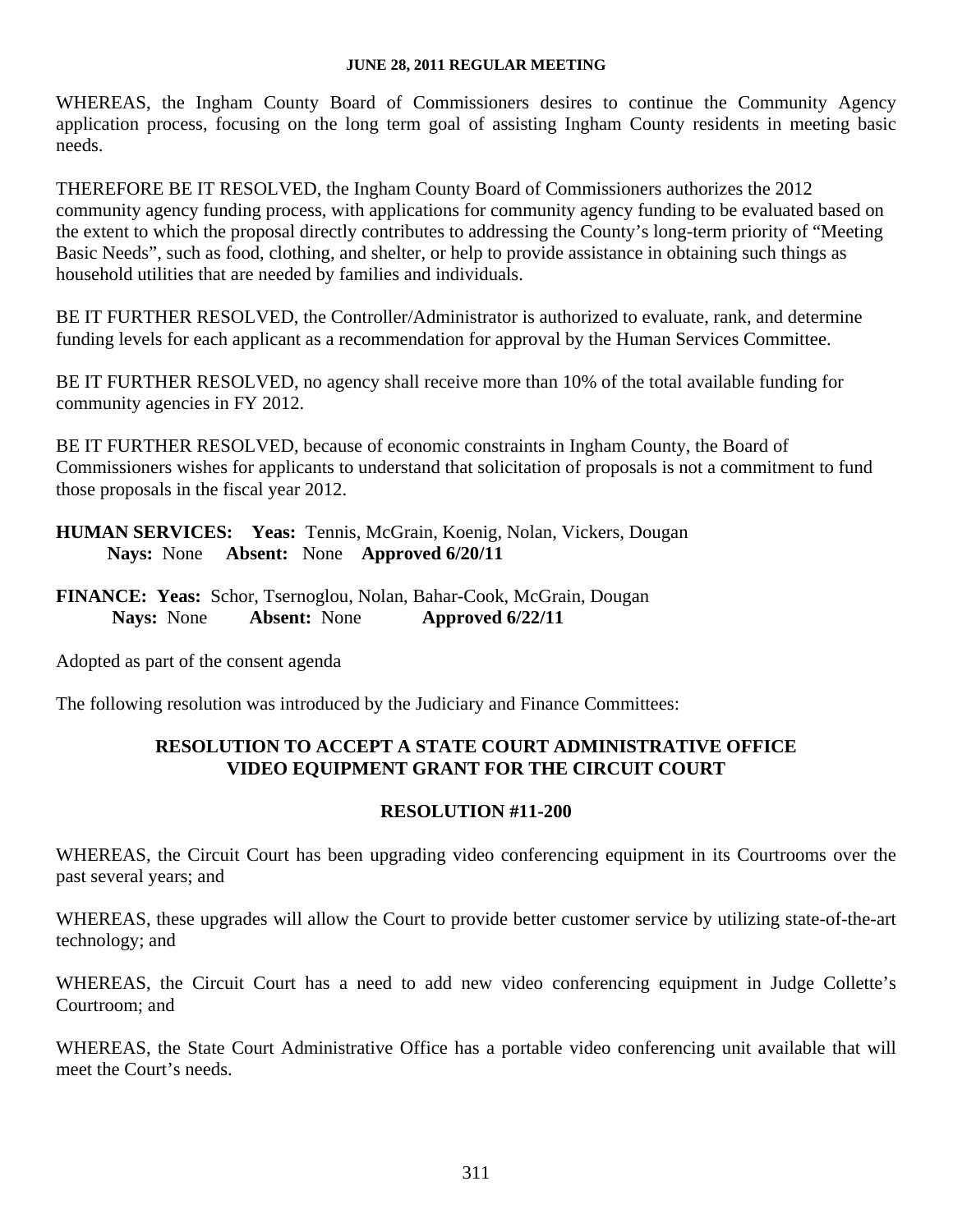THEREFORE BE IT RESOLVED, the Ingham County Board of Commissioners authorizes entering into a contract with the State Court Administrative Office, for acceptance of a Video Equipment Grant for the time period of October 1, 2010 through September 30, 2011.

BE IT FURTHER RESOLVED, that the equipment to be accepted will be a portable video conferencing unit, HDX4000.

BE IT FURTHER RESOLVED, the Ingham County Board of Commissioners authorizes the Board Chairperson and the County Clerk to sign any necessary contract/purchase documents that are consistent with this resolution and approved as to form by the County Attorney.

**JUDICIARY: Yeas:** Koenig, Holman, Tsernoglou, Schafer **Nays:** None **Absent:** Bahar-Cook, Tennis **Approved 6/16/11** 

**FINANCE: Yeas:** Schor, Tsernoglou, Nolan, Bahar-Cook, McGrain, Dougan **Nays:** None **Absent:** None **Approved 6/22/11** 

Adopted as part of the consent agenda

The following resolution was introduced by the Judiciary and Finance Committees of the:

# **RESOLUTION TO AMEND THE FAMILY DIVISION OF THE CIRCUIT COURT'S INGHAM ACADEMY PROGRAM CONTRACTS AND TO PURCHASE ADDITIONAL TECHNOLOGICAL RESOURCES AT THE INGHAM ACADEMY**

# **RESOLUTION #11-201**

WHEREAS, the Family Division of the Circuit Court is enhancing the Ingham Academy Program located at the Ingham County Family Center by merging the two day treatment programs, Peckham Crossroads and Ingham Academy; and

WHEREAS, this merger consists of transferring the thirty (30) slots available for court adjudicated delinquent youth at the Peckham Crossroads Program to the Ingham Academy. By doing this, the vocational component of the Peckham Crossroads Program will now benefit youth enrolled in the Ingham Academy, while the Ingham Intermediate School District will provide the educational component to those youth who would have been committed to the Crossroads Program; and

WHEREAS, in order to accomplish this program merger the Ingham Academy is in need of an additional 24 computers, a computer cart, 2 wireless access points, and 2 data drops in order to accommodate a proper educational environment at a cost not to exceed \$28,000; and

WHEREAS, the juveniles would benefit from having additional technological resources, including installing a SMART board in each of the six classrooms, at a cost not to exceed \$14,000; and

WHEREAS, the total cost for all of the additional technological resources stated above will not exceed \$42,000; and

WHEREAS, all of the above items can be purchased through the Ingham Intermediate School District at a significantly reduced cost; and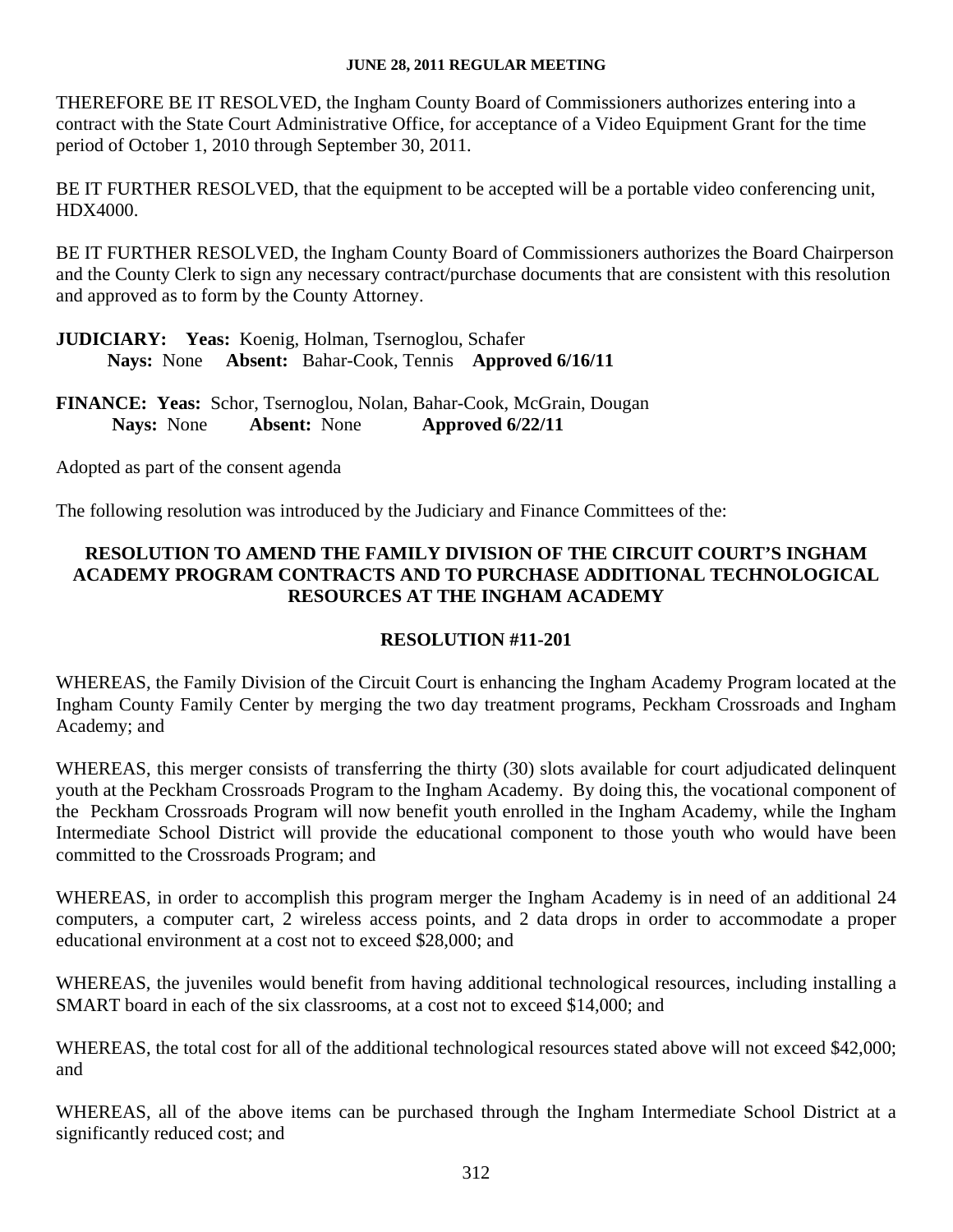WHEREAS, the Ingham County MIS Department supports each of the above requests; and

WHEREAS, there will be a surplus in the current Court's Ingham Academy budget to cover the costs of the requested items.

THEREFORE BE IT RESOLVED, that the Ingham County Board of Commissioners authorizes amending the current Ingham Intermediate School District contract by utilizing up to \$42,000 of surplus funds within their 2011 budget for the County to purchase the following additional technological resources for the Ingham Academy:

- 24 computers, a computer cart, 2 wireless access points, and 2 data drops at a cost not to exceed \$28,000
- Six SMART boards at a cost not to exceed \$14,000

BE IT FURTHER RESOLVED, that the current Family Division's Peckham Crossroads Program is terminated effective August 31, 2011, with a revised Peckham Program to be in effect that has a vocational component only from the time period of September 1, 2011 through September 30, 2012, not to exceed \$332,337.

BE IT FURTHER RESOLVED, that the current Family Division's Ingham Academy contract with Highfields will be amended effective August 31, 2011 to account for the additional Ingham Academy students but within the current contract budget of \$639,050.

BE IT FURTHER RESOLVED, that the current Family Division's Ingham Academy contract with Ingham Intermediate School District will be amended effective August 31, 2011 to account for the additional Ingham Academy students but within the current contract budget of \$579,827.

BE IT FURTHER RESOLVED, the Controller/Administrator's Office is authorized to make the necessary budget adjustments within the Child Care Fund consistent with this resolution to include the purchase from surplus Juvenile Justice Millage funds from within the Child Care fund of the new technological items through the Ingham Intermediate School District's purchasing contract.

BE IT FURTHER RESOLVED, the Ingham County Board of Commissioners authorizes the Board Chairperson and the County Clerk to sign any necessary contract/purchase documents that are consistent with this resolution and approved as to form by the County Attorney.

## **JUDICIARY: Yeas:** Koenig, Holman, Tsernoglou, Schafer **Nays:** None **Absent:** Bahar-Cook, Tennis **Approved 6/16/11**

**FINANCE: Yeas:** Schor, Tsernoglou, Nolan, Bahar-Cook, McGrain, Dougan **Nays:** None **Absent:** None **Approved 6/22/11** 

Adopted as part of the consent agenda

The following resolution was introduced by the Judiciary and Finance Committees:

# **RESOLUTION TO AUTHORIZE THE PURCHASE OF FURNITURE AND A MINIVAN FOR THE INGHAM ACADEMY**

# **RESOLUTION #11-202**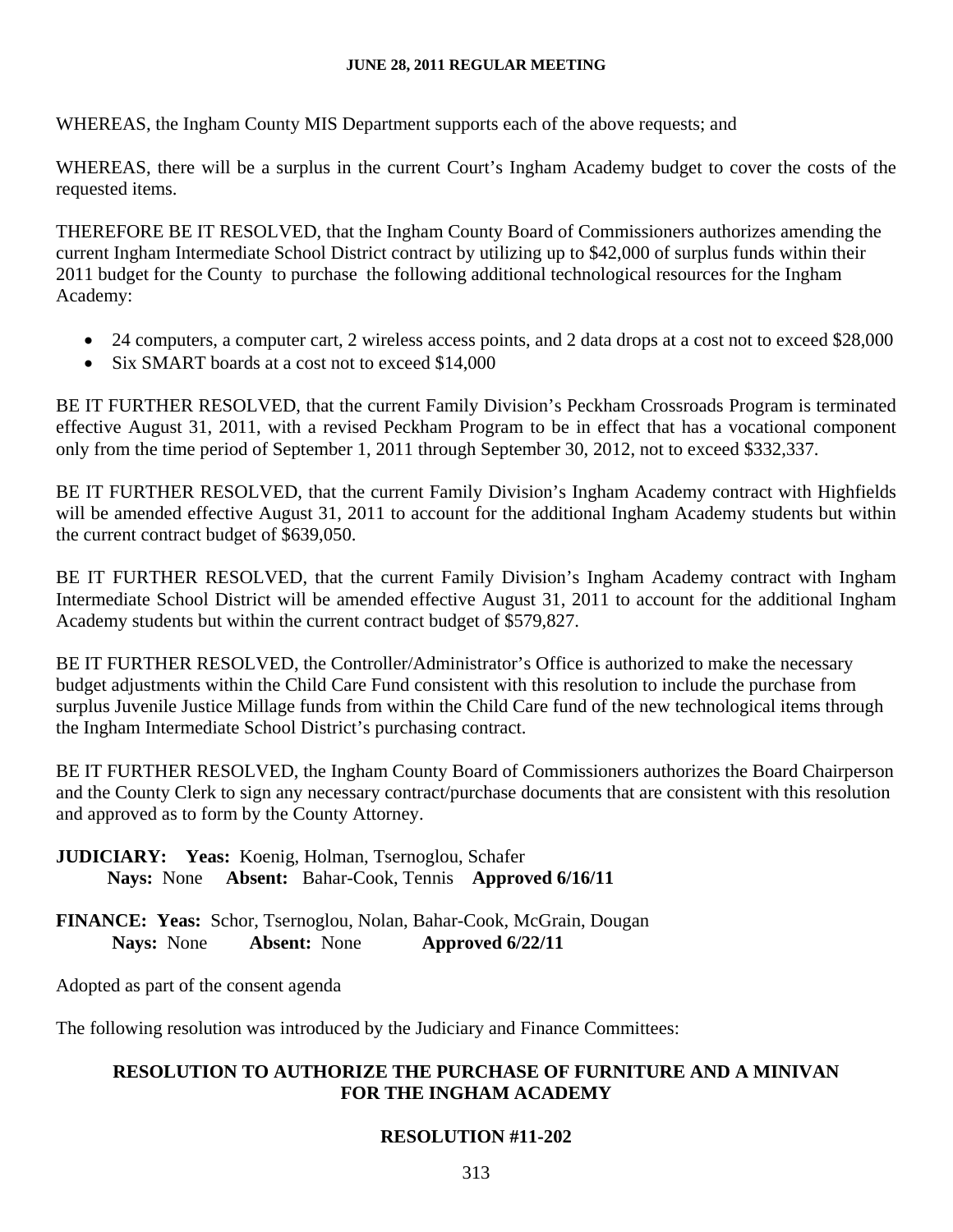WHEREAS, the Family Division is enhancing the two day treatment programs by merging the Peckham Crossroads Program with the Ingham Academy Program; and

WHEREAS, the 30 additional students who will now be located at the Ingham County Family Center will need desks, lunch tables and lockers at a cost not to exceed \$10,000; and

WHEREAS, an additional minivan is required to accommodate the transportation needs of the expansion at a cost not to exceed \$27,000; and

WHEREAS, the funding for these items will be taken from the Juvenile Justice Millage fund balance.

THEREFORE BE IT RESOLVED, the Ingham County Board of Commissioners authorizes the purchase of 20 desks, 5 lunch tables and lockers at a cost not to exceed \$10,000 from the Juvenile Justice Millage

BE IT FURTHER RESOLVED, the Ingham County Board of Commissioners authorizes the purchase of a minivan at a cost not to \$27,000 from the Juvenile Justice Millage.

BE IT FURTHER RESOLVED, the Controller/Administrator's Office is authorized to make the necessary budget adjustments from the Juvenile Justice Millage funds and the Purchasing Department is authorized to issue the necessary purchase orders or purchase documents needed.

BE IT FURTHER RESOLVED, the Ingham County Board of Commissioners authorizes the Board Chairperson and the County Clerk to sign any necessary contract/purchase documents that are consistent with this resolution and approved as to form by the County Attorney.

# **JUDICIARY: Yeas:** Koenig, Holman, Tsernoglou, Schafer **Nays:** None **Absent:** Bahar-Cook, Tennis **Approved 6/16/11**

**FINANCE: Yeas:** Schor, Tsernoglou, Nolan, Bahar-Cook, McGrain, Dougan **Nays:** None **Absent:** None **Approved 6/22/11** 

Adopted as part of the consent agenda

The following resolution was introduced by the Judiciary and Finance Committees:

# **RESOLUTION TO ADOPT THE 2012 JUVENILE JUSTICE COMMUNITY AGENCY PROCESS CALENDAR**

# **RESOLUTION #11-203**

WHEREAS, a Juvenile Justice Millage was approved by the voters of Ingham County in November of 2002 and renewed in 2006, for the purpose of funding an increase to Ingham County's capacity to detain and house juveniles who are delinquent, disturbed or at risk, and to operate new and existing programs for the treatment of such juveniles; and

WHEREAS, the Ingham County Board of Commissioners wishes to adopt a Resolution to establish the 2012 Juvenile Justice Community Agency Process and to reserve Juvenile Justice Millage funds in the amount of \$100,000 for this purpose.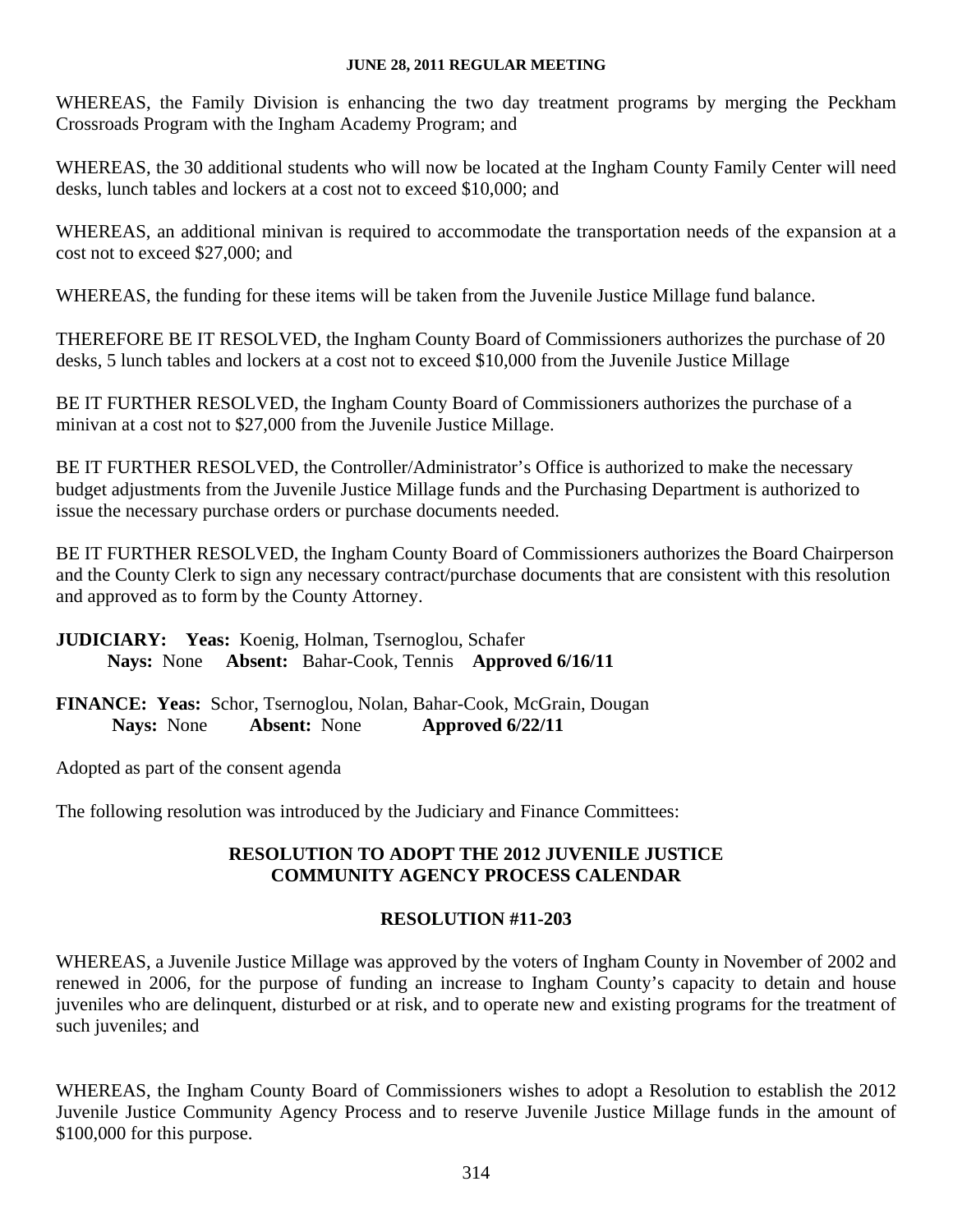THEREFORE BE IT RESOLVED, the Ingham County Board of Commissioners hereby adopts the attached 2012 Juvenile Justice Community Agency Process Calendar to establish time lines for the process.

## **JUDICIARY: Yeas:** Koenig, Holman, Tsernoglou, Schafer **Nays:** None **Absent:** Bahar-Cook, Tennis **Approved 6/16/11**

## **FINANCE: Yeas:** Schor, Tsernoglou, Nolan, Bahar-Cook, McGrain, Dougan **Nays:** None **Absent:** None **Approved 6/22/11**

Moved by Commissioner Bahar-Cook, Supported by Commissioner Tennis, to adopt the resolution.

Moved by Commissioner Bahar-Cook, Supported by Commissioner Schor, to amend the resolution as follows: "WHEREAS, a Juvenile Justice Millage was approved by the voters of Ingham County in November of 2002 and renewed in 2006, for the purpose of funding an increase to Ingham County's capacity to detain and house juveniles who are delinquent**, disturbed or at risk,** and to operate new and existing programs for the treatment of such juveniles; and"

This was considered a friendly amendment. Motion carried unanimously.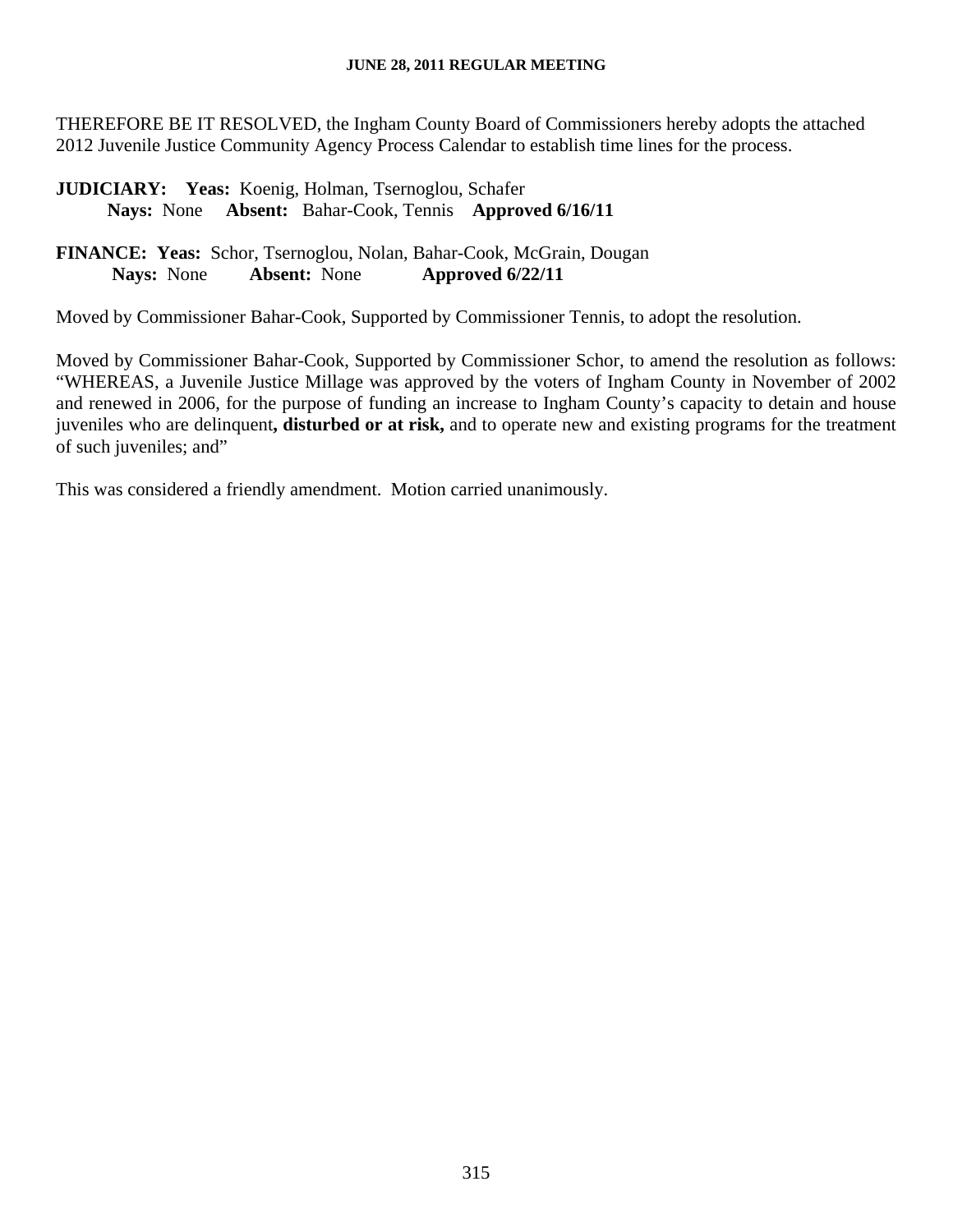# **2012 JUVENILE JUSTICE COMMUNITY AGENCY PROCESS CALENDAR**

| June 28, 2011      | The Board of Commissioners adopts the 2012 Juvenile Justice Community Agency<br>Process Calendar Resolution.                                                                                                                                                                                                                                                 |
|--------------------|--------------------------------------------------------------------------------------------------------------------------------------------------------------------------------------------------------------------------------------------------------------------------------------------------------------------------------------------------------------|
| June 29, 2011      | A press release is prepared announcing the availability of Juvenile Justice Community<br>Agency funds and invites community organizations to submit an application. The<br>application deadline is July 22, 2011, 5:00 p.m.                                                                                                                                  |
| July 25, 2011      | The Controller's Office prepares a summary of the Juvenile Justice Community Agency<br>applicants and forwards the summary to the County Attorney's Office to ensure that the<br>agency's proposed purposes are legal under Michigan Law and comply with the intent<br>of the Juvenile Justice Millage.                                                      |
| August 23, 2011    | A Juvenile Justice Community Agency notebook is prepared by the<br>Controller/Administrator's Office. The notebook includes all agencies who submitted<br>applications for review by the Judiciary Committee. (Notebook is distributed at the<br>August 23, 2011 Board of Commissioners' Meeting.)                                                           |
| September 15, 2011 | The Judiciary Committee reviews the Juvenile Justice Community Agency applications<br>and makes recommendations for funding. Juvenile Justice Community Agency<br>applicants are invited to attend the Judiciary Committee meeting. The Judiciary<br>Committee makes their recommendations by Resolution to the Finance Committee.                           |
| September 21, 2011 | The Finance Committee approves the Resolution for Juvenile Justice Community<br>Agency funding to the Board of Commissioners.                                                                                                                                                                                                                                |
| September 27, 2011 | The Board of Commissioners authorizes a Resolution for the 2012 Juvenile Justice<br>Community Agency grant awards.                                                                                                                                                                                                                                           |
| October 3, 2011    | The Juvenile Justice Community Agency applications are sent to the County Attorney's<br>Office for contract preparation.                                                                                                                                                                                                                                     |
| October 3, 2011    | Juvenile Justice Community Agencies are notified of the County grant award and<br>informs the agency that a County contract will be forthcoming in December.                                                                                                                                                                                                 |
| December, 2011     | Contracts are received from the County Attorney's Office and mailed to the Juvenile<br>Justice Community Agencies for appropriate signatures. When the contracts are mailed,<br>a request is made to agencies to mail their Certificate of Insurances and a Revised Scope<br>of Services if the grant award is different than the original requested amount. |
| January, 2012      | Fifty percent of the grant award is sent to the Juvenile Justice Community Agency upon<br>receipt of the agency's signed contract and the appropriate documentation as listed<br>above.                                                                                                                                                                      |
| July 16, 2012      | The Juvenile Justice Community Agencies send in their first six month report to the<br>Controller's Office and upon review by staff, a check for the remaining portion of the<br>grant is sent to the agency.                                                                                                                                                |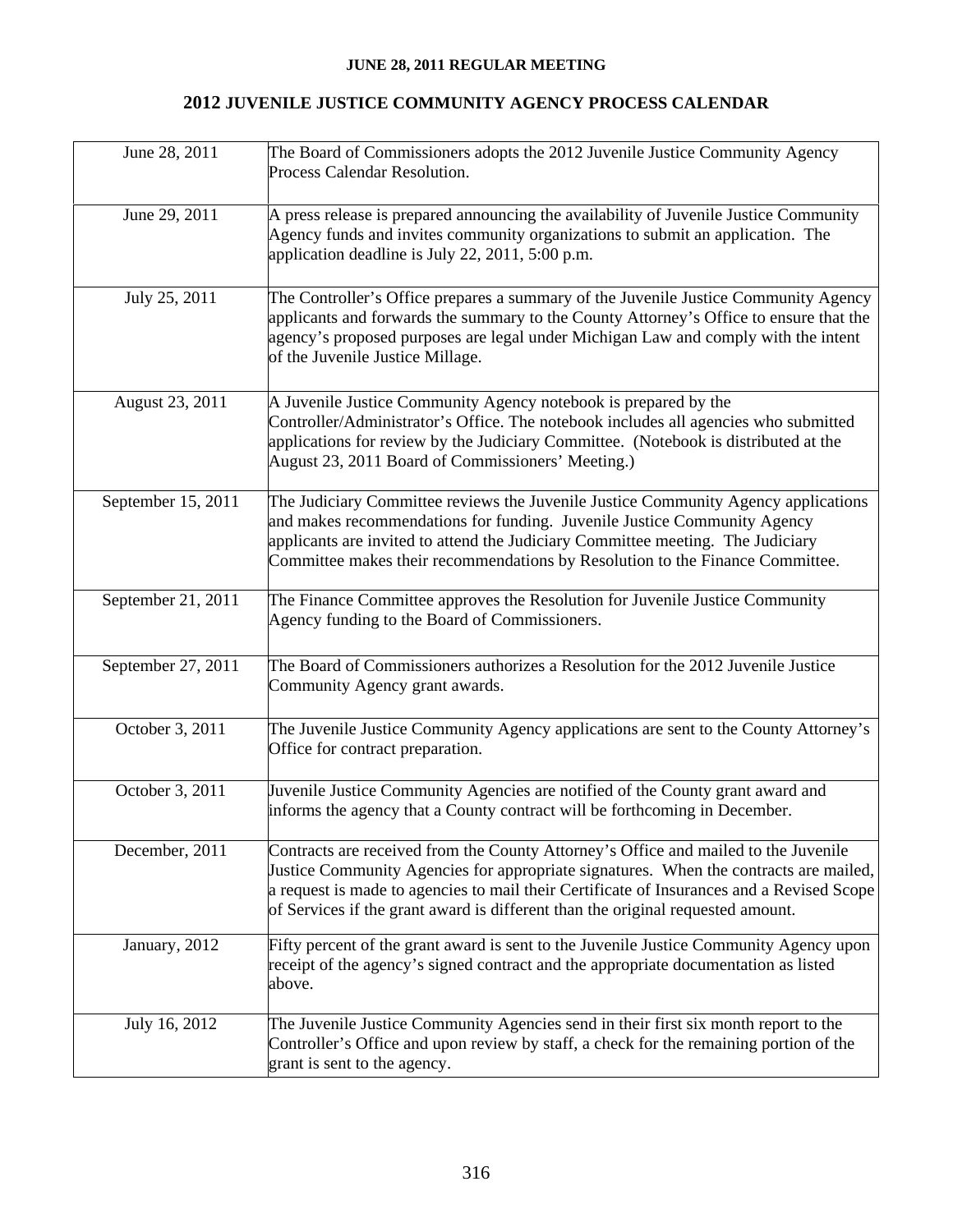The following resolution was introduced by the Law Enforcement and Finance Committees:

## **RESOLUTION AUTHORIZING SUBMISSION OF A GRANT APPLICATION AND ENTERING INTO A CONTRACT WITH THE MICHIGAN DEPARTMENT OF CORRECTIONS FOR INGHAM COUNTY/CITY OF LANSING COMMUNITY CORRECTIONS AND AUTHORIZING ENTERING INTO SUBCONTRACTS FOR COMMUNITY CORRECTIONS PROGRAMS FOR FY 2011-2012**

#### **RESOLUTION #11-204**

WHEREAS, the State Community Corrections Advisory Board, the Ingham County Board of Commissioners, and the City of Lansing approved the Ingham County/City of Lansing Community Corrections Comprehensive Plan; and

WHEREAS, the State Community Corrections Advisory Board, the Ingham County Board of Commissioners, and the City of Lansing approved the Application for State of Michigan Community Corrections Act Funds for FY 2011-2012; and

WHEREAS, the FY 2011-2012 Application provides for the continuation of the following CCAB Plans and Services programming and the Drunk Driving Jail Reduction and Community Treatment Program with a portion of Ingham County's allocation of State Community Corrections funds; Relapse Prevention and Recovery (\$47,200) and House of Commons program enhancements (H.O.P.E.) (\$46,427) to be provided by C.E.I. Community Mental Health, Employment Services (\$70,737) to be provided by Peckham Vocational Industries, Inc; Jail-Based Case Management services (\$12,500) to be provided by CCAB staff; Cognitive Change Groups (\$34,650) to be provided by National Council on Alcoholism, and for Day Reporting services (\$43,350) to be provided by a vendor yet to be determined; and

WHEREAS, the FY 2011-2012 grant award provides Ingham County with the use of residential beds (estimated 28 per day) with M.D.O.C. contracting directly with residential providers rather than with local jurisdictions for a projected value of \$495,670; and

WHEREAS, pursuant to the FY 2011-2012 Application, residential services are to be provided by Community Programs, Inc., Pine Rest Christian Mental Health Services, Kalamazoo Probation Enhancement Program, Inc., the Home of New Vision, National Council on Alcoholism, and C-E-I Community Mental Health – House of Commons; and

WHEREAS, pursuant to the FY 2011-2012 grant award, the County may enter into subcontracts for the purpose of implementing Plans and Services and DDJR/CTP programs and services identified in the Community Corrections Plan and Application; and

WHEREAS, the Subcontractors for Plans and Services and DDJR/CTP programming are willing and able to provide the services that the County requires.

THEREFORE BE IT RESOLVED, that the Ingham County Board of Commissioners authorizes entering into an Agreement with the M.D.O.C. for Ingham County/City of Lansing Community Corrections for FY 2011- 2012 for \$285,437 in CCAB Plans and Services and administration funds, \$31,347 in Drunk Driving Jail Reduction and Community Treatment Program funds for a total of \$316,784 and for the use of an estimated 28 residential beds per day for a value amounting to \$495,670 for the time period of October 1, 2011 through September 30, 2012.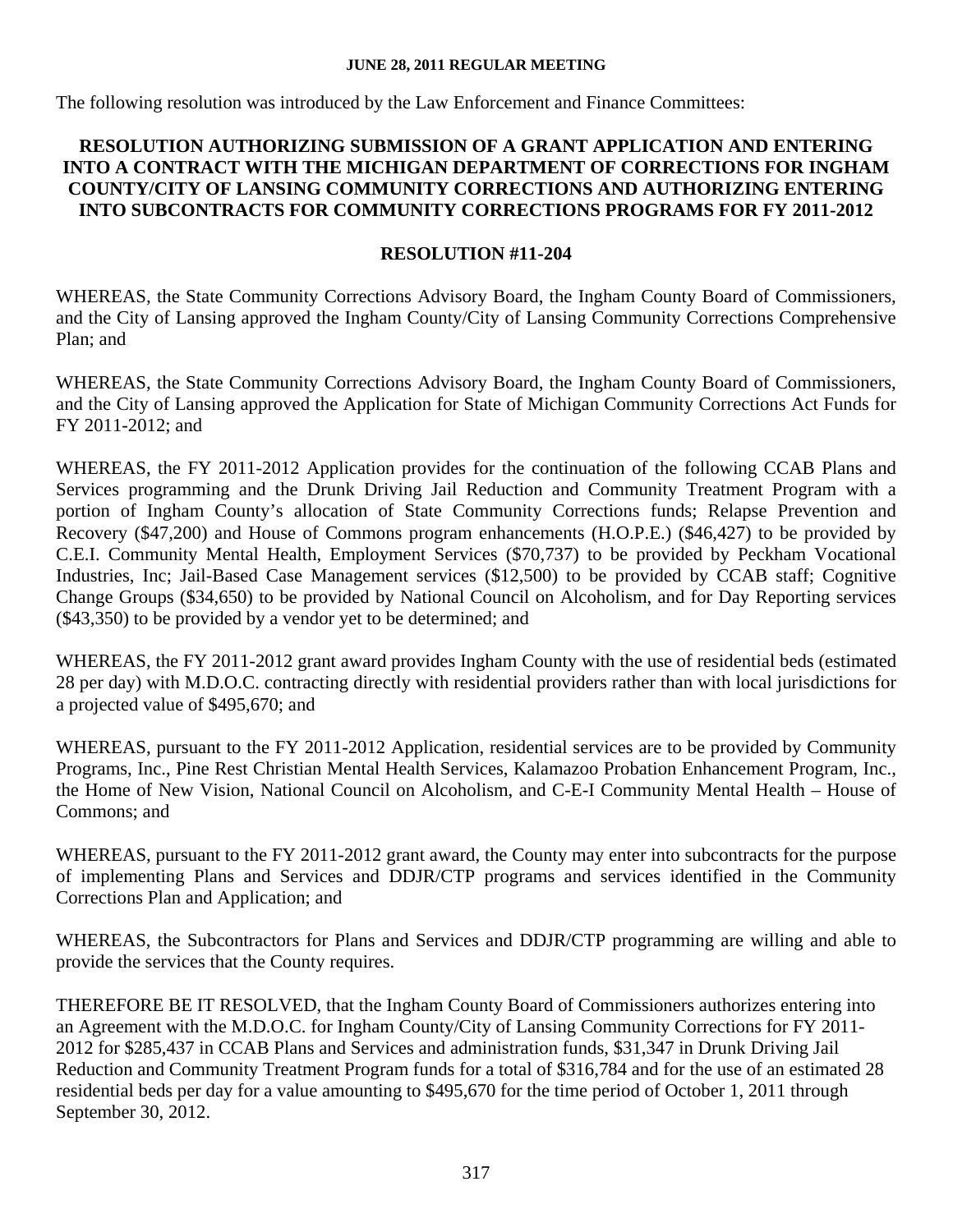BE IT FURTHER RESOLVED, that the Ingham County Board of Commissioners authorizes entering into subcontracts for CCAB Plans and Services programming from October 1, 2011 through September 30, 2012 with National Council on Alcoholism for the actual cost of Cognitive Change groups not to exceed \$34,650; with Peckham Vocational Industries, Inc. for the actual cost of employment services not to exceed \$70,737; and with C-E-I Community Mental Health for the actual cost of Relapse Prevention and Recovery services not to exceed \$47,200.

BE IT FURTHER RESOLVED, that a resolution to authorize the subcontract for Day Reporting services (\$43,350) will be presented to the Board of Commissioners once the vendor has been selected and approved by the CCAB.

BE IT FURTHER RESOLVED, that the Ingham County Board of Commissioners authorizes entering into a subcontract for DDJR/CTP and Plans and Services programming with C-E-I Community Mental Health for program enhancements (H.O.P.E.) at the House of Commons not to exceed \$46,347.

BE IT FURTHER RESOLVED, that entering into the subcontracts is contingent upon entering into the Agreement with the State.

BE IT FURTHER RESOLVED, that the subcontracts are contingent throughout the subcontract period on the availability of grant funds from the State of Michigan for these purposes.

BE IT FURTHER RESOLVED, that the Board Chairperson and County Clerk are authorized to sign any necessary contracts/subcontracts consistent with this resolution subject to approval as to form by the County Attorney.

**LAW ENFORCEMENT: Yeas:** Celentino, Holman, De Leon, Copedge, Schafer, Dragonetti **Nays:** None **Absent:** None **Approved 6/16/11** 

**FINANCE: Yeas:** Schor, Tsernoglou, Nolan, Bahar-Cook, McGrain, Dougan **Nays:** None **Absent:** None **Approved 6/22/11** 

Adopted as part of the consent agenda

The following resolution was introduced by the Law Enforcement Committee:

## **RESOLUTION AUTHORIZING THE APPOINTMENT OF THE ADULT PROBATION REPRESENTATIVE TO THE INGHAM COUNTY/CITY OF LANSING COMMUNITY CORRECTIONS ADVISORY BOARD**

# **RESOLUTION #11-205**

WHEREAS, the Ingham County Board of Commissioners authorized participation of Ingham County with the City of Lansing in a joint City/County Community Corrections Advisory Board through Resolution 90-51; and

WHEREAS, the make-up of the Community Corrections Advisory Board must represent various criminal justice and community interests as specified in Public Act 511; and

WHEREAS, the Adult Probation position is currently vacant; and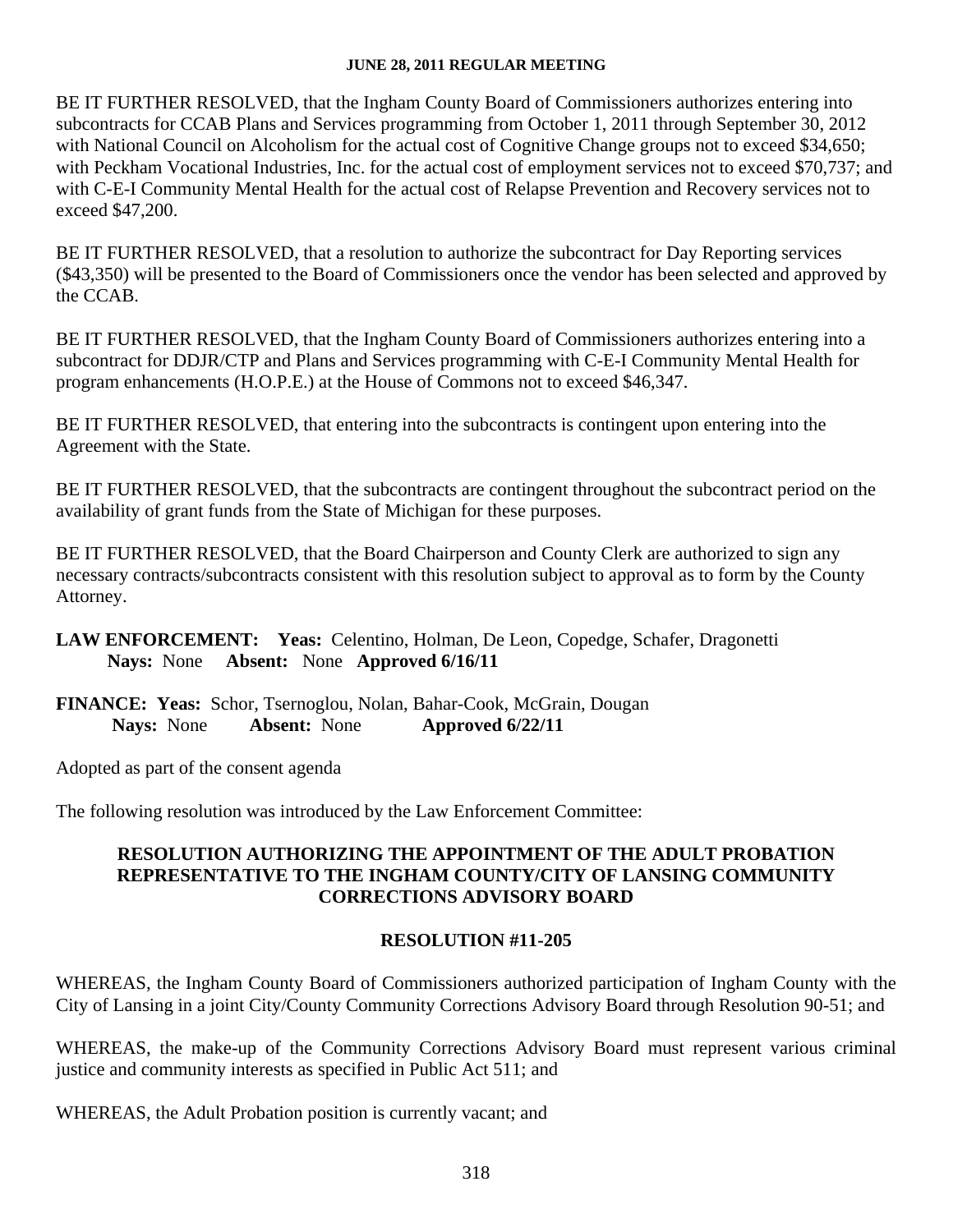WHEREAS, Cynthia Johnson, 2514 Kubritz Drive, Lansing, 48906 is interested in being appointed to the Community Corrections Advisory Board.

THEREFORE BE IT RESOLVED, that the Ingham County Board of Commissioners appoint Cynthia Johnson to serve on the Community Corrections Advisory Board as the Adult Probation representative to a term expiring September 17, 2012.

BE IT FURTHER RESOLVED, that the County Clerk forward a copy of this resolution to the City of Lansing for consideration of this joint appointment.

BE IT FURTHER RESOLVED, that the City of Lansing is requested to review and confirm the above appointment as soon as possible.

# **LAW ENFORCEMENT: Yeas:** Celentino, Holman, De Leon, Copedge, Schafer, Dragonetti **Nays:** None **Absent:** None **Approved 6/16/11**

Adopted as part of the consent agenda

The following resolution was introduced by Commissioners Celentino, De Leon and Schor:

# **RESOLUTION AUTHORIZING FUNDING FOR TWO TEMPORARY ANIMAL CONTROL POSITIONS**

## **RESOLUTION #11-206**

WHEREAS, the Ingham County Animal Control Department is responsible for enforcing the Ingham County Animal Control Ordinance; and

WHEREAS, the Ingham County Animal Control Department is currently down two authorized staff positions during the busiest time of the year for Animal Control services in the County; and

WHEREAS, temporary staff is desirable to meet the minimal demands on services at Animal Control through October 31, 2011; and

WHEREAS, the costs of the temporary staff (a clerk/dispatcher and an animal control licensing officer) is estimated at \$20,477 for forty hours each per week from July 5, 2011 to October 31, 2011; and

WHEREAS, the funds for the temporary staff will come from the existing Animal Care Fund Account and from anticipated new dog licensing revenue for the 2011 FY.

THEREFORE BE IT RESOLVED, that the Ingham County Board of Commissioners approves the funding of two temporary positions including a clerk/dispatcher and an animal control licensing officer for forty hours per week from July 5, 2011 to October 31, 2011 at a cost not to exceed \$20,477.

BE IT FURTHER RESOLVED, that funding from the Animal Care Fund Account in the amount of \$5,477 and \$15,000 in increased dog licensing revenue for the 2011 FY is authorized as necessary to cover the costs of these positions.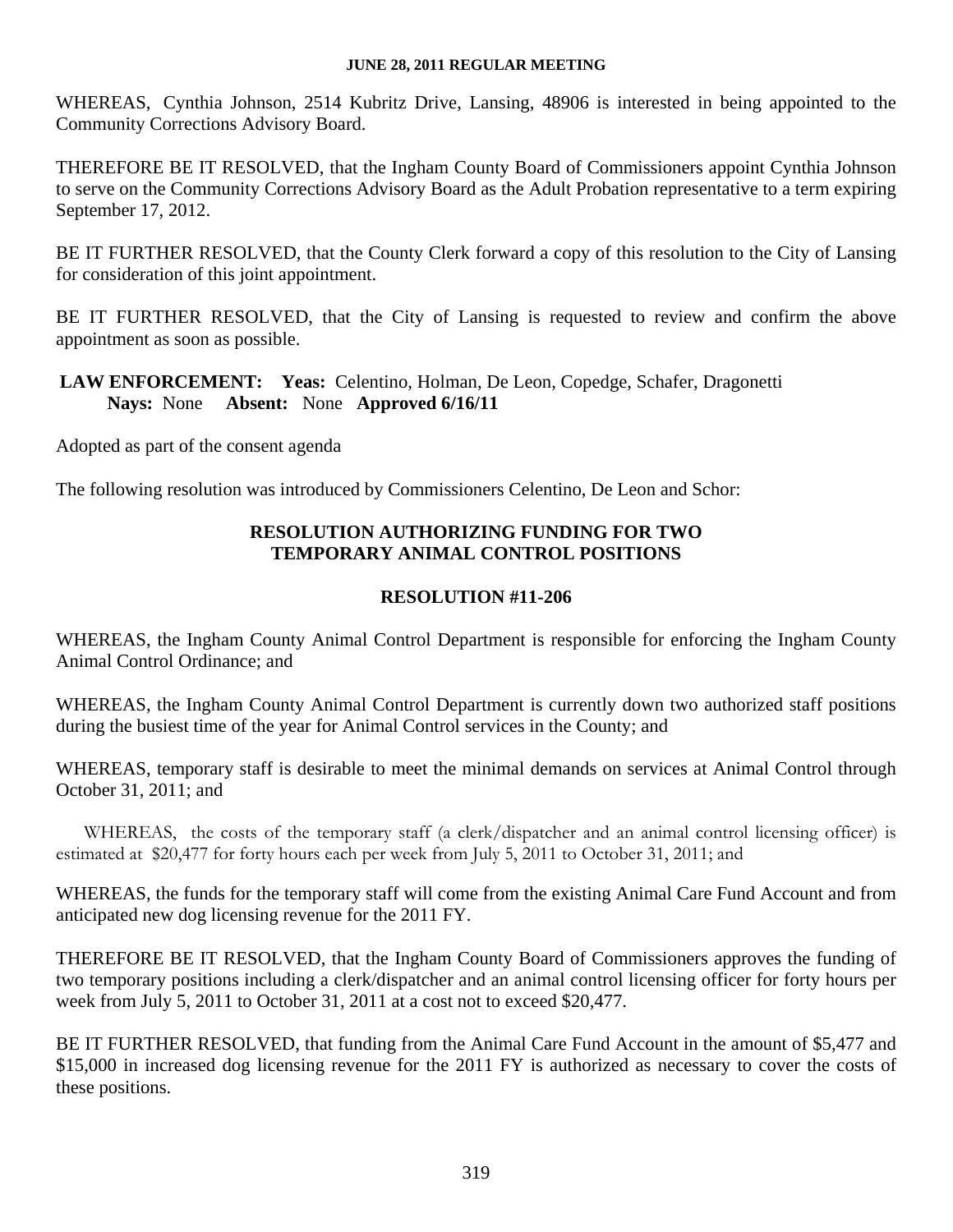BE IT FURTHER RESOLVED, that the Ingham County Board of Commissioners authorizes the Controller/Administrator to make any necessary budget adjustments and position allocation list amendments in the Animal Control's 2011 budget.

#### **SS/ Celentino, De Leon, Schor**

Moved by Commissioner Celentino, Supported by Commissioner De Leon, to adopt the resolution. Motion carried unanimously.

The following resolution was introduced by Commissioners De Leon and Schor:

# **RESOLUTION APPROVING COOPERATIVE AGREEMENT NO.: 73-5D21-11-31 BETWEEN UNITED STATES AND INGHAM COUNTY TO ACCEPT APPROXIMATELY \$305,913.00**

## . **RESOLUTION #11-207**

WHEREAS, Ingham County desires to provide for the effective long-term protection and preservation of farmland and open space in Ingham County from the pressure of increasing residential and commercial development; and

WHEREAS, the Ingham County Board of Commissioners adopted the Ingham County Farmland Purchase of Development Rights Ordinance in July 2004; and

WHEREAS, the Ingham County Farmland and Open Space Preservation Board has scored and ranked all applications received for the 2010 cycle and submitted the Tomlinson, Scripter, Baumer and Beery Farms to the Federal Farm and Ranchland Protection Program for consideration of matching funds; and

WHEREAS, the Ingham County Farmland Purchase of Development Rights Ordinance authorized the Ingham County Agricultural Preservation Board to make reasonable offers to purchase development rights on farms based on state certified appraisals; and

WHEREAS, the Ingham County Farmland and Open Space Preservation Board has funding in place to execute the Permanent Conservation Easement Deed Option Agreements on the Tomlinson, Scripter, Baumer and Beery Farms.

THEREFORE BE IT RESOLVED, that the Ingham County Board of Commissioners approves Cooperative Agreement #73-5D21-11-31 for \$305,913.00 between United States of America (The United States)**,** acting by and through the United States Department of Agriculture (USDA) Natural Resources Conservation Service (NRCS) on behalf of the Commodity Credit Corporation (CCC), and Ingham County for the implementation of the Farm and Ranch Lands Protection Program (FRPP).

BE IT FURTHER RESOLVED, that the Ingham County Board of Commissioners authorizes the Board Chair to sign Cooperative Agreement #73-5D21-11-31, after review and approval by County Attorney.

# **SS/ De Leon, Schor**

Adopted as part of the consent agenda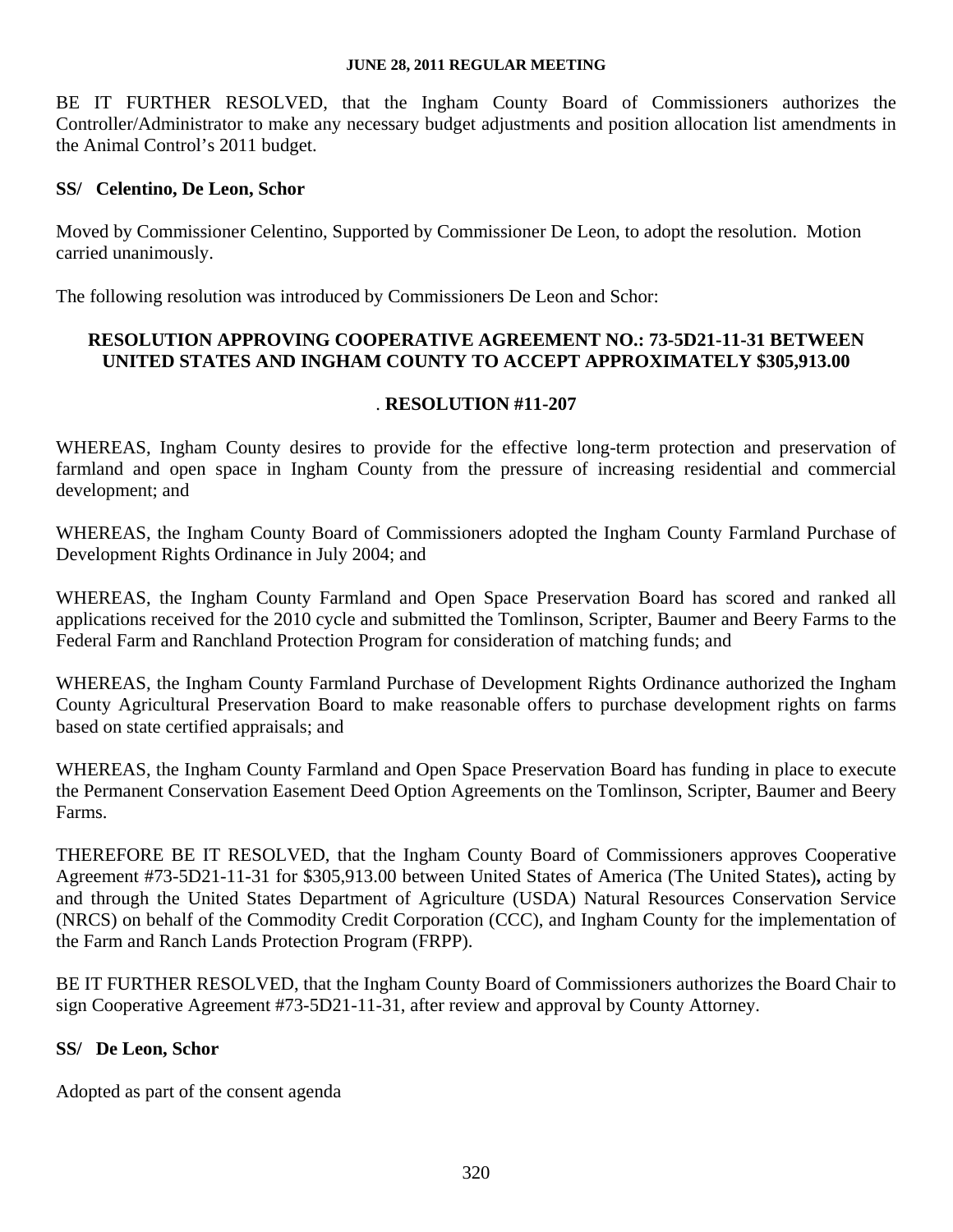#### **SPECIAL ORDERS OF THE DAY:**

None

#### **PUBLIC COMMENT:**

None

## **COMMISSIONER ANNOUNCEMENTS:**

Commissioner Bahar-Cook congratulated Eric Schertzing for all his efforts and hard work with the Ingham County Land Bank.

Commissioner De Leon complemented Eric Schertzing on the Land Bank as well and congratulated Curtis Hertel Jr., on his hard work and efforts with the Ingham County foreclosure issues.

## **CONSIDERATION AND ALLOWANCE OF CLAIMS:**

Moved by Commissioner Tsernoglou, supported by Commissioner Schafer, to approve payment of the claims submitted by the County Clerk and Financial Services Department in the amount of \$14,127,446.89. Motion carried unanimously.

#### **ADJOURNMENT:**

l

The meeting was adjourned at 7:02 p.m.

#### **MARK GREBNER, CHAIRPERSON MIKE BRYANTON, INGHAM COUNTY CLERK**

Cathy Haskins, Clerical Services Supervisor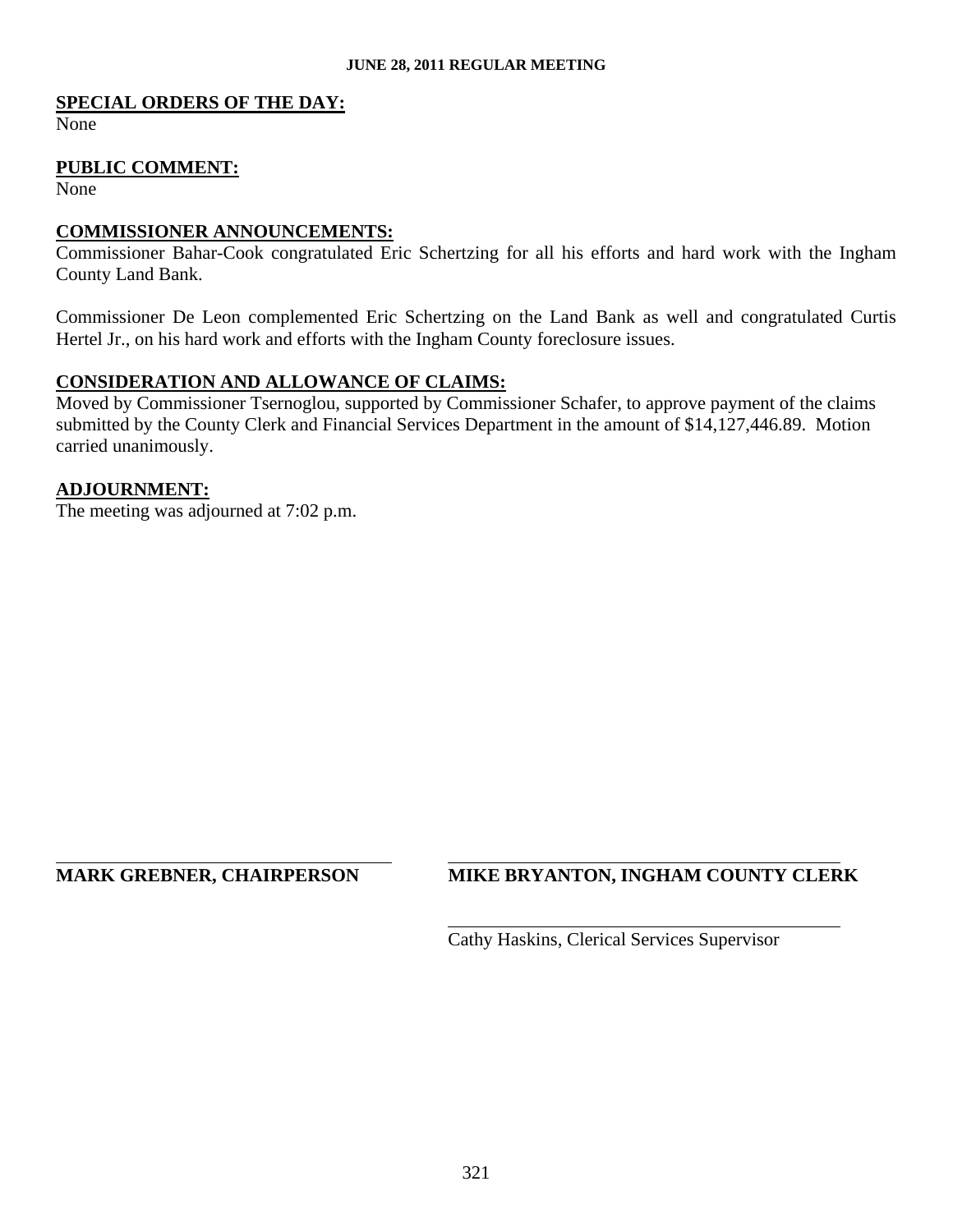**AGENDA ITEM #** 

**RECEIVED** 

<span id="page-32-0"></span>608 Harper Rd, Mason, MI 48854

June 28, 2011

Ingham County Board of Commissioners Ingham County Courthouse P.O. Box 319 Mason, MI 48854

Dear Commissioners,

We are writing to you as volunteer members of the Ingham County Animal Control (ICAC) steering committee. We wanted to inform you about the numerous programs ICAC has developed over the past few years to improve the well-being of homeless animals in our community.

ICAC is not one of those animal control agencies where stray animals are brought in, held for the legally mandated time, and euthanized if not claimed. Rather, there are numerous programs that make ICAC far from the bare minimum, due in large part to contributions and support from volunteers and donors. First, the agency operates an animal shelter that takes in, houses, feeds, gives veterinary care to, and adopts out hundreds of animals each year. In 2010 3,400 animals came through the shelter, of which 1,215 were adopted and 355 were redeemed by their owners. Great pains are taken to ensure that as many as possible adoptable animals are found a home and not euthanized due to space constraints. Animals that are deemed adoptable are made available for adoption into a home. Available animals are advertised on the ICAC website, Petfinder, and other animal adoption sites. Further, a group of dedicated volunteers is primarily responsible for the four mobile adoption events that take place in local pet stores every month.

There are a large number of ICAC volunteers who have been through training and who volunteer their time at the shelter. Some of these volunteers are extremely dedicated and spend several hours each week volunteering in various capacities. Without the volunteers ICAC could not put on all the events it currently does. Volunteers range from children who put on fundraising garage sales to retired people who spend several days a week helping out the busy staff at the shelter. Volunteers also run community outreach programs where the work of ICAC is highlighted in the community.

In the last few years ICAC also has also established a very active foster program. This allows more animals to be housed than could be kept in the shelter alone and is invaluable in socializing animals and helping animals that do very poorly in a shelter environment. It also reduces the amount of time needed by staff to care for sick, very young, orphaned, or injured animals, since they are the ones most likely to go into foster care. Animals that have been in foster homes end up being much more adoptable because of their time in home. ICAC foster parents go above and beyond to care for these animals.

ICAC also, in an attempt to reduce the excess unwanted pet population in Ingham County, operates several spay/neuter clinics, including the Pit Stop Program specifically for pit bulls. Bull terriers and bull terrier mixes make up 60-70% of the dogs taken into ICAC each year. Many low income county residents would not be able to afford to have their pets spayed or neutered without these programs, which would only exacerbate the pet overpopulation problem. ICAC is currently having a surgery suite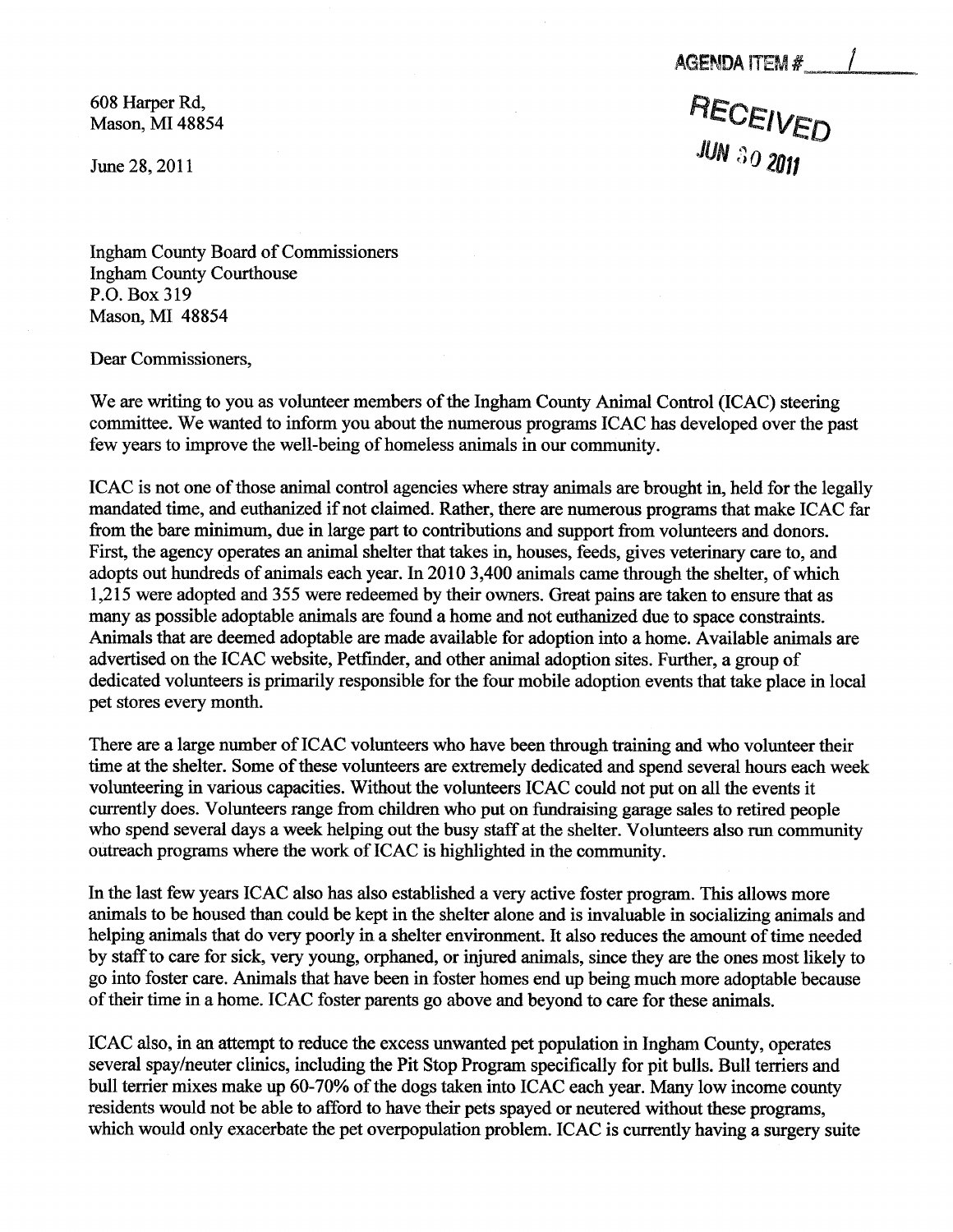built on site where spay/neuter surgeries will be able to be performed by the shelter veterinarian, thereby saving the agency considerable time and money by not having to transport animals to other clinics and pay for them to perform the surgery. This effort has been funded by the county.

ICAC also operates a pet food bank, which provides dog and cat food for people in need, thereby allowing the owners to keep their pets so these don't end up at the shelter or as strays. ICAC also runs several Neighborhood Licensing and Vaccination Clinics during the year – these provide low cost vaccinations and microchipping for pets whose owners often cannot afford vaccinations and regular veterinary care for their pets. This also increases the rate of licensing, an important source of income for ICAC; the licensing rate for 2010 was increased 6% compared to previous years.

The past three years has seen a decrease in the number of animals coming to the shelter: 5,014 in 2008, 4,504 in 2009, and 3,400 in 2010. This would suggest that the programs described above have had a big impact on ensuring animals do not end up in the shelter in the first place.

Every year ICAC puts on weekend-long adopt-a-thon which results in many animals being adopted; volunteers are a big part of this event. Further, volunteers have organized a fundraising dog walk, the Woofer Walk, for two years running. This year the walk alone raised over \$11,000 for the Animal Cruelty Fund. Further donations from the public bring in a large portion of ICAC's funds; the donor base is currently over 1,600 individuals and businesses.

Last but not least, ICAC pursues and prosecutes perpetrators of animal neglect and abuse with the help of the Ingham County Prosecutors Office. There have been several high profile cases in the past year, many of which elicit an outpouring of support from the community. This can be seen not only by donations, but also by the responses to postings about cruelty cases on the ICAC Facebook page, which has almost 3,000 fans.

In sum, ICAC is much more than a bare minimum Animal Control as it provides numerous services to the community, is supported by a large number of residents of Ingham County as evidenced by the donations received, and is constantly attempting to improve its services and the lives of the animals it cares for. It is very prominent in the community and is often used as a model by Animal Control agencies in other communities that are able to learn from what has been done in Ingham County. We, members of the steering committee, wanted to let you know of the progress that has been made at ICAC over the past several years and to give you a positive view of the agency. Sometimes outsiders who know little about the daily activities in the shelter are quick to offer criticism or make judgments based on inaccurate or incomplete information and fail to see how hard the animal shelter staff work, particularly in difficult financial situations. We see the shelter as it truly is, a model for other counties, and an inspiration to continue to come up with ways that the shelter can be an even better place for the homeless animals of Ingham County.

Sincerely,

Rarchottshion

Sarah Gilmour, Sally Beebe Jason McNally, Carolyn Kieft

Volunteer members of ICAC Steering Committee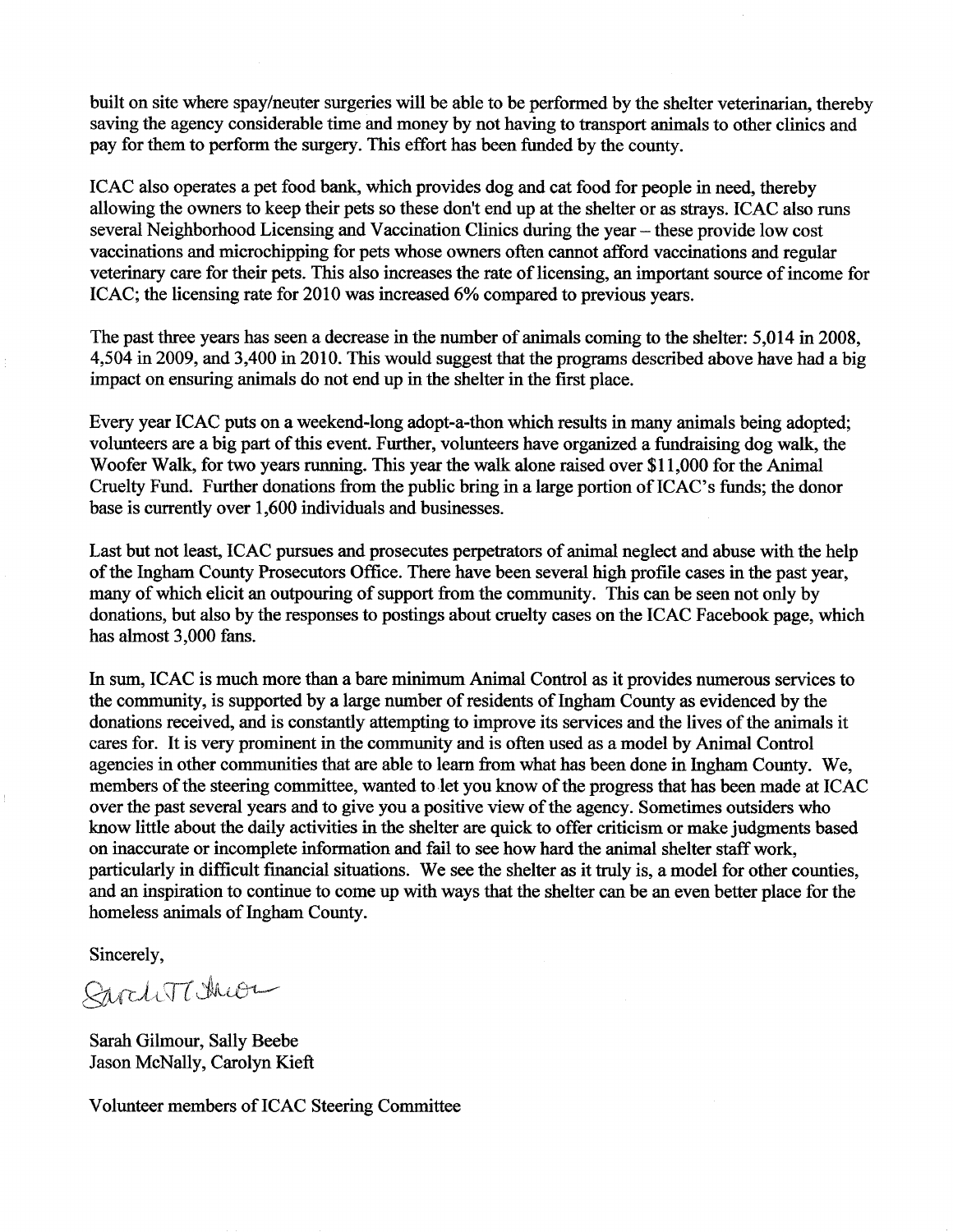<span id="page-34-0"></span>RECEIVED  $JUL$  13 2011



# **AGENDA ITEM #**

STATE OF MICHIGAN DEPARTMENT OF COMMUNITY HEALTH **LANSING** 

OLGA DAZZO DIRECTOR

June 15,2011

RICK SNYDER **GOVERNOR** 

> Dean Sienko, MD, MS, Health Officer Ingham County Health Department 5303 Cedar Street P.O. Box 30161 Lansing, Michigan 48909

Mark Grebner Ingham County Board of Commissioners Ingham County Courthouse Box 319 Mason, Michigan 48854

Dear Dr. Sienko and Mr. Grebner:

On behalf of the Michigan Departments of Community Health, Agriculture and Rural Development, and Environmental Quality, I would like to thank you for your participation in the Michigan Local Public Health Accreditation Program. Your participation, comments and suggestions over the past three cycles of accreditation have strengthened the program in assuring and enhancing the quality of local public health in Michigan by identifying and promoting the implementation of public health standards.

Based on the June 9, 2011 recommendation of the Michigan Local Public Health Accreditation Commission, we are very pleased to confer accreditation status on your local public health department. This designation is awarded to local health departments that fully meet all essential accreditation requirements and is valid until the Michigan Departments of Community Health, Agriculture and Rural Development, and Environmental Quality effect a subsequent decision pursuant to recommendations by the Accreditation Commission.

We are especially pleased to acknowledge your repeated success in becoming accredited. To recognize your achievement, we will soon provide you with a Cycle Four Certificate of Accreditation. To help celebrate your success, arrangements can be made, at your discretion, for a state agency presentation of your certificate during a meeting of your choosing by contacting the Michigan Department of Community Health, Local Health Services at 517-335-8024.

Again, I wish to thank you for your participation in the accreditation process and commend you on your efforts in this significant accomplishment, one which is directly attributable to mutual dedication to continuous quality improvement. Michigan's strong public health network is fortified through continued state and local collaboration and through the Michigan Local Public Health Accreditation Program. Due to your commitment and efforts, Michigan continues to be viewed as national leader in the area of public health accreditation.

If you have questions regarding the Accreditation Program, please contact Jessie Jones at 517-324-8387.

Sincerely,

Olga Darzo **Director** 

cc: Keith Creagh, Director, Michigan Department of Agriculture and Rural Development Dan Wyant, Director, Michigan Department Environmental Quality Michigan Local Public Health Accreditation Commission Jessie Jones, Program Coordinator, Michigan Local Public Health Accreditation Program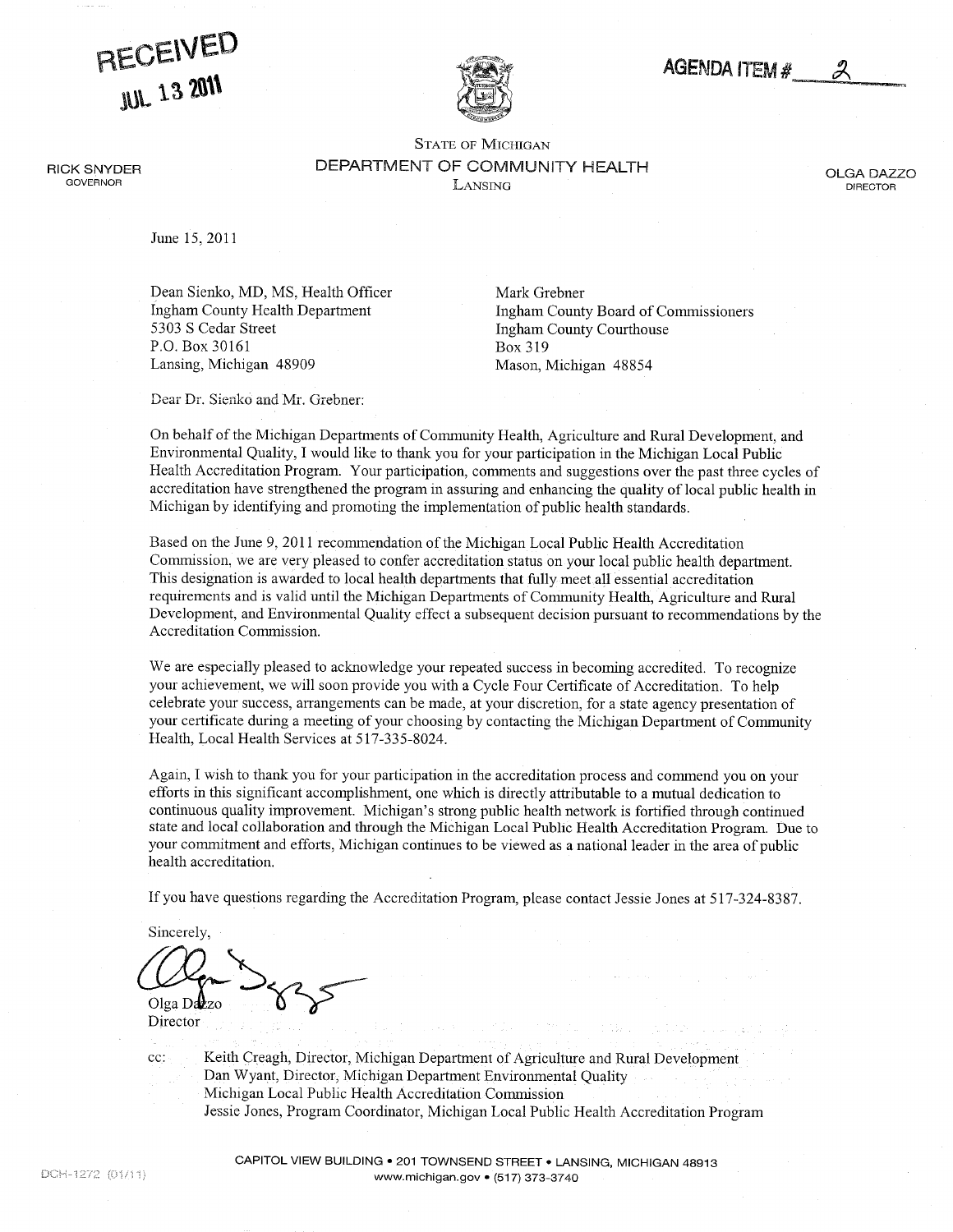<span id="page-35-0"></span>

STATE OF MICHIGAN DEPARTMENT OF ENVIRONMENTAL QUALITY





July 13, 2011

Dear Interested Party:

Pursuant to Act 451, Section 5511, the Michigan Department of Environmental Quality, Air Quality Division's Pending New Source Review Application Report is enclosed. This report lists all of the pending applications submitted for sources within your county.

The Pending New Source Review Applications Report includes the following information: county, city, date received, applicant's name, site address, application permit number, and a brief description of the nature of the source or process.

This report will be sent to you on a monthly basis unless you request that your name be deleted from our mailing list. Please note that this information is updated weekly and is also available on the Internet. A query is accessible on the Permits page at the following address: http://www.deq.state.mi.us/aps. Click on "NSR Pending Application Query," select the county name from the drop down list, then click the "Submit Query" button. You may obtain information on sources located in neighboring counties by accessing the above query or by contacting me.

Thank you for your interest in this matter.

Sincerely,

Sue Thelen Permit Section Air Quality Division 517-373-7068

**Enclosure** 

RECEIVED **JUL 19 2011**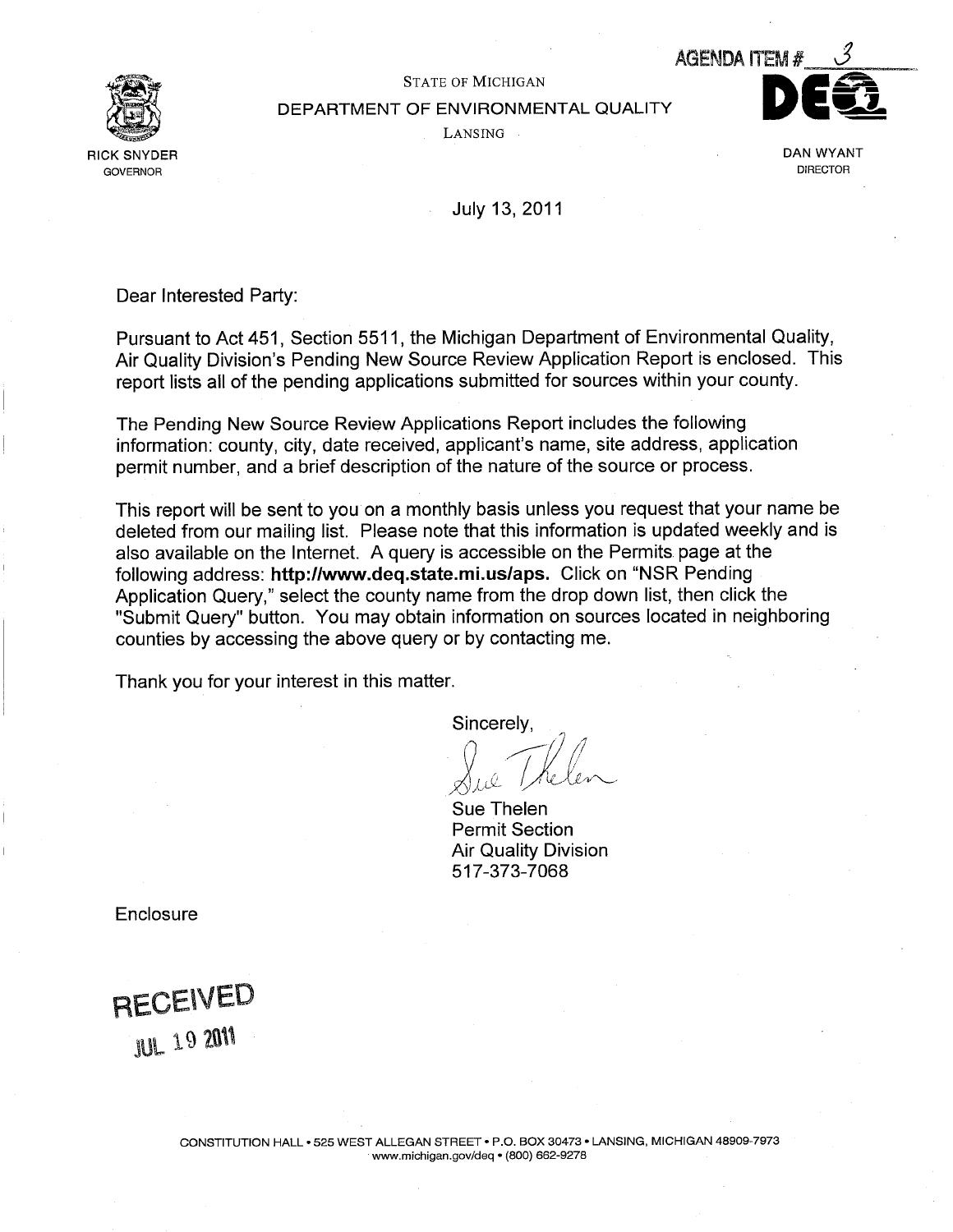| District: Lansing           |                            |                                                           |                                          |                      |                                                  |
|-----------------------------|----------------------------|-----------------------------------------------------------|------------------------------------------|----------------------|--------------------------------------------------|
| <b>ATON</b><br><b>Viuno</b> | <b>LANSING</b><br><u>치</u> | 8/28/2009 LANSING BOARD OF<br>Received Applicant<br>WATER | 3725 S CANAL ROAD<br><b>Site Address</b> | Permit No.<br>220-09 | COAL FIRED BOILER<br>Equipment                   |
| <b>GENESEE</b>              | FLINT                      | 5/13/2009 DELPHI AUTOMOTIVE<br>SYSTEMS                    | 1300 N DORT HIGHWAY 132-09               |                      | EMISSION UNITS                                   |
| <b>JENESEE</b>              | FLINT                      | 11/19/2009 GENESEE POWER<br>STATION                       | G-5310 NORTH DORT<br><b>HIGHWAY</b>      | 265-06B              | EXTENSION OF TRIAL BURN                          |
| <b>GENESEE</b>              | FLINT                      | 4/21/2011 GENERAL MOTORS<br>CORP                          | G-3100 VAN SLYKE RD                      | 64-11                | PRETREATMENT, ELECTRODEPOSITION<br>TANK AND OVEN |
| <b>GENESEE</b>              | <b>TAIR</b>                | 6/29/2011 BUCKEYE TERMINALS,<br>)<br>그                    | G-5340 N DORT HWY                        | 138-05B              | VAPOR RECOVERY UNIT                              |
| NGHAM                       | EAST LANSING               | 2/11/2011 MICHIGAN STATE<br><b>UNIVERSITY</b>             | 65 SERVICE ROAD                          | $25 - 11$            | USE OF BIOFUEL                                   |
| NGHAM                       | <b>LANSING</b>             | 5/17/2011 GENERAL MOTORS, LLC 920 TOWNSEND ST             |                                          | 74-11                | CONDITION LANGUAGE CHANGE                        |
| NGHAM                       | STOCKBRIDGE                | 5/11/2011 MARATHON PIPE LINE,<br>으<br>그                   | 2499 GRIMES ROAD                         | $71 - 11$            | DUAL PHASE EXTRACTION SYSTEM                     |
| <b>APEER</b>                | METAMORA                   | MORA PRODUCTS<br>1/1/1980 METAI                           | 4057 S OAK ST                            | 48-80F               | ï                                                |
| <b>APEER</b>                | METAMORA                   | PRODUCTS CORP<br>1/1/1980 METAMORA                        | 4057 S OAK ST                            | 48-80F               |                                                  |
| <b>NOTSPININ</b>            | BRIGHTON                   | 10/20/2009 BATTERY SOLUTIONS<br>$\frac{6}{5}$             | 7266 KENSINGTON<br>ROAD                  | 248-09               | GRIND DRY CELL BATTERIES                         |
| NOTSPNINI                   | HOWEL1                     | 5/31/2011 VCF FILMS, INC                                  | 1100 SUTTON STREET                       | $87 - 11$            | COATING LINE                                     |
|                             |                            |                                                           |                                          |                      |                                                  |

**MDEQ Air Quality Pending Permit to Install Applications** 

Printed Wednesday, July 13, 2011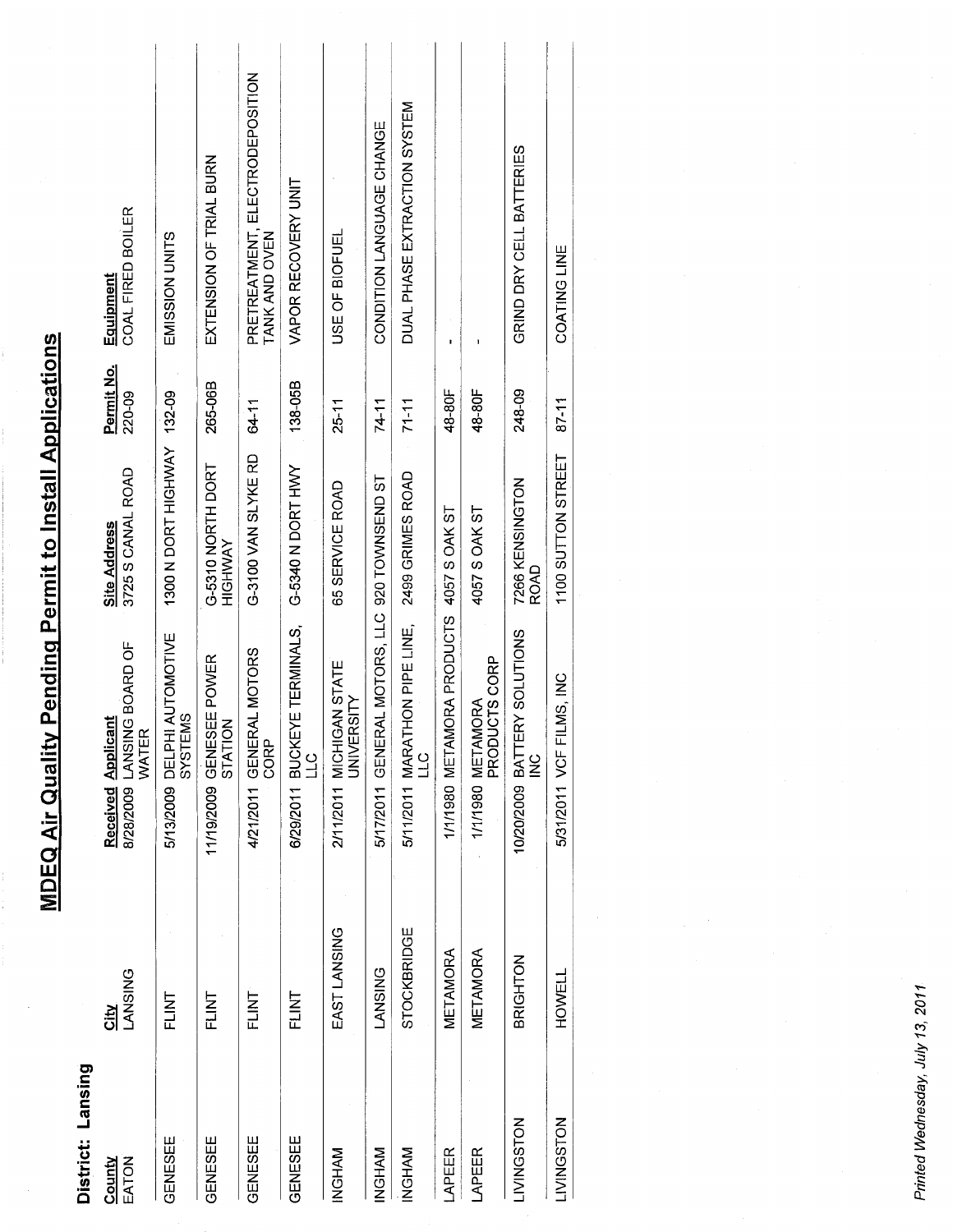#### DELHI CHARTER TOWNSHIP

#### NOTICE OF HEARING

# APPLICATION FOR INDUSTRIAL FACILITIES EXEMPTION CERTIFICATE BY DART CONTAINER OF MICHIGAN, LLC.

# TO THE DELHI TOWNSHIP ASSESSOR AND THE LEGISLATIVE BODY OF EACH TAXING UNIT THAT LEVIES AD VALOREM PROPERTY TAXES WITHIN THE TOWNSHIP:

## DART CONTAINER OF MICHIGAN, LLC DELHI TOWNSHIP ASSESSOR CATA CAPITAL AREA DISTRICT LIBRARY CAPITAL CITY AIRPORT AUTHORITY HOLT BOARD OF EDUCATION INGHAM COUNTY BOARD OF COMMISSIONERS INGHAM INTERMEDIATE SCHOOL BOARD LANSING COMMUNITY COLLEGE BOARD OF TRUSTEES STATE TAX COMMISSION

PLEASE TAKE NOTICE, that on July 14, 2011, Delhi Charter Township received an Application for Industrial Facilities Exemption Certificate from Dart Container of Michigan, LLC. A complete copy of the Application and attachments may be obtained upon request from the Delhi Township Community Development Department by calling 517-694-8281 or by e-mail at: tracy.miller@delhitownship.com.

PLEASE TAKE FURTHER NOTICE, that the Township Board of Delhi Charter Township shall afford an opportunity for hearing on the referenced Application on the 2nd day of August, 2011, at 8:00 p.m., held at the Community Services Center, 2074 Aurelius Road, Holt, Michigan, in the Charter Township of Delhi, Ingham County.

Evan Hope, Township Clerk

 $\label{eq:2.1} \mathcal{F}^{(1)} = \frac{1}{2} \mathcal{F}^{(1)} \mathcal{F}^{(2)} \mathcal{F}^{(1)} \mathcal{F}^{(2)} \mathcal{F}^{(1)} \mathcal{F}^{(2)} \mathcal{F}^{(1)} \mathcal{F}^{(2)} \mathcal{F}^{(1)} \mathcal{F}^{(2)} \mathcal{F}^{(1)} \mathcal{F}^{(1)} \mathcal{F}^{(1)} \mathcal{F}^{(1)} \mathcal{F}^{(1)} \mathcal{F}^{(1)} \mathcal{F}^{(1)} \mathcal{F}^{(1)} \mathcal{F}^{(1)} \mathcal$ 

RECEIVED

**JUL 20 2011 Section 1999**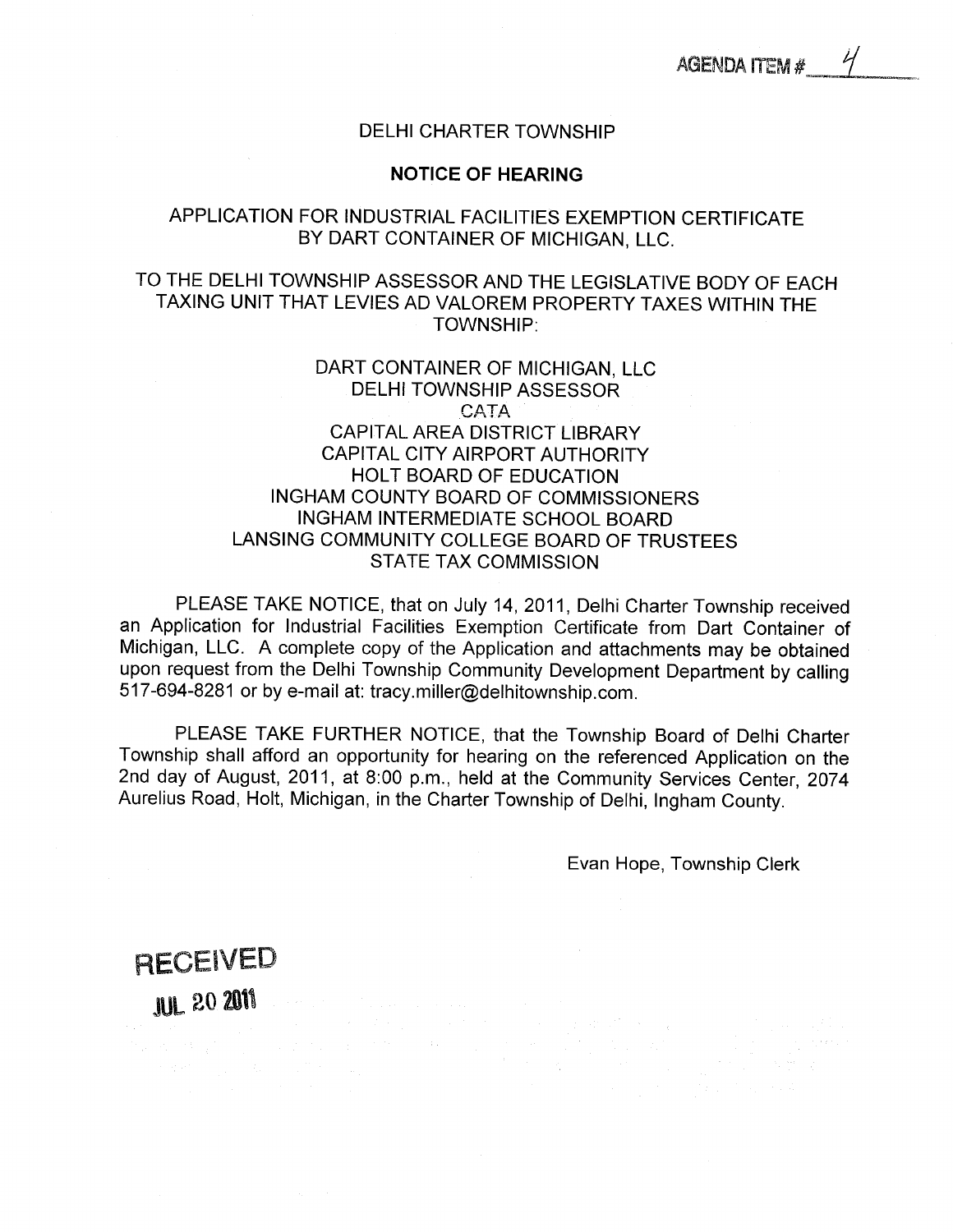Introduced by the County Services Committee of the:

## INGHAM COUNTY BOARD OF COMMISSIONERS

## **RESOLUTION MAKING AN APPOINTMENT TO THE EQUAL OPPORTUNITY COMMITTEE**

## **RESOLUTION #11-**

WHEREAS, several vacancies exist on the Equal Opportunity Committee; and

WHEREAS, the County Services Committee has interviewed those interested in serving on this Committee.

THEREFORE BE IT RESOLVED, that the Ingham County Board of Commissioners hereby appoint:

Shawn Beard, 2123 Lac Du Mont, Haslett, 48840

to the Equal Opportunity Committee to a term expiring September 30, 2013.

**COUNTY SERVICES: Yeas:** De Leon, Copedge, Celentino, Schor, Vickers, Dragonetti **Nays:** None **Absent:** None **Approved 7/19/11**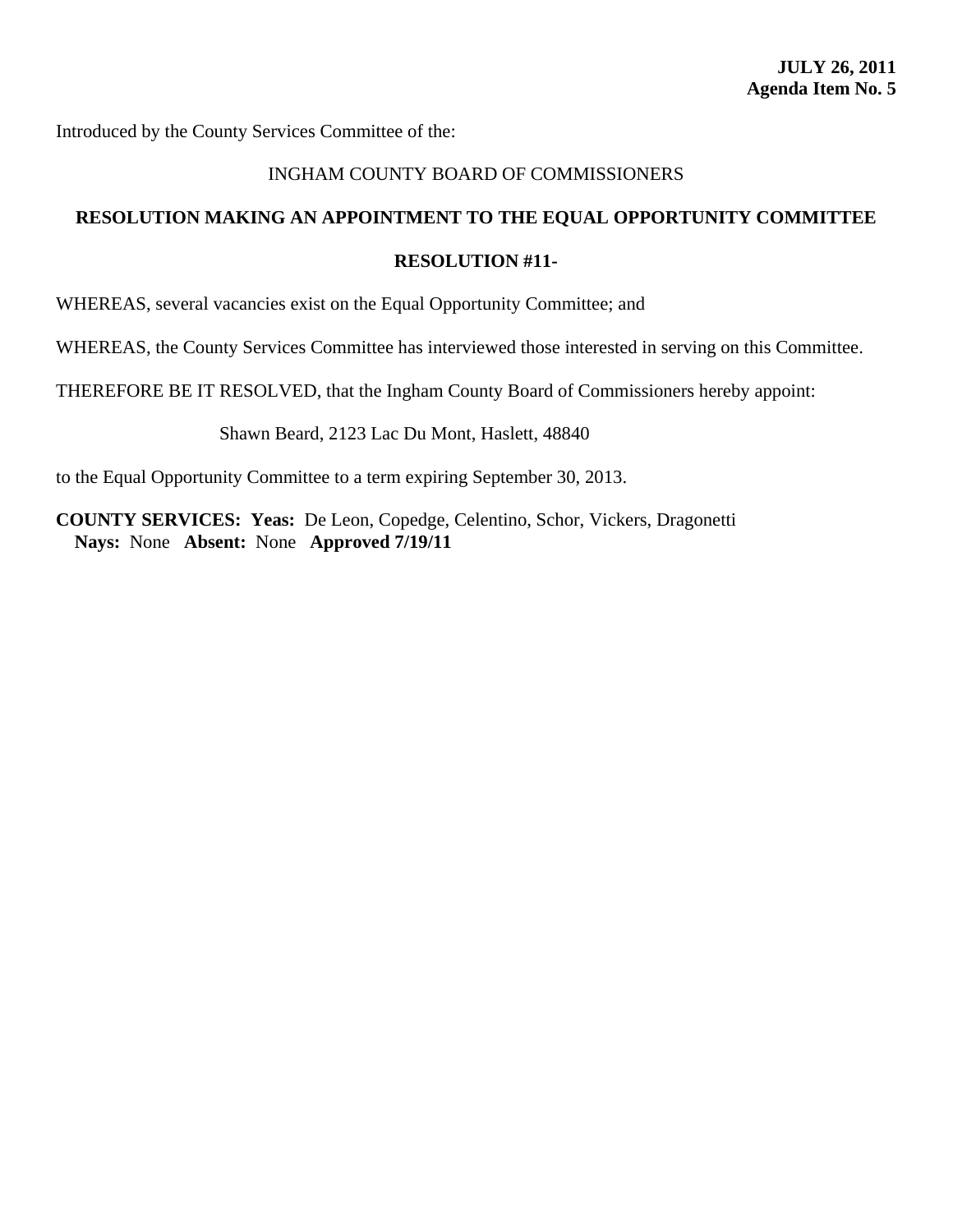## INGHAM COUNTY BOARD OF COMMISSIONERS

## **RESOLUTION CERTIFYING REPRESENTATIVES FOR THE MERS ANNUAL MEETING**

## **RESOLUTION #11-**

WHEREAS, the Municipal Employees' Retirement System will hold the 65th Annual Meeting at the Grand Traverse Resort in Grand Traverse, MI during the time period of September 27 - September 29, 2011; and

WHEREAS, the governing body of each member municipality must certify an employee delegate who has been elected by the other employee members, and appoint an officer delegate of the governing body.

THEREFORE BE IT RESOLVED, that the following persons are hereby certified as Ingham County Representatives for the MERS Annual Meeting:

| <b>Officer Delegate:</b>              | <b>Human Resources Director</b>                                  |
|---------------------------------------|------------------------------------------------------------------|
|                                       |                                                                  |
| $\mathbf{r}$ 1 $\mathbf{r}$ 1 $\cdot$ | $\begin{array}{ccc} \text{c} & \text{11} & \text{A} \end{array}$ |

Employee Delegate: Sally Auer

Alternate Employee Delegate : Jane Noice-Marwede

BE IT FURTHER RESOLVED, Ingham County will pay the expenses of the Officer Delegate and Employee Delegate pursuant to the County's travel policy up to a maximum of \$1,500**.**

**COUNTY SERVICES: Yeas:** De Leon, Copedge, Celentino, Schor, Vickers, Dragonetti  **Nays:** None **Absent:** None **Approved 7/19/11**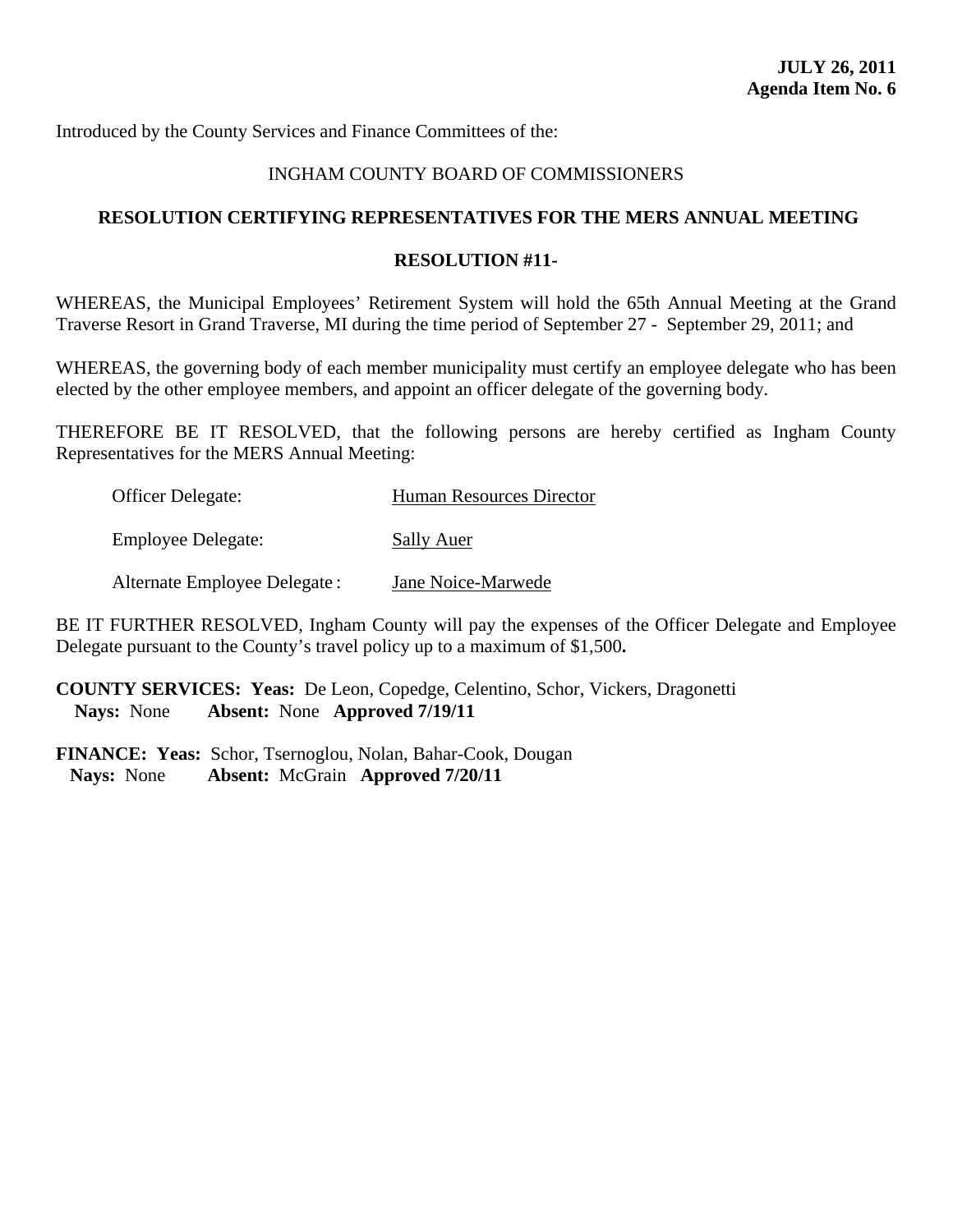## INGHAM COUNTY BOARD OF COMMISSIONERS

## **RESOLUTION AUTHORIZING AN AGREEMENT BETWEEN THE CITY OF LANSING AND THE COUNTY OF INGHAM FOR MAINTENANCE OF CERTAIN CITY PARKS**

### **RESOLUTION #11-**

WHEREAS, the City of Lansing has approached the Ingham County Parks Department about the possibility of providing certain maintenance services for 25 city parks that are 5 acres or less and all parks along the River Trail; and

WHEREAS, the Ingham County Parks Department provided the City of Lansing with a proposal; and

WHEREAS, the City of Lansing has accepted the proposal and their 2011-12 adopted budget assumes that they will contract with the County for these maintenance services.

THEREFORE BE IT RESOLVED, that the Ingham County Board of Commissioners authorizes an agreement with the City of Lansing to provide maintenance services in 25 city parks that are 5 acres or less and all parks along the River Trail.

BE IT FURTHER RESOLVED, that the contract shall be in effect for one-year and will begin on whatever date the agreement is fully executed.

BE IT FURTHER RESOLVED, the contract shall be subject to renewal for additional one-year terms that are renewed in writing and executed prior to the expiration of the current term.

BE IT FURTHER RESOLVED, that for the first year of the contract the County shall be compensated in the amount of \$236,000, which includes reimbursement for direct costs and administrative overhead costs.

BE IT FURTHER RESOLVED, that the compensation amount after the first year shall be subject to mutual agreement during the renewal process.

BE IT FURTHER RESOLVED, that the contract shall specify that the agreement may be cancelled by either party upon thirty (30) days written notice.

BE IT FURTHER RESOLVED, that the offer will lapse if the contract is not executed by the City of Lansing by November 1, 2011.

BE IT FURTHER RESOLVED, that the Controller/Administrator is authorized to make the necessary budget adjustments.

BE IT FURTHER RESOLVED, the Ingham County Board of Commissioners authorizes the Board Chairperson and the County Clerk to sign any necessary documents that are consistent with this resolution and approved as to form by the County Attorney.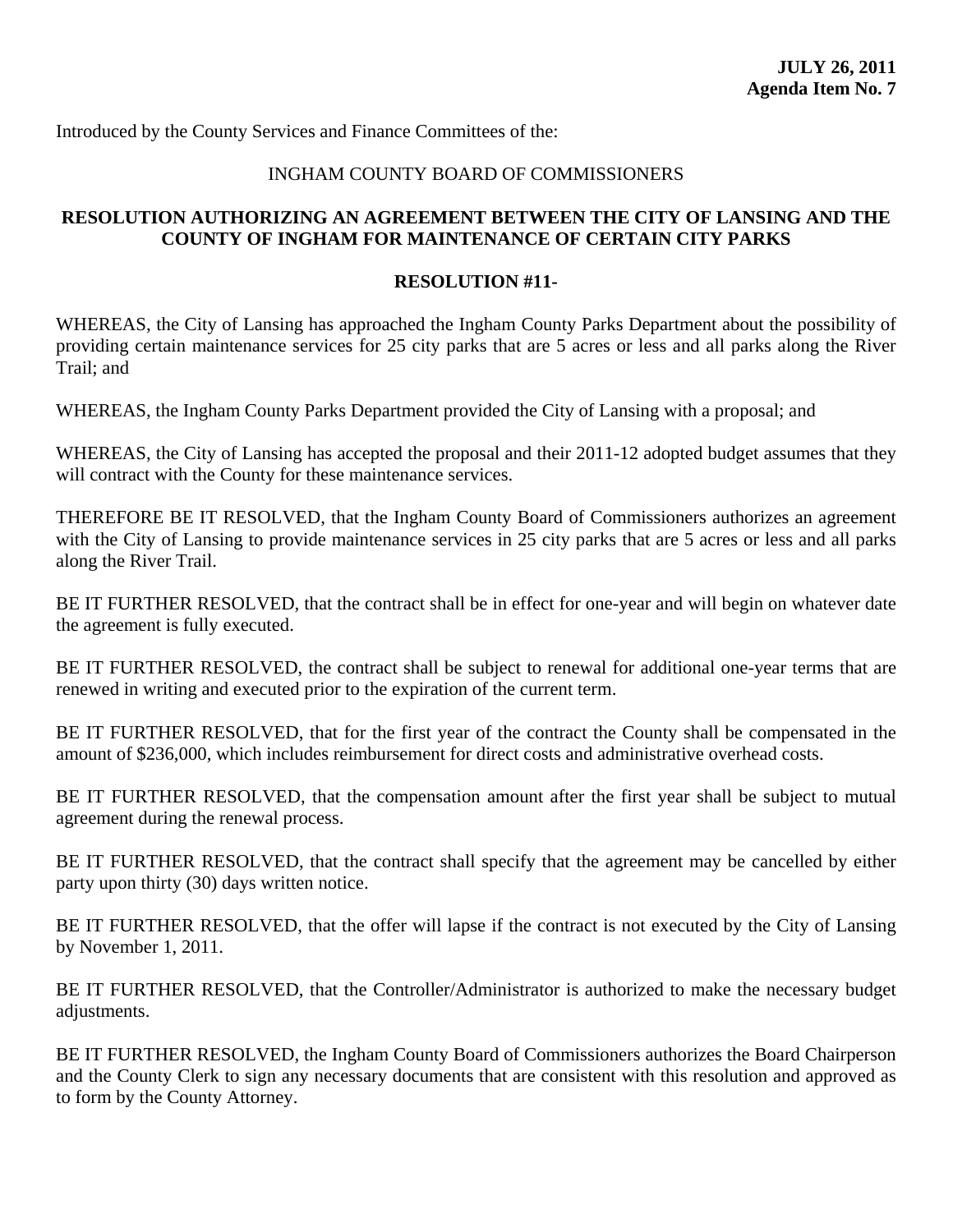# **RESOLUTION #11-**

**COUNTY SERVICES: Yeas:** De Leon, Copedge, Celentino, Schor, Vickers Nays: Dragonetti **Absent:** None **Approved 7/19/11** 

FINANCE: Yeas: Schor, Tsernoglou, Nolan, Bahar-Cook<br>Nays: Dougan Absent: McGrain Approved 7/20/11  **Absent:** McGrain **Approved 7/20/11**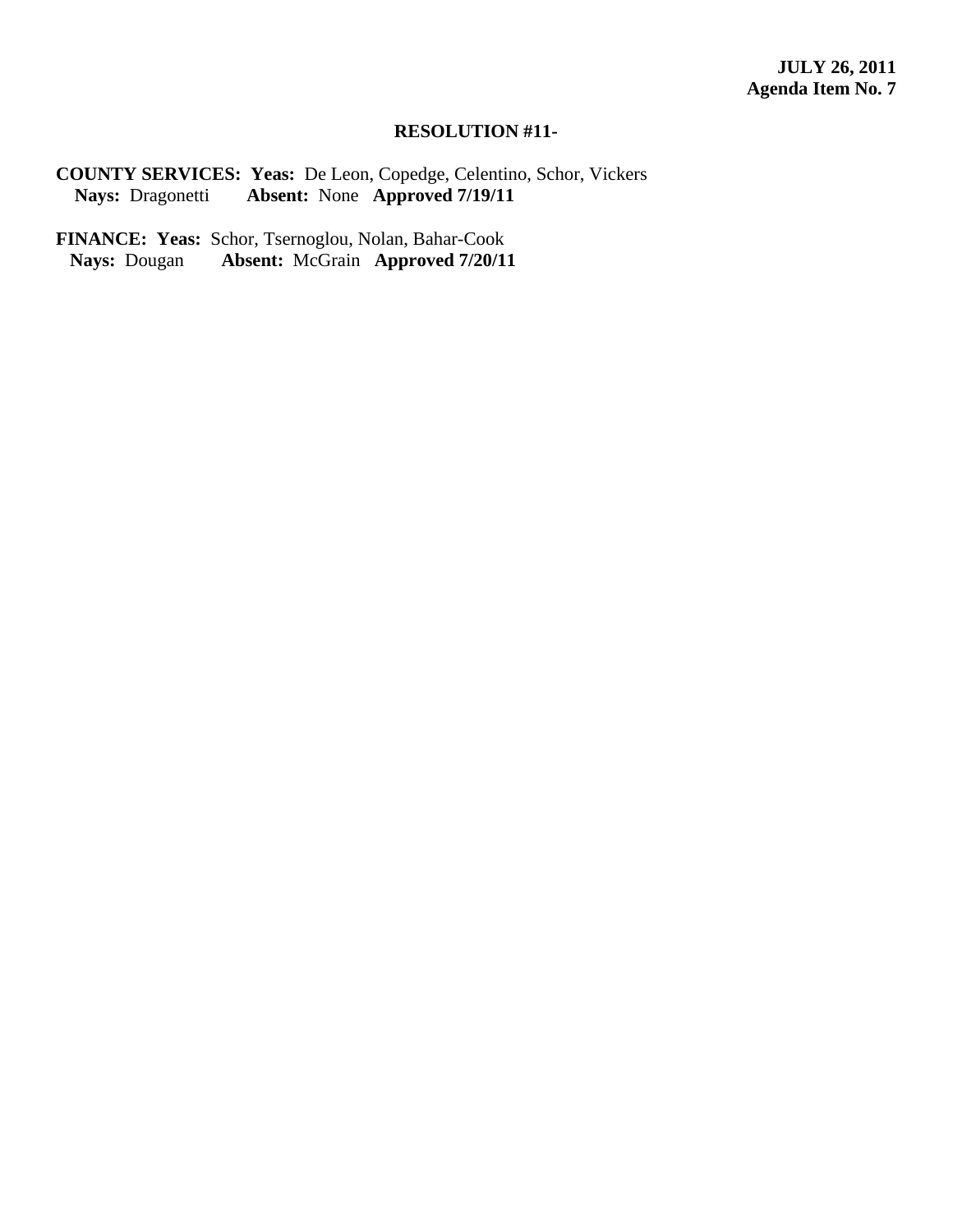### INGHAM COUNTY BOARD OF COMMISSIONERS

## **RESOLUTION TO AUTHORIZE A CONTRACT FOR LEGAL SERVICES WITH COHL, STOKER & TOSKEY, P.C.**

#### **RESOLUTION #11-**

WHEREAS, the County's contract with Cohl, Stoker & Toskey, P.C. (hereafter referred to as the Contractor) for the provision of legal services expires December 31, 2011; and

WHEREAS, the County desires to continue its agreement with the Contractor to provide legal services for the County; and

WHEREAS, the County Controller/Administrator has negotiated a contract with the Contractor effective January 1, 2012.

THEREFORE BE IT RESOLVED, that the Ingham County Board of Commissioners hereby approves an agreement with Cohl, Stoker & Toskey, P.C. for all legal services effective January 1, 2012 and continuing thereafter unless terminated pursuant to the 90 day cancellation clause.

BE IT FURTHER RESOLVED, that the compensation to be paid to the Contractor will remain at \$404,750 unless a change is mutually agreed to between the parties.

BE IT FURTHER RESOLVED, that the County shall reimburse Cohl, Stoker & Toskey, P.C. for actual litigation costs, such as filing and service of process fees (includes service by certified mail), costs associated with obtaining medical records for workers compensation cases, deposition and court reporter fees, and appellate court printing costs which they are required to pay to represent the County.

BE IT FURTHER RESOLVED, the County shall reimburse the Contractor for all other County incurred costs and expenses, including copies, fax, long-distance telephone charges and computer research for up to \$10,000.00 per year.

BE IT FURTHER RESOLVED, that the Board Chairperson and the County Clerk are hereby authorized to sign the contract.

**COUNTY SERVICES: Yeas:** De Leon, Copedge, Celentino, Schor, Vickers, Dragonetti  **Nays:** None **Absent:** None **Approved 7/19/11**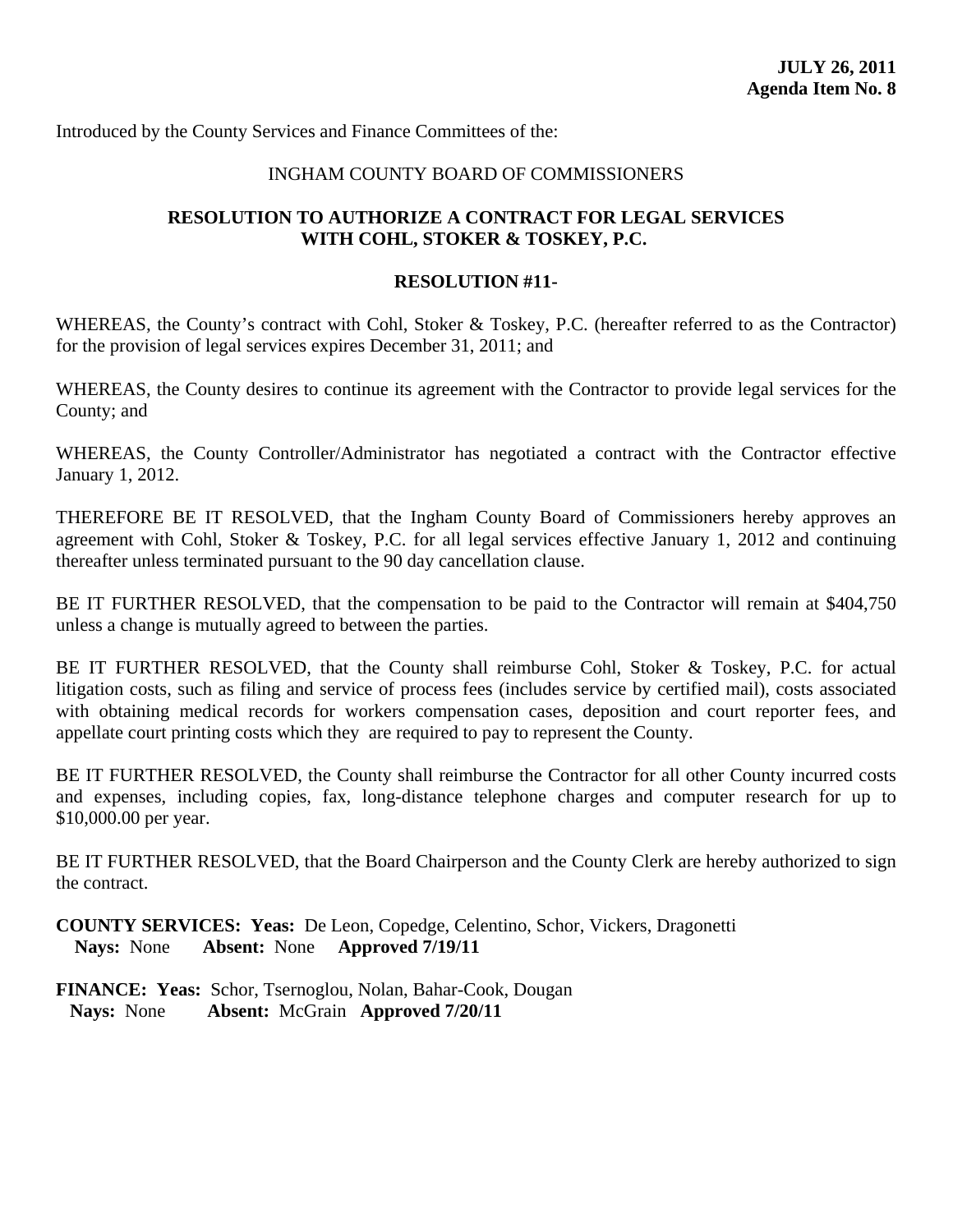## INGHAM COUNTY BOARD OF COMMISSIONERS

## **RESOLUTION AUTHORIZING AN INCREASE IN THE PARKS DEPARTMENT IMPREST (PETTY) CASH FUND BY SEVEN HUNDRED FIFTY DOLLARS (\$750)**

#### **RESOLUTION #11-**

WHEREAS, the Parks Department currently maintains a petty cash account of \$3,100; and

WHEREAS, those funds are used to provide change funds to park managers and seasonal staff to use as change in the various revenue areas of the parks; and

WHEREAS, in recent years to meet business needs it has been necessary to increase the change fund amounts being given to each individual; and

WHEREAS, the number of seasonal staff has declined in the parks and each employee needs to have a change fund to offer staffing flexibility; and

WHEREAS, staff has determined that an increase of \$750 increasing the total amount of the fund to \$3,850 will meet business needs; and

WHEREAS, the Parks & Recreation Commission supported this request with the passage of a resolution at their June meeting.

THEREFORE BE IT RESOLVED, that the Board of Commissioners authorizes the increase of the petty cash fund for the Parks Department by \$750 for a total of \$3,850 of petty cash.

**COUNTY SERVICES: Yeas:** De Leon, Copedge, Celentino, Schor, Vickers, Dragonetti  **Nays:** None **Absent:** None **Approved 7/19/11**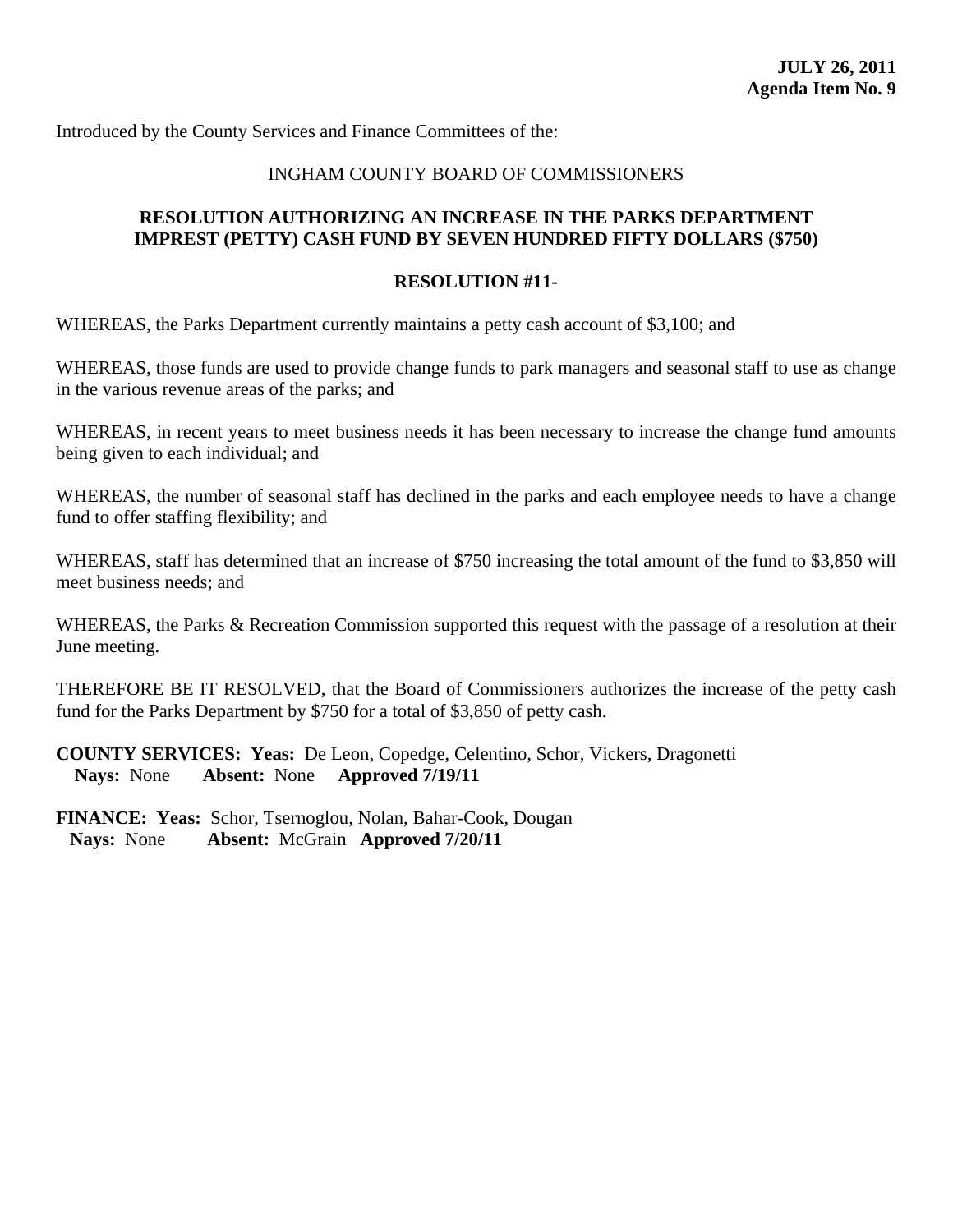## INGHAM COUNTY BOARD OF COMMISSIONERS

## **RESOLUTION AUTHORIZING A MICHIGAN COMMUNITY SERVICE COMMISSION AMERICORPS GRANT POSITION PLACEMENT FOR THE PARKS DEPARTMENT**

#### **RESOLUTION #11-**

WHEREAS, the Power of We Consortium successfully competed for a grant from the Michigan Community Service Commission (MCSC) for a Michigan's AmeriCorps project that will place ten full time AmeriCorps members within organizations throughout the Greater Lansing area to improve resident's physical activity and nutrition; and

WHEREAS, the ten AmeriCorps members will promote the use of non-motorized transportation on trails, greenways, and city streets, and increase the use of community gardens and farmers' markets in previous food deserts; and

WHEREAS, on October 6, 2009, the Power of We Consortium notified the Ingham County Parks Department that they were selected as a host site for an AmeriCorps position; and

WHEREAS, the AmeriCorps position would expand the Parks Department's volunteer programs and support trail maintenance, planning, and management of natural areas in Ingham County Parks; and

WHEREAS, the County contribution of \$2,896 provides a one-third match to AmeriCorps funding to equal a total grant of \$8,688; and

WHEREAS, the Parks & Recreation Commission supported this resolution at their June meeting with the passage of a resolution.

THEREFORE BE IT RESOLVED, the Board of Commissioners authorizes entering into a placement agreement, on behalf of the Parks Department as "Host Site," with AmeriCorps to oversee the AmeriCorps position for 900 hours from January 3, 2011 through July 1, 2011 one-third, \$2,896, to be paid from funds in the approved 2011 Parks budget, seasonal wage line item 208-75500-705000-51000 and the balance paid from a Power of We Grant.

BE IT FURTHER RESOLVED, the Board Chairperson and County Clerk are hereby authorized to sign any necessary contract/placement documents that are consistent with this resolution and approved as to form by the County Attorney.

**COUNTY SERVICES: Yeas:** De Leon, Copedge, Celentino, Schor, Vickers, Dragonetti  **Nays:** None **Absent:** None **Approved 7/19/11**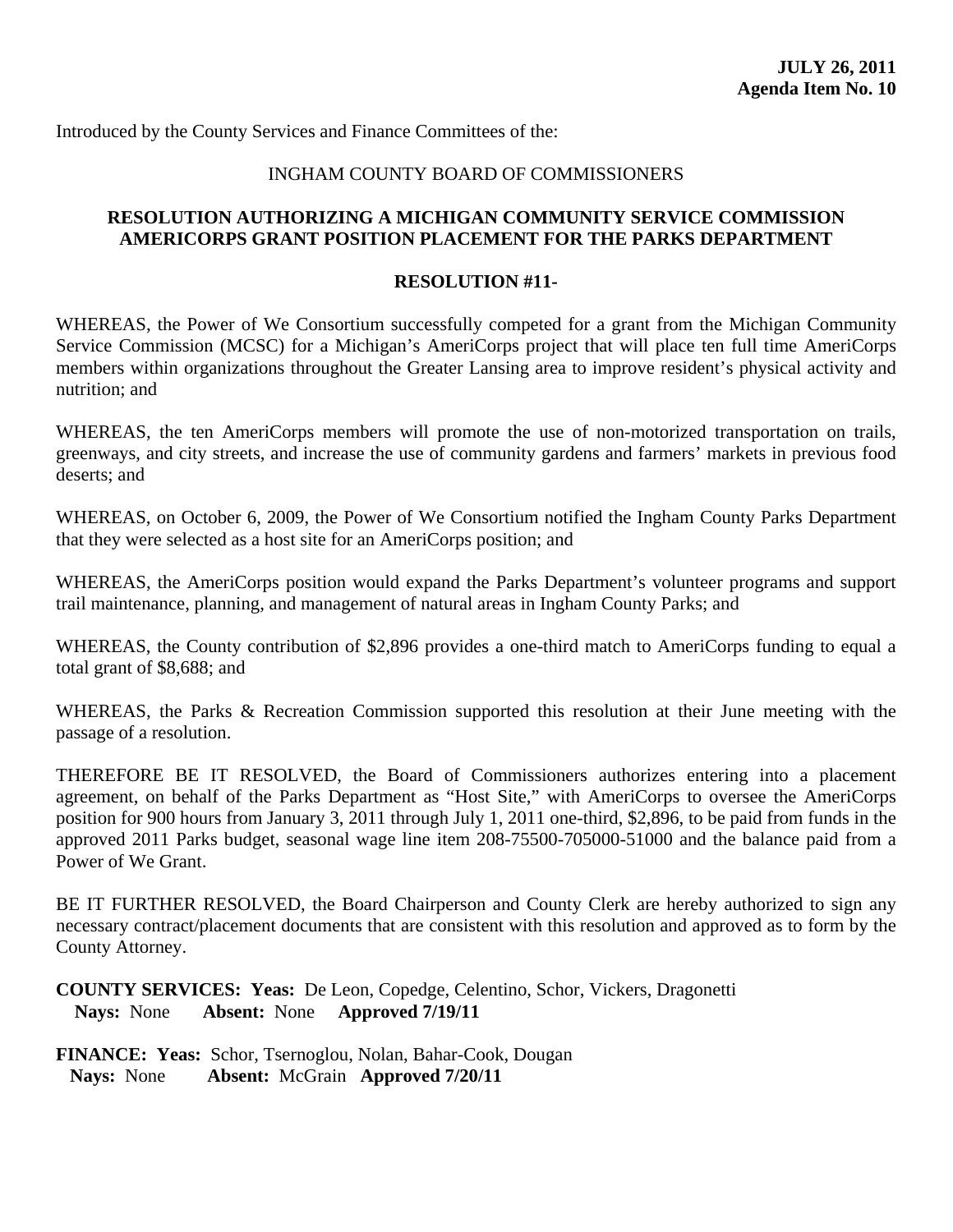## INGHAM COUNTY BOARD OF COMMISSIONERS

## **RESOLUTION AUTHORIZING PAYMENT TO PLANNED MIGRATION AND ED NOVAK FOR THE SHIPPING OF RHINOS FROM SEDGWICK ZOO AND MIAMI ZOO TO POTTER PARK ZOO**

#### **RESOLUTION #11-**

WHEREAS, the Potter Park Zoo staff recently had two black rhinos shipped to the zoo; and

WHEREAS, an invoice has been received for \$6,310 from Planned Migration for shipping of the male rhino from Sedgwick Zoo; and

WHEREAS, an invoice has also been received for \$7,000 from Ed Novak for the shipping of the female rhino from Miami Zoo; and

WHEREAS, two quotes were received for this shipping and the quotes with lowest cost were selected; and

WHEREAS, the Zoo Board and Parks & Recreation Commission supported this resolution with the passage of resolutions at their June meetings.

THEREFORE BE IT RESOLVED, that the Board of Commissioners authorizes the transfer of \$13,310 from the 2011 approved Zoo budget line item Potter Park maintenance 258-69300-740000-34000 funded by the Potter Park Zoo Millage to Potter Park Zoo contractual services 258-69200-818000-31000.

BE IT FURTHER RESOLVED, that the Ingham County Board of Commissioners authorizes the payment of \$6,310 to Planned Migration for the shipping of one rhino from the Sedgwick Zoo to Potter Park Zoo.

BE IT FURTHER RESOLVED, that the Ingham County Board of Commissioners authorizes the payment of \$7,000 to Ed Novak for the shipment of one rhino from the Miami Zoo to Potter Park Zoo.

**COUNTY SERVICES: Yeas:** De Leon, Copedge, Celentino, Schor, Vickers, Dragonetti  **Nays:** None **Absent:** None **Approved 7/19/11**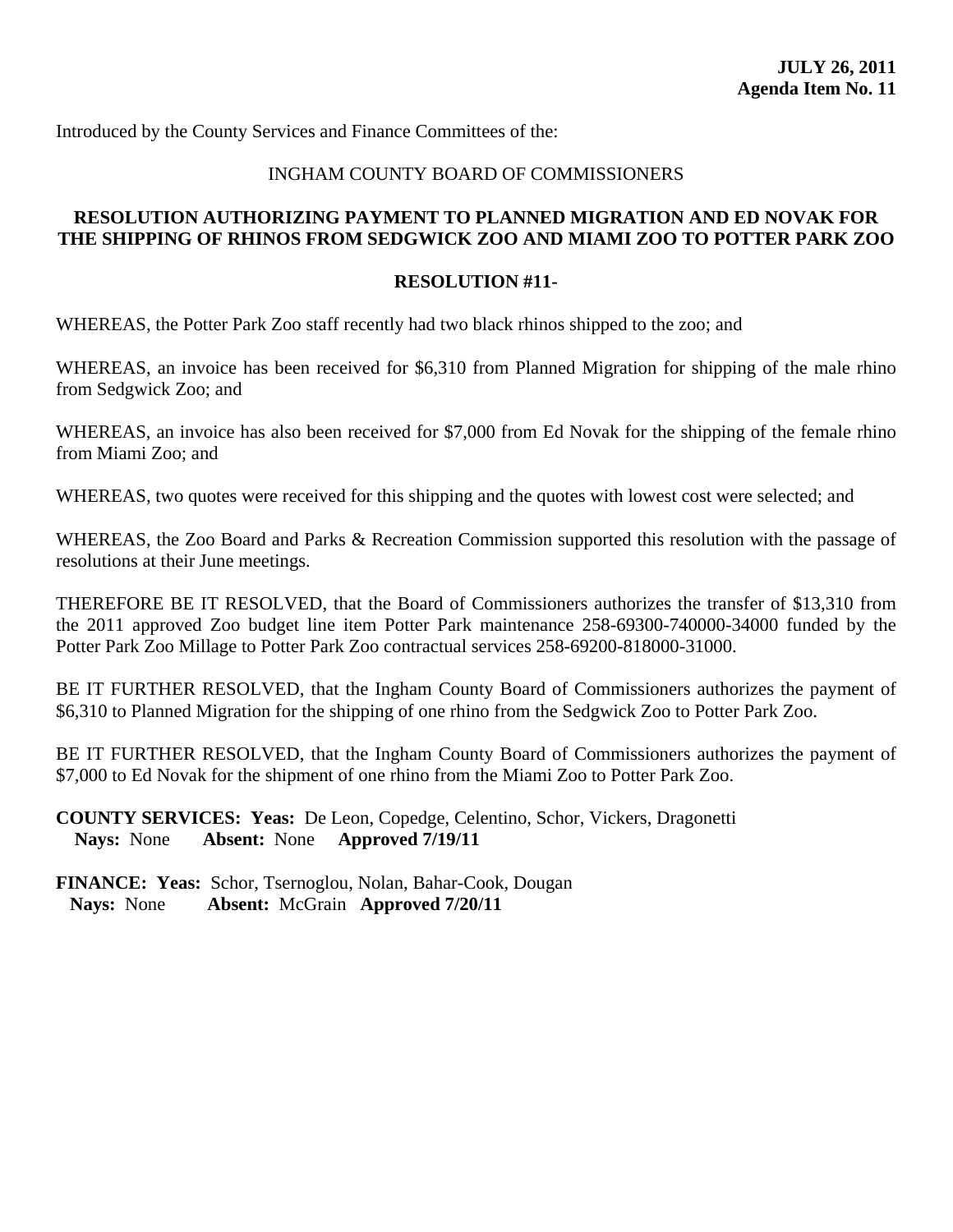## INGHAM COUNTY BOARD OF COMMISSIONERS

## **RESOLUTION AUTHORIZING A BUDGET ADJUSTMENT TO THE LAKE LANSING PARK-SOUTH BEACH HOUSE ROOFING PROJECT**

### **RESOLUTION #11-**

WHEREAS, the Board of Commissioners approved \$3,100 in the 2010 Parks Department Capital Improvement budget for the Lake Lansing Park South Boat Launch Building Roof and the Beach House Roof; and

WHEREAS, the beach house roof was the first priority of the two roofs; and

WHEREAS, in 2010, bids were received for the beach house and a purchase order was issued to Save a Shake for \$4,875; and

WHEREAS, the accepted bid included a disclaimer for the cost of additional plywood materials to replace rotted roof sections; and

WHEREAS, in 2010, \$3,698 was transferred from the Lake Lansing beach and volleyball sand replacement projects and \$600 was transferred from Lake Lansing Park North road maintenance project to line item 245- 75299-931000 to cover the cost of both roofs, bringing the project budget to \$7,398; and

WHEREAS, because of timing issues, the beach house roof was delayed until 2011; and

WHEREAS, in 2011, as the service provider, Save a Shake began the tear down of the beach house roof and unusual construction consisting of milled  $3\frac{1}{2}$ " x 6" tongue and groove wood was found and no plywood as a roof foundation; and

WHEREAS, the milled tongue and groove lumber was decaying in places; and

WHEREAS, the selected vendor Save a Shake provided us with new pricing for the project bringing the total project cost for the beach house roof to \$13,438 for replacement of decayed roof decking, milling and labor; and

WHEREAS, the Park Manager will complete the Boat Launch roof project from the previously approved 2011 operating budget; and

WHEREAS, the Park Manager is requesting that \$1,344 be approved for contingency bringing the Beach House project total to \$14,782; and

WHEREAS, the Parks & Recreation Commission supported this budget adjustment with the passage of a resolution at their June meeting.

THEREFORE BE IT RESOLVED, the Board of Commissioners authorizes the transfer \$7,384 from the Ingham County Parks 2011 approved Capital Improvement Budget line item 245-75299-931000, the Burchfield Park roof projects, to line item 245-75299-931000, the Lake Lansing Beach House project.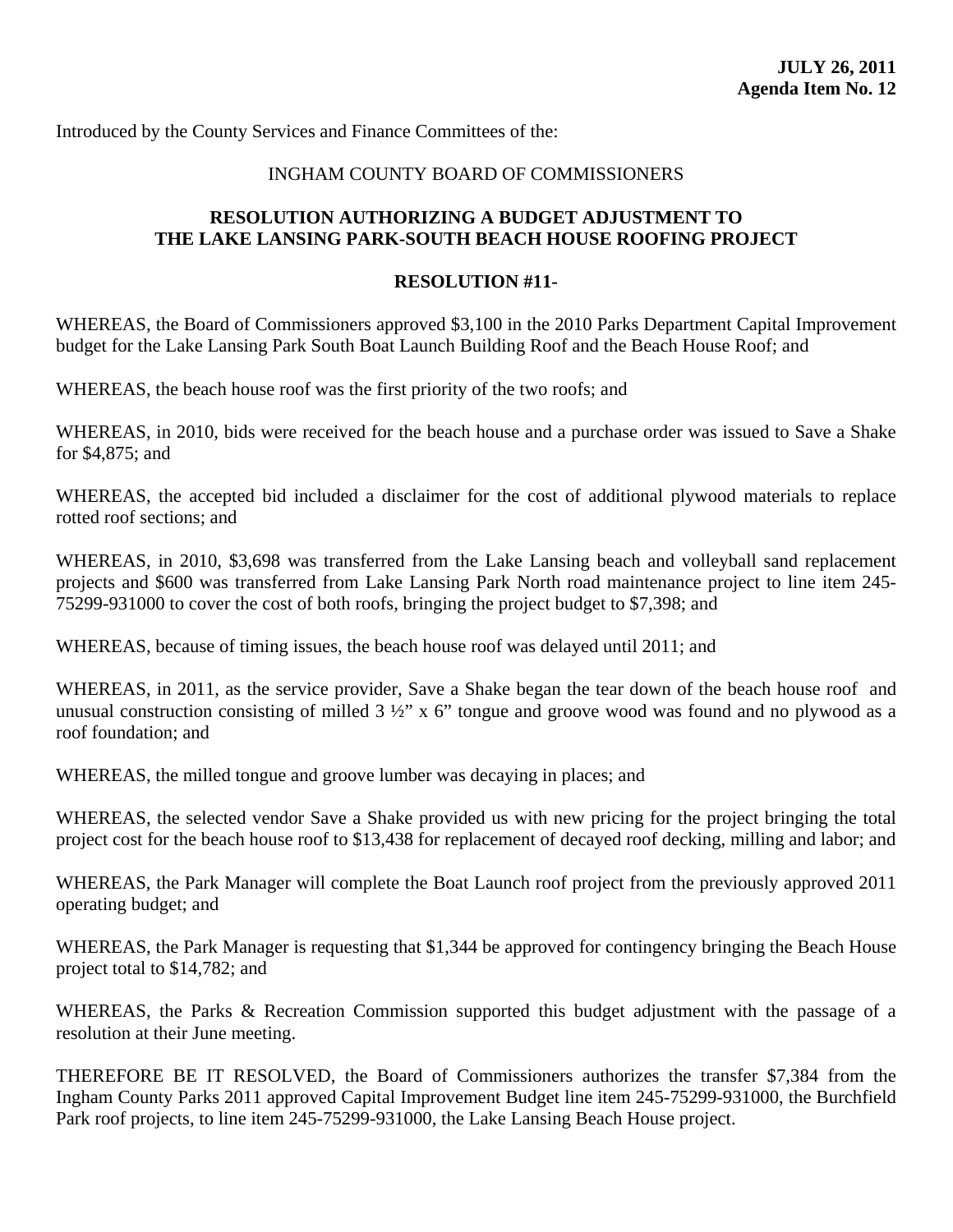#### **RESOLUTION #11-**

BE IT FURTHER RESOLVED, that the Controller/Administrator is authorized to make the necessary transfer of funds.

**COUNTY SERVICES: Yeas:** De Leon, Copedge, Celentino, Schor, Vickers, Dragonetti  **Nays:** None **Absent:** None **Approved 7/19/11**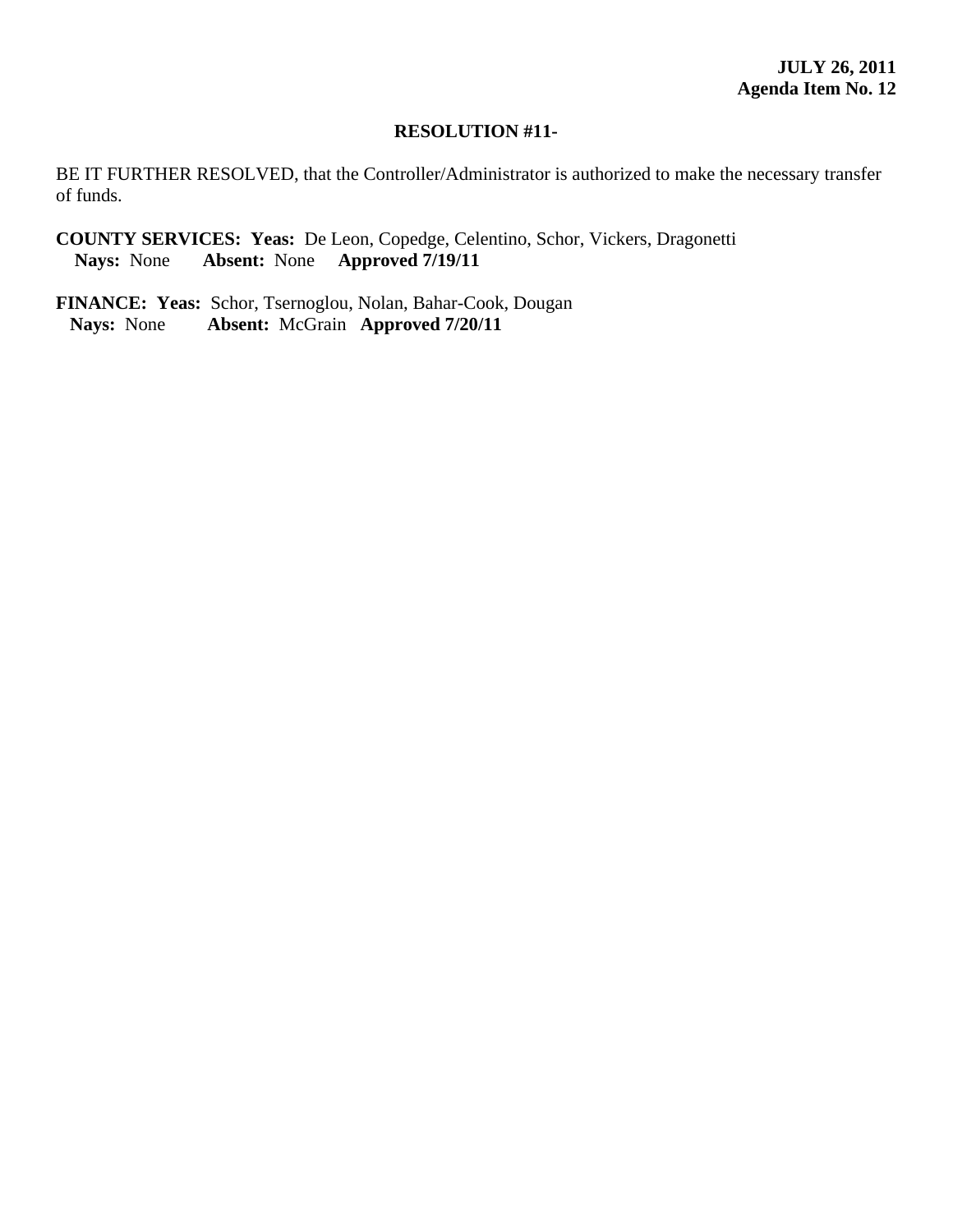## INGHAM COUNTY BOARD OF COMMISSIONERS

## **RESOLUTION AUTHORIZING A BUDGET ADJUSTMENT TO THE HAWK ISLAND PARK TUBING AND SNOWBOARD HILL PROJECTS**

#### **RESOLUTION #11-**

WHEREAS, in 2006, the Ingham County Board of Commissioners passed resolution #06-149 authorizing an application and committing the local match of \$75,000 to the Michigan Department of Natural Resources for a Land and Water Conservation Fund Grant in the amount of \$150,000 to develop a Snow Tubing Hill at Hawk Island Park; and

WHEREAS, in 2008, the Ingham County Board of Commissioners authorized the acceptance of the grant with the passage of resolution #08-063; and

WHEREAS, \$14,000 was approved for tubing hill grooming equipment in the 2009 Parks Department Capital Improvement budget; and

WHEREAS, these funds brought the total budget for the Snow Tubing Hill Project to \$164,000; and

WHEREAS, in 2011, the Ingham County Board of Commissioners passed resolution #11-159 approving \$35,000 for a Snowboard Hill to be added to the Snow Tubing Hill project bringing the total project budget to \$199,000; and

WHEREAS, the initial budget for the Snow Tubing Hill project did not include funding for soil, grooming equipment, lifts, track system, or a City of Lansing Soil and Sedimentation Permit; and

WHEREAS, the \$28,000 cost of a track system has been requested in the 2012 Parks Department Capital Improvement request; and

WHEREAS, the Purchasing Department solicited bids for lifts and received bids for new lifts and one used lift that was available; and

WHEREAS, the total budget for the project will be \$289,548 with the purchase of two new lifts or \$277,153 if one new lift and one used lift are purchased; and

WHEREAS, the Parks & Recreation Commission supported these budget adjustments with the passage of a resolution at their June meeting.

THEREFORE BE IT RESOLVED, that the Board of Commissioners authorizes the following transfers from the Ingham County Parks 2011 approved Capital Improvement Budget and general appropriation, to the Hawk Island Park Tubing and Snowboard Hill Project line item 450-75600-978000-71000 for total transfers of \$62,548 and a total project cost up to \$261,548:

- ¾ \$11,000 / 2011 CIP Pedal Boats, 508-75970-734000
- ¾ \$12,000 / 2011 CIP LLS Boat Launch Dock Replacement, 508-75200-976000
- ¾ \$ 2,254 / 2011 CIP Balance Hawk Island Water Wheel, 245-75299-931000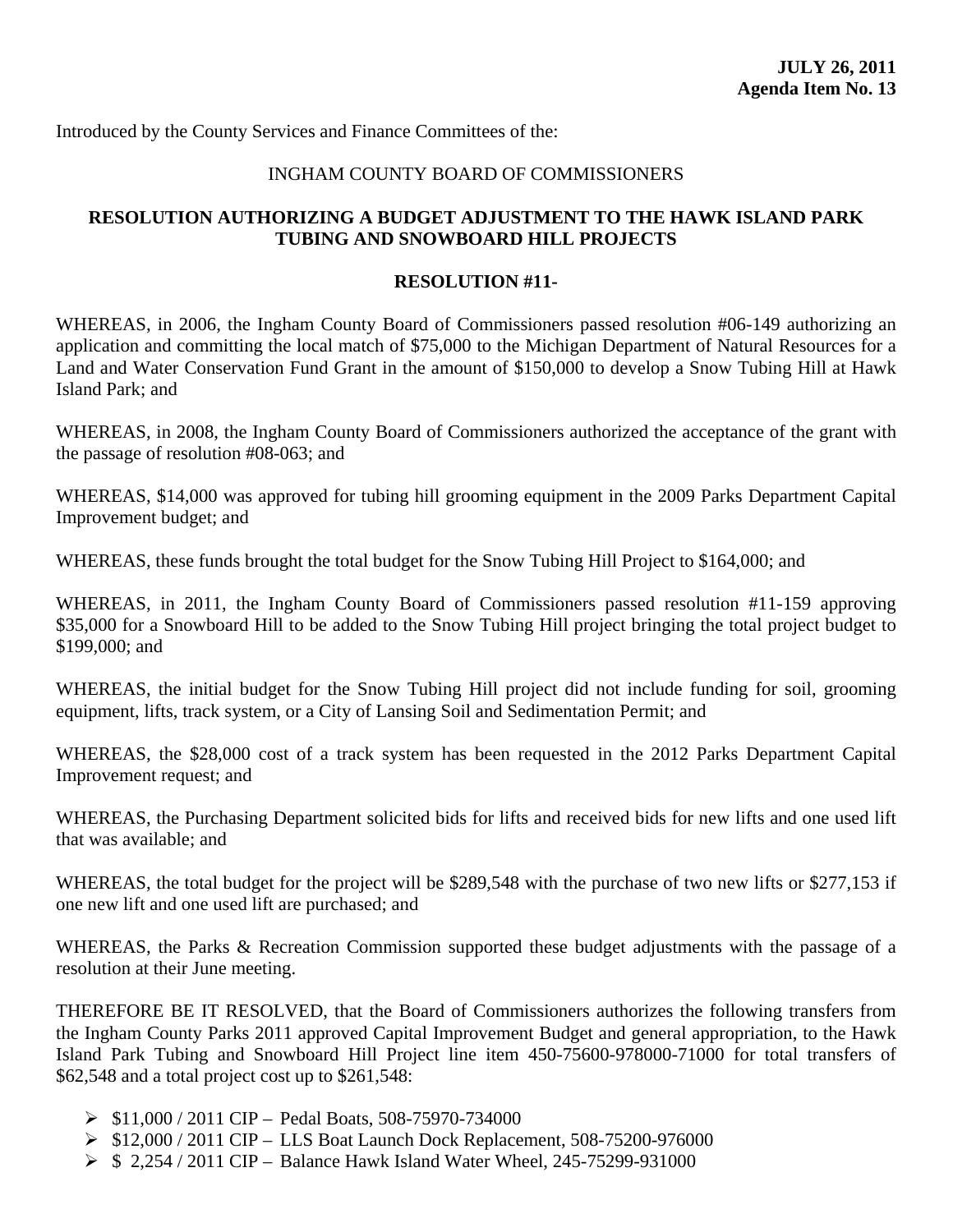## **RESOLUTION #11-**

- $\triangleright$  \$ 2,254 / 2011 CIP Balance Lake Lansing Water Wheel, 245-75299-931000
- ¾ \$ 4,918 / 2011 CIP Balance Burchfield Roof Replacements, Beach House, Ranger Room, Tractor Shed, 245-75299-931000
- ¾ \$ 7,418 / 2011 CIP Balance Woodsong Shelter Roof, 508-75200-931000
- ¾ \$ 4,000 / 2011 CIP Road Gravel Lake Lansing, 205-75500-743000-51000
- ¾ \$ 4,000 / 2011 CIP Road Gravel Burchfield, 208-75300-743000-61000
- ¾ \$10,000 / 2011 CIP Parks Master Plan, 208-75200-818000-86000
- ¾ \$ 4,704 / 2011 Appropriation Other Supplies, 208-75200-743000-86000

BE IT FURTHER RESOLVED, that the \$28,000 request for a track system is a pending request in the 2012 Capital Improvement Budget and is therefore not yet included in the total project budget.

BE IT FURTHER RESOLVED, that the Controller/Administrator is authorized to make the necessary transfer of funds.

**COUNTY SERVICES: Yeas:** De Leon, Copedge, Celentino, Schor, Vickers, Dragonetti  **Nays:** None **Absent:** None **Approved 7/19/11**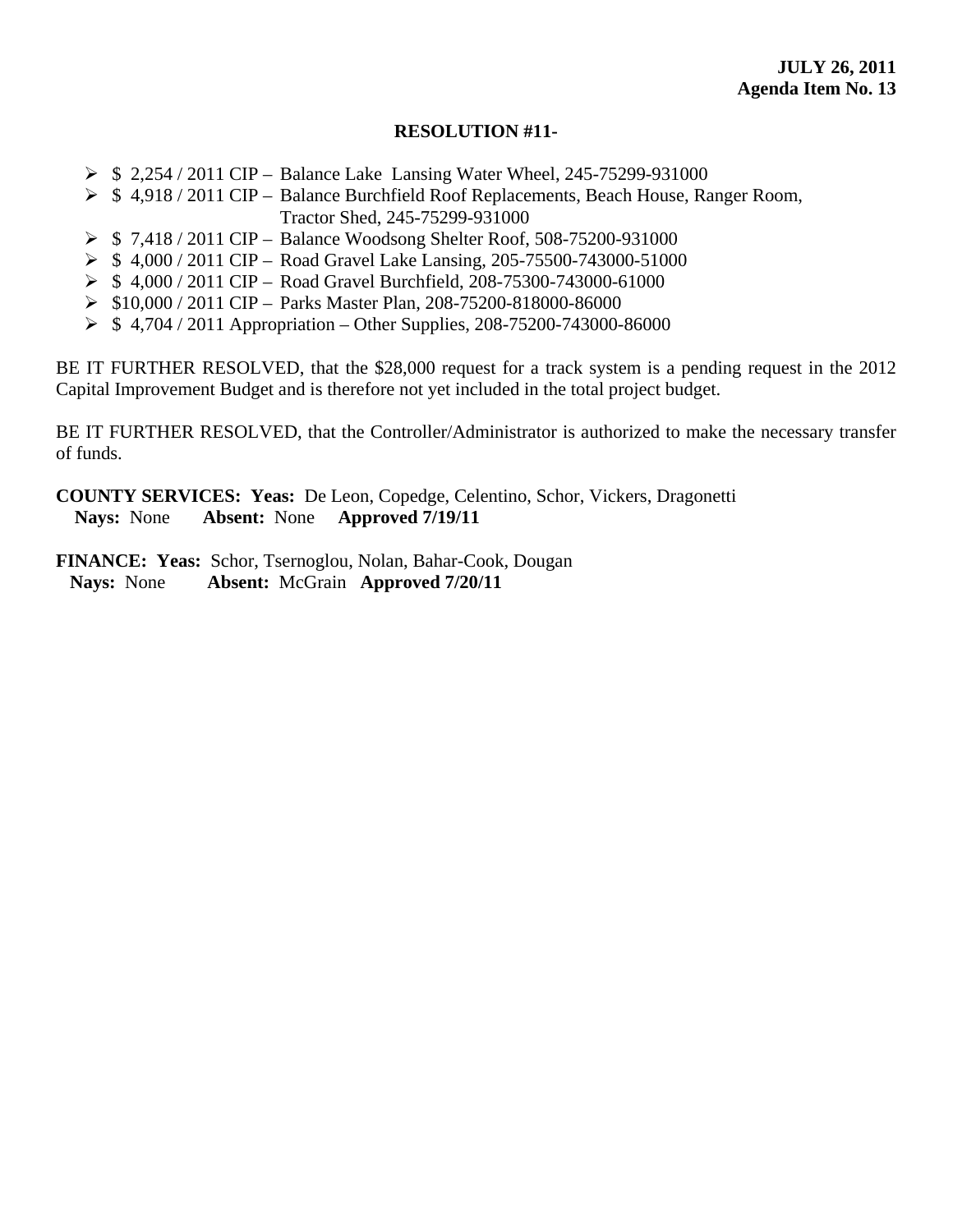## INGHAM COUNTY BOARD OF COMMISSIONERS

## **RESOLUTION AUTHORIZING THE PURCHASE OF SNOW MAKING EQUIPMENT FOR HAWK ISLAND**

#### **RESOLUTION #11-**

WHEREAS, Board of Commissioner Resolution #08-063 authorized the acceptance of a Land and Water Conservation Fund grant to fund a snow tubing hill with snow making equipment at Hawk Island Park; and

WHEREAS, Board of Commissioner Resolution #11-159 approved the development of a snow boarding facility adjacent to the snow tubing facility; and

WHEREAS, staff has determined the snow making equipment for the snow tubing hill can also accommodate the anticipated snow making needs of the snow boarding hill; and

WHEREAS, snow making equipment bids for were solicited and evaluated by the Ingham County Purchasing Department, and it is their recommendation, with the concurrence of Parks Department staff, to purchase the snow making equipment through SMI of Midland, Michigan at a cost of \$41,445 and the purchase of the pump through Ratnik of Victor, New York at a cost of \$42,050.

THEREFORE BE IT RESOLVED, the Board of Commissioners accepts the bid, and authorizes the purchase of snow making equipment from SMI of Midland, Michigan in an amount not to exceed \$41,445.

BE IT FURTHER RESOLVED, the Board of Commissions accepts the bid, and authorizes the purchase of a pump for the snow making equipment from Ratnick of Victor, New York in an amount not to exceed \$42,050.

BE IT FURTHER RESOLVED, that the Board Chairperson and County Clerk are hereby authorized to sign the necessary contract documents on behalf of the County after approval as to form by the County Attorney.

**COUNTY SERVICES: Yeas:** De Leon, Copedge, Celentino, Schor, Vickers, Dragonetti  **Nays:** None **Absent:** None **Approved 7/19/11**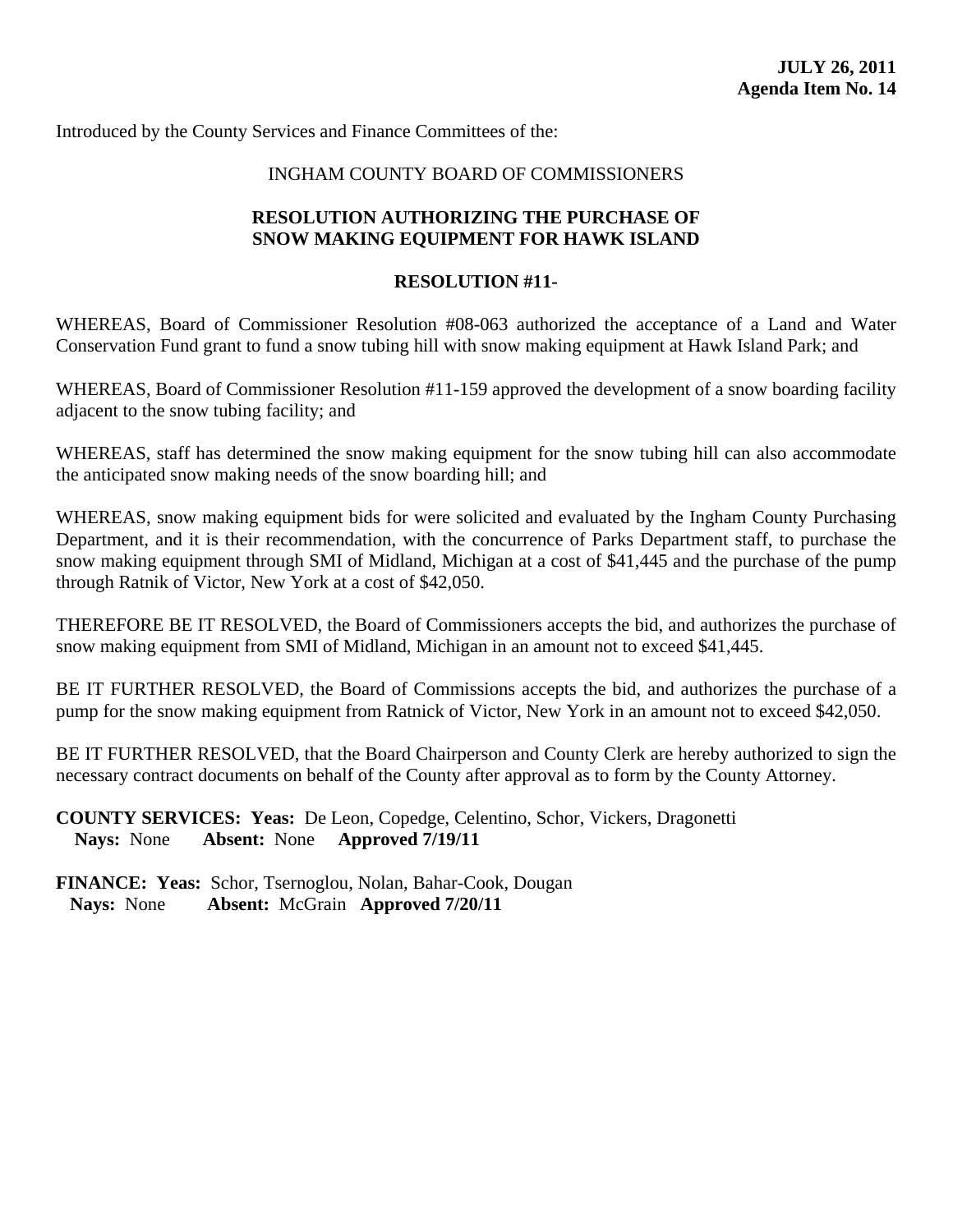## INGHAM COUNTY BOARD OF COMMISSIONERS

## **RESOLUTION AUTHORIZING THE PURCHASE OF SNOW TUBING AND SNOW BOARDING LIFTS FOR HAWK ISLAND**

#### **RESOLUTION #11-**

WHEREAS, Board of Commissioner Resolution #08-063 authorized the acceptance of a Land and Water Conservation Fund grant to fund a snow tubing hill with a snow tube lift at Hawk Island Park; and

WHEREAS, Board of Commissioner Resolution #11-159 approved the development of a snow boarding facility with a snow board lift adjacent to the snow tubing facility; and

WHEREAS, lift equipment bids for both venues were solicited and evaluated by the Ingham County Purchasing Department, and it is their recommendation, with the concurrence of Parks Department staff, to purchase the lifts through Geise Engineering of Northumberland, Pennsylvania in the amount of \$52,395.

THEREFORE BE IT RESOLVED, the Board of Commissioners accepts the bid, and authorizes the purchase of snow tubing and snow boarding lifts from Geise Engineering of Northumberland, Pennsylvania in an amount not to exceed \$52,395.

BE IT FURTHER RESOLVED, that the Board Chairperson and County Clerk are hereby authorized to sign the necessary contract documents on behalf of the County after approval as to form by the County Attorney.

**COUNTY SERVICES: Yeas:** De Leon, Copedge, Celentino, Schor, Vickers, Dragonetti  **Nays:** None **Absent:** None **Approved 7/19/11**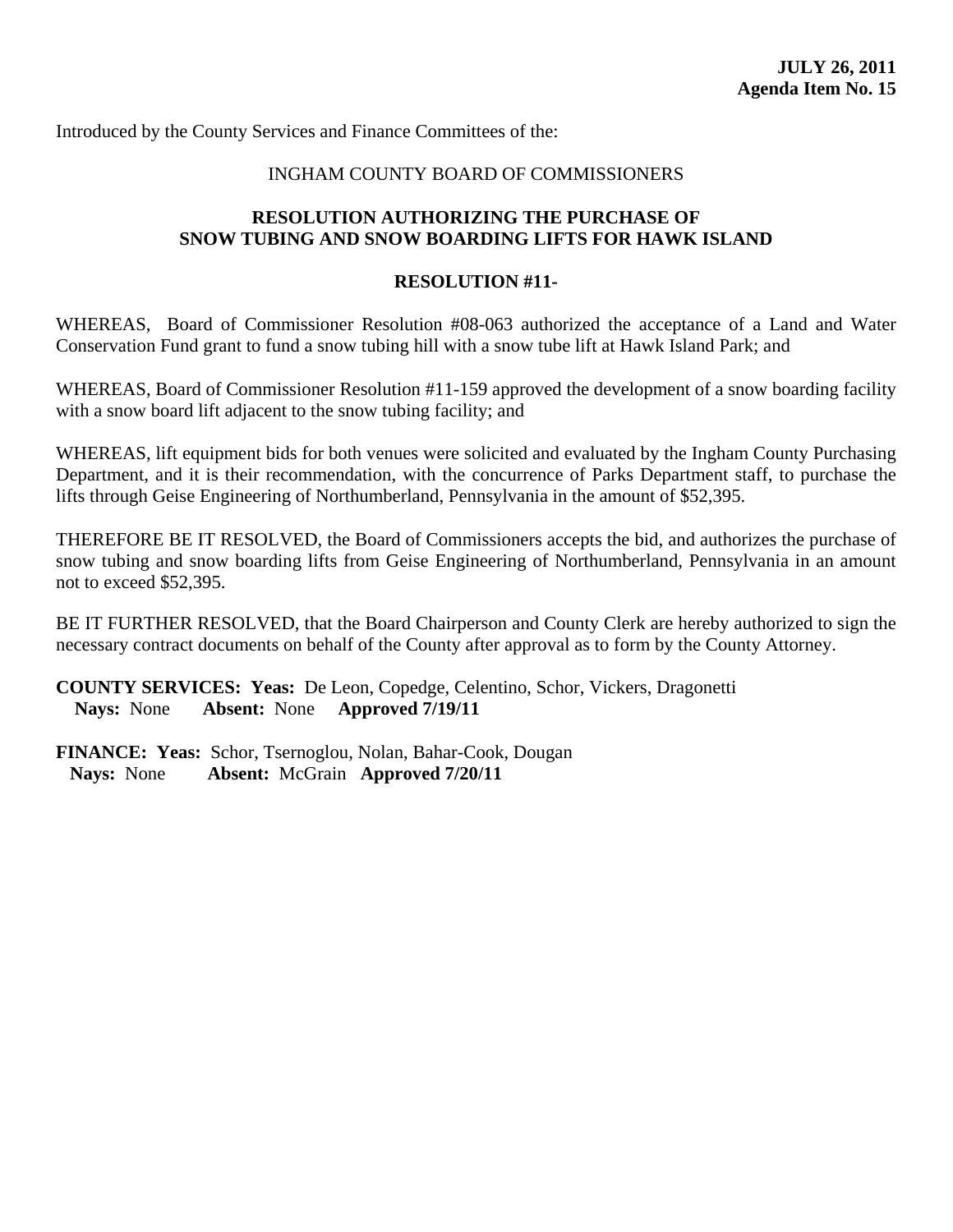## INGHAM COUNTY BOARD OF COMMISSIONERS

## **RESOLUTION AUTHORIZING A ONE YEAR COLLECTIVE BARGAINING AGREEMENT WITH THE MICHIGAN ASSOCIATION OF POLICE—LAW ENFORCEMENT UNIT**

#### **RESOLUTION #11-**

WHEREAS, a tentative agreement has been reached between representatives of Ingham County and the Michigan Association of Police (MAP)—Law Enforcement Unit for the period January 1, 2011 through December 31, 2011; and

WHEREAS, the Employer has received notice from the MAP that the tentative agreement has been ratified by the Union; and

WHEREAS, the provisions agreed upon have been approved by the Sheriff; and

WHEREAS, the provisions of the Agreement has been approved by the County Services and Finance Committees, and are within the guidelines established by the Board of Commissioners.

THEREFORE BE IT RESOLVED, that the Ingham County Board of Commissioners hereby approves the tentative agreements reached with Ingham County and the MAP Law Enforcement Unit.

BE IT FURTHER RESOLVED, that the Chairperson of the Board of Commissioners and the County Clerk are authorized to sign the contract on behalf of the County.

BE IT FURTHER RESOLVED, retro-pay shall not be paid until the contract is signed by both parties.

**COUNTY SERVICES: Yeas:** De Leon, Copedge, Celentino, Schor, Vickers, Dragonetti  **Nays:** None **Absent:** None **Approved 7/19/11**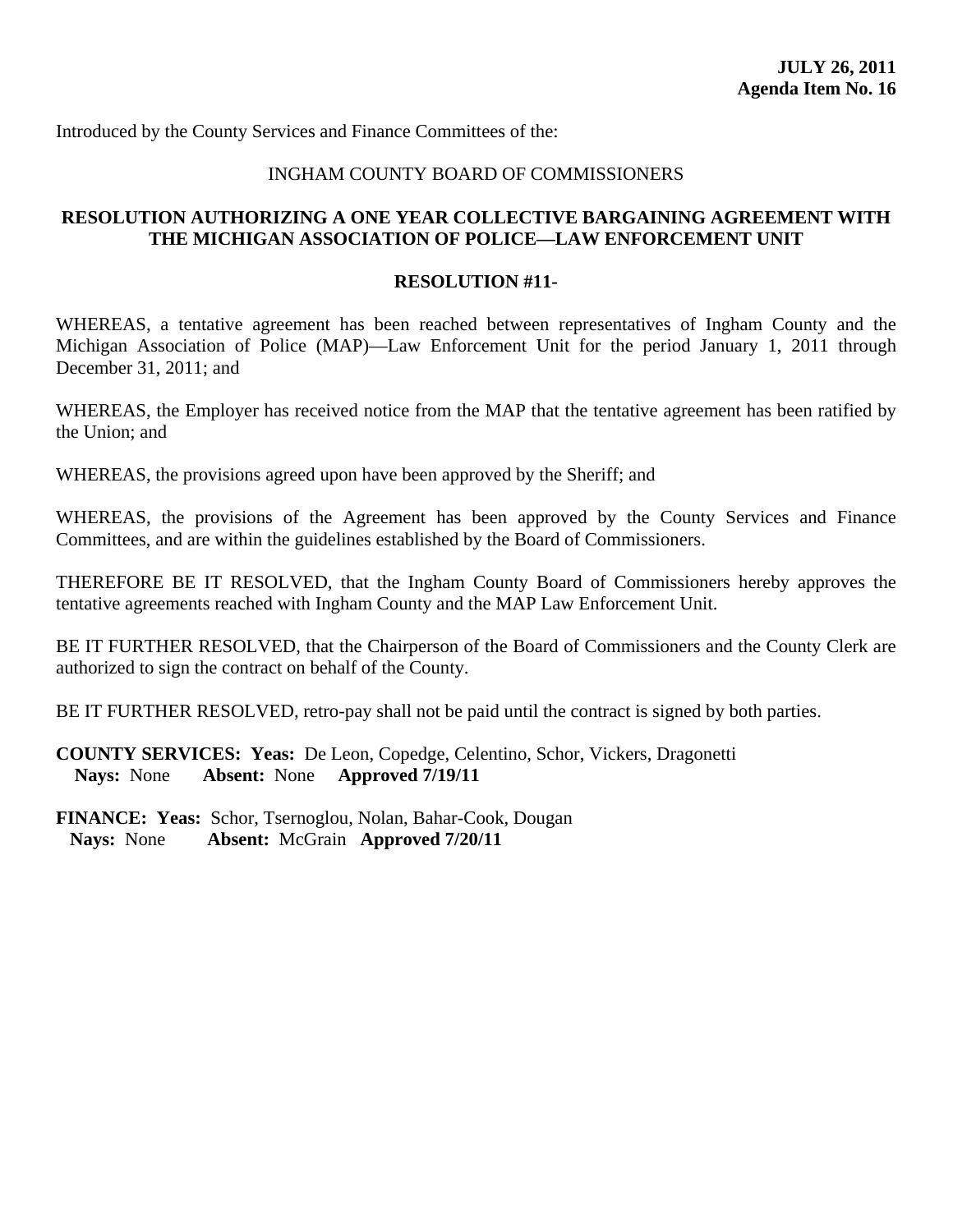Introduced by the County Services Committee of the:

# INGHAM COUNTY BOARD OF COMMISSIONERS

## **RESOLUTION AUTHORIZING A QUIT CLAIM DEED FOR PURPOSES OF RELEASING AN EASEMENT FOR DRAINAGE PURPOSES**

### **RESOLUTION #11-**

WHEREAS, in March, 2011 the Board of Commissioners received a communication from Lawrence P. Schweitzer, PLC on behalf of property owners John and Carolyn Willoughby; and

WHEREAS, the communication requested Board approval to release an "easement for drainage purposes" on their property located on Lake Lansing commonly known as 6347 E. Reynolds, Haslett, MI 48840; and

WHEREAS, the easement was originally dated October 5, 1965 and recorded November 2, 1965 at Liber 907, page 1162 of Ingham County Records; and

WHEREAS, the easement was granted to the County, and not the County Drain Commissioner; and

WHEREAS, the Drain Commissioner has verified that he has no drain route nor any drain district on the property; and

WHEREAS, the Drain Commissioner does not object to the release of the easement.

THEREFORE BE IT RESOLVED, that the Ingham Board of Commissioners authorizes a quit claim deed, for nominal consideration of One Dollar (\$1.00), releasing and terminating Ingham County's interest in an easement for drainage purposes conveyed to the County under a quit claim deed dated October 5, 1965, recorded at Liber 907, page 1162 of Ingham County Records.

BE IT FURTHER RESOLVED, that the Ingham County Board of Commissioners authorizes the Chairperson of the Board to sign the quit claim deed, subject to approval as to form by the County Attorney.

**COUNTY SERVICES: Yeas:** De Leon, Copedge, Celentino, Schor, Vickers, Dragonetti  **Nays:** None **Absent:** None **Approved 7/19/11**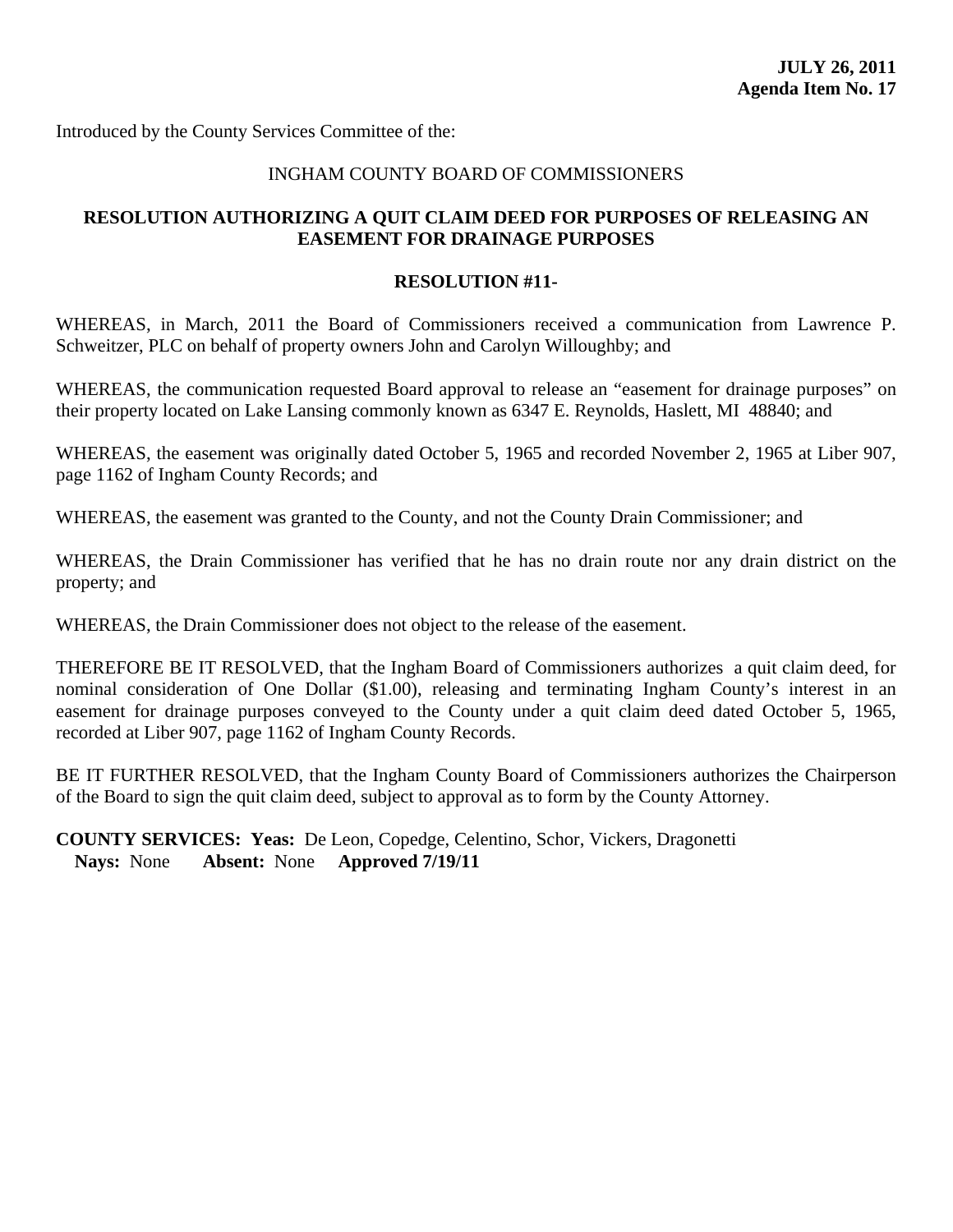Introduced by the Finance Committee of the:

# INGHAM COUNTY BOARD OF COMMISSIONERS

# **RESOLUTION TO AUTHORIZE FINANCIAL ADJUSTMENTS FOR 2011**

## **RESOLUTION #11-**

WHEREAS, the Board of Commissioners has determined that it is in the best interests of the Ingham County government; its taxpayers, and its residents to maintain sufficient financial reserves to provide for the stable operation of the county government; to assure that the County's financial obligations will be met; and to assure continuance of a strong credit rating; and

WHEREAS, accounting standard GASB 54 which changes the manner and title of the restriction and designation of Fund Balance will be effective as of December 31, 2011; and

WHEREAS, the Board of Commissioners, through Resolution #02-17 has adopted a Financial Reserve Policy to guide decisions regarding the maintenance of sufficient financial reserves; and

WHEREAS, the Financial Reserve Policy and the status of County reserves is to be reviewed on an annual basis; and

WHEREAS, such a review has been done by the Controller, based on 2010 year end balances, and a report with recommendations has been given to the Finance Committee; and

WHEREAS, the Finance Committee is recommending that General Fund balance be formally committed for the cost associated with retiree health care, potential tax tribunal appeal liabilities, public health services, and jail medical expenses.

THEREFORE BE IT RESOLVED, that \$3.2 million of the General Fund balance is committed for unfunded retiree health insurance liabilities.

BE IT FURTHER RESOLVED, that \$700,000 of the General Fund balance is committed for potential tax tribunal liabilities.

BE IT FURTHER RESOLVED, that \$860,000 of the General Fund balance is committed for public health services.

BE IT FURTHER RESOLVED, that \$945,000 of the General Fund balance is committed for potential jail medical claims.

BE IT FURTHER RESOLVED, that the Controller and Director of Financial Services are authorized to assign Fund Balance as needed.

BE IT FURTHER RESOLVED, that the Controller is authorized to make the necessary budget adjustments and transfers.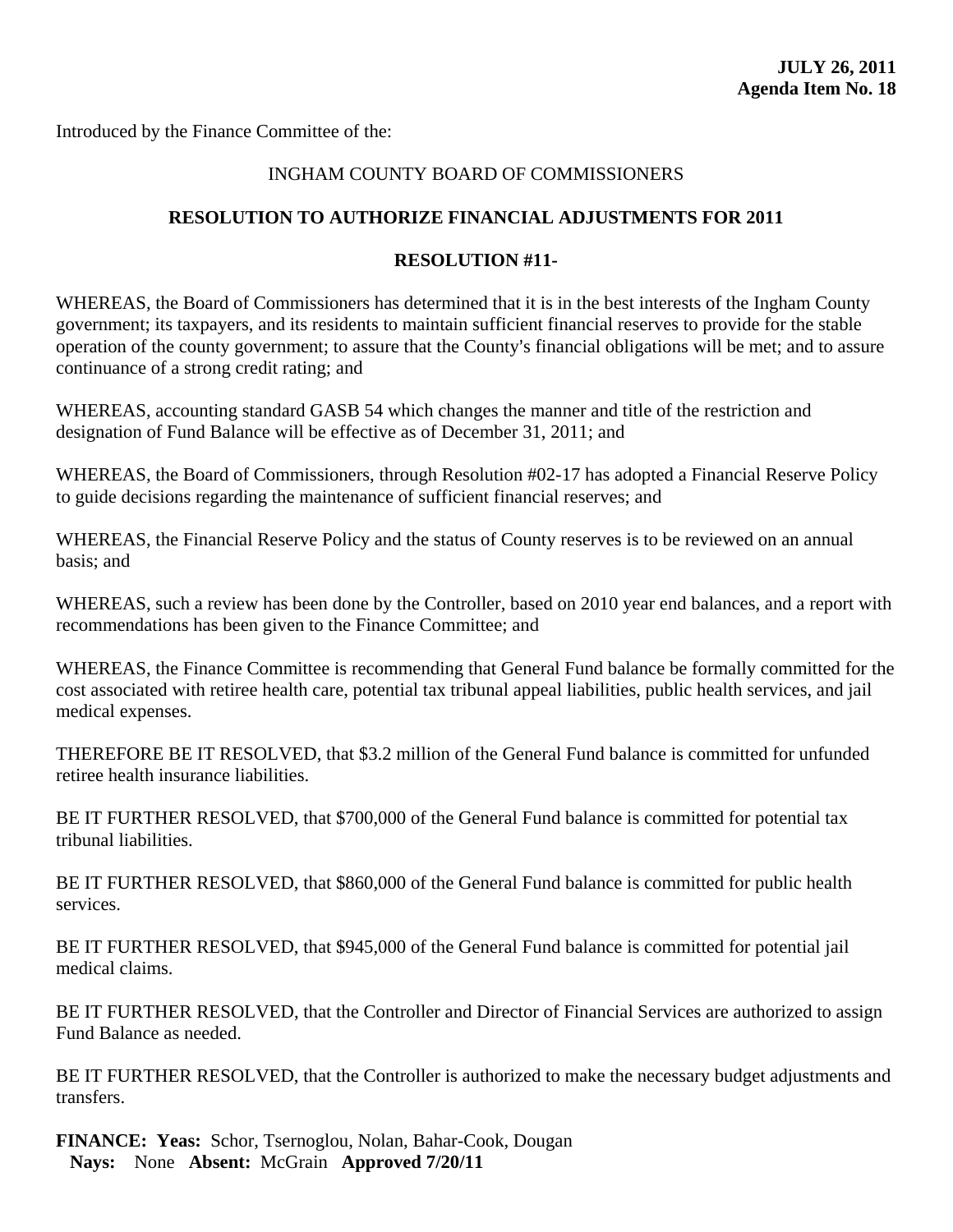Introduced by the Human Services Committee of the:

### INGHAM COUNTY BOARD OF COMMISSIONERS

## **RESOLUTION APPROVING TRI-COUNTY OFFICE ON AGING'S ANNUAL IMPLEMENTATION PLAN FOR FISCAL YEAR 2012**

#### **RESOLUTION #11-**

WHEREAS, the Tri-County Aging Consortium, known as Tri-County Office on Aging, produced the Annual Implementation Plan Fiscal Year 2012 as required by the Older Americans Act and the Older Michiganians Act; and

WHEREAS, the Ingham County Board of Commissioners has reviewed the Tri-County Office on Aging's Annual Implementation Plan Fiscal Year 2012.

THEREFORE BE IT RESOLVED, the Ingham County Board of Commissioners approves the Tri-County Office on Aging's Annual Implementation Plan Fiscal Year 2012 as presented.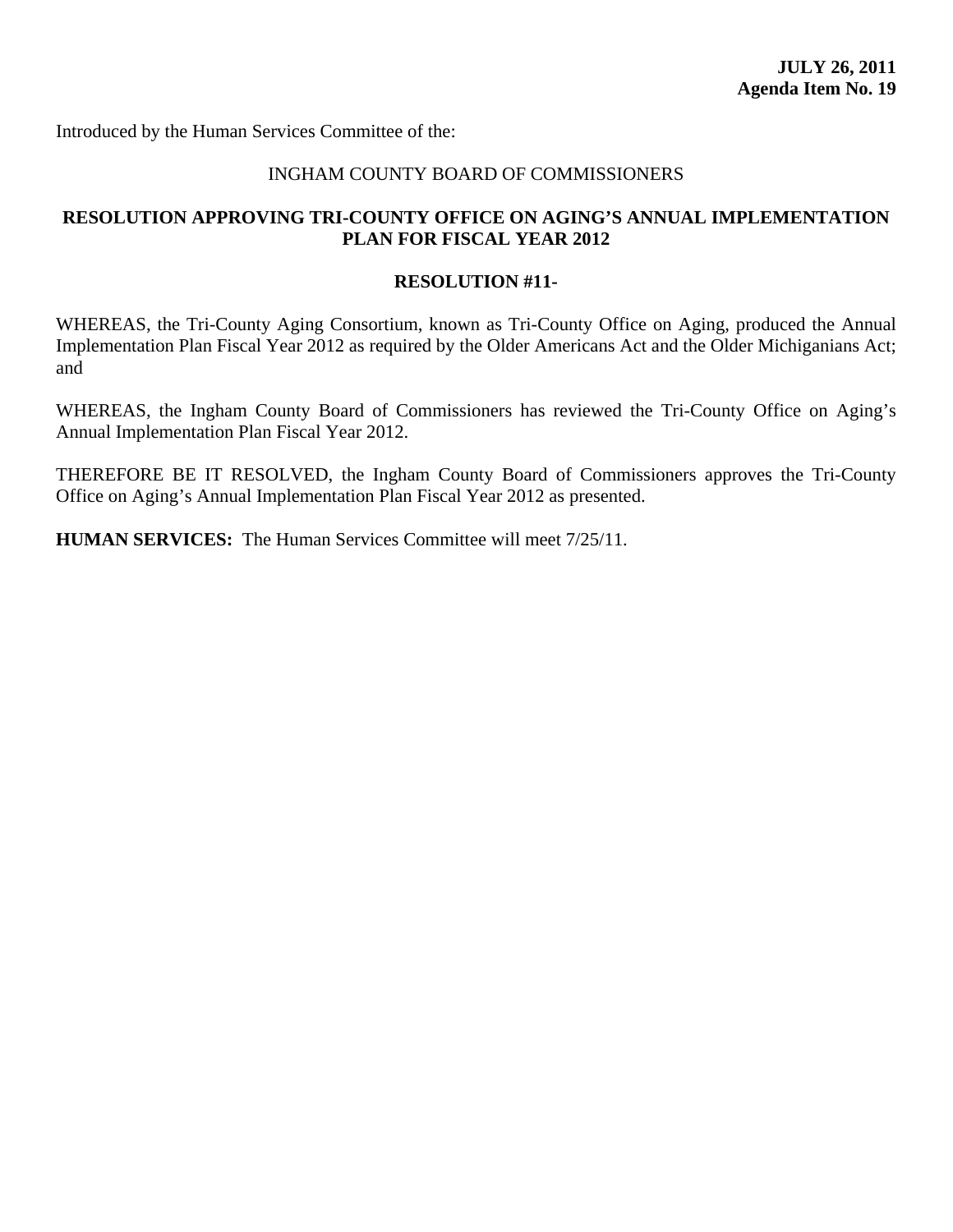Introduced by the Human Services Committee of the:

## INGHAM COUNTY BOARD OF COMMISSIONERS

## **RESOLUTION HONORING CHARLES ROSS**

### **RESOLUTION #11-**

WHEREAS, Charles Ross began his career with Ingham County Department of Veteran Affairs on April 23, 1980; and

WHEREAS, Charles Ross served with distinction in various positions prior to beginning his career with Ingham County Department of Veteran Affairs, including service in the United States Marine Corps, United States Marine Corps Reserve, and American Veterans State of Michigan; and

WHEREAS, Charles Ross has rendered great service to Ingham County Department of Veteran Affairs for over thirty years, and on September 30, 2011 will retire from Ingham County.

THEREFORE BE IT RESOLVED, that the Ingham County Board of Commissioners hereby honors Charles Ross for his thirty years of dedicated service to the veterans in the community and for the contributions he has made to Ingham County Department of Veteran Affairs.

BE IT FURTHER RESOLVED, that the Board wishes him continued success in all of his future endeavors.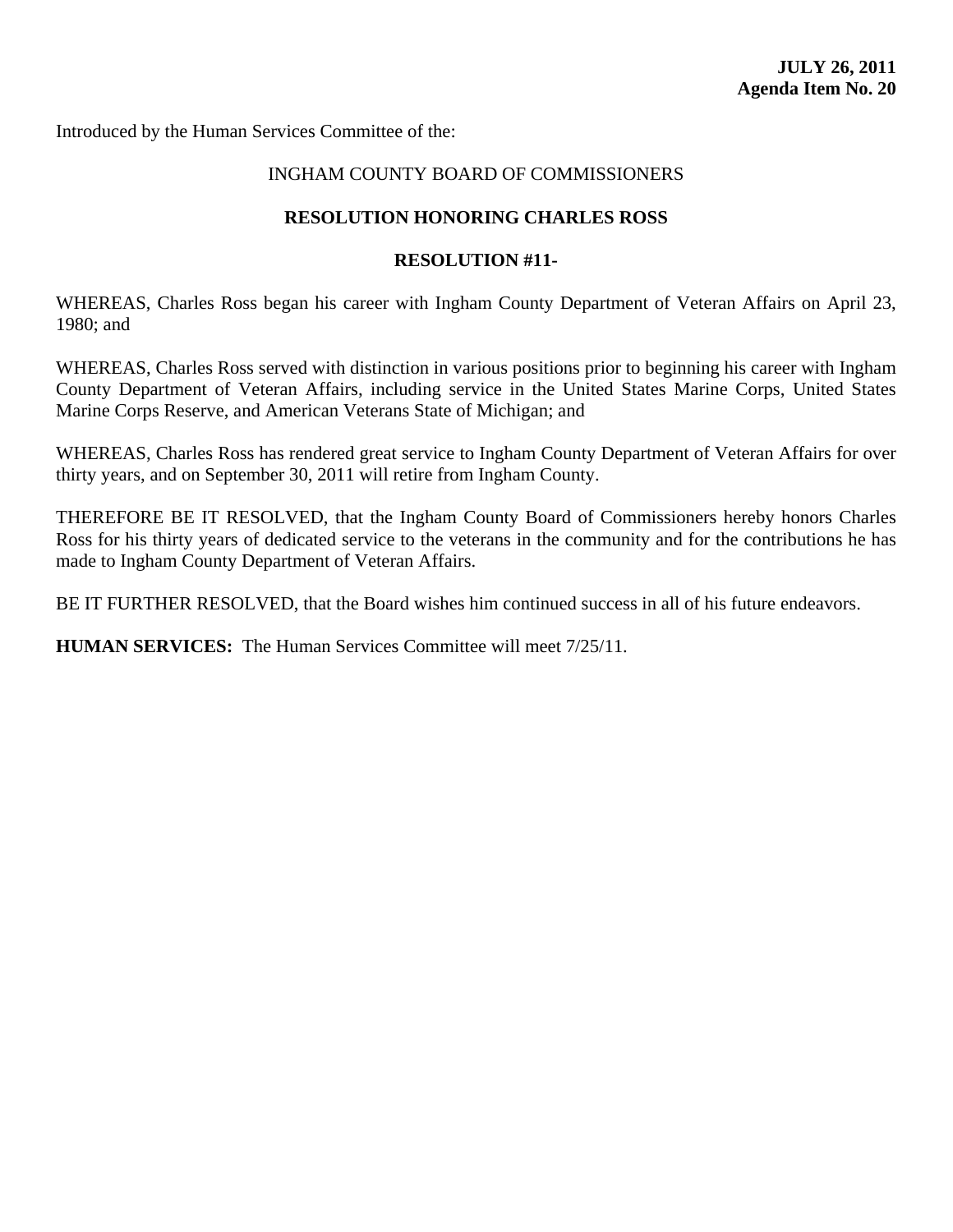#### INGHAM COUNTY BOARD OF COMMISSIONERS

## **RESOLUTION AUTHORIZING A LINE ITEM SHIFT IN THE DEPARTMENT OF HUMAN SERVICES CHILD CARE FUND BUDGET**

#### **RESOLUTION #11-**

WHEREAS, Ingham County DHS has experienced a significant increase in Institutional Care expenses this fiscal year; and

WHEREAS, Ingham County DHS is also anticipating a surplus in the Family Foster Care line item; and

WHEREAS, request moving \$225,000 from the Family Foster Care line item, into the Institutional Care line item to cover the anticipated shortfall; and

WHEREAS, this line item shift does not increase the overall Child Care Fund budget for FY 2011.

THEREFORE BE IT RESOLVED, the Ingham County Board of Commissioners authorizes the appropriate county officials to sign any necessary line item transfer forms.

**HUMAN SERVICES:** The Human Services Committee will meet 7/25/11.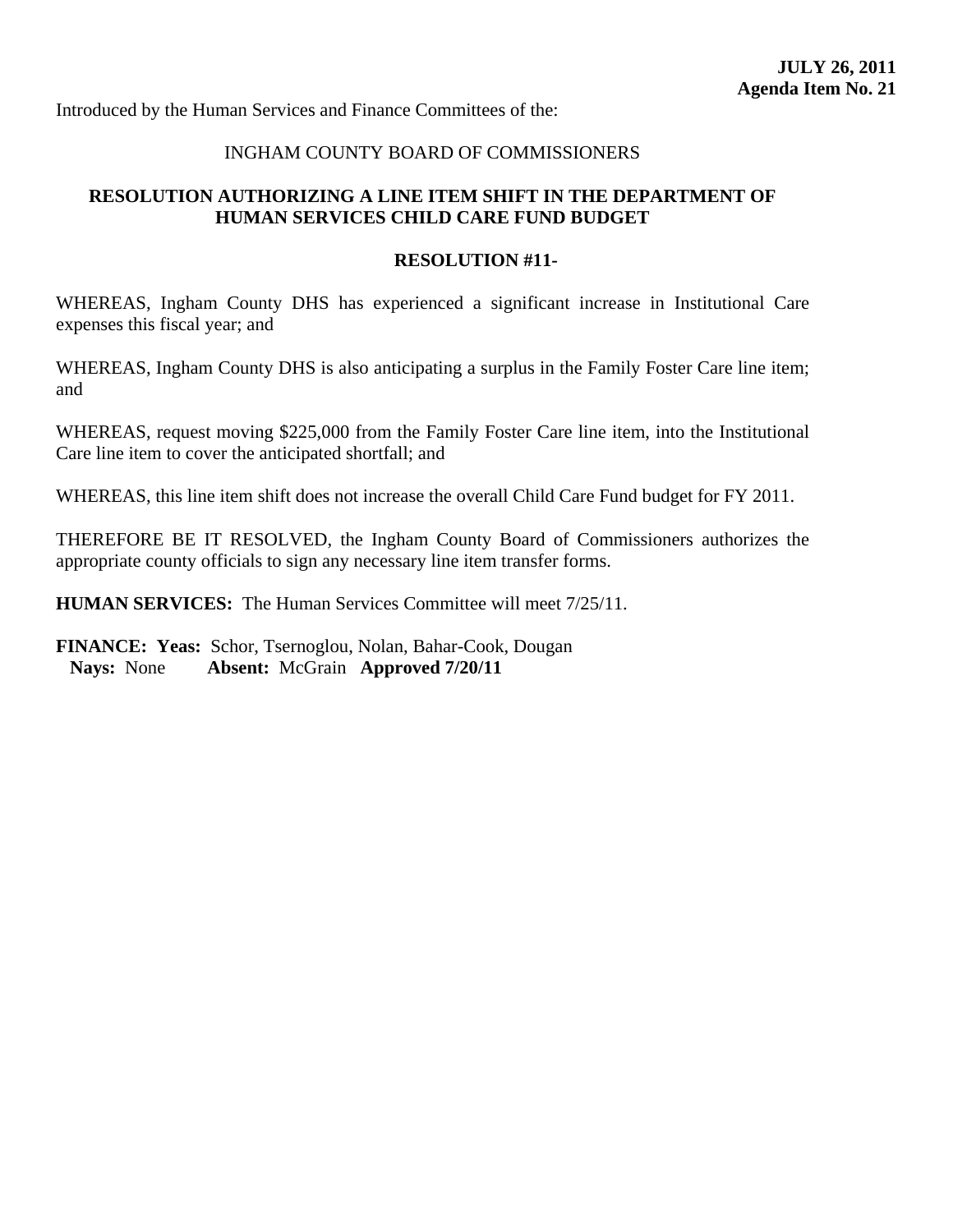Introduced by the Human Services Committee of the:

## INGHAM COUNTY BOARD OF COMMISSIONERS

### **RESOLUTION HONORING MARK BANGHART**

### **RESOLUTION #11-**

WHEREAS, Mark Banghart began his career with Ingham County in June, 1982 as a Sanitarian I in the Environmental Health Unit of the Ingham County Health Department; and

WHEREAS, his duties included restaurant inspections, restaurant plan reviews, swimming pool and bathing beach inspections, mobile home park inspections, soil evaluation for septic systems, private water well installation approval, child care, adult foster care and summer camp inspections; and

WHEREAS, in December, 1984, he was promoted to a Sanitarian II; and

WHEREAS, in 1985, Mark recognized the need to identify sites of known or suspected groundwater contamination. He proposed, researched and was the primary author of the Well Advisory Group (WAG) process. This process took information from the identified sites of contamination and used it in the development of well construction practices for wells drilled in the proximity to those sites, which prevented the new wells from contamination. This process has become a State mandated requirement for all health departments as part of accreditation; and

WHEREAS, as he was the lead author in rewriting the 1978 Sanitary Code, a work still in progress, and wrote the Ingham County Mound Guidelines and developed the program for reviewing alternative onsite wastewater management system plans; and

WHEREAS, Mark Banghart remains the "go to" guy for all insect identification requests.

THEREFORE BE IT RESOLVED that the Ingham County Board of Commissioners hereby honors Mr. Banghart upon his retirement after 29 years of dedicated service to the community and for the contributions he has made to the Ingham County Health Department.

BE IT FURTHER RESOLVED, that the Board wishes him continued success in all of his future endeavors.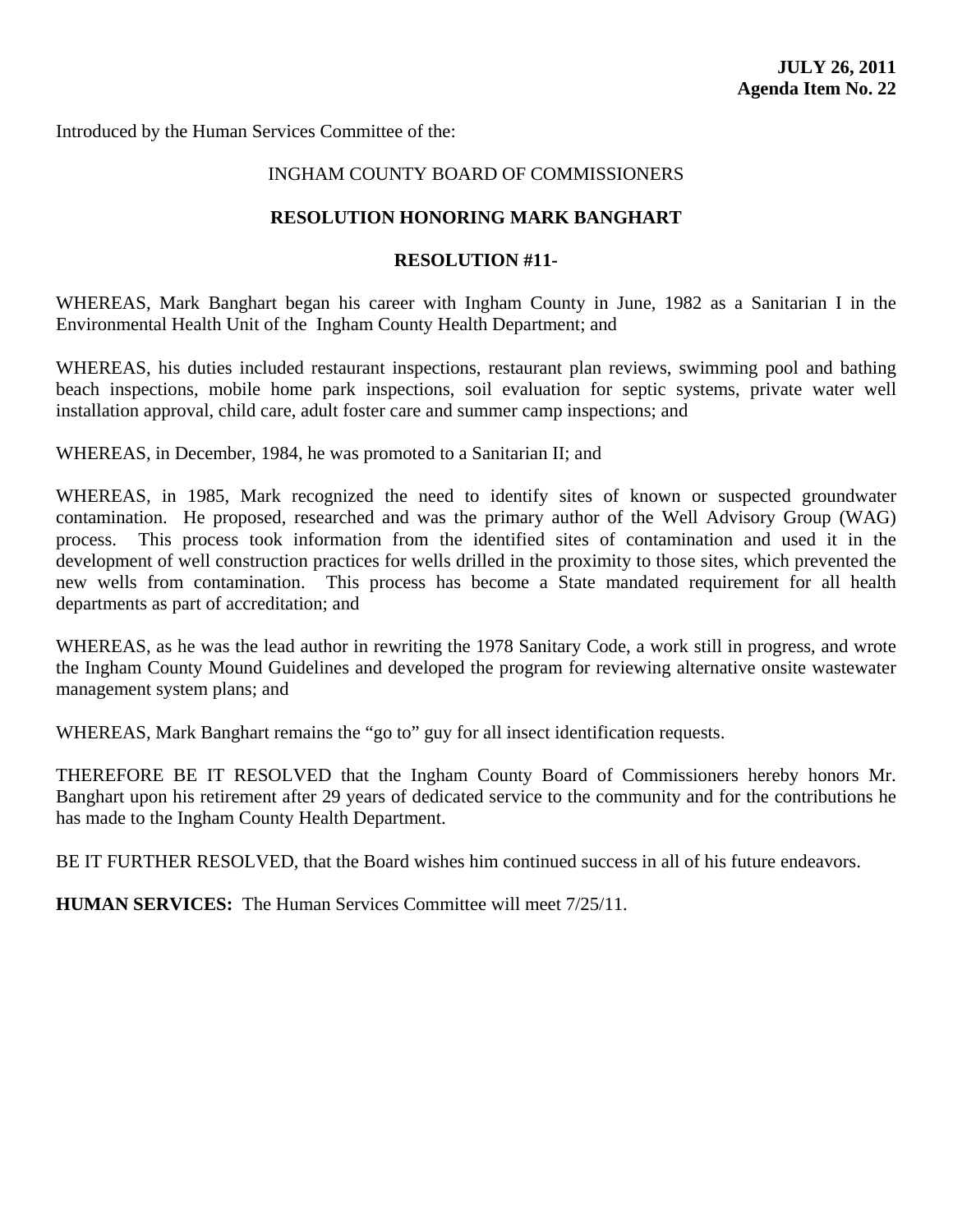Introduced by the Human Services Committee of the:

# INGHAM COUNTY BOARD OF COMMISSIONERS

### **RESOLUTION HONORING DIANE GORCH**

#### **RESOLUTION #11-**

WHEREAS, Ms. Gorch began her career with Ingham County in August, 1978 as an Environmental Health Assistant in the Environmental Health Unit of the Ingham County Health Department; and

WHEREAS, in May, 1979, Ms. Gorch was promoted to Sanitarian I position; and

WHEREAS, in 1983, Ms. Gorch, was on a 12 month leave of absence, with Project HOPE/People to People Health Foundation in the Caribbean nations of Antigua and St. Lucia, teaching public health and epidemiology to Ministry of Health officials from several Eastern Caribbean nations at the Eastern Caribbean Environmental Health Training Center in Castries, St. Lucia; and

WHEREAS, in 1984, she was rehired in the Food Safety Program in the Environmental Health Unit of the Ingham County Health Department; and

WHEREAS, in 1988, she was promoted to a Sanitarian II position; and

WHEREAS, she specialized in the food safety program developing the first food safety quality assurance programs, teaching ServeSafe management certification courses for ICHD, the Michigan Restaurant Association, and Lansing Community College, and finally managing the Planned Programs division of the Bureau and overseeing the Food Safety Program contract with Michigan State University; and

WHEREAS, she authored the publication, "Environmental Health in the Caribbean" and was contributing author of the publication, "Migrating atelectasis in Werdnig-Hoffmann disease; pulmonary manifestation in two cases of spinal muscular atrophy type"; and

WHEREAS, she served as a professional food safety and sanitation consultant with three United States and foreign flag passenger cruise ship companies; and

WHEREAS, Ms. Gorch earned her Masters of Science in Epidemiology at Michigan State University in 2001; and

WHEREAS, in 1984, she was promoted to Planned Programs Supervisor in Food Service; and

WHEREAS, with the support of the EH Director and staff, built the ICHD Food Safety Program to achieve national recognition for excellence by enrolling in and meeting FDA National Voluntary Retail Food Regulatory Program Standards; and

WHEREAS, she volunteered on two tours of duty with the non-government organization, Water for Kids (UK) and Rotary Club International, working on water and sanitation projects and an epidemiological survey in Pucallpa, Peru; and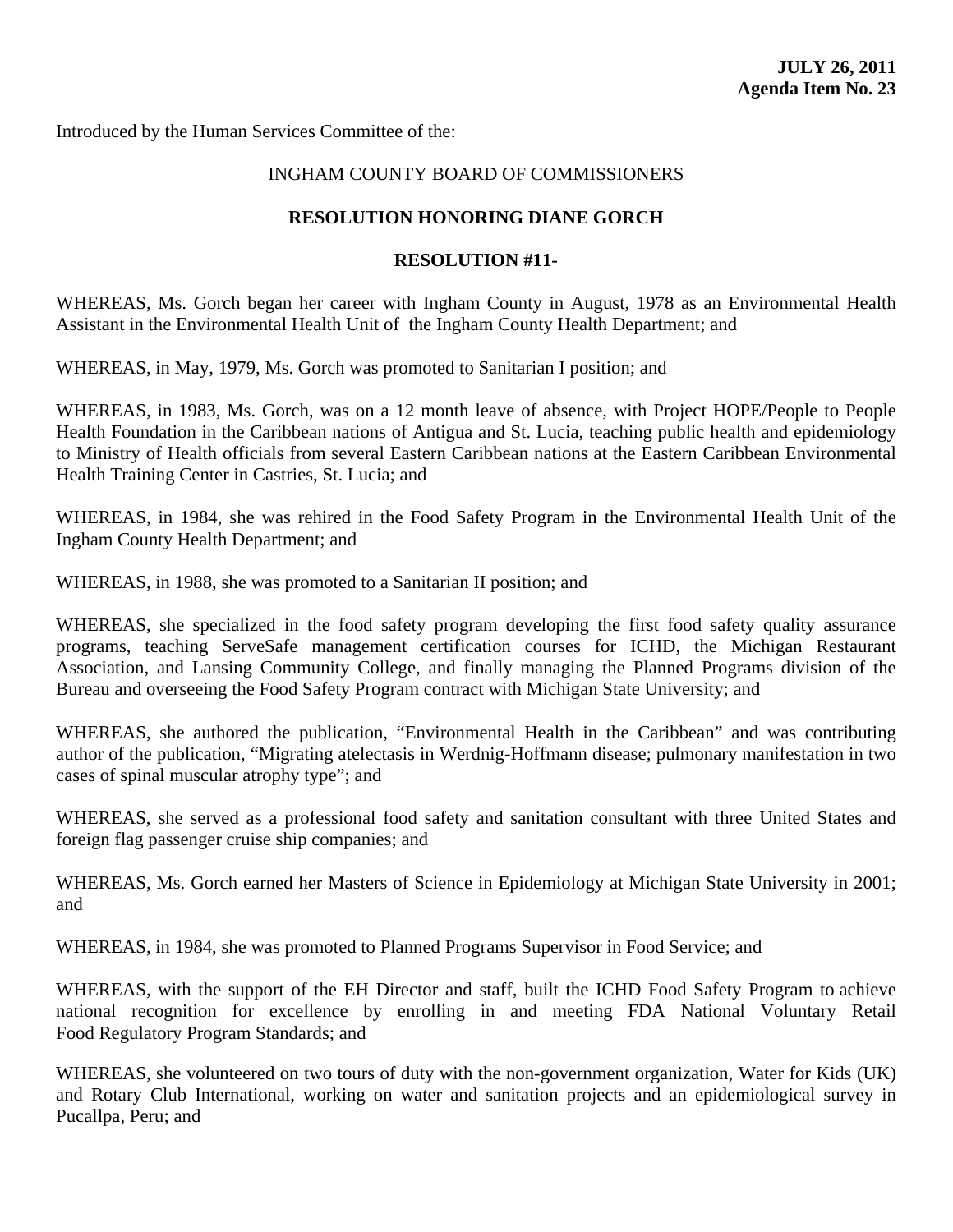## **RESOLUTION #11-**

WHEREAS, she served on various steering committees and professional organizations including MDARD Minimum Program Requirement Workgroup, MDARD Food Code Adoption Committee, MALEHA Food

Committee, Michigan's Food Safety Alliance, Michigan Food & Agriculture Protection and Defense Working Group, and Michigan Environmental Health Association.

THEREFORE BE IT RESOLVED, that the Ingham County Board of Commissioners hereby honors Ms. Gorch for her more than 30 years of dedicated service to the community and for the contributions she has made to the Ingham County Health Department.

BE IT FURTHER RESOLVED, that as an avid sailor who is retiring to live above a 42' Whitby ketch and will spend the next winder in the Caribbean, she will meet her ultimate goal to circumnavigate the earth with her best friend.

BE IT FURTHER RESOLVED, that the Board wishes her continued success in all of her future endeavors.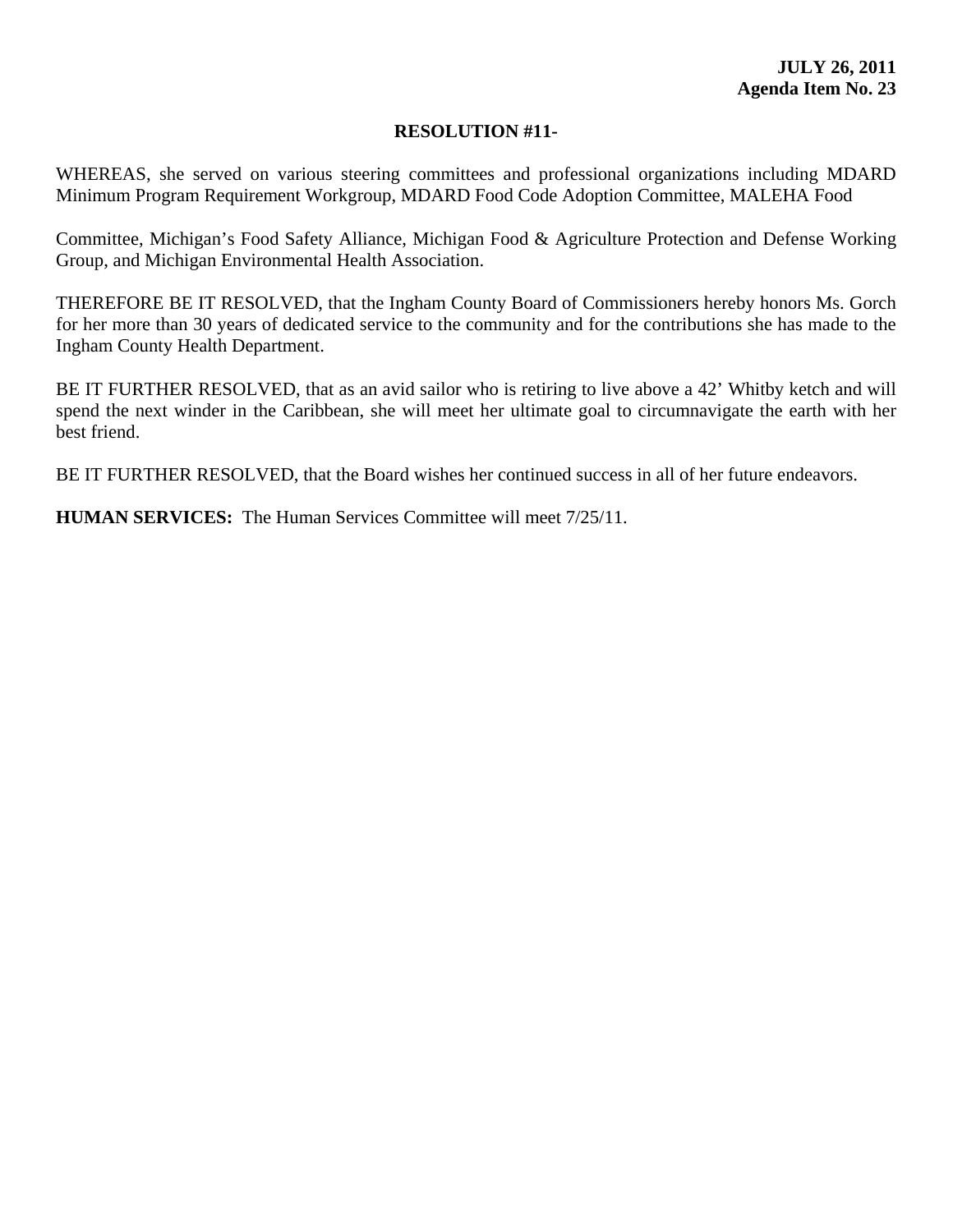Introduced by the Human Services Committee of the:

## INGHAM COUNTY BOARD OF COMMISSIONERS

## **RESOLUTION HONORING PAULA SCHULTZ**

#### **RESOLUTION #11-**

WHEREAS, Paula Schultz began her career with Ingham County in March, 1991 as a Clerk Typist in the Adult Health Center of the Ingham County Health Department; and

WHEREAS, in 1995, she was reclassified to a Adult Health Clinic Clerk; and

WHEREAS, in 1997, she was reclassified to a Community Health Representative II; and

WHEREAS, the cumulative impact of her service included over 120,000 screenings to children and youth, which is a benefit as well to their families; and

WHEREAS, that the level of care and concern that Paula demonstrated to the many clients who sought services at the Ingham County Health Department will be long remembered to those in the community.

THEREFORE BE IT RESOLVED, that the Ingham County Board of Commissioners hereby honors Paula Schultz for her 20 years of dedicated service to the community and for the contributions she has made to the Ingham County Health Department.

BE IT FURTHER RESOLVED, that the Board wishes her continued success in all of her future endeavors.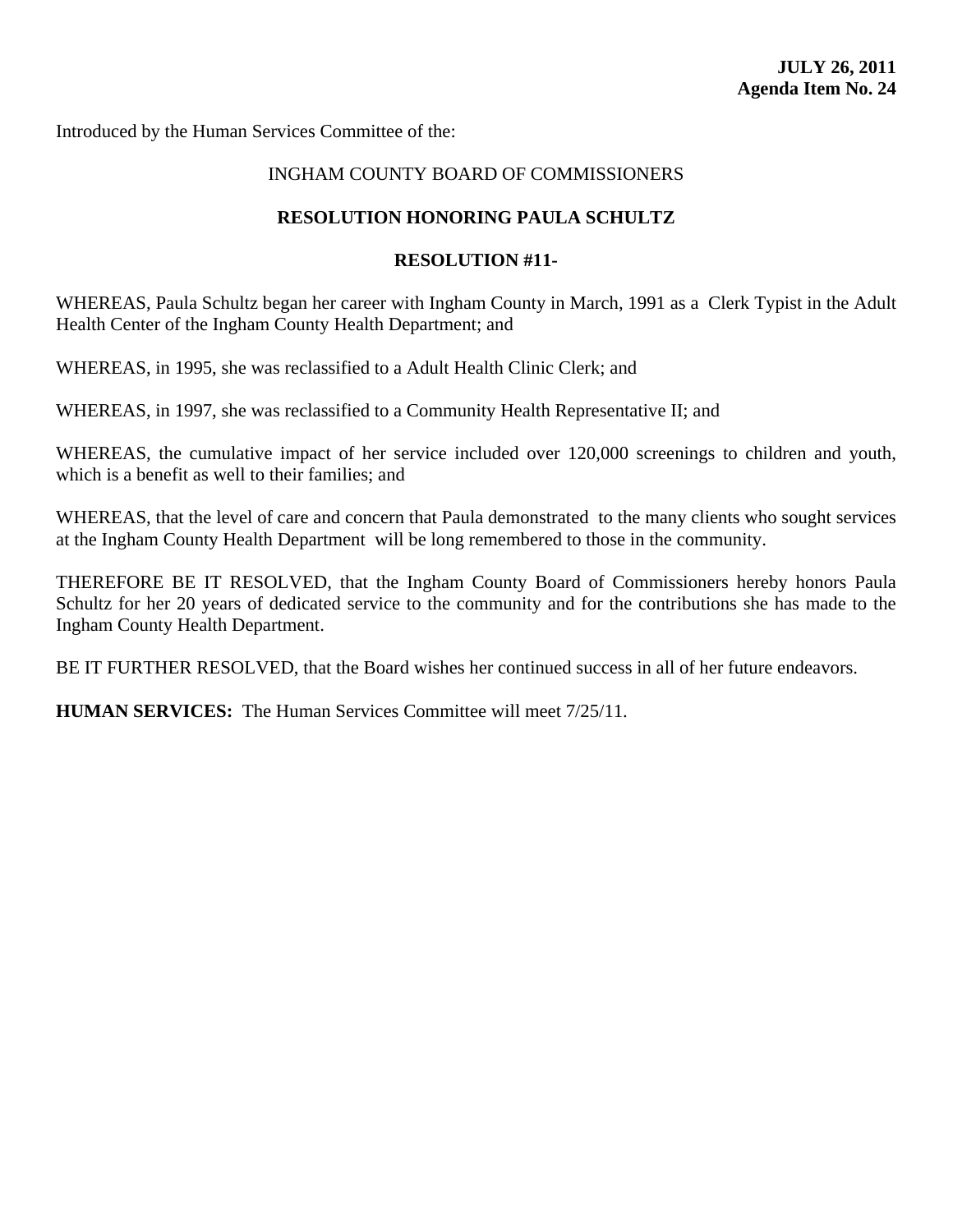Introduced by the Human Services Committee of the:

### INGHAM COUNTY BOARD OF COMMISSIONERS

## **RESOLUTION TO AUTHORIZE AN AMENDMENT TO THE MEMORANDUM OF UNDERSTANDING FOR THE "EARLY ON" PROGRAM**

#### **RESOLUTION #11-**

WHEREAS, the Federal Government has enacted P.L. 102-119, known as the Individuals with Disabilities Education Act, and Part H of the Act establishes the Infant and Toddler Early Intervention Program, known as "Early On" in Michigan; and

WHEREAS, the Governor has designated the Michigan Department of Education as the lead agency, with responsibility for making all administrative decisions and assignments, and has created an Early On Interagency Coordinating Council, with representation from the Departments of Education, Community Health, Family Independence Agency, and Clinton/Eaton/Ingham Community Mental Health; and

WHEREAS, the State is committed to having "Early On" implemented with interagency cooperation at the community level; and

WHEREAS, the State has identified the intermediate school districts as the lead agencies at the community level and requires that the community health, mental health, and social services agencies approve the local plan for implementing "Early On"; and

WHEREAS, the State also requires that the community agencies sign a Memorandum of Understanding committing to cooperating and coordinating in the identification and evaluation of children at risk of developmental delay, and in the development and implementation of a treatment plan; and

WHEREAS, the Ingham County Board of Commissioners authorized an "Early On" Memorandum of Understanding each year since 1993-94; and

WHEREAS, the Health Officer has recommended that the Board of Commissioners authorize an amendment to extend the Memorandum of Understanding from July 1, 2011 to June 30, 2012.

THEREFORE BE IT RESOLVED, that the Ingham County Board of Commissioners authorizes an amendment to the Memorandum of Understanding to facilitate the Health Department's cooperation and coordination with the Ingham Intermediate School District, the Clinton, Eaton, Ingham Community Mental Health Board and the Ingham County Department of Human Services in the identification and evaluation, and the development and implementation of a treatment plan for children at risk of developmental delay.

BE IT FURTHER RESOLVED, that the period of the amendment shall be July 1, 2011 through June 30, 2012.

BE IT FURTHER RESOLVED, that the Chairperson of the Board of Commissioners is authorized to sign the amendment to the Memorandum of Understanding after review by the County Attorney.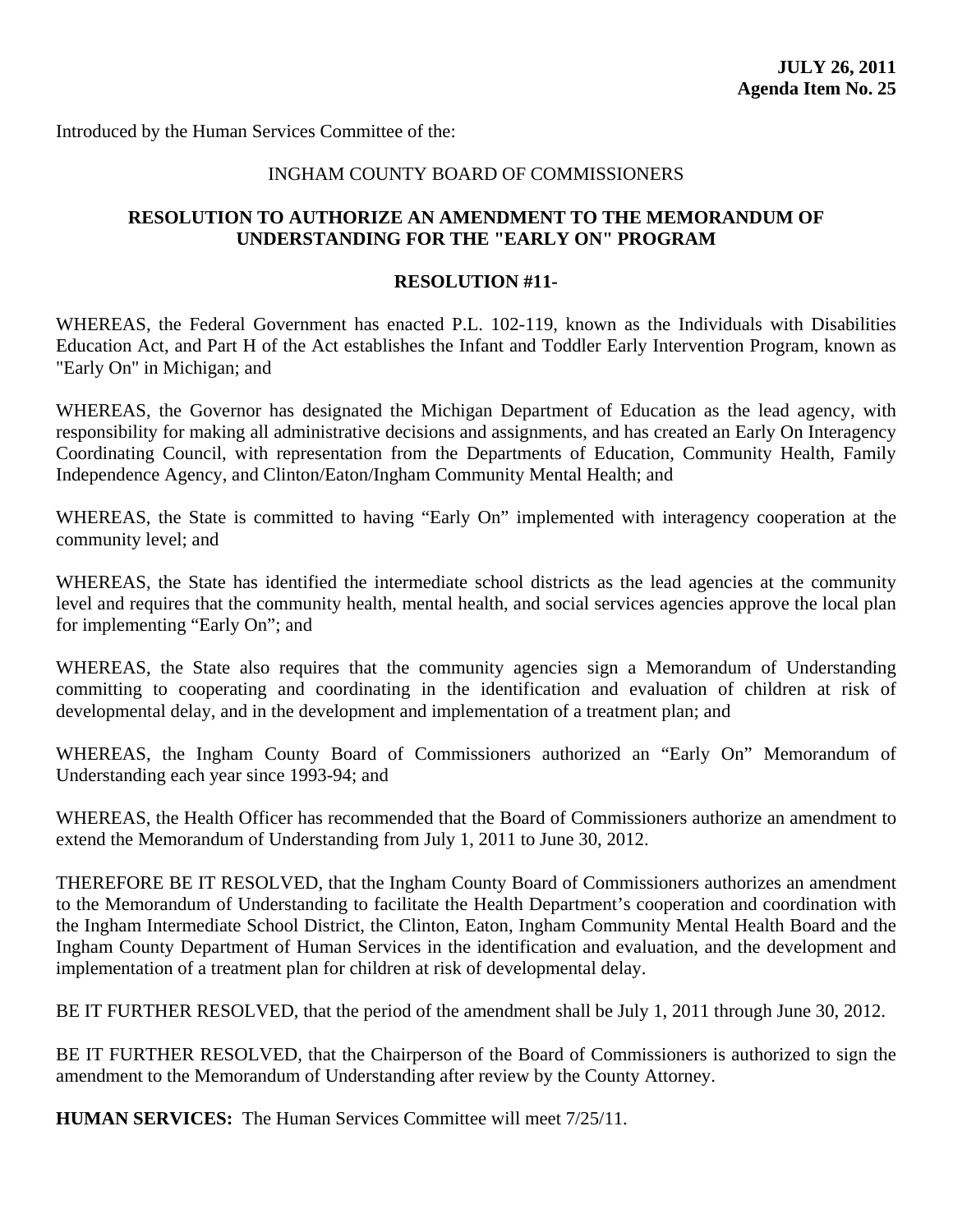## INGHAM COUNTY BOARD OF COMMISSIONERS

## **RESOLUTION ACCEPTING A MONETARY DONATION FROM MACK PHELPS FOR EMERGENCY ASSISTANCE FOR INGHAM COUNTY VETERANS AND THEIR FAMILIES**

#### **RESOLUTION #11-**

WHEREAS, Mack Phelps, a service disabled U.S. Army WW II veteran, has offered to donate \$50.00 to Ingham County for use for Emergency Assistance to indigent veterans and their families; and

WHEREAS, Ingham County Resolution #10-130 dated April 27, 2010, acknowledges that one of the goals of Ingham County Government is to assist Ingham County residents in meeting basic needs; and

WHEREAS, Ingham County Department of Veteran Affairs administers the Veterans Relief Fund, which assists indigent veterans and their families to meet their basic needs; and

WHEREAS, Ingham County Department of Veteran Affairs provides emergency food assistance through the Veterans Relief Fund.

THEREFORE BE IT RESOLVED, that the Ingham County Board of Commissioners accepts the donation of \$50.00 as offered by Mack Phelps.

BE IT FURTHER RESOLVED, that this donation will be used to provide emergency financial assistance in the form of food to indigent veterans and their families.

**HUMAN SERVICES:** The Human Services Committee will meet 7/25/11.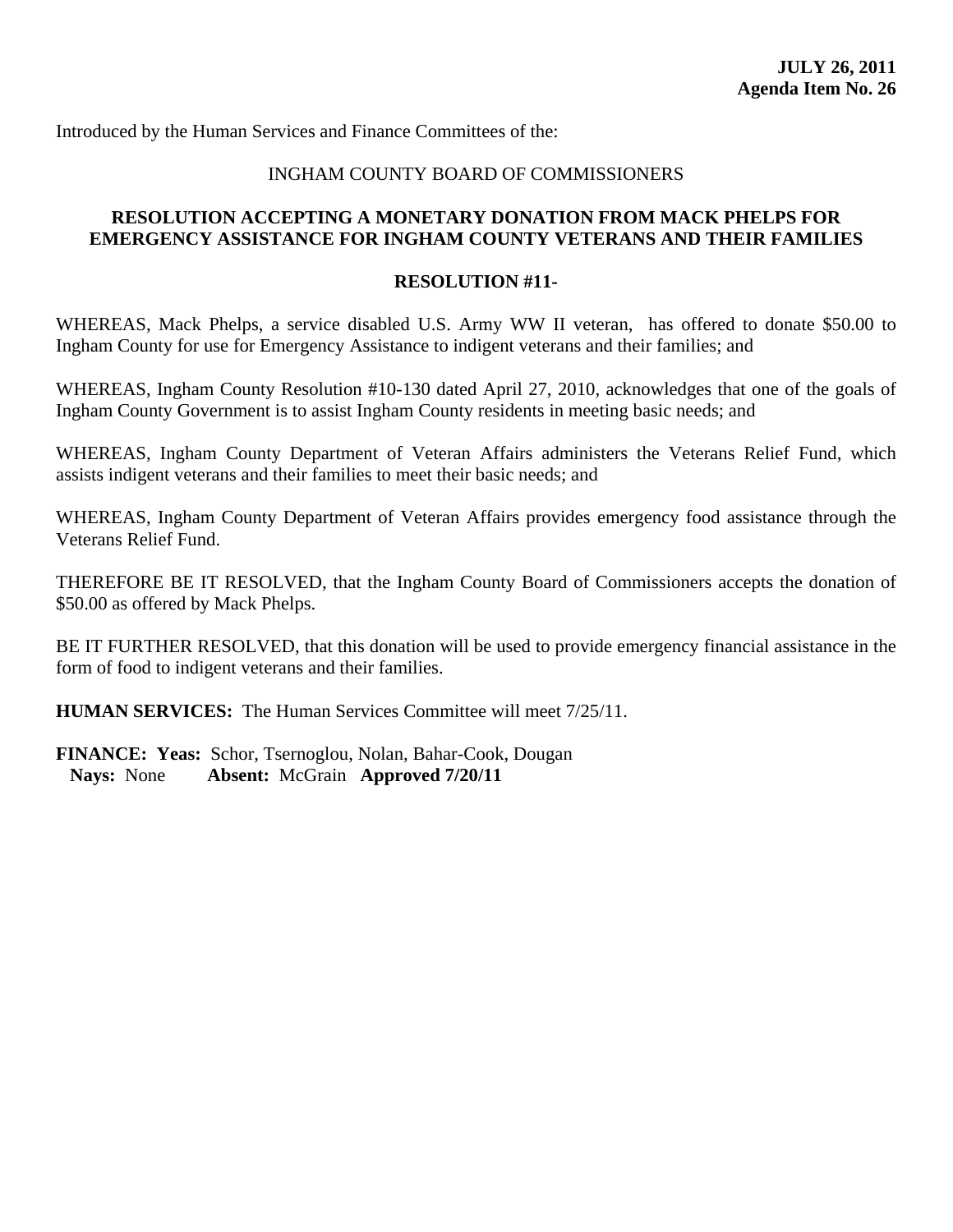## INGHAM COUNTY BOARD OF COMMISSIONERS

## **RESOLUTION ACCEPTING A MONETARY DONATION FROM REGENCY BEAUTY SALON FOR EMERGENCY ASSISTANCE FOR INGHAM COUNTY VETERANS AND THEIR FAMILIES**

### **RESOLUTION #11-**

WHEREAS, Regency Beauty Salon has offered to donate \$293.62 to Ingham County for use for Emergency Assistance to indigent veterans and their families; and

WHEREAS, Ingham County Resolution #10-130 dated April 27, 2010, acknowledges that one of the goals of Ingham County Government is to assist Ingham County residents in meeting basic needs; and

WHEREAS, Ingham County Department of Veteran Affairs administers the Veterans Relief Fund which assists indigent veterans and their families to meet their basic needs; and

WHEREAS, Ingham County Department of Veteran Affairs provides emergency food assistance through the Veterans Relief Fund.

THEREFORE BE IT RESOLVED, that the Ingham County Board of Commissioners accepts the donation of \$293.62 as offered by Regency Beauty Salon.

BE IT FURTHER RESOLVED, that this donation will be used to provide emergency financial assistance in the form of food to indigent veterans and their families.

**HUMAN SERVICES:** The Human Services Committee will meet 7/25/11.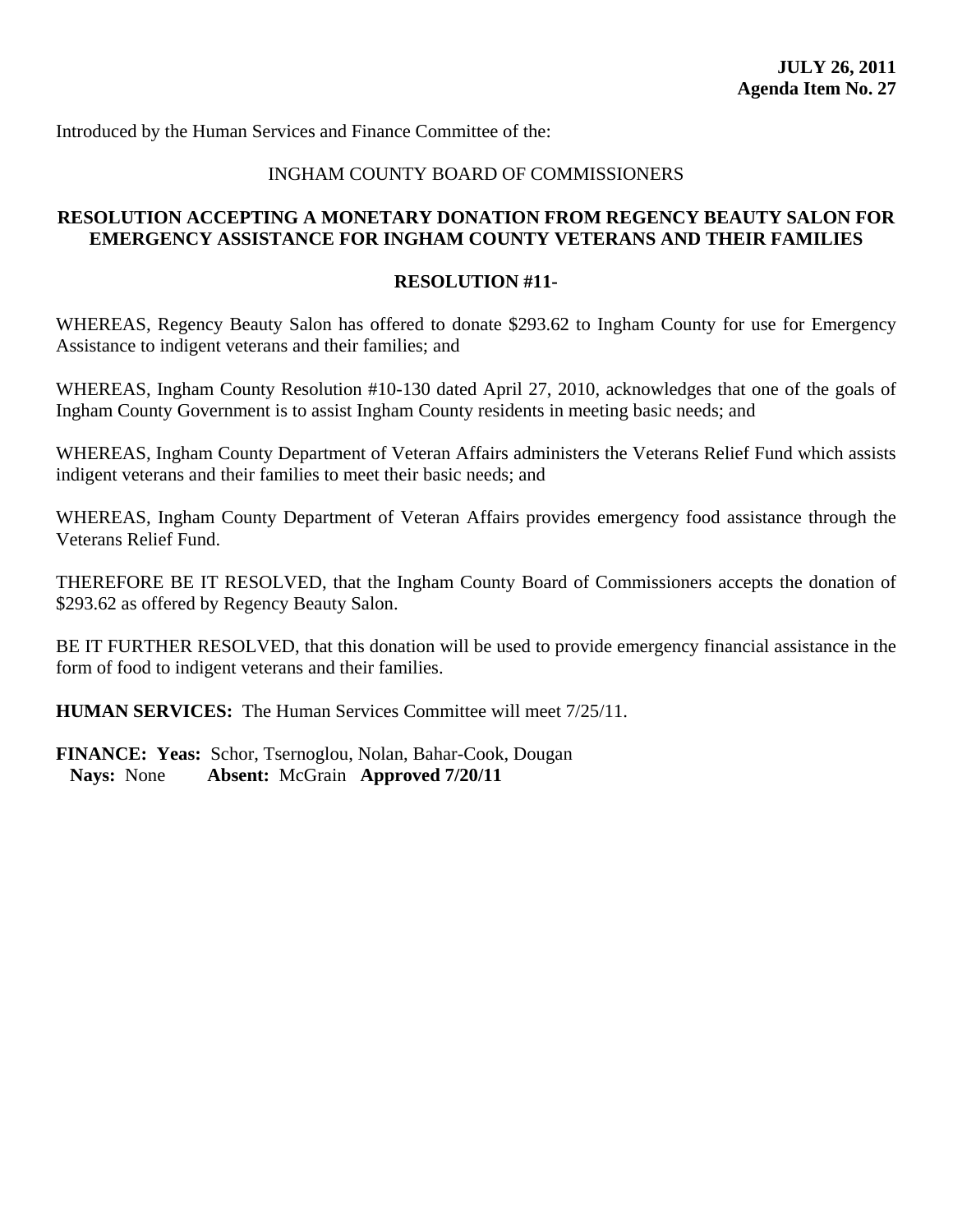## INGHAM COUNTY BOARD OF COMMISSIONERS

## **RESOLUTION TO AUTHORIZE A CONTRACT AMENDMENT WITH THE MICHIGAN DEPARTMENT OF HUMAN SERVICES TO PROVIDE ADMINISTRATIVE SUPPORT FOR DEVELOPMENT OF THE STRONG FAMILIES/SAFE CHILDREN PROGRAM**

#### **RESOLUTION #11-**

WHEREAS, Ingham County employs the Coordinator of the Power of We Consortium; and

WHEREAS, the Department of Human Services (DHS) contracted with Ingham County for 2009-2012 to purchase services from the Power of We Consortium Coordinator to support the planning process for the Strong Families/Safe Children Program (#09-395); and

WHEREAS, due to budget cuts, the DHS proposes to decrease the maximum dollar amount of the Agreement by \$4,020 from \$18,000 to \$13,980 for the three year period October 1, 2009 to September 30, 2012, thus reducing the FY 2011-12 amount from \$6,000 to \$1,980; and

WHEREAS, the Health Officer was advised in late May of this pending reduction and made appropriate adjustments to the revenue projections of the Health Department's budget and recommends that the Board of Commissioners authorize the amended Agreement.

THEREFORE BE IT RESOLVED, that the Ingham County Board of Commissioners authorizes an amendment to the 2009-2012 Agreement with the Michigan Department of Human Services.

BE IT FURTHER RESOLVED, that the DHS shall pay Ingham County a total of \$13,980 for the period of October 1, 2009 to September 30, 2012, on a fee for service basis.

BE IT FURTHER RESOLVED, that the County shall make available the services of the Power of We Consortium Coordinator to support the development of the Strong Families/Safe Children Program plan and assist the DHS in program implementation.

BE IT FURTHER RESOLVED, that the period of the Agreement shall be October 1, 2009 to September 30, 2012.

BE IT FURTHER RESOLVED, that the Chairperson of the Board of Commissioners is authorized to sign the Agreement after review by the County Attorney.

**HUMAN SERVICES:** The Human Services Committee will meet 7/25/11.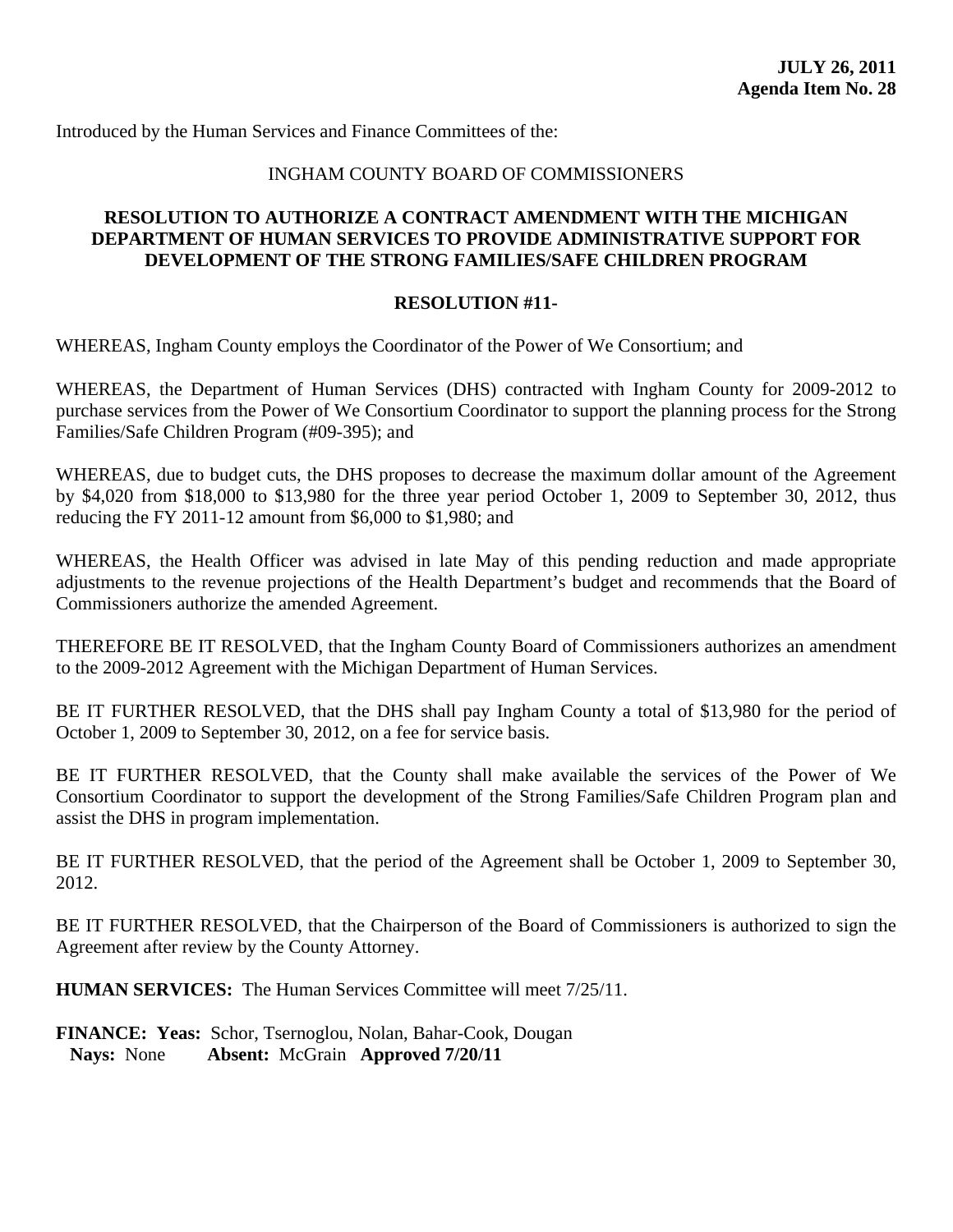## INGHAM COUNTY BOARD OF COMMISSIONERS

## **RESOLUTION TO AUTHORIZE AN AMENDMENT TO THE LEASE AGREEMENT WITH SPARROW HEALTH SYSTEM**

#### **RESOLUTION #11-**

WHEREAS, Ingham County leases 4,115 square feet of space in a Sparrow Health System building located at 901 E. Mount Hope Avenue, Lansing, Michigan; and

WHEREAS, this space currently houses the Health Department's Well Child Health Center operations; and

WHEREAS, the Health Department has a current lease agreement, per Resolution #08-130 and that current lease agreement expires June 12, 2011; and

WHEREAS, the Health Department has requested that this lease agreement be renewed for a three year period, until June 12, 2014; and

WHEREAS, Sparrow Health System is in agreement and has proposed a lease agreement with a per rentable square foot rate of \$16.50 per year, to be paid in advance, on the first day of each month during the term of the lease; and

WHEREAS, the rentable square foot rate will increase by 2% per year for the three year term; and

WHEREAS, the Health Department has requested and Sparrow Health System agreed to add language into the lease so that if the Health Department at any time ceases to have the necessary funding available to continue operation of the services and programs provided on the premises as a result of actions taken by Physicians Health Plan or the Ingham Health Plan, it may terminate the lease upon not less than 90 days prior written notice; and

WHEREAS, the Health Department has requested and Sparrow Health System agreed to add language into the lease agreement that if the Health Department ceases to have the necessary funding available to continue operation of the services and programs provided on the premises as a result of public vote by the Ingham County Board of Commissioners, it may terminate the lease upon not less than one hundred twenty days written notice; and

WHEREAS, the Ingham County Community Health Center Board has reviewed the operations of the County's Well Child Health Center and is recommending that the Ingham County Board of Commissioners authorize a lease agreement that maintains pediatric medical services through the 901 E. Mount Hope, Lansing, Michigan delivery site; and

WHEREAS, the Health Officer has recommended that the Ingham County Board of Commissioners authorize a lease agreement for 4,115 square feet of clinical space located on the second floor of 901 E. Mount Hope, Lansing, Michigan with Sparrow Health System space through June 12, 2014.

THEREFORE BE IT RESOLVED, that the Ingham County Board of Commissioners authorizes execution of an Office Lease Agreement with Sparrow Health System for 4,115 square feet of space at 901 East Mount Hope,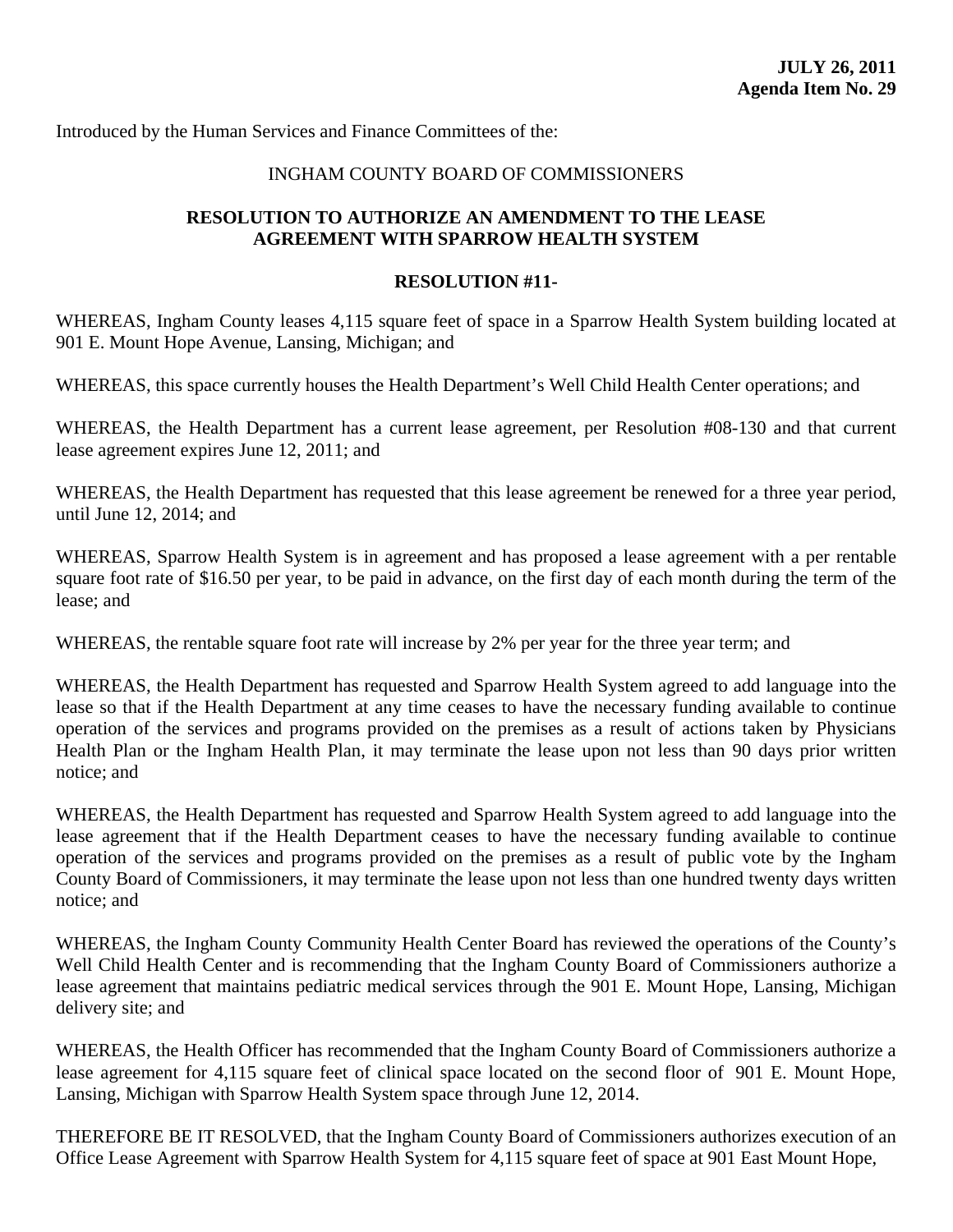## **RESOLUTION #11-**

Lansing, Michigan at the rate of \$16.50 per square foot for the first year and will increase by 2% per year for the three year term.

BE IT FURTHER RESOLVED, that the agreement for the lease shall be June 13, 2011 through June 12, 2014.

BE IT FURTHER RESOLVED, that the addition of language regarding the termination of the lease due to loss of funding by either certain health plans or by the Ingham County Board of Commissioners is approved.

BE IT FURTHER RESOLVED, that the Controller/Administrator is authorized to make the necessary budget adjustments, as needed.

BE IT FURTHER RESOLVED, that the Chairperson of the Board of Commissioners and County Clerk are hereby authorized to sign the necessary contract documents on behalf of the County after approval as to form by the County Attorney.

**HUMAN SERVICES:** The Human Services Committee will meet 7/25/11.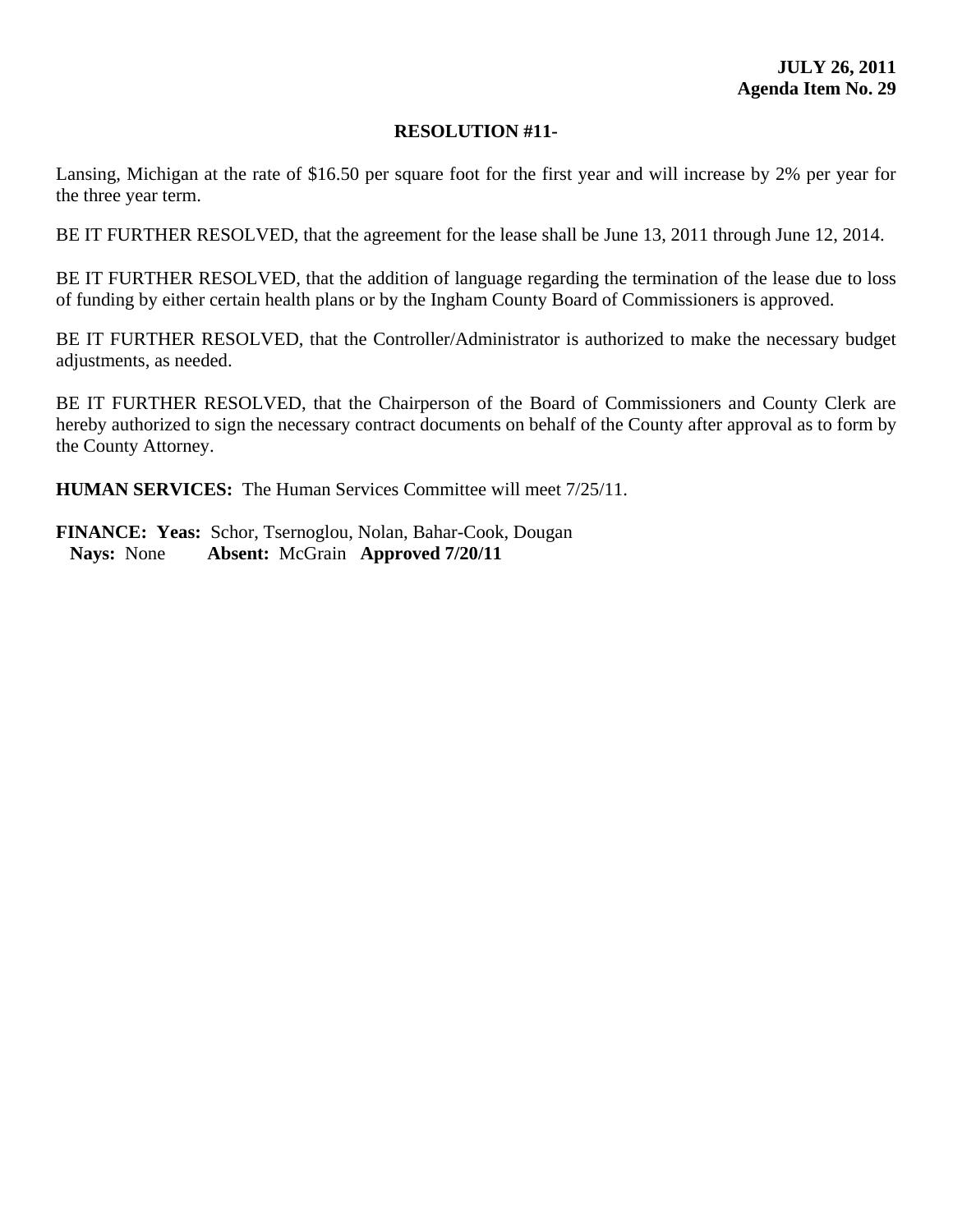## INGHAM COUNTY BOARD OF COMMISSIONERS

## **RESOLUTION TO EXTEND THE CONTRACT WITH TEMPLE SMITH TO SUPPORT THE SOCIAL JUSTICE PROJECT**

#### **RESOLUTION #11-**

WHEREAS, the Health Department has identified health equity, which is the elimination of the root causes of health disparity, as one of its core values; and

WHEREAS, in 2004, 2006, and 2009, the Health Department received grant support from the W. K. Kellogg Foundation (Resolutions #04-074, #06-015,and #09-198) to initiate and sustain a social justice initiative to advance health equity; and

WHEREAS, the Health Department has successfully engaged its workforce and members of the community in dialogue and workshops on health equity and social justice, resulting in recommendations for action to engage young people in these areas; and

WHEREAS, in 2009 the Health Department established a contract with Temple Smith, Ph.D., to assist in formulating, researching, and writing articles on ICHD's dialogue-based initiative to transform public health practice within a social justice framework, and Dr. Smith has successfully completed the scope of services for this contract, which will expire on August 31, 2011; and

WHEREAS, there are unexpended funds in the amount of \$25,000 in the 2009 Kellogg grant (Resolution #09- 198) targeted to publication of these materials, a portion of which may be used to retain Dr. Smith's services in preparing materials for publication; and

WHEREAS, the W.K. Kellogg Foundation has authorized a no-cost extension of its 2009 grant with a new enddate of March 31, 2013.

THEREFORE BE IT RESOLVED, that the Ingham County Board of Commissioners authorizes an extension of its subcontract with Temple Smith, Ph.D. through November 30, 2011, to assist in preparing written materials for publication, not to exceed \$6,000.

BE IT FURTHER RESOLVED, that the Controller/Administrator is authorized to amend the Health Department's 2011 Budget in order to implement this resolution.

BE IT FURTHER RESOLVED, that the Chairperson of the Board of Commissioners and the County Clerk are authorized to sign any necessary documents consistent with this resolution after approval as to form by the County Attorney.

**HUMAN SERVICES:** The Human Services Committee will meet 7/25/11.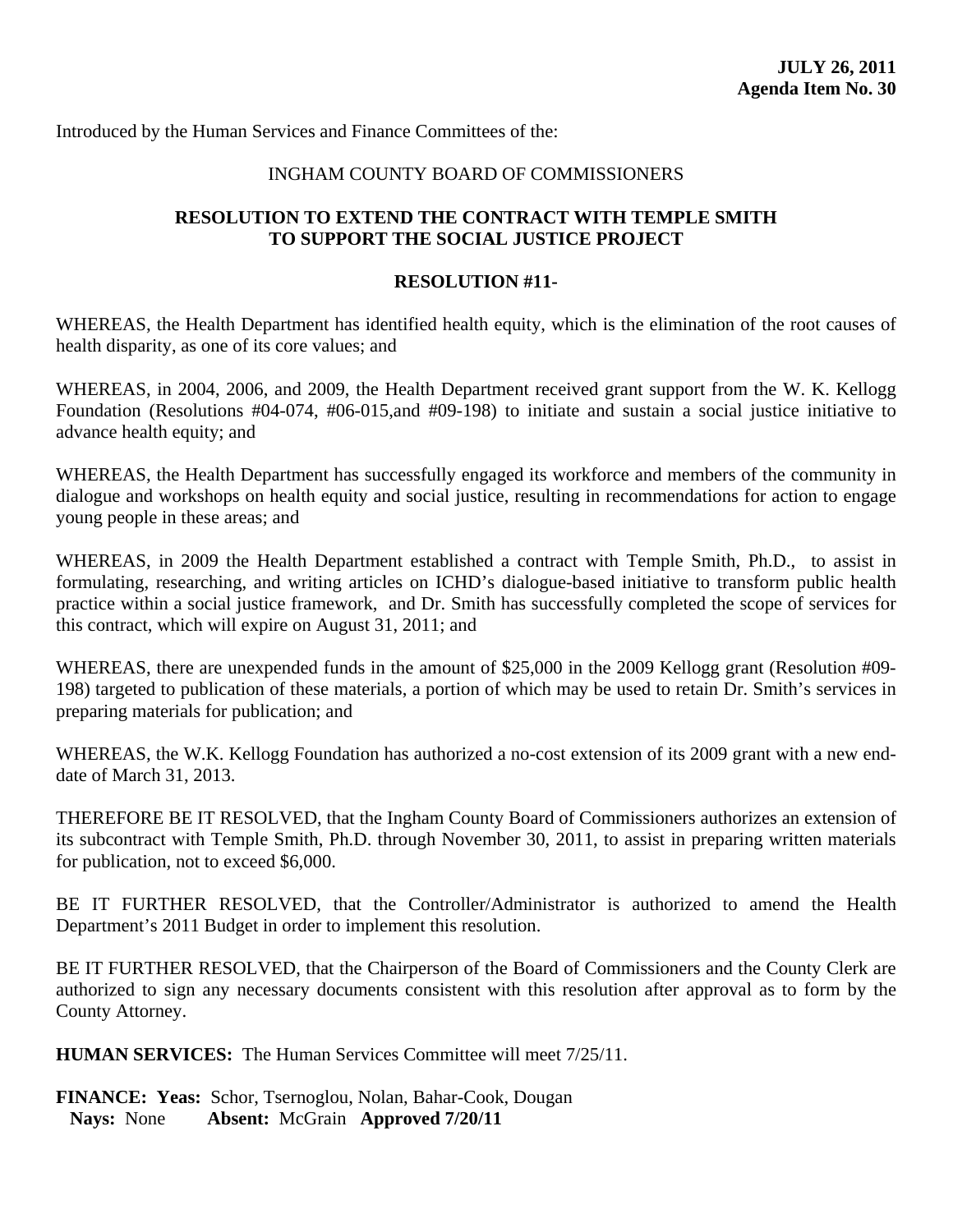### INGHAM COUNTY BOARD OF COMMISSIONERS

## **RESOLUTION TO EXTEND CONTRACTS WITH ONE LOVE GLOBAL, INC., AND THE SCHOOL HEALTH COMMUNITY ALLIANCE OF MICHIGAN TO SUPPORT THE HEALTH EQUITY YOUTH ACADEMY**

### **RESOLUTION #11-**

WHEREAS, the Health Department has identified health equity, which is the elimination of the root causes of health disparity, as one of its core values; and

WHEREAS, in 2004, 2006, AND 2009, the Health Department received grant support from the W. K. Kellogg Foundation (Resolutions #04-074, #06-015,and #09-198) to initiate and sustain a social justice initiative to advance health equity; and

WHEREAS, the Health Department has successfully engaged its workforce and members of the community in dialogue and workshops on health equity and social justice, resulting in recommendations for action to engage young people in these areas; and

WHEREAS, the Health Department has established contracts with two organizations, One Love Global, Inc., and the School Health Community Alliance of Michigan to recruit, train, facilitate, and coordinate a cadre of Ingham County Youth as members of the original Health Equity Youth Academy (subsequently renamed the Peace and Prosperity Youth Action Movement), and each organization has successfully completed the scope of services for its respective contract, said contracts having expired on March 31, 2011; and

WHEREAS, youth interns involved in this project have planned a "Got Health?" Youth Expo as the culminating event of their year of activity, to occur in October 2011; and

WHEREAS, there are unexpended funds in the amount of \$32,000 in the 2009 Kellogg grant (Resolution #09- 198) targeted to support youth involvement in promoting health equity; and

WHEREAS, the W.K. Kellogg Foundation has authorized a no-cost extension of its 2009 grant with a new enddate of March 31, 2013.

THEREFORE BE IT RESOLVED, that the Ingham County Board of Commissioners authorizes an extension through March 31, 2012 of its subcontract with Angela Austin, CEO of One Love Global, Inc., an Ingham County-based firm with expertise in youth empowerment and mobilization, to continue coordination and training of youth interns, support the Youth Expo event, and plan for continuation of the project into subsequent years, subcontract extension amount not to exceed \$24,000.

BE IT FURTHER RESOLVED, that an extension through October 31, 2011 is authorized of the subcontract with the School-Community Health Alliance of Michigan (SCHA-MI), a statewide association of school/community health centers with expertise in youth engagement and policy development, to consult with youth interns on message development and advocacy, subcontract extension amount not to exceed \$8,000.

BE IT FURTHER RESOLVED, that the Controller/Administrator is authorized to amend the Health Department's 2011 Budget in order to implement this resolution.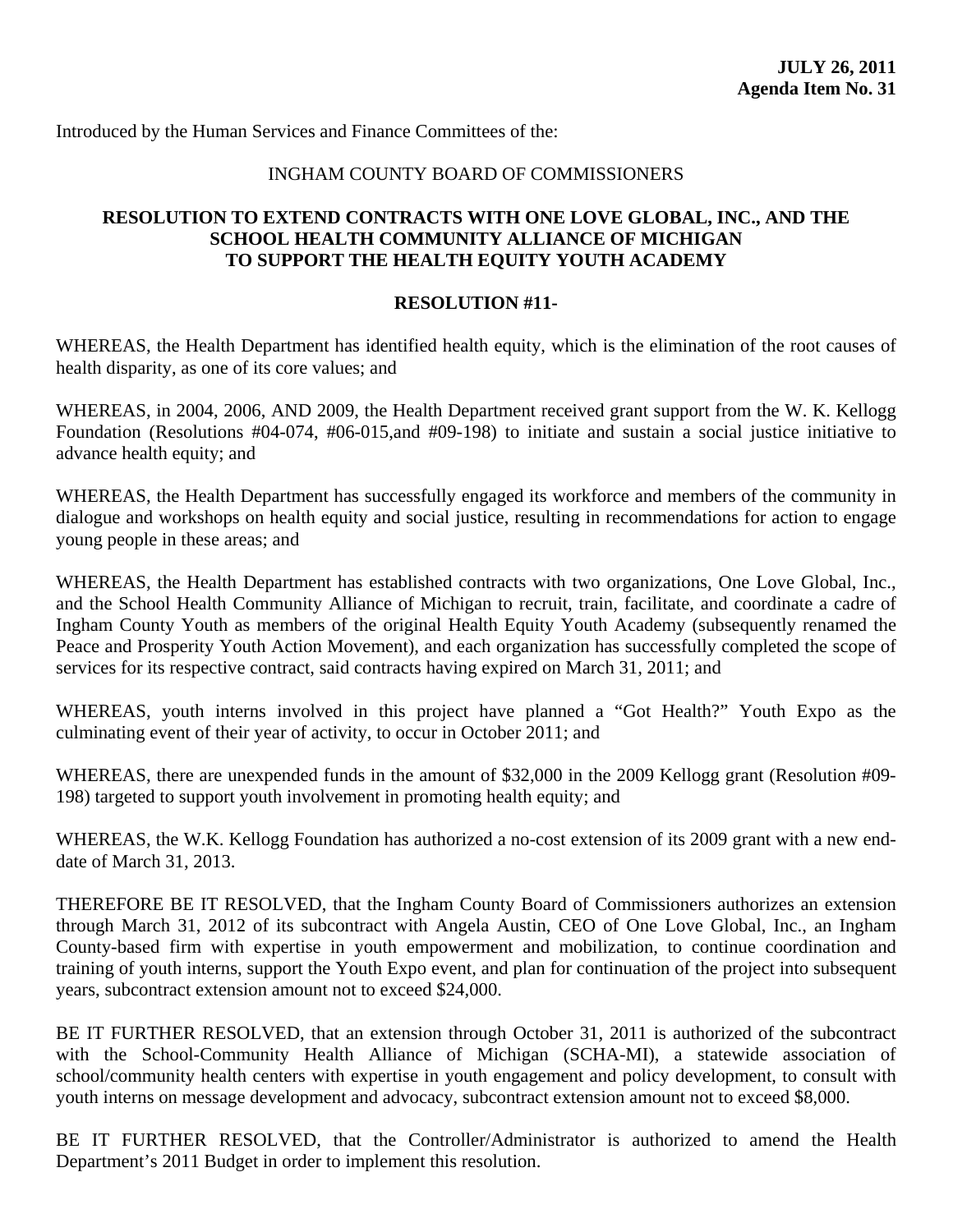### **RESOLUTION #11-**

BE IT FURTHER RESOLVED, that the Chairperson of the Board of Commissioners and County Clerk are authorized to sign any necessary documents consistent with this resolution after approval as to form by the County Attorney.

**HUMAN SERVICES:** The Human Services Committee will meet  $7/25/11$ .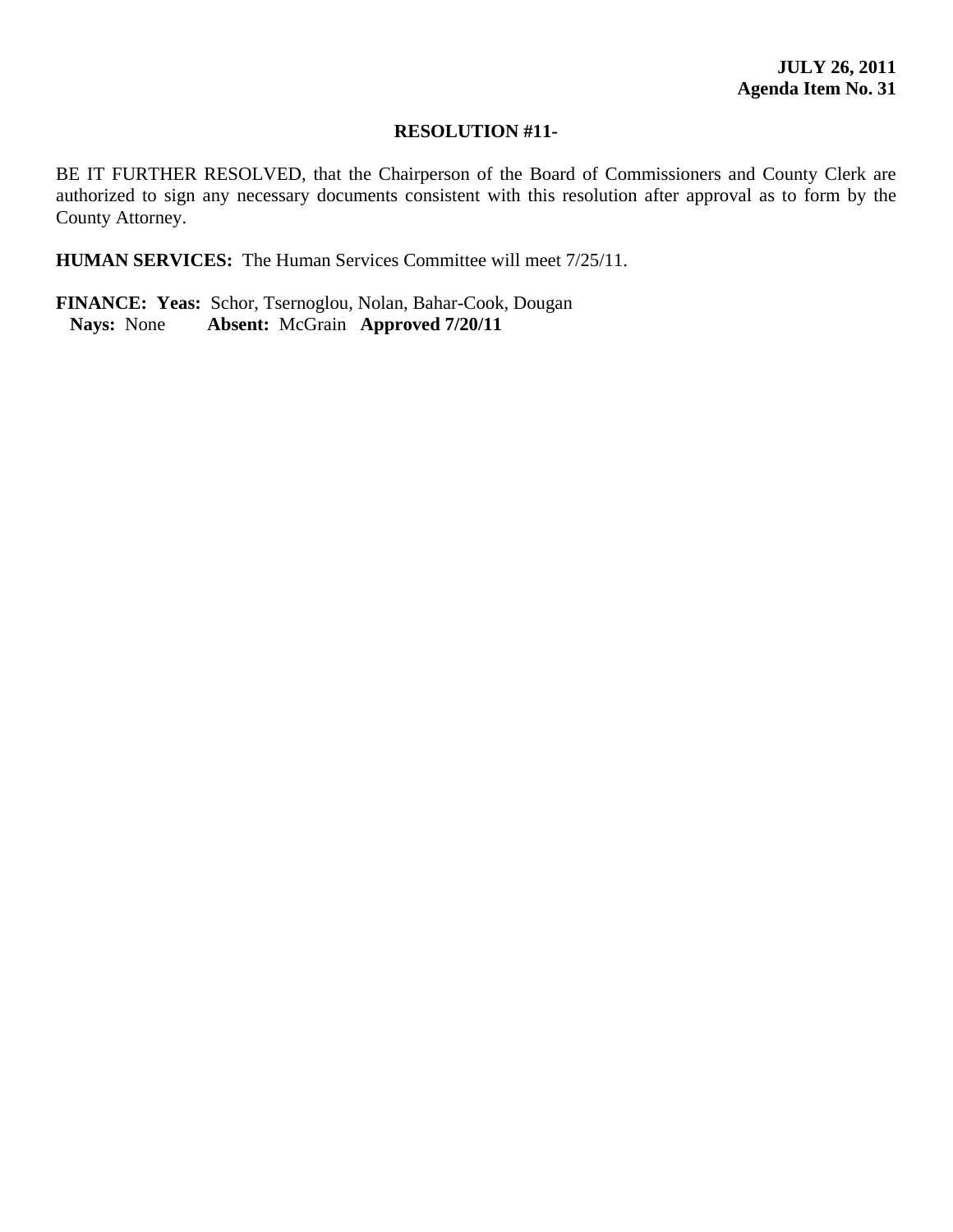Introduced by the Human Services, County Services and Finance Committees of the:

## INGHAM COUNTY BOARD OF COMMISSIONERS

## **RESOLUTION TO AUTHORIZE ACCEPTANCE OF THE CHILD AND ADOLESCENT HEALTH CENTER AWARDS FROM THE MICHIGAN DEPARTMENT OF COMMUNITY HEALTH**

## **RESOLUTION #11-**

WHEREAS, in January 2011, the Ingham County Health Department (ICHD) Community Health Center Network (CHCN) responded to a competitive grant opportunity through the Michigan Department of Community Health to continue funding Willow Health Center, Otto Health Center and the School Wellness Program at Gardner Middle School; and

WHEREAS, the ICHD CHCN also proposed the creation of a new school-based health center at a high school within the Lansing School District; and

WHEREAS, the Michigan Department of Community Health awarded the grants to the ICHD CHCN; and

WHEREAS, the Ingham County Community Health Center Board, as the Board of Commissioners FQHC Coapplicant Board, has reviewed and recommends the acceptance of Child and Adolescent Health Center awards, which continue funding the aforementioned health centers; and

WHEREAS, the Health Officer recommends that the Board of Commissioners authorizes and accepts these awards in the amounts of \$100,000 per year to support the continued operations of the School Wellness Program at Gardner Middle School; \$175,000 per year to support the continued operations at Otto Community Health Center; \$225,000 to support the continued operations at Willow Health Center, and \$175,000 to start a new school-based health center and fund its operations at a Lansing School District High School. These awards will provide a total of almost \$3.4 million over five years to the Ingham County Health Department; and

WHEREAS, the Deputy Health Officer for Community Health Care Services has indicated that the following positions must be established in order to effectively perform the requirements of these grant awards:

Community Health Representative II (UAW  $D$ ) – 1.0 FTE Health Center Nurse (MNA 1) – 1.0 FTE Clinic Assistant I (UAW D) – 1.0 FTE Nurse Practitioner (MNA 6) – 1.0 FTE Assistant Social Worker (ICEA PRO 5) – 0.5 FTE Health Educator II (ICEA PRO 9) – 0.5 FTE Lead Senior Accountant (ICEA PRO 9) – 1.0 FTE

WHEREAS, as a condition of these awards, the ICHD Community Health Center Network is required to establish a local community advisory committee. The advisory committee must be representative of the community and include a broad range of stakeholders and school staff. One-third of the committee members must be parents of school-aged youth. The committee must approve certain policies related to the health center; and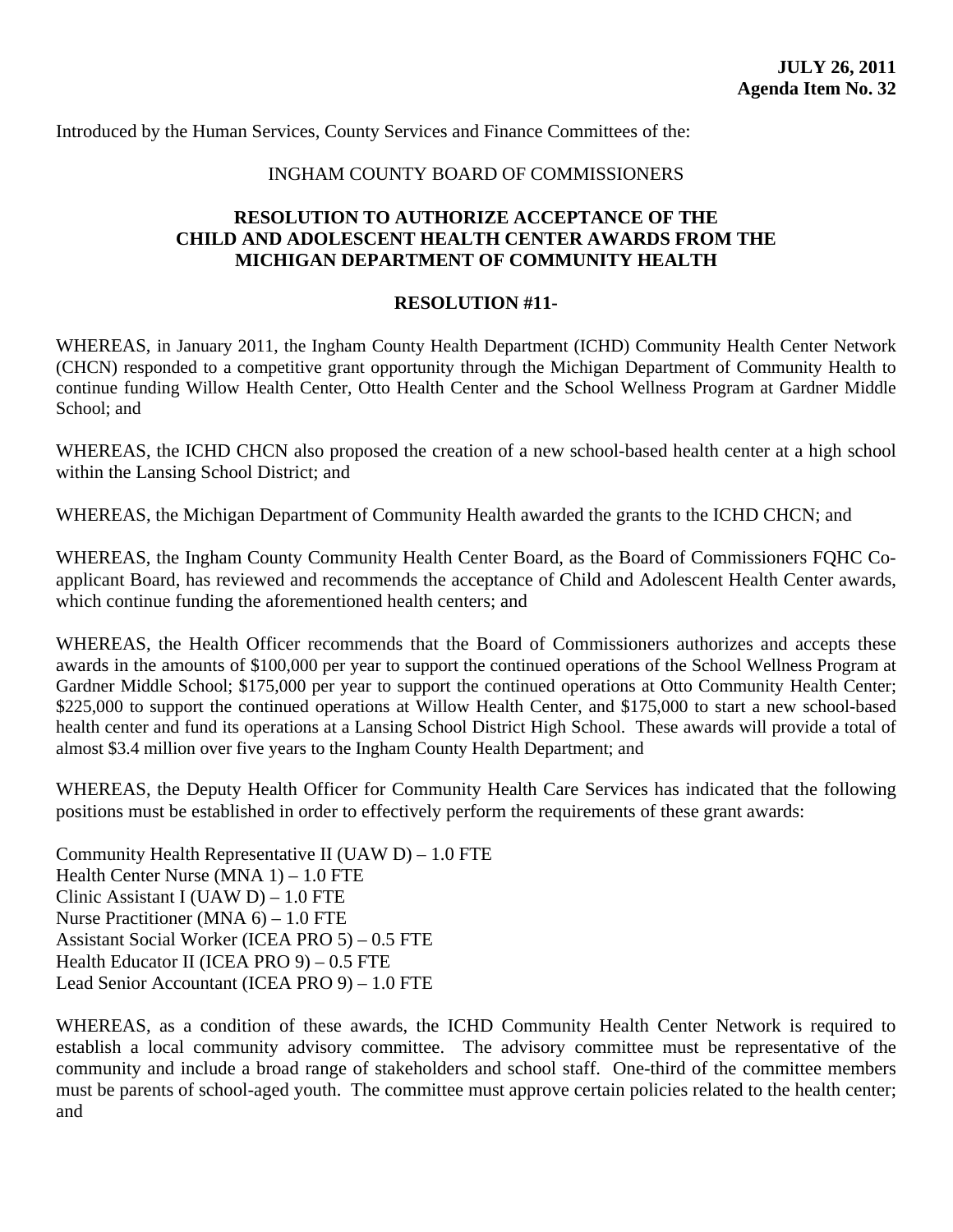## **RESOLUTION #11-**

WHEREAS, the Health Officer recommends that the Board of Commissioners authorize an agreement with the School-Community Health Alliance of Michigan to provide support and assist in parent and youth engagement to the committee as required; and

WHEREAS, the amount for this agreement will not exceed \$25,000.

THEREFORE BE IT RESOLVED, that the Board of Commissioners accepts the \$100,000 per year to support the continued operations of the School Wellness Program at Gardner Middle School; \$175,000 per year to support the continued operations at Otto Community Health Center; \$225,000 to support the continued operations at Willow Health Center, and \$175,000 to start a new school-based health center and fund its operations at a Lansing School District High School.

BE IT FURTHER RESOLVED, the grant agreements will be for the time period of October 1, 2011 through September 30, 2016.

BE IT FURTHER RESOLVED, that the Board of Commissioners authorizes the establishment of the following positions:

Community Health Representative II (UAW D) – 1.0 FTE Health Center Nurse (MNA 1) – 1.0 FTE Clinic Assistant I (UAW D) – 1.0 FTE Nurse Practitioner (MNA 6) – 1.0 FTE Assistant Social Worker (ICEA PRO 5) – 0.5 FTE Health Educator II (ICEA PRO 9) – 0.5 FTE Lead Senior Accountant (ICEA PRO 9) – 1.0 FTE

BE IT FURTHER RESOLVED, that the Board of Commissioners authorizes the establishment of an agreement with the School-Community Health Alliance of Michigan from October 1, 2011 through October 31, 2016 to establish and maintain the required local community advisory committee and that this agreement will not exceed \$25,000.

BE IT FURTHER RESOLVED, that the Controller/Administrator is authorized to make the necessary budget adjustments, and the Purchasing Department is authorized to issue any necessary purchase orders or purchase items needed, including a NextGen license for the Nurse Practitioner position.

BE IT FURTHER RESOLVED, that the Chairperson of the Board of Commissioners and County Clerk are hereby authorized to sign the necessary contract documents on behalf of the County after approval as to form by the County Attorney.

**HUMAN SERVICES:** The Human Services Committee will meet 7/25/11.

**COUNTY SERVICES: Yeas:** De Leon, Copedge, Celentino, Schor, Vickers, Dragonetti  **Nays:** None **Absent:** None **Approved 7/19/11**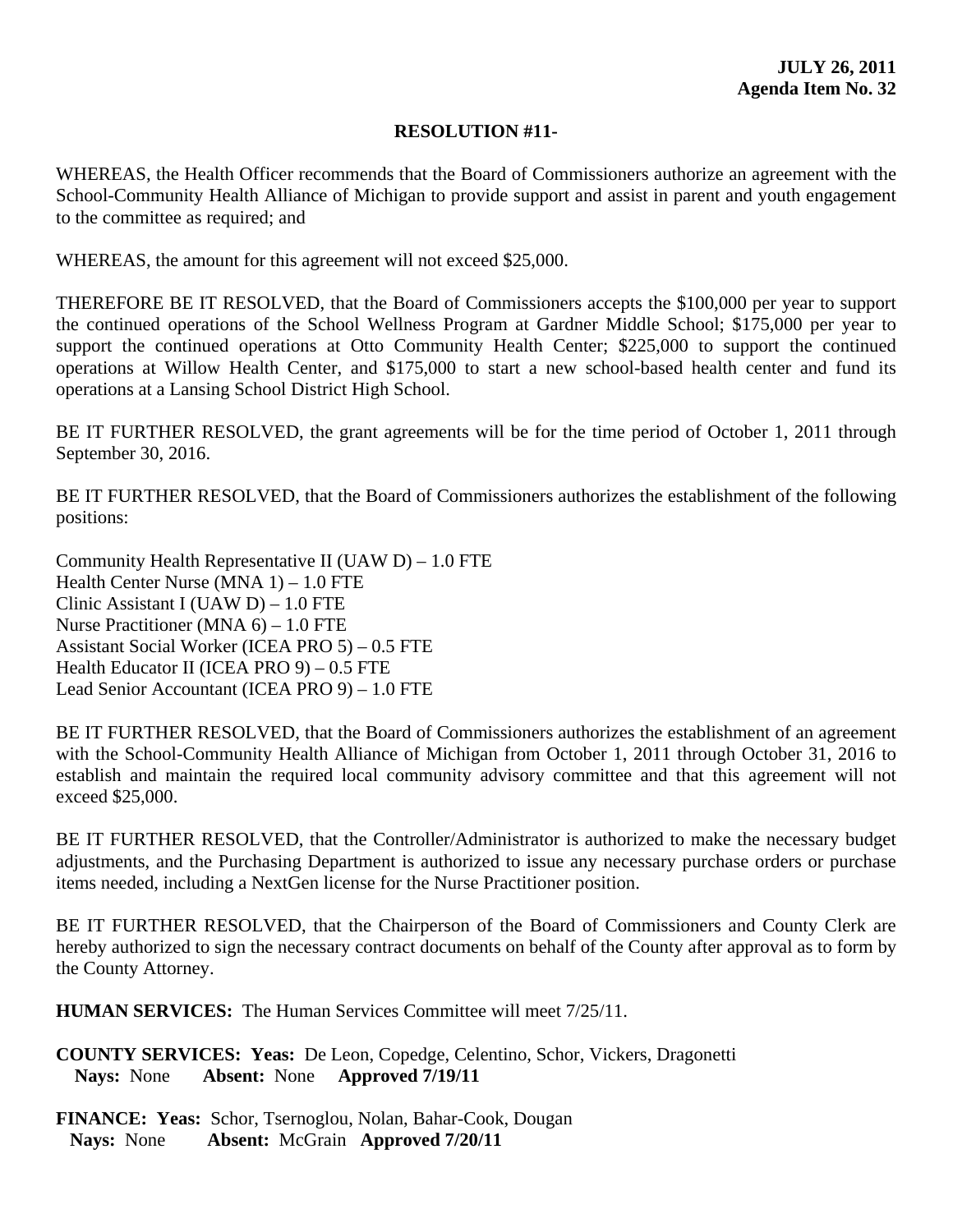Introduced by the Human Services, County Services and Finance Committees of the:

### INGHAM COUNTY BOARD OF COMMISSIONERS

## **RESOLUTION TO RE-ESTABLISH THE POSITION OF HEALTH OFFICER WITHIN THE HEALTH DEPARTMENT**

#### **RESOLUTION #11-**

WHEREAS, Dean Sienko will be retiring from his position as Health Officer/Medical Director; and

WHEREAS, it is necessary for the Ingham County Health Department to have a Health Officer, to act as the administrative head of the Health Department, and to carry out the Health Department's delegated functions to protect the public health and prevent disease; and

WHEREAS, Resolution 07-079 eliminated the position of Health Officer and it is the desire of the Board of Commissioners to re-establish this position.

THEREFORE BE IT RESOLVED, that the Board of Commissioners hereby re-establishes the position of Health Officer, MCF 18 (\$105,267 - \$126,351).

BE IT FURTHER RESOLVED, that the hiring freeze and hiring delay are hereby waived for this position.

**HUMAN SERVICES:** The Human Services Committee will meet 7/25/11.

**COUNTY SERVICES: Yeas:** De Leon, Copedge, Celentino, Schor, Vickers, Dragonetti  **Nays:** None **Absent:** None **Approved 7/19/11**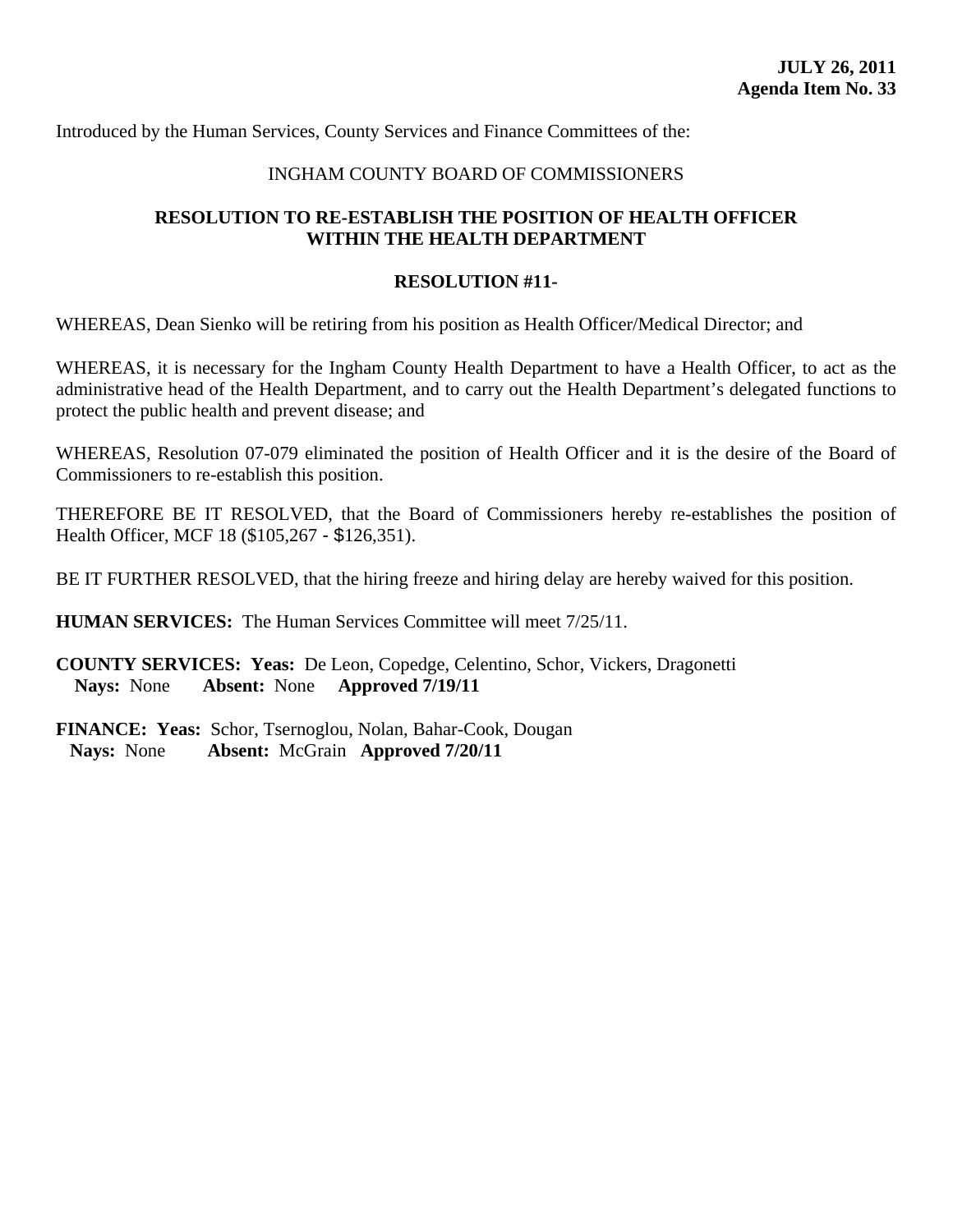Introduced by the Judiciary and Finance Committees of the:

### INGHAM COUNTY BOARD OF COMMISSIONERS

## **RESOLUTION TO RENEW AGREEMENT WITH CREDIT BUREAU COLLECTION SERVICES, INC. (CBCS) FOR COLLECTION OF DELINQUENT DEBT HELD BY THE CIRCUIT COURT**

### **RESOLUTION #11-**

WHEREAS, the County of Ingham entered into a contract with Credit Bureau Collection Service, Inc. (CBCS) for collection of delinquent debt services for an initial Pilot Project period of twelve (12) months beginning on September 19, 2010; and

WHEREAS, the Term of Agreement is set to expire on September 19, 2011; and

WHEREAS, CBCS has been successful in collecting delinquent debt for the General Trial Division of the Circuit Court; and

WHEREAS, the Circuit Court has determined that CBCS is performing satisfactorily and therefore wishes to continue utilizing the services of CBCS beyond September 19, 2011; and

WHEREAS, Sections 1.1 and 4.1 of the Request for Proposal (RFP) #21-10 outlines a court cost neutral fee structure for the pilot project period and a renegotiated higher fixed percentage fee if the Agreement is renewed; and

WHEREAS, the Circuit Court proposes to increase the current fee of 20% of non-mandated costs to 25% of non-mandated costs assessed on General Trial Division cases (non-mandated costs being attorney fees and court costs); and

WHEREAS, this proposed increase in the fee structure has been accounted for in the Circuit Court – General Trial Division's 2012 budget under Contractual Services.

THEREFORE BE IT RESOLVED, that the Ingham County Board of Commissioners accepts the request of the Circuit Court to renew the Agreement held with CBCS for an additional 12-month term at a fix percentage fee structure of 25% of non-mandated costs on General Trial Division cases from September 20, 2011 – September 20, 2012.

BE IT FURTHER RESOLVED, that the Board Chairperson and County Clerk are authorized to sign any necessary contracts\subcontracts consistent with this resolution subject to approval as to form by the County Attorney.

**JUDICIARY: Yeas:** Bahar-Cook, Koenig, Holman, Schafer  **Nays:** None **Absent:** Tennis, Tsernoglou **Approved 7/14/11**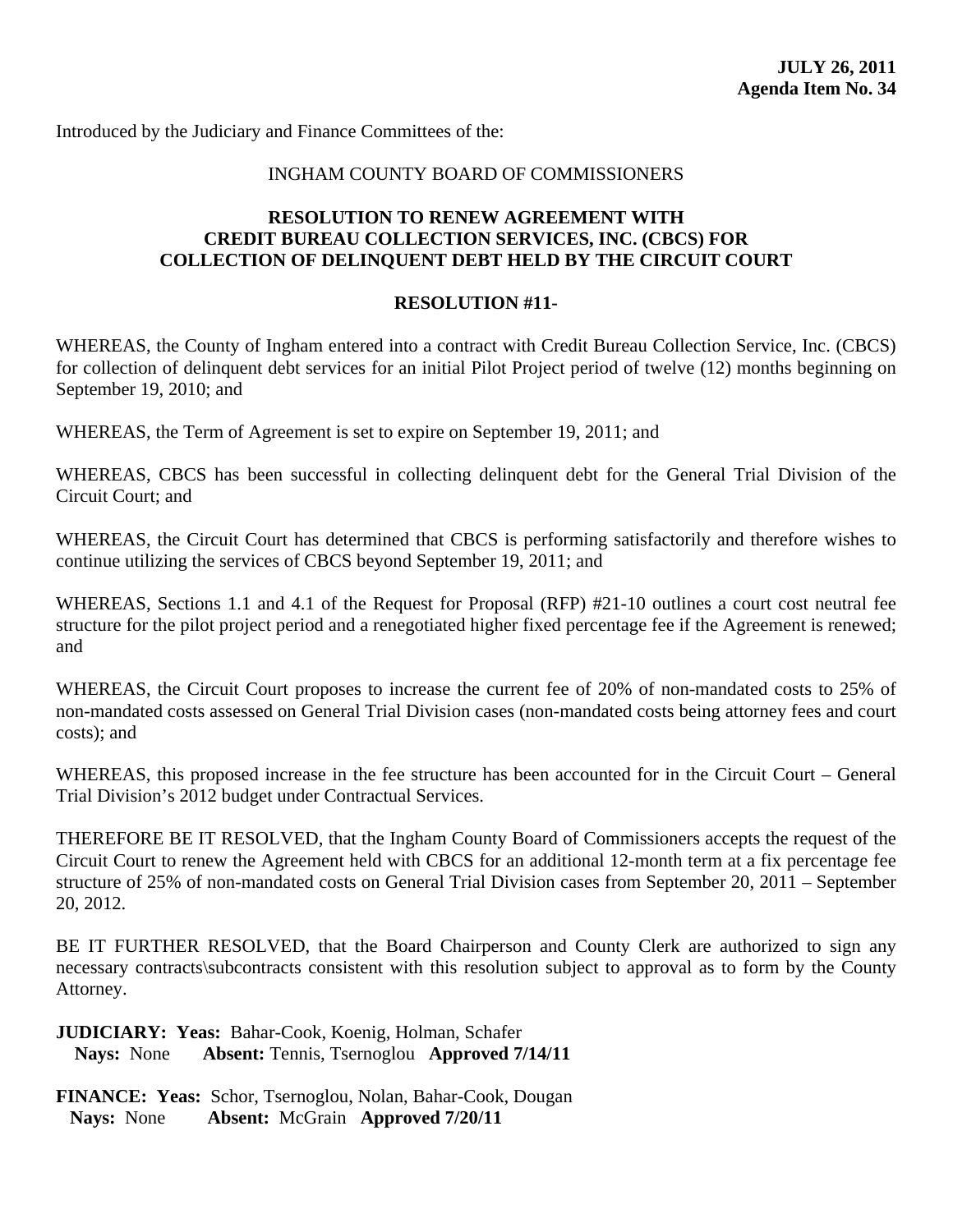Introduced by Judiciary and Finance Committees of the:

# INGHAM COUNTY BOARD OF COMMISSIONERS

## **RESOLUTION TO APPROVE THE PURCHASE OF THE DESIGN AND IMPLEMENTATION OF CISCO PHONES AND CONTACT CENTER EXPRESS FOR THE INGHAM COUNTY DISTRICT COURT FROM NETARX, INC.**

### **RESOLUTION #11-**

WHEREAS, the Ingham County District Court is in need of replacing their current Avaya phones; and

WHEREAS, Ingham County is transitioning from an Avaya phone system to a Cisco IP-based phone system; and

WHEREAS, a migration from the Avaya configuration to the Cisco platform is required due to the call queuing requirements and future needs of the District Court; and

WHEREAS, the MIS department in conjunction with Purchasing and District Court is seeking approval for the design, implementation, and Cisco Contact Center Express licensing required to complete this project at a total cost not to exceed \$39,703.00.

THEREFORE BE IT RESOLVED, the Board of Commissioners authorizes the purchase of a design, implementation, and Cisco Contact Center Express licensing from Netarx, Inc., in the amount not to exceed \$39,703.00 to be paid from Telephone Communications Fund (675-26600921050).

BE IT FURTHER RESOLVED, that the Controller/Administrator is authorized to make any necessary budget adjustments.

BE IT FURTHER RESOLVED, that the Chairperson of the Ingham County Board of Commissioners and the County Clerk are authorized to sign any contract documents consistent with this resolution and approved as to form by the County Attorney.

**JUDICIARY: Yeas:** Bahar-Cook, Koenig, Holman, Schafer  **Nays:** None **Absent:** Tennis, Tsernoglou **Approved 7/14/11**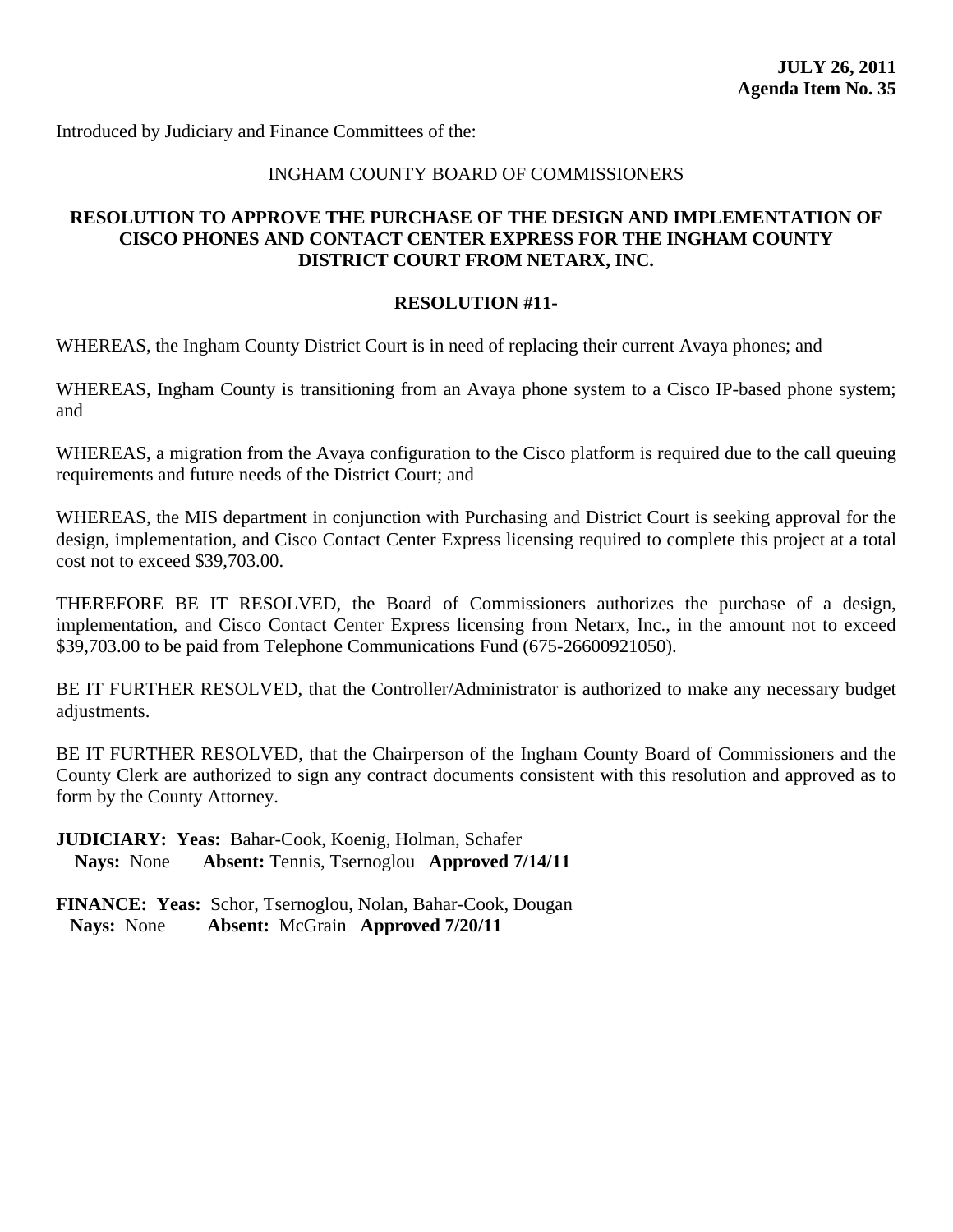Introduced by the Law Enforcement, County Services and Finance Committees of the:

# INGHAM COUNTY BOARD OF COMMISSIONERS

# **RESOLUTION AUTHORIZING A REVISED PROJECT DESIGN FOR THE CONSOLIDATED 911 DISPATCH CENTER**

### **RESOLUTION #11-**

WHEREAS, the Ingham County Board of Commissioners previously authorized the Ingham County Building Authority to proceed with the Ingham County Consolidated 911 Dispatch Center Project through Resolution #10-315 to construct a single emergency dispatch center serving all of Ingham County; and

WHEREAS, the Ingham County Board of Commissioners approved the projected cost of construction, plus fees, and furnishings, at a cost not to exceed \$5.2 million; and

WHEREAS, the Building Authority working with Tower Pinkster as the Architect/ Engineering (A/E) firm and Clark Construction Company as the Construction Manager developed final plans for the facility and issued construction bid documents for the project; and

WHEREAS, the Ingham County Board of Commissioners approved borrowing \$3,000,000 in Recovery Zone Development Bonds for the Ingham County 911 Center Project**;** and

WHEREAS, final design plans were presented to the Board of Commissioners for its approval prior to authorizing the architect to proceed to bid documents; and

WHEREAS, the bids were received and were over budget by a estimated \$960,000; and

WHEREAS, the Building Authority directed Tower Pinkster and Clark Construction Company to engage in a value engineering process to revise the project design for the electrical and mechanical portion of the project to reduce the deficit as much as possible without compromising the integrity of the facility; and

WHEREAS, that process has been completed and the project is still estimated to be over budget by approximately \$200,000; and

WHEREAS, the Building Authority is now recommending that the Ingham County Board of Commissioners approve the revised project design and increase the project budget by an amount not to exceed \$400,000.

THEREFORE BE IT RESOLVED, that the Ingham County Board of Commissioners approves the recommendation of the Ingham County Building Authority and authorizes the Ingham County Consolidated 911 Dispatch Center Project to proceed with the revised project design.

BE IT FURTHER RESOLVED, that the Ingham County Board of Commissioners authorizes an additional appropriation of up to \$400,000 from the 911 Emergency Telephone Services Fund, thereby increasing the project budget from \$ 5.2 million to up to \$ 5.6 million**,** with the second \$200,000 contingent upon approval of the Board Chairperson and the County Controller with notification to each Board member.

BE IT FURTHER RESOLVED, the County Controller/Administrator is authorized to make any necessary budget adjustments.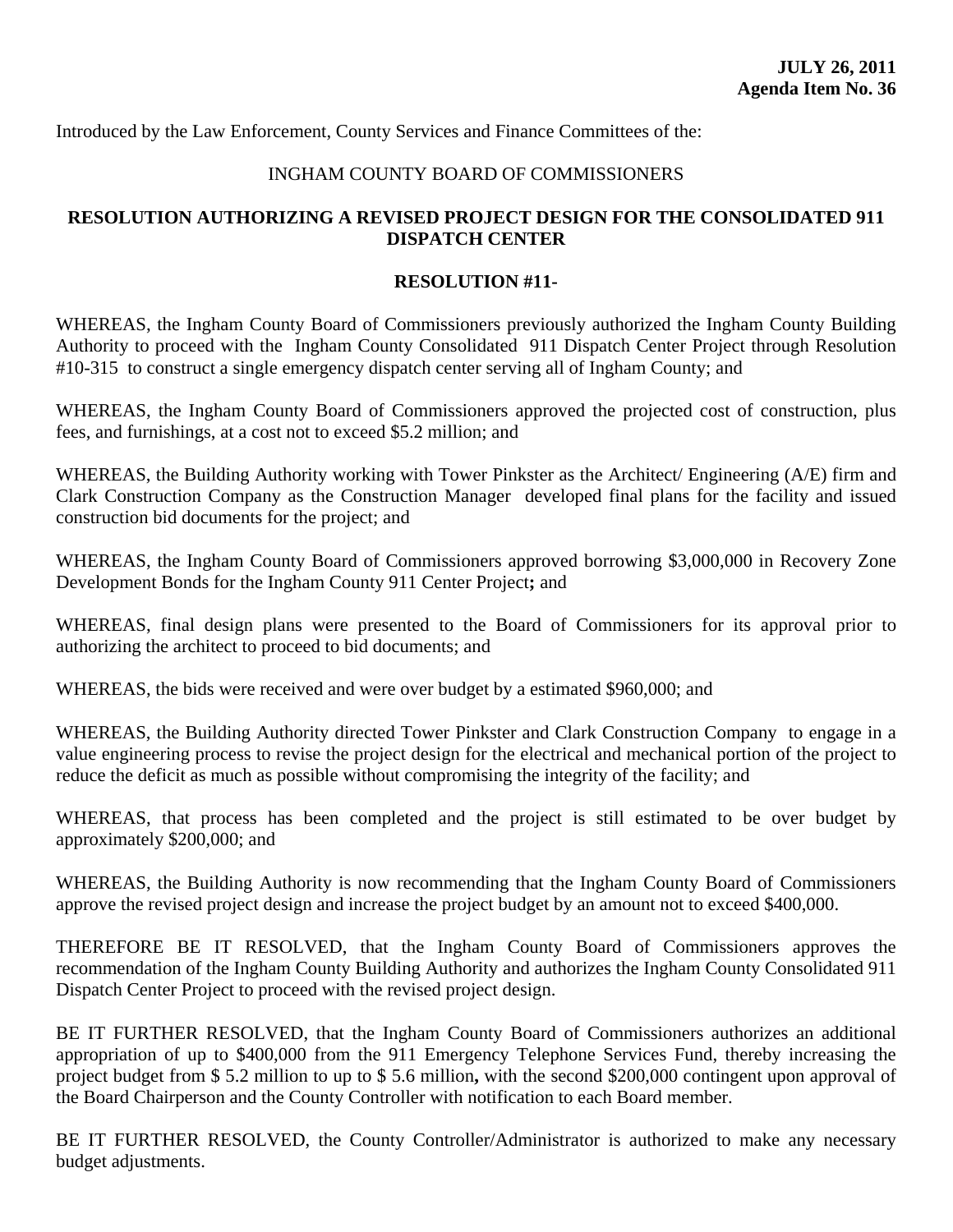#### **RESOLUTION #11-**

BE IT FURTHER RESOLVED, the Ingham County Board of Commissioners authorizes the Board Chairperson and the County Clerk to sign any necessary contract documents that are consistent with this resolution and approved as to form by the County Attorney.

**LAW ENFORCEMENT: Yeas:** Celentino, Holman, Copedge, Schafer, Dragonetti  **Nays:** None **Absent:** De Leon **Approved 7/14/11** 

**COUNTY SERVICES: Yeas:** De Leon, Copedge, Celentino, Schor, Vickers, Dragonetti  **Nays:** None **Absent:** None **Approved 7/19/11**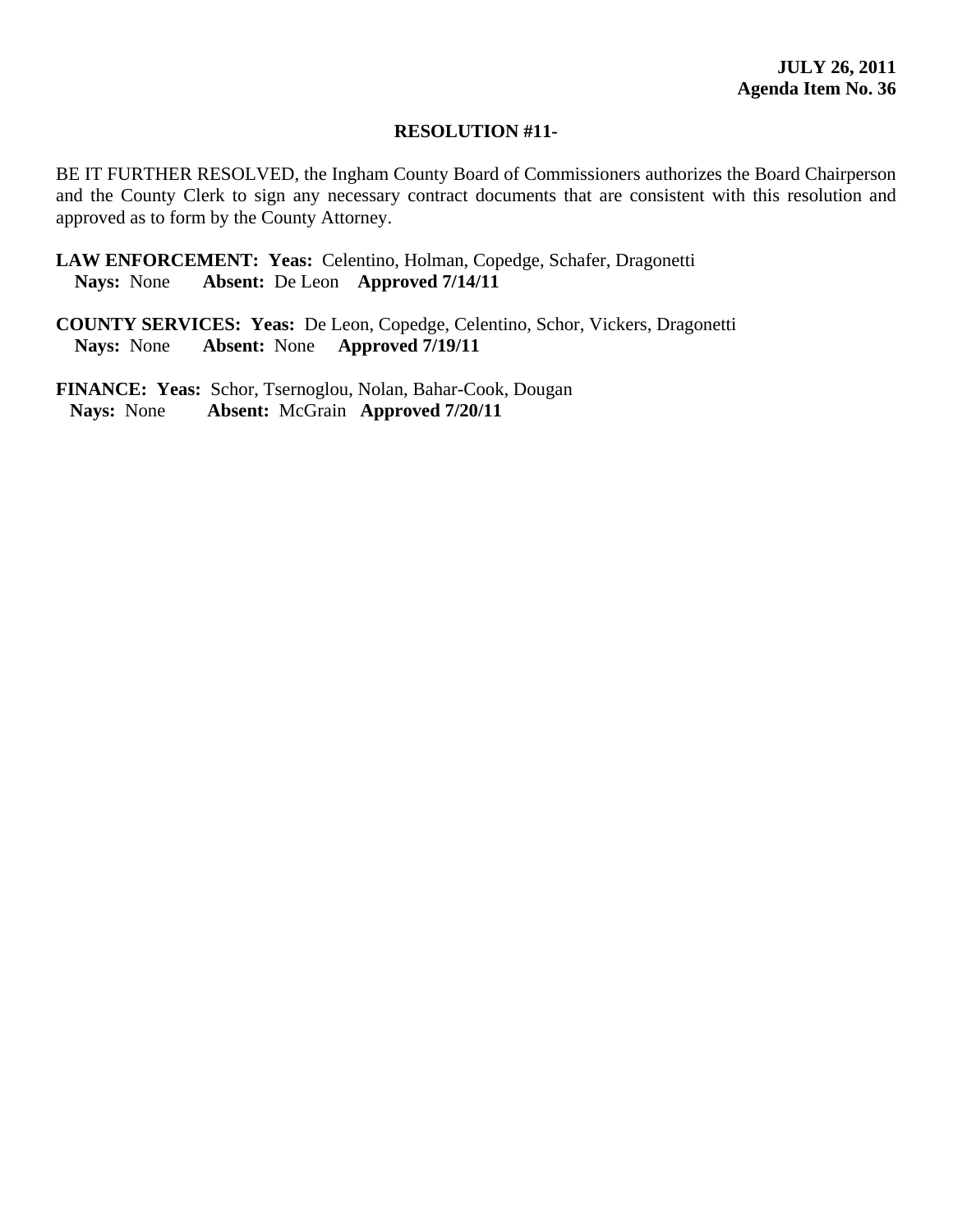Introduced by the Law Enforcement and Finance Committees of the:

## INGHAM COUNTY BOARD OF COMMISSIONERS

# **RESOLUTION TO ENTER INTO AN AGREEMENT WITH THE CITY OF LANSING TO ACCEPT THE 2011 LOCAL JAG GRANT FROM THE DEPARTMENT OF JUSTICE**

#### **RESOLUTION #11-**

WHEREAS, the City of Lansing Police Department and the Ingham County Sheriff's Office were allocated \$128,947.00 from the 2011 Local JAG grant from the Department of Justice; and

WHEREAS, the City of Lansing is the fiduciary of this grant; and

WHEREAS, the Ingham County Sheriff's Office portion allocated from this grant is \$10,871.00; and

WHEREAS, part of the application process to receive this funding from the 2011 Local JAG grant, Ingham County must enter into a Interlocal agreement with the City of Lansing allowing for disbursement of allocated funds to both government police agencies; and

WHEREAS, the portion allocated for the Ingham County Sheriff's Office will be spent on technology upgrades.

THEREFORE BE IT RESOLVED, that the Ingham County Board of Commissioners authorizes Ingham County to enter into a Interlocal agreement between Ingham County and the City of Lansing to accept the \$10,871.00 allocated portion of the 2011 Local JAG grant.

BE IT FURTHER RESOLVED, that the Ingham County Board of Commissioners directs the Controller/Administrator to make the necessary budget adjustments in the Ingham County Sheriff's Office 2011 budget.

BE IT FURTHER RESOLVED, that the Ingham County Board of Commissioners authorizes the Board Chair and Sheriff to sign any necessary contract documents that are consistent with this resolution and approved as to form by the County Attorney.

**LAW ENFORCEMENT: Yeas:** Celentino, Holman, Copedge, Schafer, Dragonetti  **Nays:** None **Absent:** De Leon **Approved 7/14/11**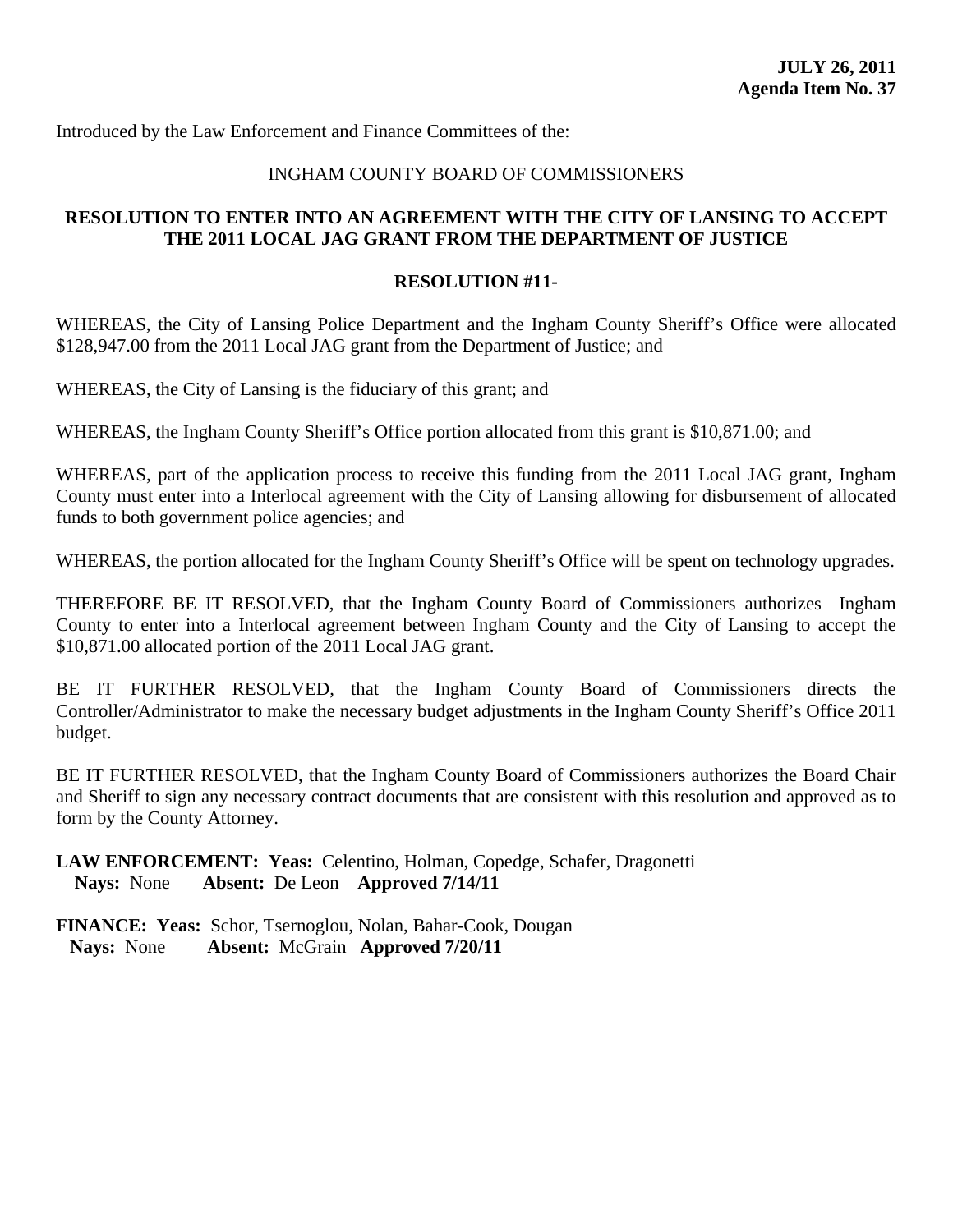Introduced by the Law Enforcement and Finance Committees of the:

## INGHAM COUNTY BOARD OF COMMISSIONERS

## **RESOLUTION TO AMEND THE DELHI TOWNSHIP POLICE SERVICES CONTRACT BY ADDING A SCHOOL RESOURCE OFFICER**

#### **RESOLUTION #11-**

WHEREAS, the Charter Township of Delhi and the Holt Public Schools have collaborated to fund a Deputy Sheriff; and

WHEREAS, both entities have agreed this Deputy Sheriff will be titled School Resource Officer; and

WHEREAS, the primary duties of the School Resource Officer will be at the Holt Public Schools and School related activities; and

WHEREAS, the Deputy Sheriff/School Resource Officer will begin this assignment on August 1, 2011; and

WHEREAS, the Ingham County Sheriff's Office and Budget office have determined the cost to be \$108,648 for 2011/12 school year, \$110,869 for the 2012/13 school year; and \$113,520 for the 2013/14 school year.

THEREFORE BE IT RESOLVED, the Ingham County Board of Commissioners approves amending the current Police Service Contract for the Charter Township of Delhi effective August 1, 2011 through December 31, 2014 by increasing the contract by \$108,648 for the 2011/12 school year, \$110,869 for the 2012/13 school year, and \$113,520 for the 2013/14 school year.

BE IT FURTHER RESOLVED, the Ingham County Board of Commissioners approves adding one contract Deputy Sheriff Position to the Sherriff's Office roster for the duration of this contract subject to the availability of contract funds.

BE IT FURTHER RESOLVED, the Ingham County Board of Commissioners directs the Controller/Administrator and Budget Office to make the necessary adjustments to the Ingham Sheriff's Office Budgets and Position Allocation list.

BE IT FURTHER RESOLVED, the Ingham County Board of Commissioners authorizes the Board Chairperson, the County Clerk and the Sheriff to sign all necessary contract documents consistent with this Resolution upon review and approval as to form by the County Attorney.

**LAW ENFORCEMENT: Yeas:** Celentino, Holman, Copedge, Schafer, Dragonetti  **Nays:** None **Absent:** De Leon **Approved 7/14/11**